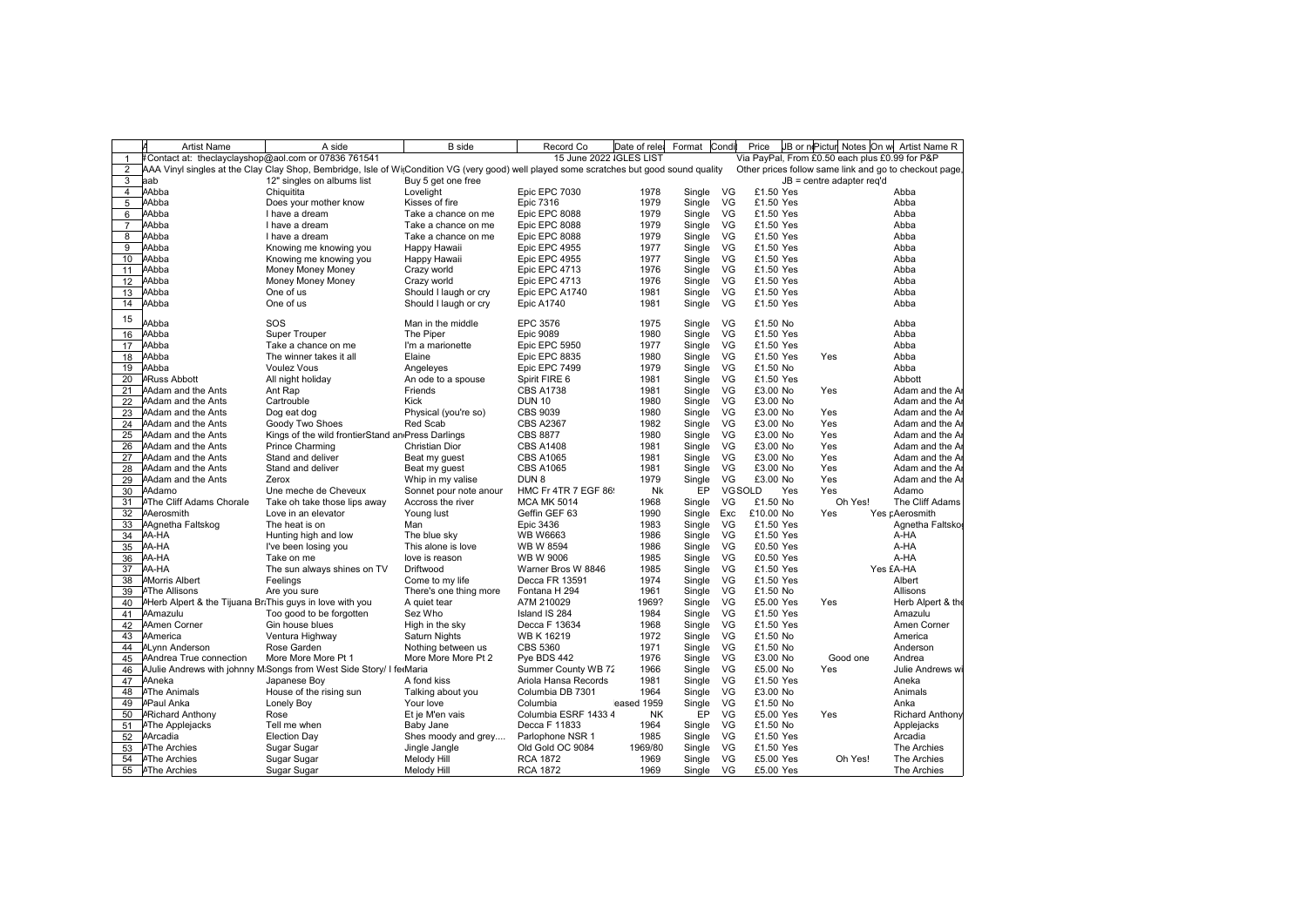|     | <b>Artist Name</b>                                       | A side                                                     | <b>B</b> side                                 | Record Co                     | Date of rele | Format | Cond | Price     | JB or nePictur Notes On w | Artist Name R             |
|-----|----------------------------------------------------------|------------------------------------------------------------|-----------------------------------------------|-------------------------------|--------------|--------|------|-----------|---------------------------|---------------------------|
| 56  | <b>AThe Archies</b>                                      | Sugar Sugar                                                | Melody Hill                                   | <b>RCA 1872</b>               | 1969         | Single | VG   | £5.00 Yes |                           | The Archies               |
| 57  | AArgent                                                  | Tragedy                                                    | Rejoice                                       | Epic EPC 8115                 | 1972         | Single | VG   | £1.50 No  |                           | Argent                    |
| 58  | <b>ALouis Armstrong</b>                                  | Hello dolly                                                | A lot of living to do                         | London HLR 9878               | Ished 1964   | Single | VG   | £1.50 Yes |                           | Louis Armstrong           |
| 59  | ALouis Armstrong and his Hot Potato head/alligator       |                                                            | Melancholy/weary                              | Parlophone GEP 8627           | <b>NK</b>    | EP     | VG   | £1.50 No  | Yes                       | Armstrong                 |
| 60  | ALouis Armstrong and his Alls Tiger rag/ faithful hassar |                                                            | Back o town/ mack the knifePhillips BBE 12035 |                               | <b>NK</b>    | EP     | VG   | £1.50 No  | Yes                       | Armstrong                 |
| 61  | ALouis Armstrong and his Alls West End blues/ Dardanella |                                                            | all of me/ Undecisded                         | Phillips BBE 12080            | NK           | EP     | VG   | £1.50 No  | Yes                       | Armstrong                 |
| 62  | <b>ALouis Armstrong</b>                                  | What a wonderful world                                     | Hello dolly                                   | <b>MCA 406</b>                | 1968         | Single | VG   | £1.50 Yes | Oh Yes!                   | Louis Armstrong           |
| 63  |                                                          | ALouis Armstrong and his AllsWhen the saints. /bye and bye | West End/ Mahogany                            | Brunswick OE 9189             | <b>NK</b>    | EP     | VG   | £1.50 No  | Yes                       | Armstrong                 |
| 64  | <b>ASteve Arrington</b>                                  | Feel so real                                               | Willie Mae                                    | Atlantic A 9576               | 1985         | Single | VG   | £1.50 Yes |                           | Steve Arrington           |
| 65  | <b>AArthur Guitar</b>                                    | Everybodys Talking                                         | Proud Mary                                    | SRT 72215 6tracks             | 1972         | EP     | VG   | £5.00 No  | 33 rpm                    | <b>Arthur Guitar</b>      |
| 66  | Ashford and Simpson                                      | Solid                                                      | Street corner                                 | Capitol CL345                 | 1982         | Single | VG   | £1.50 No  | Yes                       | Ashford and Sim           |
| 67  | Ashford and Simpson                                      | Solid                                                      | Street corner                                 | Capitol CL345                 | 1982         | Single | VG   | £1.50 No  | Yes                       | Ashford and Sim           |
| 68  | <b>AThe Assembly</b>                                     | <b>Never Never</b>                                         | Stop Start                                    | Mute tiny 1                   | 1983         | Single | VG   | £1.50 No  |                           | Assembly                  |
| 69  | <b>AFrankie Avalon</b>                                   | Sleeping beauty                                            | The lonely bit                                | HMV Demo 45 POP 95            | <b>NK</b>    | Single | VG   | £1.50 No  |                           | Avalon                    |
| 70  | <b>AThe Ayons</b>                                        | Seven little girls sitting in the backAlone at eight       |                                               | Columbia 45 DB 4363           | 1959         | Single | VG   | £1.50 No  |                           | Ayons                     |
| 71  | <b>ACharles Aznavour</b>                                 | She                                                        | La Barraka                                    | Barclays BAR 26               | 1974         | Single | VG   | £1.50 No  |                           | Charles Aznavou           |
| 72  | AMost people I know think I'm crazy                      |                                                            | Regulation three pufff                        | <b>RAK 133</b>                | 1972         | Single | VG   | £3.00 No  | B side great              | Aztecs                    |
| 73  | <b>ABob Azzam</b>                                        | Une petit grain de sable                                   | <b>Amen Twist</b>                             | Barclay 4 tr 72491            |              | EP     | VG   | £5.00 No  | Yes                       | Bob Azzam                 |
| 74  | EBaccara                                                 | Yes sir I can boogie                                       | Cara mia                                      | <b>RCA PB 5526</b>            | 1977         | Single | VG   | £0.50 Yes |                           | Baccara                   |
| 75  | <b>EThe Bachelors</b>                                    | I believe                                                  | Happy land                                    | Decca F.11857                 | Ilished 1964 | Single | VG   | £1.50 No  |                           | The Bachelors             |
| 76  | EBadfinger                                               | No matter what                                             | Carry on till tomorrow                        | Apple 1822                    | <b>NK</b>    | Single | VG   | £1.50 Yes |                           | Badfinger                 |
| 77  | <b>EPhilip Bailey</b>                                    | Easy Lover                                                 | Woman                                         | CBS A 4915                    | 1984         | Single | VG   | £1.50 Yes |                           | Philip Bailey             |
| 78  | EKenny Ball and his jazz men Someday you'll be sorry     |                                                            | Lumbered at the lotus                         | <b>PYE 7NJ.2047</b>           | 1961         | Single | VG   | £1.50 No  |                           | Ball                      |
| 79  | EBaltimora                                               | <b>Tarzan Boy</b>                                          | Tarzan Boy                                    | Columbia DBX 9102             | 1985         | Single | VG   | £1.50 Yes |                           | Baltimora                 |
| 80  | <b>EBand Aid</b>                                         | Do they know its Christmas                                 | Feed the world                                | Mercury FEED 1                | 1984         | Single | VG   | £1.50 Yes |                           | <b>Band Aid</b>           |
| 81  | <b>EBand Aid</b>                                         | Do they know its Christmas?                                | Feed the world                                | Phonogram FEED 1              | 1984         | Single | VG   | £3.00 No  | Yes                       | <b>Band Aid</b>           |
| 82  | <b>EBand Aid</b>                                         | Do they know its Christmas?                                | Feed the world                                | Phonogram FEED 1              | 1984         | Single | VG   | £3.00 No  | Yes                       | <b>Band Aid</b>           |
| 83  | EBangles                                                 | Manic Monday                                               | In a different light                          | <b>CBS A 6796</b>             | 1985         | Single | VG   | £1.50 Yes |                           | <b>Bangles</b>            |
| 84  | EBardo                                                   | One step further                                           |                                               | Epic EPC A2265                | 1982         | Single | VG   | £1.50 Yes |                           |                           |
| 85  | <b>ERonnie Barker</b>                                    | String bean queen                                          | Lady of the night<br>Going straight           | <b>EMI 2768</b>               | 1978         | Single | VG   | £1.50 No  |                           | Bardo<br>Barker           |
|     |                                                          |                                                            |                                               |                               | 1969         | Single | VG   | £1.50 No  |                           |                           |
| 86  | <b>ERay Barrett</b>                                      | If you go away<br>Ma vie                                   | The very thought of you                       | Fontana TF 997<br>RCA M1451/2 | 1964         | Single | VG   | £5.00 Yes | Yes                       | Barrett<br>Alain Barriere |
| 87  | <b>EAlain Barriere</b>                                   |                                                            | Adieu la belle/ un ete                        |                               |              |        | VG   |           |                           |                           |
| 88  | <b>EThe Barron Knights</b>                               | A taste of aggro                                           | Remeber/decimilzation                         | Epic EPC 6829                 | 1978         | Single |      | £1.50 Yes |                           | The Barron Knig           |
| 89  | <b>ELen Barry</b>                                        | $1 - 2 - 3$                                                | Bullseye                                      | Brunswick 05942               | 1965         | Single | VG   | £1.50 No  |                           | <b>SOLELen Barry</b>      |
| 90  | <b>ELen Barry</b>                                        | $1 - 2 - 3$                                                | <b>Bullseye</b>                               | Brunswick 05942               | 1965         | Single | VG   | £1.50 No  |                           | Len Barry                 |
| 91  | <b>EJohn Barry</b>                                       | Persuaders Theme                                           | The girl with the sun in her ICBS 7469        |                               | 1971         | Single | VG   | £8.00 No  | Oh Yes!                   | John Barry                |
| 92  | <b>EToni Basil</b>                                       | Mickey                                                     | Hanging around                                | Radialchoice TIC 4            | 1981         | Single | VG   | £1.50 Yes |                           | <b>Toni Basil</b>         |
| 93  | <b>EShirley Bassey</b>                                   | As long as he needs me                                     | So in love                                    | Columbia DB 4490              | 1960         | Single | VG   | £1.50 No  |                           | Bassey                    |
| 94  | <b>EShirley Bassey</b>                                   | Count on me                                                | If you love me                                | Columbia DB 4344              | Iished 1959  | Single | VG   | £1.50 No  |                           | Shirley Bassey            |
| 95  | <b>EShirley Bassey</b>                                   | For all we know                                            | Whats done is done                            | United Artists UP 35267       | <b>NK</b>    | Single | VG   | £1.50 No  |                           | <b>Shirley Bassey</b>     |
| 96  | <b>EShirley Bassey</b>                                   | Hands across the sea                                       | As I love you                                 | Philips PB.845                | lished 1958  | Single | VG   | £1.50 No  |                           | Shirley Bassey            |
| 97  | <b>EShirley Bassey</b>                                   | I'll get by                                                | Who are we                                    | Columbia DB 4737              | 1961         | Single | VG   | £1.50 No  |                           | Bassey                    |
| 98  | <b>EShirley Bassey</b>                                   | Something                                                  | Easy to be hard                               | <b>UA UP 35125</b>            | 1970         | Single | VG   | £1.50 No  |                           | Shirley Bassey            |
| 99  | <b>EShirley Bassey</b>                                   | The Party's over                                           | With these hands                              | Columbia DB 4421              | lished 1960  | Single | VG   | £1.50 No  |                           | Shirley Bassey            |
| 100 | EJohn Baxter and the beat meBaby Love                    |                                                            | Tokyo Melody Gerry Glenn Embassy WB 661       |                               | 1964         | Single | VG   | £5.00 No  | re Supremes!              | Baxter                    |
| 101 | EFrancis Bay * and orchestra Tequila                     |                                                            | Patricia                                      | Philips 4 tr 428.152          | <b>NK</b>    | EP     | VG   | £5.00 No  | Yes                       | Francis Bay * an          |
| 102 | <b>EBay City Rollers</b>                                 | I only wanna to be with you                                | Rock n'Roller                                 | <b>Bell 1493</b>              | 1976         | Single | VG   | £1.50 No  |                           | Bay City Rollers          |
| 103 | <b>EBay City Rollers</b>                                 | Keep on dancing                                            | Alright                                       | Bell BLL 1164                 | 1971         | Single | VG   | £1.50 No  |                           | <b>Bay City Rollers</b>   |
| 104 | <b>EThe Beach boys</b>                                   | Good vibrations                                            | Heroes and villains                           | Brother GRE 0103              | Ished 1965   | Single | VG   | £1.50 Yes |                           | Beach                     |
| 105 | <b>EThe Beach Boys</b>                                   | Darlin                                                     | Country air                                   | Capitol CL 15527              | 1967         | Single | VG   | £1.50 No  |                           | The Beach Boys            |
|     | 106 EThe Beach Boys                                      | Good vibrations                                            | Heroes and villains                           | Brother GRE 0103              | Ished 1965   | Single | VG   | £1.50 Yes |                           | The Beach Boys            |
|     | 107 EThe Beach Boys                                      | Good vibrations                                            | Wendy                                         | Capitol CL 15475              | 1964         | Single | VG   | £5.00 No  | Oh Yes!                   | The Beach Boys            |
| 108 | <b>EThe Beach Boys</b>                                   | Never learn to love                                        | Blue birds over the mountaiCapitol CL 15572   |                               | 1968         | Single | VG   | £1.50 No  |                           | The Beach Boys            |
| 109 | <b>EThe Beat</b>                                         | Drowning                                                   | All out to get you                            | Arista FEET 6                 | 1981         | Single | VG   | £1.50 Yes |                           | The Beat                  |
|     | 110 EThe Beatles                                         | A hard days night                                          | Things we said today                          | Parlophone R5160 7XC          | 1963         | Single | VG   | £12.00 No |                           | The Beatles               |
|     | 111 EThe Beatles                                         | A hard days night                                          | Things we said today                          | Parlophone R5160 7XC          | 1963         | Single | VG.  | £12.00 No |                           | The Beatles               |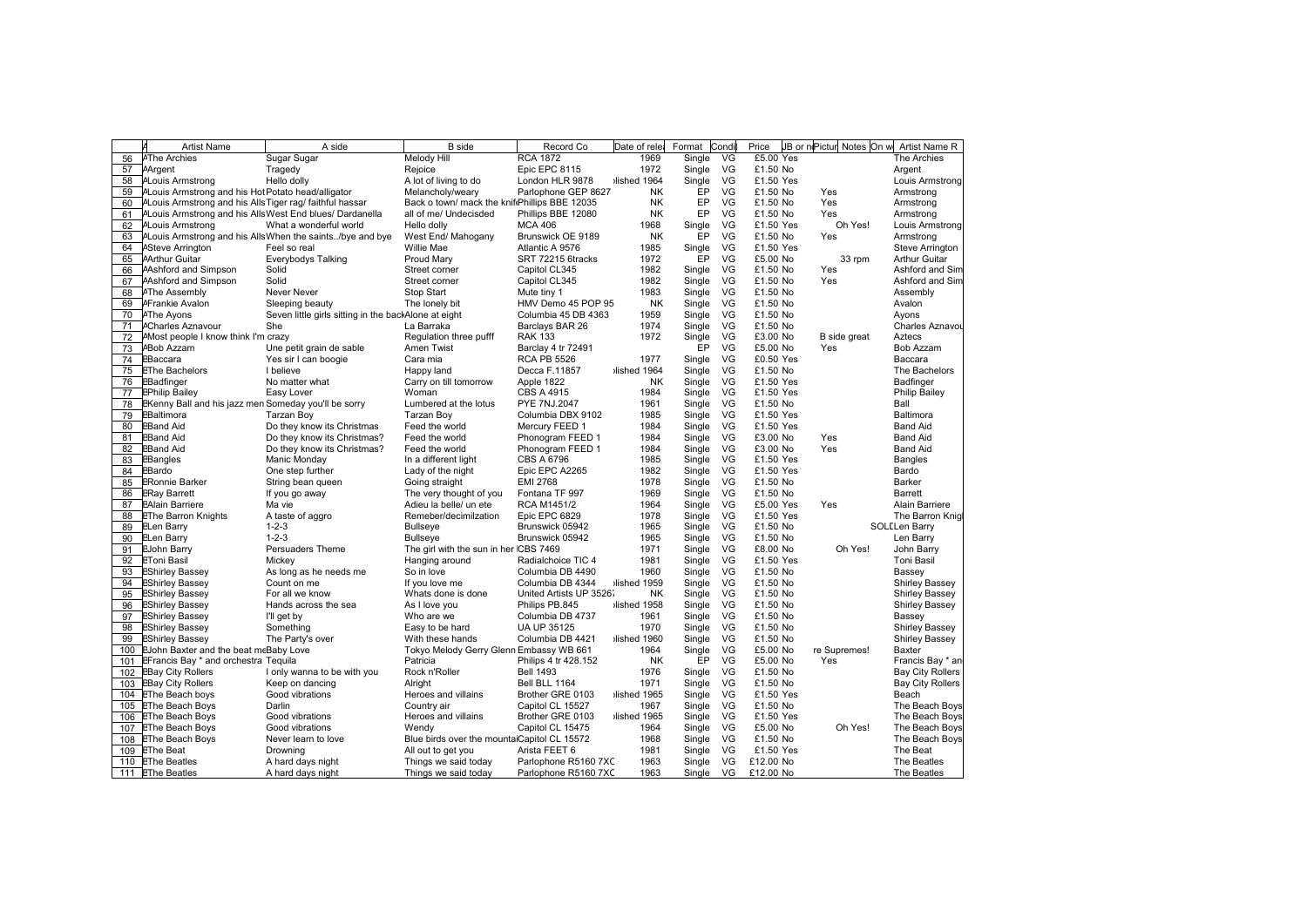|     | <b>Artist Name</b>     | A side                                                                          | <b>B</b> side                               | Record Co             | Date of rele | Format         | Condi | Price     | JB or niPictur Notes On w | Artist Name R          |
|-----|------------------------|---------------------------------------------------------------------------------|---------------------------------------------|-----------------------|--------------|----------------|-------|-----------|---------------------------|------------------------|
| 112 | <b>EThe Beatles</b>    | All my loving/Ask me Why                                                        | Money/PS I love you                         | Parlophone GEP 8891   | 1963         | EP             | VG    | £15.00 No | Yes                       | The Beatles            |
|     | 113 EThe Beatles       | Can't buy me love                                                               | You can't do that                           | Parlophone R5114      | ilished 1964 | Single         | VG    | £8.00 Yes |                           | Yes The Beatles        |
|     | 114 EThe Beatles       | Can't buy me love                                                               | You can't do that                           | Parlophone R 5114     | 1964         | Single Exc     |       | £15.00 No |                           | The Beatles            |
| 115 | <b>EThe Beatles</b>    | Can't buy me love                                                               | You can't do that                           | Parlophone R 5114     | 1964         | Single         | VG    | £12.00 No |                           | The Beatles            |
|     |                        |                                                                                 |                                             |                       |              |                |       |           |                           |                        |
| 116 | <b>EThe Beatles</b>    | From me to you                                                                  | Thank you girl                              | Parlophone R5015 7XC  | 1963         | Single         | VG    | £12.00 No |                           | <b>SOLLThe Beatles</b> |
| 117 | <b>EThe Beatles</b>    | From me to you                                                                  | Thank you girl                              | Parlophone R5015 7XC  | 1963         | Single         | VG    | £12.00 No |                           | The Beatles            |
| 118 | <b>EThe Beatles</b>    | <b>Get Back</b>                                                                 | Don't let me down                           | Apple R 5777          | 1969         | Single         | VG    | £10.00 No |                           | The Beatles            |
| 119 | <b>EThe Beatles</b>    | Get Back (2nd pressing)                                                         | Don't let me down                           | Apple R 5777          | 1969         | Single         | VG    | £20.00 No | Oh Yes!                   | The Beatles            |
| 120 | <b>EThe Beatles</b>    | Get Back (French pressing)                                                      | Don't let me down                           | Apple 2C 006-04084 M  | 1969         | Single         | VG    | £40.00 No | YesMarconi                | The Beatles            |
| 121 | <b>EThe Beatles</b>    | Help                                                                            | I'm down                                    | Parlophone R 5305     | 1965         | Single Exc     |       | £12.00 No |                           | The Beatles            |
| 122 | <b>EThe Beatles</b>    | Help                                                                            | I'm down                                    | Parlophone R 5305     | 1965         | Single Exc     |       | £12.00 No |                           | The Beatles            |
| 123 | <b>EThe Beatles</b>    | Hey Jude                                                                        | Revolution                                  | Apple R5722           | 1968         | Single         | VG    | £12.00 No |                           | <b>SOLEThe Beatles</b> |
|     | 124 EThe Beatles       | Hey Jude                                                                        | Revolution                                  | Apple R5722           | 1968         | Single         | VG    | £12.00 No |                           | <b>SOLLThe Beatles</b> |
|     | 125 EThe Beatles       | Hey Jude                                                                        | Revolution                                  | Apple R5722           | 1968         | Single         | VG    | £12.00 No | Oh Yes!                   | The Beatles            |
|     | 126 EThe Beatles       | Hey Jude                                                                        | Revolution                                  | Apple R5722           | 1968         | Single         | VG    | £12.00 No |                           | The Beatles            |
| 127 | <b>EThe Beatles</b>    | Hey Jude                                                                        | Revolution                                  | Apple R5722           | 1968         | Single         | VG    | £12.00 No |                           | The Beatles            |
|     | 128 EThe Beatles       | Hey Jude                                                                        | Revolution                                  | Apple R5722           | 1968         | Single         | VG    | £12.00 No |                           | The Beatles            |
|     | 129 EThe Beatles       | Hey Jude                                                                        | Revolution                                  | Apple R5722           | 1968         | Single         | VG    | £12.00 No |                           | The Beatles            |
| 130 | <b>EThe Beatles</b>    | Hey Jude                                                                        | Revolution                                  | Apple R5722           | 1968         | Single         | VG    | £12.00 No |                           | The Beatles            |
| 131 | <b>EThe Beatles</b>    | I feel fine                                                                     | She's a woman                               | Parlophone R5200      | 1964         | Single         | - VG  | £8.00 Yes |                           | The Beatles            |
| 132 | <b>EThe Beatles</b>    | I feel fine                                                                     | She's a woman                               | Parlophone R5200      | 1964         | Single         | VG    | £12.00 No |                           | The Beatles            |
|     | 133 EThe Beatles       | I want to hold your hand                                                        | This boy                                    | Parlophone R5084      | 1963         | Single         | VG    | £12.00 No | Yes                       | The Beatles            |
|     | 134 EThe Beatles       | I want to hold your hand                                                        | This boy                                    | Parlophone R5084      | 1963         | Single         | VG    | £12.00 No |                           | The Beatles            |
|     | 135 EThe Beatles       | I want to hold your hand                                                        | This boy                                    | Parlophone R5084 NCI  | 1963         | Single         | VG    | £12.00 No |                           | The Beatles            |
| 136 | <b>EThe Beatles</b>    | I want to hold your hand                                                        | This boy                                    | Parlophone R5084 NCI  | 1963         | Single         | VG    | £12.00 No |                           | The Beatles            |
| 137 | <b>EThe Beatles</b>    | I want to hold your hand                                                        | This boy                                    | Parlophone R5084      | 1963         | Single         | VG    | £12.00 No |                           | <b>SOLLThe Beatles</b> |
|     | 138 EThe Beatles       | I want to hold your hand                                                        | This boy                                    | Parlophone R5084 NCI  | 1963         | Single         | VG    | £12.00 No |                           | The Beatles            |
|     | 139 EThe Beatles       | I want to hold your hand                                                        | This boy                                    | Parlophone R5084      | 1963         | Single         | VG    | £4.99 No  |                           | <b>SOLLThe Beatles</b> |
| 140 | <b>EThe Beatles</b>    | I want to hold your hand                                                        | This boy                                    | Parlophone R5084 NCI  | 1963         | Single         | VG    | £12.00 No |                           | The Beatles            |
| 141 | <b>EThe Beatles</b>    | I want to hold your hand                                                        | This boy                                    | Parlophone R5084      | lished 1963  | Single         | VG    | £8.00 Yes |                           | The Beatles            |
| 142 | <b>EThe Beatles</b>    | Let it be                                                                       | You know my name                            | Apple R 5833 7YCE on  | 1970         | Single         | Exc   | £12.00 No |                           | <b>SOLLThe Beatles</b> |
|     | 143 EThe Beatles       | Love me Do                                                                      | PS I love you                               | Parlophone R 4949     | 1962/1982    | Single         | Exc   | £10.00 No | Yes                       | The Beatles            |
|     | 144 EThe Beatles       | Magical Mystery tour Only 1 disc Blue jay Way                                   |                                             | Parlophone MMT 1      | 1967         | EP             | VG    | £5.00 No  | Yes                       | The Beatles            |
| 145 | <b>EThe Beatles</b>    | Magical Mystery tour Only 1 disc Blue jay Way                                   |                                             | Parlophone MMT 1      | 1967         | EP             | VG    | £5.00 No  | Yes                       | The Beatles            |
| 146 | <b>EThe Beatles</b>    | Magical Mystery tour 2 Disc                                                     | I am the walrus                             | Parlophone SMMT 1     |              | 1967 Double EP | VG    | £50.00 No | Yes booklet               | The Beatles            |
|     | 147 EThe Beatles       | She loves you                                                                   | I'll get you                                | Parlophone R5055      | 1963         | Single         | VG    | £10.00 No |                           | The Beatles            |
| 148 | <b>EThe Beatles</b>    | She loves you                                                                   | I'll get you                                | Parlophone R5055      | 1963         | Single         | VG    | £10.00 No |                           | <b>SOLEThe Beatles</b> |
| 149 | <b>EThe Beatles</b>    | Strawberry fields forever                                                       | Penny Lane                                  | Parlophone R5570      | 1976         | Single         | VG    | £8.00 No  | Yes                       | <b>SOLLThe Beatles</b> |
| 150 | <b>EThe Beatles</b>    | Ticket to ride                                                                  | Yes it is                                   | Parlophone R 5265 Big | 1965         | Single         | Exc   | £12.00 No |                           | The Beatles            |
| 151 | <b>EThe Beatles</b>    | Ticket to ride                                                                  | Yes it is                                   | Parlophone R 5265 Big | 1965         | Single         | Exc   | £12.00 No |                           | <b>SOLLThe Beatles</b> |
|     | 152 EThe Beatles       | Twist and Shout/ A taste of hone Know a secret/ There's a plParlophone GEP 8882 |                                             |                       | 1963         | EP             | VG    | £20.00 No | Yes                       | The Beatles            |
| 153 | <b>EThe Beatles</b>    | <b>Yellow Submarine</b>                                                         | <b>Eleanor Rigby</b>                        | Parlophone R 5493     | 1966         | Single         | VG    | £12.00 No |                           | The Beatles            |
| 154 | <b>EJeff Beck</b>      | Hi Ho Silver Lining                                                             | Becks bolero                                | RAK RR3               | 1967         | Single         | VG    | £5.00 No  |                           | Beck                   |
| 155 | <b>EBee Bop Deluxe</b> | Shine                                                                           | Sister seagull/Maid in heaviHarvest PSR 412 |                       | 1977         | EP             | VG    | £1.50 No  | 33rpm                     | Bee Bop                |
| 156 | <b>EThe Bee Gees</b>   | don't forget to remember                                                        | The Lord                                    | Polydor 56343 Records | 1969         | Single         | VG    | £5.00 Yes |                           | The Bee Gees           |
|     | 157 EThe Bee Gees      | I've gotta get a message to you                                                 | Kitty can                                   | Polydor 56273 Records | 1968         | Single         | VG    | £5.00 Yes |                           | The Bee Gees           |
|     | 158 EThe Bee Gees      | I've gotta get a message to you                                                 | Kitty can                                   | Polydor 56273 Records | 1968         | Single         | VG    | £5.00 Yes |                           | The Bee Gees           |
| 159 | <b>EThe Bee Gees</b>   | Staying alive                                                                   | How deep is your love                       | <b>RSO RS 8009</b>    | 1977         | Single         | VG    | £1.50 Yes | Oh Yes!                   | <b>Bee Gees</b>        |
| 160 | <b>EBellamy Bros</b>   | If I said beautiful body                                                        | Make me over                                | <b>WB K 17405</b>     | 1978         | Single         | VG    | £0.50 No  |                           | <b>Bellamy Bros</b>    |
| 161 | <b>EBellamy Bros</b>   | Let your love flow                                                              | Inside of my guitar                         | WB 16690              | 1975         | Single         | VG    | £0.50 Yes |                           | <b>Bellamy Bros</b>    |
| 162 | ELa Belle Epoque       | Black is black                                                                  | <b>Black is black</b>                       | Harvest HAR 5133      | 1977         | Single         | VG    | £1.50 No  |                           | La Belle Epoque        |
| 163 | <b>ERolf Bendix</b>    | Trinidad                                                                        | TSchau                                      | HMV E 21 150          | <b>NK</b>    | Single         | VG    | £1.50 Yes |                           | <b>Rolf Bendix</b>     |
| 164 | <b>EFiona Bentley</b>  | The Tale of Jemina Puddleduck                                                   | The Tale of Jemina Puddle HMV 7EG 110       |                       | 1960         | EP             | VG    | £1.50 No  | Red vinyl                 | Fiona Bentley          |
|     | 165 EMike Berry        | Don't you think its time                                                        | Loneliness                                  | HMV 45 POP 1105       | 1962         | Single         | VG    | £1.50 No  |                           | Berry                  |
|     | 166 ENick Berry        | Every Loser wins                                                                | Every loser wins instrumentBBC RESL 204     |                       | 1986         | Single         | VG    | £1.50 No  | Yes                       | Nick Berry             |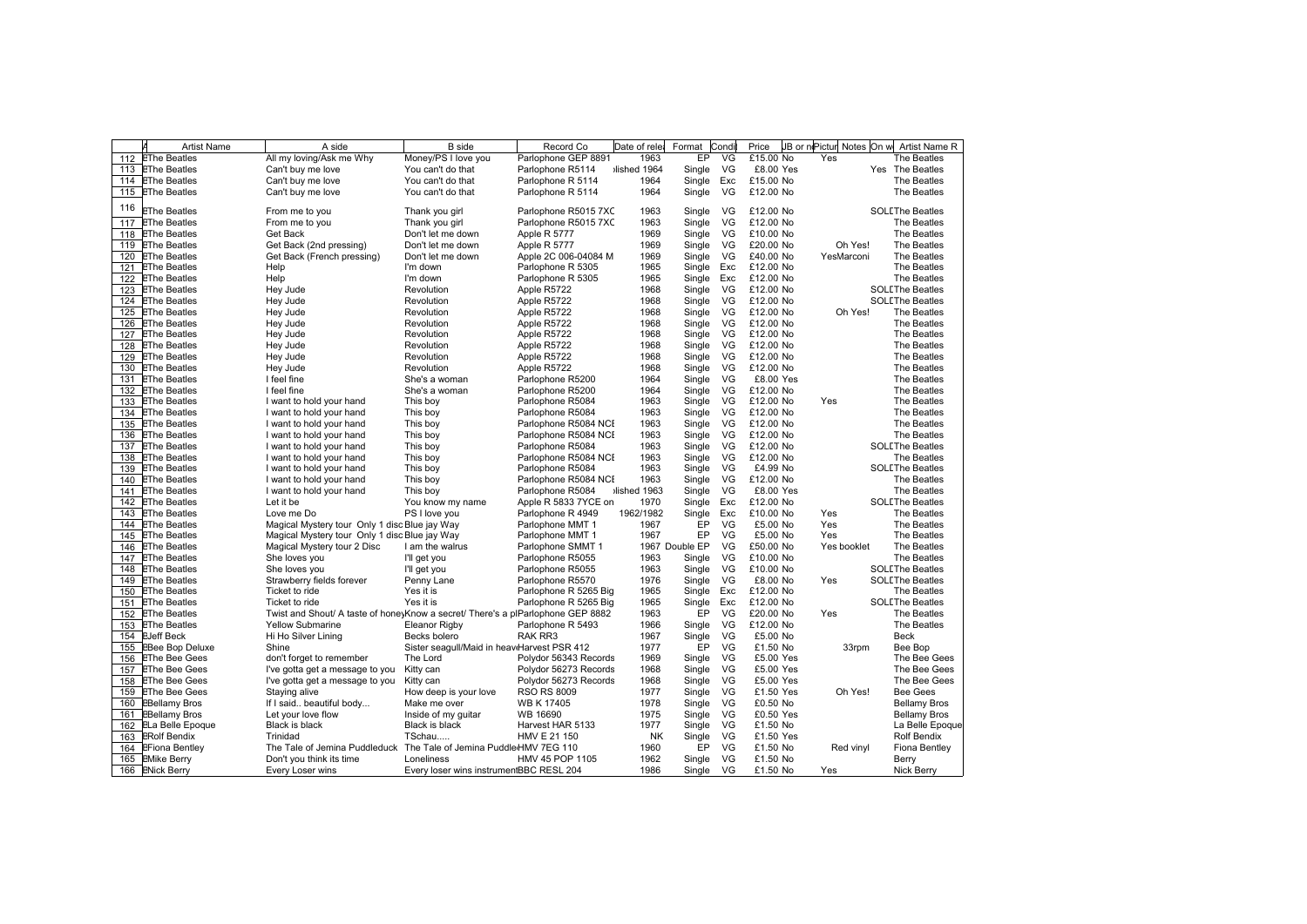| <b>EDave Berry</b><br>I've got a tiger by the tail<br>Decca F 12103<br>1965<br>Single<br>VG<br>£1.50 No<br>Berry<br>167<br>Little things<br>VG<br>168 EBig Dee Irwin<br>Swinging on a star<br>Another night with the boys Colpix PX 11010<br>1963<br>Single<br>£1.50 No<br>Single<br>VG<br>169 EBig Dee Irwin<br>Another night with the boys Colpix PX 11010<br>1963<br>£1.50 No<br>Swinging on a star<br>VG<br>£1.50 No<br>170 EBarry Biggs<br>Side Show<br>I'll be back<br>Dynamic DYN118<br>1976<br>Single<br><b>Biggs</b><br>171 EMr Acker Bilk<br>Columbia 45DB 4382 eased 1959<br>Single<br>VG<br>£1.50 No<br>Acker's away<br>Summer set<br>VG<br>172 EAcker Bilk<br>The fool on the hill<br>Pye 45607<br>1976<br>Single<br>£1.50 No<br>Yes £Acker Bilk<br>Aria<br>EP<br>1962<br>VG<br>£1.50 No<br><b>Bilk</b><br>173 EMr Acker Bilk<br>Band of thieves/Coffee/Wanna dcLonely/behind bars/smoochColumbia SEG 8178<br>Yes<br>VG<br>1960<br>Bilk<br>174 EMr Acker Bilk<br>Buona Sera<br>Corrine Corrina<br>Columbia 45 DB 4544<br>Single<br>£3.00 No<br>Love it<br>eased 1962<br>VG<br>£1.50 No<br>175 EMr Acker Bilk<br>If you were the only girl in the worGotta see baby tonight<br>Columbia SCD 2176<br>Single<br>eased 1961<br>VG<br>£1.50 No<br>176 EMr Acker Bilk<br>My buckets got a hole in it<br>Thats my home<br>Columbia 45DB 4673<br>Single<br>VG<br>Stranger on the shore<br>Single<br>177 EMr Acker Bilk<br>Take my lips<br>Columbia 45DB 4570<br>eased 1961<br>£1.50 No<br>Yes £Mr Acker Bilk<br>178<br><b>Bill Haley &amp; his Comets</b><br>Shake, Rattle and Roll<br>VG<br>£1.50 Yes<br>See you later, alligator<br>MCA 60067<br>eased 1956<br>Single<br>179<br>EBing & Satchmo<br><b>Muskrat Rumble</b><br>Dardanella<br><b>MGM 1107</b><br>1960<br>Single<br>VG<br>£1.50 No<br>Bing<br>EJane Birkin and Serge GainsJe t'aime<br>1969<br>VG<br>Oh Yes!<br>Jane B<br><b>Antic K11511</b><br>Single<br>£6.00 No<br>180<br>1969<br>Oh Yes!<br>181 EJane Birkin and Serge GainsJe t'aime<br>Single<br>VG<br>£6.00 No<br>Jane B<br><b>Antic K11511</b><br>1971<br>VG<br>182<br><b>ECilla Black</b><br>Something tells me<br>La La La Lu<br>Single<br>£1.50 No<br><b>Black</b><br>Parlophone R 5924<br>VG<br>183<br><b>ECilla Black</b><br>You're my world<br>Suffer now I must<br>1964<br>Single<br>£1.50 No<br>Black<br>Parlophone R 5133<br>184 EBlack Lace<br>Agadoo<br>1984<br>Single<br>VG<br>£1.50 Yes<br>Yes £Black Lace<br>Fiddling<br>Flair FLA 107<br>1970<br>VG<br><b>EBlack Sabbath</b><br>Paranoid<br>The Wizard<br>Vertigo 6959 010<br>Single<br>£5.00 No<br>Oh Yes!<br>185<br><b>ETony Blackburn</b><br>1972<br>Single<br>VG<br>£1.50 No<br>Blackburn<br>186<br>Cindy<br><b>RCA 2247</b><br>Dusty<br>1972<br>Single<br>VG<br>Blackfoot<br>187<br><b>EBlackfoot Sue</b><br>Standing in the road<br>Celestial plain<br><b>JAM 13</b><br>£1.50 No<br>1972<br><b>EBlackfoot Sue</b><br>Stsnding in the road<br>Summer<br>Old Gold OG 9037<br>Single<br>VG<br>£1.50 Yes<br><b>Blackfoot Sue</b><br>188<br>1985<br>Single VG<br>189<br>EBlancmange<br><b>Blind vision</b><br>Heaven knows where heav London BLANC 5<br>£1.50 Yes<br>Blancmange<br>VG<br>190<br><b>EMr Bloe</b><br>Sinful<br>1970/78<br>Single<br>£1.50 Yes<br>Oh Yes!<br>Groovin with Mr Bloe<br>Old Gold OG 9002<br>Mr Bloe<br>191 EMr Bloe<br>VG<br>Sinful<br>1970<br>Single<br>£1.50 No<br>Bloe<br>Groovin with Mr bloe<br>DJM DJS 216<br>192<br>VG<br>Bloe<br><b>EMr Bloe</b><br>Groovin with Mr bloe<br>Sinful<br>DJM DJS 216<br>1970<br>Single<br>£1.50 No<br>EBlondie<br>1977<br>Single<br>VG<br>£1.50 Yes<br>Blondie<br>193<br>Denis (Denee)<br>Contact in red square/kung Chrysalis CHS 2204<br>EBlondie<br>Denis denee<br>Contact in red square<br>1977<br>Single<br>VG<br>£1.50 Yes<br><b>Blondie</b><br>194<br>Chrysalis CHS 2204<br>195<br>1977<br>VG<br>EBlondie<br>Heart of glass<br>Rifle range<br>Single<br>£1.50 Yes<br><b>Blondie</b><br>Chrysalis CHS2275a<br><b>Bell 1379</b><br>1974<br>Single<br>VG<br>£1.50 No<br>Yes £Barry Blue<br>196<br><b>EBarry Blue</b><br>Hot shot<br>Hobo man<br>197<br><b>EBlue Mink</b><br>Old Gold OG 9035<br>1969<br>Single<br>VG<br>£1.50 Yes<br>Oh Yes!<br><b>Blue Mink</b><br>Melting pot<br>Gimme reggae<br>1971<br>VG<br>£1.50 No<br>198<br><b>EBlue mink</b><br>Mind your business<br>The Banner man<br>Regal RZ 3034<br>Single<br>Blue mink<br>EBob & Earle<br>Harlem Shuffle<br>The Duck/ Jackie Lee<br>Old Gold OG 9032<br>1979<br>Single<br>VG<br>£1.50 Yes<br>Bob & Earle<br>199<br>200<br>VG<br><b>EBob and Earl/ Cascades</b><br><b>ERA 027</b><br><b>NK</b><br>Single<br>£1.50 Yes<br>Harlem Shuffle<br>Rythm of the rain<br>Bob and Earl<br>VG<br>201<br><b>EMarc Bolan</b><br>Endless sleep/ Lilac hand Rarn MBFS 001<br>1981<br>Single<br>£3.00 Yes<br>Marc Bolan<br>Sing me a song<br><b>EBoney M</b><br>Ribbons of blue<br>1979<br>Single VG<br>£0.50 Yes<br>202<br>Hooray its a holiday<br>Atlantic K11279<br>Boney M<br>1979<br>VG<br>203<br>Bah<br>Single<br>£0.50 Yes<br><b>EBoney M</b><br>I'm born again<br>Atlantic K11410<br>Boney M<br>1978<br>VG<br>204<br><b>EBoney M</b><br>Mary's Boy child/oh my lord<br>Dancing in the streets<br>Atlantic K11221<br>Single<br>£0.50 Yes<br>Yes £Boney M<br>VG<br>205<br>Mary's Boy child/oh my lord<br>1978<br>Single<br>EBoney M<br>Dancing in the streets<br>Atlantic K11221<br>£0.50 Yes<br>Boney M<br>206<br><b>EBooker T and the MGs</b><br>Soul limbo<br>Heads or tails<br><b>Stax 102</b><br>1968<br>Single<br>VG<br>£1.50 Yes<br>VG<br>207<br><b>EThe Boomtown Rats</b><br>Banana Republic<br>Man at the top<br>Phonogram Bongo 1<br>1980<br>Single<br>£1.50 No<br>Yes<br>Boomtown<br>1979<br>VG<br>£1.50 No<br>Yes<br>208<br><b>EThe Boomtown Rats</b><br>Diamond smiles<br>Late last night<br>Ensign ENY 33<br>Single<br>Boomtown<br>1979<br>£1.50 No<br>Single<br>VG<br>Yes<br>209<br><b>EThe Boomtown Rats</b><br>Someone's looking at you<br>When the night comes<br>Ensign ENY 34<br>Boomtown<br>VG<br>210<br><b>EDanny Boone</b><br>Beautiful Sunday<br><b>Truly Julie</b><br>Penny F PEN 781<br>1972<br>Single<br>£1.50 Yes<br>Boone<br>Gee but its lonely<br>eased 1958<br>Single<br>VG<br>£0.50 No<br>211 EPat Boone<br>For my good fortune<br>London HLF 8739<br>Pat Boone<br>VG<br>212 EPat Boone<br>Love letters in the sand<br><b>Tutti Frutti</b><br><b>NK</b><br>EP<br>£0.50 No<br>Pat Boone<br>London 4 tr D.1112<br>EP<br>VG<br>213 EPat Boone<br><b>Tutti Frutti</b><br><b>NK</b><br>£0.50 No<br>Pat Boone<br>Love letters in the sand<br>London 4 tr D.1112<br>VG<br>lished 1962<br>£0.50 No<br>214 EPat Boone<br><b>Speedy Gonzales</b><br>The locket<br>London HLD 9573<br>Single<br>Pat Boone<br>Single<br>VG<br>215 EPat Boone<br>Speedy Gonzales<br>The locket<br>lished 1962<br>£0.50 No<br>Pat Boone<br>London HLD 9573<br>Quando Quando Quando<br>VG<br>216 EPat Boone<br>Willing and eager<br>London HLD 9543<br>pub'd 1962<br>Single<br>£0.50 No<br>Pat Boone<br><b>EBow Wow Wow</b><br>Go wild in the country<br>El boss dicho<br><b>RCA 175</b><br>1981<br>VG<br>£1.50 Yes<br>217<br>Single<br>1986<br>VG<br>Virgin VS 838<br>Single<br>£1.50 Yes<br>David Bowie<br>218 EDavid Bowie<br><b>Absolute Beginners</b><br>Absolute Beginners<br>Bow 2<br>219 EDavid Bowie<br>Boys keep swinging<br>Fantastic Voyage<br>1979<br>Single<br>VG<br>£1.50 No<br><b>Bowie</b> | <b>Artist Name</b> | A side     | <b>B</b> side | Record Co         | Date of rele | Format | Condi | Price    | JB or nePictur Notes On w | Artist Name R      |
|--------------------------------------------------------------------------------------------------------------------------------------------------------------------------------------------------------------------------------------------------------------------------------------------------------------------------------------------------------------------------------------------------------------------------------------------------------------------------------------------------------------------------------------------------------------------------------------------------------------------------------------------------------------------------------------------------------------------------------------------------------------------------------------------------------------------------------------------------------------------------------------------------------------------------------------------------------------------------------------------------------------------------------------------------------------------------------------------------------------------------------------------------------------------------------------------------------------------------------------------------------------------------------------------------------------------------------------------------------------------------------------------------------------------------------------------------------------------------------------------------------------------------------------------------------------------------------------------------------------------------------------------------------------------------------------------------------------------------------------------------------------------------------------------------------------------------------------------------------------------------------------------------------------------------------------------------------------------------------------------------------------------------------------------------------------------------------------------------------------------------------------------------------------------------------------------------------------------------------------------------------------------------------------------------------------------------------------------------------------------------------------------------------------------------------------------------------------------------------------------------------------------------------------------------------------------------------------------------------------------------------------------------------------------------------------------------------------------------------------------------------------------------------------------------------------------------------------------------------------------------------------------------------------------------------------------------------------------------------------------------------------------------------------------------------------------------------------------------------------------------------------------------------------------------------------------------------------------------------------------------------------------------------------------------------------------------------------------------------------------------------------------------------------------------------------------------------------------------------------------------------------------------------------------------------------------------------------------------------------------------------------------------------------------------------------------------------------------------------------------------------------------------------------------------------------------------------------------------------------------------------------------------------------------------------------------------------------------------------------------------------------------------------------------------------------------------------------------------------------------------------------------------------------------------------------------------------------------------------------------------------------------------------------------------------------------------------------------------------------------------------------------------------------------------------------------------------------------------------------------------------------------------------------------------------------------------------------------------------------------------------------------------------------------------------------------------------------------------------------------------------------------------------------------------------------------------------------------------------------------------------------------------------------------------------------------------------------------------------------------------------------------------------------------------------------------------------------------------------------------------------------------------------------------------------------------------------------------------------------------------------------------------------------------------------------------------------------------------------------------------------------------------------------------------------------------------------------------------------------------------------------------------------------------------------------------------------------------------------------------------------------------------------------------------------------------------------------------------------------------------------------------------------------------------------------------------------------------------------------------------------------------------------------------------------------------------------------------------------------------------------------------------------------------------------------------------------------------------------------------------------------------------------------------------------------------------------------------------------------------------------------------------------------------------------------------------------------------------------------------------------------------------------------------------------------------------------------------------------------------------------------------------------------------------------------------------------------------------------------------------------------------------------------------------------------------------------------------------------------------------------------------------------------------------------------------------------------------------------------------------------------------------------------------------------------------------------------------------------------------------------------------------------------------------------------------------------------------------------------------------------------------------------------------------------------------------------------------------------------------------------------------------------------------------------------------------------------------------------------------------------------------------------------------------------|--------------------|------------|---------------|-------------------|--------------|--------|-------|----------|---------------------------|--------------------|
|                                                                                                                                                                                                                                                                                                                                                                                                                                                                                                                                                                                                                                                                                                                                                                                                                                                                                                                                                                                                                                                                                                                                                                                                                                                                                                                                                                                                                                                                                                                                                                                                                                                                                                                                                                                                                                                                                                                                                                                                                                                                                                                                                                                                                                                                                                                                                                                                                                                                                                                                                                                                                                                                                                                                                                                                                                                                                                                                                                                                                                                                                                                                                                                                                                                                                                                                                                                                                                                                                                                                                                                                                                                                                                                                                                                                                                                                                                                                                                                                                                                                                                                                                                                                                                                                                                                                                                                                                                                                                                                                                                                                                                                                                                                                                                                                                                                                                                                                                                                                                                                                                                                                                                                                                                                                                                                                                                                                                                                                                                                                                                                                                                                                                                                                                                                                                                                                                                                                                                                                                                                                                                                                                                                                                                                                                                                                                                                                                                                                                                                                                                                                                                                                                                                                                                                                                                                                                                                                                                                                                                                                                                                                                                                                                                                                                                                                                                                                                                |                    |            |               |                   |              |        |       |          |                           |                    |
|                                                                                                                                                                                                                                                                                                                                                                                                                                                                                                                                                                                                                                                                                                                                                                                                                                                                                                                                                                                                                                                                                                                                                                                                                                                                                                                                                                                                                                                                                                                                                                                                                                                                                                                                                                                                                                                                                                                                                                                                                                                                                                                                                                                                                                                                                                                                                                                                                                                                                                                                                                                                                                                                                                                                                                                                                                                                                                                                                                                                                                                                                                                                                                                                                                                                                                                                                                                                                                                                                                                                                                                                                                                                                                                                                                                                                                                                                                                                                                                                                                                                                                                                                                                                                                                                                                                                                                                                                                                                                                                                                                                                                                                                                                                                                                                                                                                                                                                                                                                                                                                                                                                                                                                                                                                                                                                                                                                                                                                                                                                                                                                                                                                                                                                                                                                                                                                                                                                                                                                                                                                                                                                                                                                                                                                                                                                                                                                                                                                                                                                                                                                                                                                                                                                                                                                                                                                                                                                                                                                                                                                                                                                                                                                                                                                                                                                                                                                                                                |                    |            |               |                   |              |        |       |          |                           | Big Dee Irwin      |
|                                                                                                                                                                                                                                                                                                                                                                                                                                                                                                                                                                                                                                                                                                                                                                                                                                                                                                                                                                                                                                                                                                                                                                                                                                                                                                                                                                                                                                                                                                                                                                                                                                                                                                                                                                                                                                                                                                                                                                                                                                                                                                                                                                                                                                                                                                                                                                                                                                                                                                                                                                                                                                                                                                                                                                                                                                                                                                                                                                                                                                                                                                                                                                                                                                                                                                                                                                                                                                                                                                                                                                                                                                                                                                                                                                                                                                                                                                                                                                                                                                                                                                                                                                                                                                                                                                                                                                                                                                                                                                                                                                                                                                                                                                                                                                                                                                                                                                                                                                                                                                                                                                                                                                                                                                                                                                                                                                                                                                                                                                                                                                                                                                                                                                                                                                                                                                                                                                                                                                                                                                                                                                                                                                                                                                                                                                                                                                                                                                                                                                                                                                                                                                                                                                                                                                                                                                                                                                                                                                                                                                                                                                                                                                                                                                                                                                                                                                                                                                |                    |            |               |                   |              |        |       |          |                           | Big Dee Irwin      |
|                                                                                                                                                                                                                                                                                                                                                                                                                                                                                                                                                                                                                                                                                                                                                                                                                                                                                                                                                                                                                                                                                                                                                                                                                                                                                                                                                                                                                                                                                                                                                                                                                                                                                                                                                                                                                                                                                                                                                                                                                                                                                                                                                                                                                                                                                                                                                                                                                                                                                                                                                                                                                                                                                                                                                                                                                                                                                                                                                                                                                                                                                                                                                                                                                                                                                                                                                                                                                                                                                                                                                                                                                                                                                                                                                                                                                                                                                                                                                                                                                                                                                                                                                                                                                                                                                                                                                                                                                                                                                                                                                                                                                                                                                                                                                                                                                                                                                                                                                                                                                                                                                                                                                                                                                                                                                                                                                                                                                                                                                                                                                                                                                                                                                                                                                                                                                                                                                                                                                                                                                                                                                                                                                                                                                                                                                                                                                                                                                                                                                                                                                                                                                                                                                                                                                                                                                                                                                                                                                                                                                                                                                                                                                                                                                                                                                                                                                                                                                                |                    |            |               |                   |              |        |       |          |                           |                    |
|                                                                                                                                                                                                                                                                                                                                                                                                                                                                                                                                                                                                                                                                                                                                                                                                                                                                                                                                                                                                                                                                                                                                                                                                                                                                                                                                                                                                                                                                                                                                                                                                                                                                                                                                                                                                                                                                                                                                                                                                                                                                                                                                                                                                                                                                                                                                                                                                                                                                                                                                                                                                                                                                                                                                                                                                                                                                                                                                                                                                                                                                                                                                                                                                                                                                                                                                                                                                                                                                                                                                                                                                                                                                                                                                                                                                                                                                                                                                                                                                                                                                                                                                                                                                                                                                                                                                                                                                                                                                                                                                                                                                                                                                                                                                                                                                                                                                                                                                                                                                                                                                                                                                                                                                                                                                                                                                                                                                                                                                                                                                                                                                                                                                                                                                                                                                                                                                                                                                                                                                                                                                                                                                                                                                                                                                                                                                                                                                                                                                                                                                                                                                                                                                                                                                                                                                                                                                                                                                                                                                                                                                                                                                                                                                                                                                                                                                                                                                                                |                    |            |               |                   |              |        |       |          |                           | Mr Acker Bilk      |
|                                                                                                                                                                                                                                                                                                                                                                                                                                                                                                                                                                                                                                                                                                                                                                                                                                                                                                                                                                                                                                                                                                                                                                                                                                                                                                                                                                                                                                                                                                                                                                                                                                                                                                                                                                                                                                                                                                                                                                                                                                                                                                                                                                                                                                                                                                                                                                                                                                                                                                                                                                                                                                                                                                                                                                                                                                                                                                                                                                                                                                                                                                                                                                                                                                                                                                                                                                                                                                                                                                                                                                                                                                                                                                                                                                                                                                                                                                                                                                                                                                                                                                                                                                                                                                                                                                                                                                                                                                                                                                                                                                                                                                                                                                                                                                                                                                                                                                                                                                                                                                                                                                                                                                                                                                                                                                                                                                                                                                                                                                                                                                                                                                                                                                                                                                                                                                                                                                                                                                                                                                                                                                                                                                                                                                                                                                                                                                                                                                                                                                                                                                                                                                                                                                                                                                                                                                                                                                                                                                                                                                                                                                                                                                                                                                                                                                                                                                                                                                |                    |            |               |                   |              |        |       |          |                           |                    |
|                                                                                                                                                                                                                                                                                                                                                                                                                                                                                                                                                                                                                                                                                                                                                                                                                                                                                                                                                                                                                                                                                                                                                                                                                                                                                                                                                                                                                                                                                                                                                                                                                                                                                                                                                                                                                                                                                                                                                                                                                                                                                                                                                                                                                                                                                                                                                                                                                                                                                                                                                                                                                                                                                                                                                                                                                                                                                                                                                                                                                                                                                                                                                                                                                                                                                                                                                                                                                                                                                                                                                                                                                                                                                                                                                                                                                                                                                                                                                                                                                                                                                                                                                                                                                                                                                                                                                                                                                                                                                                                                                                                                                                                                                                                                                                                                                                                                                                                                                                                                                                                                                                                                                                                                                                                                                                                                                                                                                                                                                                                                                                                                                                                                                                                                                                                                                                                                                                                                                                                                                                                                                                                                                                                                                                                                                                                                                                                                                                                                                                                                                                                                                                                                                                                                                                                                                                                                                                                                                                                                                                                                                                                                                                                                                                                                                                                                                                                                                                |                    |            |               |                   |              |        |       |          |                           |                    |
|                                                                                                                                                                                                                                                                                                                                                                                                                                                                                                                                                                                                                                                                                                                                                                                                                                                                                                                                                                                                                                                                                                                                                                                                                                                                                                                                                                                                                                                                                                                                                                                                                                                                                                                                                                                                                                                                                                                                                                                                                                                                                                                                                                                                                                                                                                                                                                                                                                                                                                                                                                                                                                                                                                                                                                                                                                                                                                                                                                                                                                                                                                                                                                                                                                                                                                                                                                                                                                                                                                                                                                                                                                                                                                                                                                                                                                                                                                                                                                                                                                                                                                                                                                                                                                                                                                                                                                                                                                                                                                                                                                                                                                                                                                                                                                                                                                                                                                                                                                                                                                                                                                                                                                                                                                                                                                                                                                                                                                                                                                                                                                                                                                                                                                                                                                                                                                                                                                                                                                                                                                                                                                                                                                                                                                                                                                                                                                                                                                                                                                                                                                                                                                                                                                                                                                                                                                                                                                                                                                                                                                                                                                                                                                                                                                                                                                                                                                                                                                |                    |            |               |                   |              |        |       |          |                           |                    |
|                                                                                                                                                                                                                                                                                                                                                                                                                                                                                                                                                                                                                                                                                                                                                                                                                                                                                                                                                                                                                                                                                                                                                                                                                                                                                                                                                                                                                                                                                                                                                                                                                                                                                                                                                                                                                                                                                                                                                                                                                                                                                                                                                                                                                                                                                                                                                                                                                                                                                                                                                                                                                                                                                                                                                                                                                                                                                                                                                                                                                                                                                                                                                                                                                                                                                                                                                                                                                                                                                                                                                                                                                                                                                                                                                                                                                                                                                                                                                                                                                                                                                                                                                                                                                                                                                                                                                                                                                                                                                                                                                                                                                                                                                                                                                                                                                                                                                                                                                                                                                                                                                                                                                                                                                                                                                                                                                                                                                                                                                                                                                                                                                                                                                                                                                                                                                                                                                                                                                                                                                                                                                                                                                                                                                                                                                                                                                                                                                                                                                                                                                                                                                                                                                                                                                                                                                                                                                                                                                                                                                                                                                                                                                                                                                                                                                                                                                                                                                                |                    |            |               |                   |              |        |       |          |                           | Mr Acker Bilk      |
|                                                                                                                                                                                                                                                                                                                                                                                                                                                                                                                                                                                                                                                                                                                                                                                                                                                                                                                                                                                                                                                                                                                                                                                                                                                                                                                                                                                                                                                                                                                                                                                                                                                                                                                                                                                                                                                                                                                                                                                                                                                                                                                                                                                                                                                                                                                                                                                                                                                                                                                                                                                                                                                                                                                                                                                                                                                                                                                                                                                                                                                                                                                                                                                                                                                                                                                                                                                                                                                                                                                                                                                                                                                                                                                                                                                                                                                                                                                                                                                                                                                                                                                                                                                                                                                                                                                                                                                                                                                                                                                                                                                                                                                                                                                                                                                                                                                                                                                                                                                                                                                                                                                                                                                                                                                                                                                                                                                                                                                                                                                                                                                                                                                                                                                                                                                                                                                                                                                                                                                                                                                                                                                                                                                                                                                                                                                                                                                                                                                                                                                                                                                                                                                                                                                                                                                                                                                                                                                                                                                                                                                                                                                                                                                                                                                                                                                                                                                                                                |                    |            |               |                   |              |        |       |          |                           | Mr Acker Bilk      |
|                                                                                                                                                                                                                                                                                                                                                                                                                                                                                                                                                                                                                                                                                                                                                                                                                                                                                                                                                                                                                                                                                                                                                                                                                                                                                                                                                                                                                                                                                                                                                                                                                                                                                                                                                                                                                                                                                                                                                                                                                                                                                                                                                                                                                                                                                                                                                                                                                                                                                                                                                                                                                                                                                                                                                                                                                                                                                                                                                                                                                                                                                                                                                                                                                                                                                                                                                                                                                                                                                                                                                                                                                                                                                                                                                                                                                                                                                                                                                                                                                                                                                                                                                                                                                                                                                                                                                                                                                                                                                                                                                                                                                                                                                                                                                                                                                                                                                                                                                                                                                                                                                                                                                                                                                                                                                                                                                                                                                                                                                                                                                                                                                                                                                                                                                                                                                                                                                                                                                                                                                                                                                                                                                                                                                                                                                                                                                                                                                                                                                                                                                                                                                                                                                                                                                                                                                                                                                                                                                                                                                                                                                                                                                                                                                                                                                                                                                                                                                                |                    |            |               |                   |              |        |       |          |                           |                    |
|                                                                                                                                                                                                                                                                                                                                                                                                                                                                                                                                                                                                                                                                                                                                                                                                                                                                                                                                                                                                                                                                                                                                                                                                                                                                                                                                                                                                                                                                                                                                                                                                                                                                                                                                                                                                                                                                                                                                                                                                                                                                                                                                                                                                                                                                                                                                                                                                                                                                                                                                                                                                                                                                                                                                                                                                                                                                                                                                                                                                                                                                                                                                                                                                                                                                                                                                                                                                                                                                                                                                                                                                                                                                                                                                                                                                                                                                                                                                                                                                                                                                                                                                                                                                                                                                                                                                                                                                                                                                                                                                                                                                                                                                                                                                                                                                                                                                                                                                                                                                                                                                                                                                                                                                                                                                                                                                                                                                                                                                                                                                                                                                                                                                                                                                                                                                                                                                                                                                                                                                                                                                                                                                                                                                                                                                                                                                                                                                                                                                                                                                                                                                                                                                                                                                                                                                                                                                                                                                                                                                                                                                                                                                                                                                                                                                                                                                                                                                                                |                    |            |               |                   |              |        |       |          |                           |                    |
|                                                                                                                                                                                                                                                                                                                                                                                                                                                                                                                                                                                                                                                                                                                                                                                                                                                                                                                                                                                                                                                                                                                                                                                                                                                                                                                                                                                                                                                                                                                                                                                                                                                                                                                                                                                                                                                                                                                                                                                                                                                                                                                                                                                                                                                                                                                                                                                                                                                                                                                                                                                                                                                                                                                                                                                                                                                                                                                                                                                                                                                                                                                                                                                                                                                                                                                                                                                                                                                                                                                                                                                                                                                                                                                                                                                                                                                                                                                                                                                                                                                                                                                                                                                                                                                                                                                                                                                                                                                                                                                                                                                                                                                                                                                                                                                                                                                                                                                                                                                                                                                                                                                                                                                                                                                                                                                                                                                                                                                                                                                                                                                                                                                                                                                                                                                                                                                                                                                                                                                                                                                                                                                                                                                                                                                                                                                                                                                                                                                                                                                                                                                                                                                                                                                                                                                                                                                                                                                                                                                                                                                                                                                                                                                                                                                                                                                                                                                                                                |                    |            |               |                   |              |        |       |          |                           | Bill Haley & his O |
|                                                                                                                                                                                                                                                                                                                                                                                                                                                                                                                                                                                                                                                                                                                                                                                                                                                                                                                                                                                                                                                                                                                                                                                                                                                                                                                                                                                                                                                                                                                                                                                                                                                                                                                                                                                                                                                                                                                                                                                                                                                                                                                                                                                                                                                                                                                                                                                                                                                                                                                                                                                                                                                                                                                                                                                                                                                                                                                                                                                                                                                                                                                                                                                                                                                                                                                                                                                                                                                                                                                                                                                                                                                                                                                                                                                                                                                                                                                                                                                                                                                                                                                                                                                                                                                                                                                                                                                                                                                                                                                                                                                                                                                                                                                                                                                                                                                                                                                                                                                                                                                                                                                                                                                                                                                                                                                                                                                                                                                                                                                                                                                                                                                                                                                                                                                                                                                                                                                                                                                                                                                                                                                                                                                                                                                                                                                                                                                                                                                                                                                                                                                                                                                                                                                                                                                                                                                                                                                                                                                                                                                                                                                                                                                                                                                                                                                                                                                                                                |                    |            |               |                   |              |        |       |          |                           |                    |
|                                                                                                                                                                                                                                                                                                                                                                                                                                                                                                                                                                                                                                                                                                                                                                                                                                                                                                                                                                                                                                                                                                                                                                                                                                                                                                                                                                                                                                                                                                                                                                                                                                                                                                                                                                                                                                                                                                                                                                                                                                                                                                                                                                                                                                                                                                                                                                                                                                                                                                                                                                                                                                                                                                                                                                                                                                                                                                                                                                                                                                                                                                                                                                                                                                                                                                                                                                                                                                                                                                                                                                                                                                                                                                                                                                                                                                                                                                                                                                                                                                                                                                                                                                                                                                                                                                                                                                                                                                                                                                                                                                                                                                                                                                                                                                                                                                                                                                                                                                                                                                                                                                                                                                                                                                                                                                                                                                                                                                                                                                                                                                                                                                                                                                                                                                                                                                                                                                                                                                                                                                                                                                                                                                                                                                                                                                                                                                                                                                                                                                                                                                                                                                                                                                                                                                                                                                                                                                                                                                                                                                                                                                                                                                                                                                                                                                                                                                                                                                |                    |            |               |                   |              |        |       |          |                           | Jane Birkin and    |
|                                                                                                                                                                                                                                                                                                                                                                                                                                                                                                                                                                                                                                                                                                                                                                                                                                                                                                                                                                                                                                                                                                                                                                                                                                                                                                                                                                                                                                                                                                                                                                                                                                                                                                                                                                                                                                                                                                                                                                                                                                                                                                                                                                                                                                                                                                                                                                                                                                                                                                                                                                                                                                                                                                                                                                                                                                                                                                                                                                                                                                                                                                                                                                                                                                                                                                                                                                                                                                                                                                                                                                                                                                                                                                                                                                                                                                                                                                                                                                                                                                                                                                                                                                                                                                                                                                                                                                                                                                                                                                                                                                                                                                                                                                                                                                                                                                                                                                                                                                                                                                                                                                                                                                                                                                                                                                                                                                                                                                                                                                                                                                                                                                                                                                                                                                                                                                                                                                                                                                                                                                                                                                                                                                                                                                                                                                                                                                                                                                                                                                                                                                                                                                                                                                                                                                                                                                                                                                                                                                                                                                                                                                                                                                                                                                                                                                                                                                                                                                |                    |            |               |                   |              |        |       |          |                           | Jane Birkin and    |
|                                                                                                                                                                                                                                                                                                                                                                                                                                                                                                                                                                                                                                                                                                                                                                                                                                                                                                                                                                                                                                                                                                                                                                                                                                                                                                                                                                                                                                                                                                                                                                                                                                                                                                                                                                                                                                                                                                                                                                                                                                                                                                                                                                                                                                                                                                                                                                                                                                                                                                                                                                                                                                                                                                                                                                                                                                                                                                                                                                                                                                                                                                                                                                                                                                                                                                                                                                                                                                                                                                                                                                                                                                                                                                                                                                                                                                                                                                                                                                                                                                                                                                                                                                                                                                                                                                                                                                                                                                                                                                                                                                                                                                                                                                                                                                                                                                                                                                                                                                                                                                                                                                                                                                                                                                                                                                                                                                                                                                                                                                                                                                                                                                                                                                                                                                                                                                                                                                                                                                                                                                                                                                                                                                                                                                                                                                                                                                                                                                                                                                                                                                                                                                                                                                                                                                                                                                                                                                                                                                                                                                                                                                                                                                                                                                                                                                                                                                                                                                |                    |            |               |                   |              |        |       |          |                           |                    |
|                                                                                                                                                                                                                                                                                                                                                                                                                                                                                                                                                                                                                                                                                                                                                                                                                                                                                                                                                                                                                                                                                                                                                                                                                                                                                                                                                                                                                                                                                                                                                                                                                                                                                                                                                                                                                                                                                                                                                                                                                                                                                                                                                                                                                                                                                                                                                                                                                                                                                                                                                                                                                                                                                                                                                                                                                                                                                                                                                                                                                                                                                                                                                                                                                                                                                                                                                                                                                                                                                                                                                                                                                                                                                                                                                                                                                                                                                                                                                                                                                                                                                                                                                                                                                                                                                                                                                                                                                                                                                                                                                                                                                                                                                                                                                                                                                                                                                                                                                                                                                                                                                                                                                                                                                                                                                                                                                                                                                                                                                                                                                                                                                                                                                                                                                                                                                                                                                                                                                                                                                                                                                                                                                                                                                                                                                                                                                                                                                                                                                                                                                                                                                                                                                                                                                                                                                                                                                                                                                                                                                                                                                                                                                                                                                                                                                                                                                                                                                                |                    |            |               |                   |              |        |       |          |                           |                    |
|                                                                                                                                                                                                                                                                                                                                                                                                                                                                                                                                                                                                                                                                                                                                                                                                                                                                                                                                                                                                                                                                                                                                                                                                                                                                                                                                                                                                                                                                                                                                                                                                                                                                                                                                                                                                                                                                                                                                                                                                                                                                                                                                                                                                                                                                                                                                                                                                                                                                                                                                                                                                                                                                                                                                                                                                                                                                                                                                                                                                                                                                                                                                                                                                                                                                                                                                                                                                                                                                                                                                                                                                                                                                                                                                                                                                                                                                                                                                                                                                                                                                                                                                                                                                                                                                                                                                                                                                                                                                                                                                                                                                                                                                                                                                                                                                                                                                                                                                                                                                                                                                                                                                                                                                                                                                                                                                                                                                                                                                                                                                                                                                                                                                                                                                                                                                                                                                                                                                                                                                                                                                                                                                                                                                                                                                                                                                                                                                                                                                                                                                                                                                                                                                                                                                                                                                                                                                                                                                                                                                                                                                                                                                                                                                                                                                                                                                                                                                                                |                    |            |               |                   |              |        |       |          |                           |                    |
|                                                                                                                                                                                                                                                                                                                                                                                                                                                                                                                                                                                                                                                                                                                                                                                                                                                                                                                                                                                                                                                                                                                                                                                                                                                                                                                                                                                                                                                                                                                                                                                                                                                                                                                                                                                                                                                                                                                                                                                                                                                                                                                                                                                                                                                                                                                                                                                                                                                                                                                                                                                                                                                                                                                                                                                                                                                                                                                                                                                                                                                                                                                                                                                                                                                                                                                                                                                                                                                                                                                                                                                                                                                                                                                                                                                                                                                                                                                                                                                                                                                                                                                                                                                                                                                                                                                                                                                                                                                                                                                                                                                                                                                                                                                                                                                                                                                                                                                                                                                                                                                                                                                                                                                                                                                                                                                                                                                                                                                                                                                                                                                                                                                                                                                                                                                                                                                                                                                                                                                                                                                                                                                                                                                                                                                                                                                                                                                                                                                                                                                                                                                                                                                                                                                                                                                                                                                                                                                                                                                                                                                                                                                                                                                                                                                                                                                                                                                                                                |                    |            |               |                   |              |        |       |          |                           | Black sabbath      |
|                                                                                                                                                                                                                                                                                                                                                                                                                                                                                                                                                                                                                                                                                                                                                                                                                                                                                                                                                                                                                                                                                                                                                                                                                                                                                                                                                                                                                                                                                                                                                                                                                                                                                                                                                                                                                                                                                                                                                                                                                                                                                                                                                                                                                                                                                                                                                                                                                                                                                                                                                                                                                                                                                                                                                                                                                                                                                                                                                                                                                                                                                                                                                                                                                                                                                                                                                                                                                                                                                                                                                                                                                                                                                                                                                                                                                                                                                                                                                                                                                                                                                                                                                                                                                                                                                                                                                                                                                                                                                                                                                                                                                                                                                                                                                                                                                                                                                                                                                                                                                                                                                                                                                                                                                                                                                                                                                                                                                                                                                                                                                                                                                                                                                                                                                                                                                                                                                                                                                                                                                                                                                                                                                                                                                                                                                                                                                                                                                                                                                                                                                                                                                                                                                                                                                                                                                                                                                                                                                                                                                                                                                                                                                                                                                                                                                                                                                                                                                                |                    |            |               |                   |              |        |       |          |                           |                    |
|                                                                                                                                                                                                                                                                                                                                                                                                                                                                                                                                                                                                                                                                                                                                                                                                                                                                                                                                                                                                                                                                                                                                                                                                                                                                                                                                                                                                                                                                                                                                                                                                                                                                                                                                                                                                                                                                                                                                                                                                                                                                                                                                                                                                                                                                                                                                                                                                                                                                                                                                                                                                                                                                                                                                                                                                                                                                                                                                                                                                                                                                                                                                                                                                                                                                                                                                                                                                                                                                                                                                                                                                                                                                                                                                                                                                                                                                                                                                                                                                                                                                                                                                                                                                                                                                                                                                                                                                                                                                                                                                                                                                                                                                                                                                                                                                                                                                                                                                                                                                                                                                                                                                                                                                                                                                                                                                                                                                                                                                                                                                                                                                                                                                                                                                                                                                                                                                                                                                                                                                                                                                                                                                                                                                                                                                                                                                                                                                                                                                                                                                                                                                                                                                                                                                                                                                                                                                                                                                                                                                                                                                                                                                                                                                                                                                                                                                                                                                                                |                    |            |               |                   |              |        |       |          |                           |                    |
|                                                                                                                                                                                                                                                                                                                                                                                                                                                                                                                                                                                                                                                                                                                                                                                                                                                                                                                                                                                                                                                                                                                                                                                                                                                                                                                                                                                                                                                                                                                                                                                                                                                                                                                                                                                                                                                                                                                                                                                                                                                                                                                                                                                                                                                                                                                                                                                                                                                                                                                                                                                                                                                                                                                                                                                                                                                                                                                                                                                                                                                                                                                                                                                                                                                                                                                                                                                                                                                                                                                                                                                                                                                                                                                                                                                                                                                                                                                                                                                                                                                                                                                                                                                                                                                                                                                                                                                                                                                                                                                                                                                                                                                                                                                                                                                                                                                                                                                                                                                                                                                                                                                                                                                                                                                                                                                                                                                                                                                                                                                                                                                                                                                                                                                                                                                                                                                                                                                                                                                                                                                                                                                                                                                                                                                                                                                                                                                                                                                                                                                                                                                                                                                                                                                                                                                                                                                                                                                                                                                                                                                                                                                                                                                                                                                                                                                                                                                                                                |                    |            |               |                   |              |        |       |          |                           |                    |
|                                                                                                                                                                                                                                                                                                                                                                                                                                                                                                                                                                                                                                                                                                                                                                                                                                                                                                                                                                                                                                                                                                                                                                                                                                                                                                                                                                                                                                                                                                                                                                                                                                                                                                                                                                                                                                                                                                                                                                                                                                                                                                                                                                                                                                                                                                                                                                                                                                                                                                                                                                                                                                                                                                                                                                                                                                                                                                                                                                                                                                                                                                                                                                                                                                                                                                                                                                                                                                                                                                                                                                                                                                                                                                                                                                                                                                                                                                                                                                                                                                                                                                                                                                                                                                                                                                                                                                                                                                                                                                                                                                                                                                                                                                                                                                                                                                                                                                                                                                                                                                                                                                                                                                                                                                                                                                                                                                                                                                                                                                                                                                                                                                                                                                                                                                                                                                                                                                                                                                                                                                                                                                                                                                                                                                                                                                                                                                                                                                                                                                                                                                                                                                                                                                                                                                                                                                                                                                                                                                                                                                                                                                                                                                                                                                                                                                                                                                                                                                |                    |            |               |                   |              |        |       |          |                           |                    |
|                                                                                                                                                                                                                                                                                                                                                                                                                                                                                                                                                                                                                                                                                                                                                                                                                                                                                                                                                                                                                                                                                                                                                                                                                                                                                                                                                                                                                                                                                                                                                                                                                                                                                                                                                                                                                                                                                                                                                                                                                                                                                                                                                                                                                                                                                                                                                                                                                                                                                                                                                                                                                                                                                                                                                                                                                                                                                                                                                                                                                                                                                                                                                                                                                                                                                                                                                                                                                                                                                                                                                                                                                                                                                                                                                                                                                                                                                                                                                                                                                                                                                                                                                                                                                                                                                                                                                                                                                                                                                                                                                                                                                                                                                                                                                                                                                                                                                                                                                                                                                                                                                                                                                                                                                                                                                                                                                                                                                                                                                                                                                                                                                                                                                                                                                                                                                                                                                                                                                                                                                                                                                                                                                                                                                                                                                                                                                                                                                                                                                                                                                                                                                                                                                                                                                                                                                                                                                                                                                                                                                                                                                                                                                                                                                                                                                                                                                                                                                                |                    |            |               |                   |              |        |       |          |                           |                    |
|                                                                                                                                                                                                                                                                                                                                                                                                                                                                                                                                                                                                                                                                                                                                                                                                                                                                                                                                                                                                                                                                                                                                                                                                                                                                                                                                                                                                                                                                                                                                                                                                                                                                                                                                                                                                                                                                                                                                                                                                                                                                                                                                                                                                                                                                                                                                                                                                                                                                                                                                                                                                                                                                                                                                                                                                                                                                                                                                                                                                                                                                                                                                                                                                                                                                                                                                                                                                                                                                                                                                                                                                                                                                                                                                                                                                                                                                                                                                                                                                                                                                                                                                                                                                                                                                                                                                                                                                                                                                                                                                                                                                                                                                                                                                                                                                                                                                                                                                                                                                                                                                                                                                                                                                                                                                                                                                                                                                                                                                                                                                                                                                                                                                                                                                                                                                                                                                                                                                                                                                                                                                                                                                                                                                                                                                                                                                                                                                                                                                                                                                                                                                                                                                                                                                                                                                                                                                                                                                                                                                                                                                                                                                                                                                                                                                                                                                                                                                                                |                    |            |               |                   |              |        |       |          |                           |                    |
|                                                                                                                                                                                                                                                                                                                                                                                                                                                                                                                                                                                                                                                                                                                                                                                                                                                                                                                                                                                                                                                                                                                                                                                                                                                                                                                                                                                                                                                                                                                                                                                                                                                                                                                                                                                                                                                                                                                                                                                                                                                                                                                                                                                                                                                                                                                                                                                                                                                                                                                                                                                                                                                                                                                                                                                                                                                                                                                                                                                                                                                                                                                                                                                                                                                                                                                                                                                                                                                                                                                                                                                                                                                                                                                                                                                                                                                                                                                                                                                                                                                                                                                                                                                                                                                                                                                                                                                                                                                                                                                                                                                                                                                                                                                                                                                                                                                                                                                                                                                                                                                                                                                                                                                                                                                                                                                                                                                                                                                                                                                                                                                                                                                                                                                                                                                                                                                                                                                                                                                                                                                                                                                                                                                                                                                                                                                                                                                                                                                                                                                                                                                                                                                                                                                                                                                                                                                                                                                                                                                                                                                                                                                                                                                                                                                                                                                                                                                                                                |                    |            |               |                   |              |        |       |          |                           |                    |
|                                                                                                                                                                                                                                                                                                                                                                                                                                                                                                                                                                                                                                                                                                                                                                                                                                                                                                                                                                                                                                                                                                                                                                                                                                                                                                                                                                                                                                                                                                                                                                                                                                                                                                                                                                                                                                                                                                                                                                                                                                                                                                                                                                                                                                                                                                                                                                                                                                                                                                                                                                                                                                                                                                                                                                                                                                                                                                                                                                                                                                                                                                                                                                                                                                                                                                                                                                                                                                                                                                                                                                                                                                                                                                                                                                                                                                                                                                                                                                                                                                                                                                                                                                                                                                                                                                                                                                                                                                                                                                                                                                                                                                                                                                                                                                                                                                                                                                                                                                                                                                                                                                                                                                                                                                                                                                                                                                                                                                                                                                                                                                                                                                                                                                                                                                                                                                                                                                                                                                                                                                                                                                                                                                                                                                                                                                                                                                                                                                                                                                                                                                                                                                                                                                                                                                                                                                                                                                                                                                                                                                                                                                                                                                                                                                                                                                                                                                                                                                |                    |            |               |                   |              |        |       |          |                           |                    |
|                                                                                                                                                                                                                                                                                                                                                                                                                                                                                                                                                                                                                                                                                                                                                                                                                                                                                                                                                                                                                                                                                                                                                                                                                                                                                                                                                                                                                                                                                                                                                                                                                                                                                                                                                                                                                                                                                                                                                                                                                                                                                                                                                                                                                                                                                                                                                                                                                                                                                                                                                                                                                                                                                                                                                                                                                                                                                                                                                                                                                                                                                                                                                                                                                                                                                                                                                                                                                                                                                                                                                                                                                                                                                                                                                                                                                                                                                                                                                                                                                                                                                                                                                                                                                                                                                                                                                                                                                                                                                                                                                                                                                                                                                                                                                                                                                                                                                                                                                                                                                                                                                                                                                                                                                                                                                                                                                                                                                                                                                                                                                                                                                                                                                                                                                                                                                                                                                                                                                                                                                                                                                                                                                                                                                                                                                                                                                                                                                                                                                                                                                                                                                                                                                                                                                                                                                                                                                                                                                                                                                                                                                                                                                                                                                                                                                                                                                                                                                                |                    |            |               |                   |              |        |       |          |                           |                    |
|                                                                                                                                                                                                                                                                                                                                                                                                                                                                                                                                                                                                                                                                                                                                                                                                                                                                                                                                                                                                                                                                                                                                                                                                                                                                                                                                                                                                                                                                                                                                                                                                                                                                                                                                                                                                                                                                                                                                                                                                                                                                                                                                                                                                                                                                                                                                                                                                                                                                                                                                                                                                                                                                                                                                                                                                                                                                                                                                                                                                                                                                                                                                                                                                                                                                                                                                                                                                                                                                                                                                                                                                                                                                                                                                                                                                                                                                                                                                                                                                                                                                                                                                                                                                                                                                                                                                                                                                                                                                                                                                                                                                                                                                                                                                                                                                                                                                                                                                                                                                                                                                                                                                                                                                                                                                                                                                                                                                                                                                                                                                                                                                                                                                                                                                                                                                                                                                                                                                                                                                                                                                                                                                                                                                                                                                                                                                                                                                                                                                                                                                                                                                                                                                                                                                                                                                                                                                                                                                                                                                                                                                                                                                                                                                                                                                                                                                                                                                                                |                    |            |               |                   |              |        |       |          |                           |                    |
|                                                                                                                                                                                                                                                                                                                                                                                                                                                                                                                                                                                                                                                                                                                                                                                                                                                                                                                                                                                                                                                                                                                                                                                                                                                                                                                                                                                                                                                                                                                                                                                                                                                                                                                                                                                                                                                                                                                                                                                                                                                                                                                                                                                                                                                                                                                                                                                                                                                                                                                                                                                                                                                                                                                                                                                                                                                                                                                                                                                                                                                                                                                                                                                                                                                                                                                                                                                                                                                                                                                                                                                                                                                                                                                                                                                                                                                                                                                                                                                                                                                                                                                                                                                                                                                                                                                                                                                                                                                                                                                                                                                                                                                                                                                                                                                                                                                                                                                                                                                                                                                                                                                                                                                                                                                                                                                                                                                                                                                                                                                                                                                                                                                                                                                                                                                                                                                                                                                                                                                                                                                                                                                                                                                                                                                                                                                                                                                                                                                                                                                                                                                                                                                                                                                                                                                                                                                                                                                                                                                                                                                                                                                                                                                                                                                                                                                                                                                                                                |                    |            |               |                   |              |        |       |          |                           |                    |
|                                                                                                                                                                                                                                                                                                                                                                                                                                                                                                                                                                                                                                                                                                                                                                                                                                                                                                                                                                                                                                                                                                                                                                                                                                                                                                                                                                                                                                                                                                                                                                                                                                                                                                                                                                                                                                                                                                                                                                                                                                                                                                                                                                                                                                                                                                                                                                                                                                                                                                                                                                                                                                                                                                                                                                                                                                                                                                                                                                                                                                                                                                                                                                                                                                                                                                                                                                                                                                                                                                                                                                                                                                                                                                                                                                                                                                                                                                                                                                                                                                                                                                                                                                                                                                                                                                                                                                                                                                                                                                                                                                                                                                                                                                                                                                                                                                                                                                                                                                                                                                                                                                                                                                                                                                                                                                                                                                                                                                                                                                                                                                                                                                                                                                                                                                                                                                                                                                                                                                                                                                                                                                                                                                                                                                                                                                                                                                                                                                                                                                                                                                                                                                                                                                                                                                                                                                                                                                                                                                                                                                                                                                                                                                                                                                                                                                                                                                                                                                |                    |            |               |                   |              |        |       |          |                           |                    |
|                                                                                                                                                                                                                                                                                                                                                                                                                                                                                                                                                                                                                                                                                                                                                                                                                                                                                                                                                                                                                                                                                                                                                                                                                                                                                                                                                                                                                                                                                                                                                                                                                                                                                                                                                                                                                                                                                                                                                                                                                                                                                                                                                                                                                                                                                                                                                                                                                                                                                                                                                                                                                                                                                                                                                                                                                                                                                                                                                                                                                                                                                                                                                                                                                                                                                                                                                                                                                                                                                                                                                                                                                                                                                                                                                                                                                                                                                                                                                                                                                                                                                                                                                                                                                                                                                                                                                                                                                                                                                                                                                                                                                                                                                                                                                                                                                                                                                                                                                                                                                                                                                                                                                                                                                                                                                                                                                                                                                                                                                                                                                                                                                                                                                                                                                                                                                                                                                                                                                                                                                                                                                                                                                                                                                                                                                                                                                                                                                                                                                                                                                                                                                                                                                                                                                                                                                                                                                                                                                                                                                                                                                                                                                                                                                                                                                                                                                                                                                                |                    |            |               |                   |              |        |       |          |                           |                    |
|                                                                                                                                                                                                                                                                                                                                                                                                                                                                                                                                                                                                                                                                                                                                                                                                                                                                                                                                                                                                                                                                                                                                                                                                                                                                                                                                                                                                                                                                                                                                                                                                                                                                                                                                                                                                                                                                                                                                                                                                                                                                                                                                                                                                                                                                                                                                                                                                                                                                                                                                                                                                                                                                                                                                                                                                                                                                                                                                                                                                                                                                                                                                                                                                                                                                                                                                                                                                                                                                                                                                                                                                                                                                                                                                                                                                                                                                                                                                                                                                                                                                                                                                                                                                                                                                                                                                                                                                                                                                                                                                                                                                                                                                                                                                                                                                                                                                                                                                                                                                                                                                                                                                                                                                                                                                                                                                                                                                                                                                                                                                                                                                                                                                                                                                                                                                                                                                                                                                                                                                                                                                                                                                                                                                                                                                                                                                                                                                                                                                                                                                                                                                                                                                                                                                                                                                                                                                                                                                                                                                                                                                                                                                                                                                                                                                                                                                                                                                                                |                    |            |               |                   |              |        |       |          |                           |                    |
|                                                                                                                                                                                                                                                                                                                                                                                                                                                                                                                                                                                                                                                                                                                                                                                                                                                                                                                                                                                                                                                                                                                                                                                                                                                                                                                                                                                                                                                                                                                                                                                                                                                                                                                                                                                                                                                                                                                                                                                                                                                                                                                                                                                                                                                                                                                                                                                                                                                                                                                                                                                                                                                                                                                                                                                                                                                                                                                                                                                                                                                                                                                                                                                                                                                                                                                                                                                                                                                                                                                                                                                                                                                                                                                                                                                                                                                                                                                                                                                                                                                                                                                                                                                                                                                                                                                                                                                                                                                                                                                                                                                                                                                                                                                                                                                                                                                                                                                                                                                                                                                                                                                                                                                                                                                                                                                                                                                                                                                                                                                                                                                                                                                                                                                                                                                                                                                                                                                                                                                                                                                                                                                                                                                                                                                                                                                                                                                                                                                                                                                                                                                                                                                                                                                                                                                                                                                                                                                                                                                                                                                                                                                                                                                                                                                                                                                                                                                                                                |                    |            |               |                   |              |        |       |          |                           |                    |
|                                                                                                                                                                                                                                                                                                                                                                                                                                                                                                                                                                                                                                                                                                                                                                                                                                                                                                                                                                                                                                                                                                                                                                                                                                                                                                                                                                                                                                                                                                                                                                                                                                                                                                                                                                                                                                                                                                                                                                                                                                                                                                                                                                                                                                                                                                                                                                                                                                                                                                                                                                                                                                                                                                                                                                                                                                                                                                                                                                                                                                                                                                                                                                                                                                                                                                                                                                                                                                                                                                                                                                                                                                                                                                                                                                                                                                                                                                                                                                                                                                                                                                                                                                                                                                                                                                                                                                                                                                                                                                                                                                                                                                                                                                                                                                                                                                                                                                                                                                                                                                                                                                                                                                                                                                                                                                                                                                                                                                                                                                                                                                                                                                                                                                                                                                                                                                                                                                                                                                                                                                                                                                                                                                                                                                                                                                                                                                                                                                                                                                                                                                                                                                                                                                                                                                                                                                                                                                                                                                                                                                                                                                                                                                                                                                                                                                                                                                                                                                |                    |            |               |                   |              |        |       |          |                           |                    |
|                                                                                                                                                                                                                                                                                                                                                                                                                                                                                                                                                                                                                                                                                                                                                                                                                                                                                                                                                                                                                                                                                                                                                                                                                                                                                                                                                                                                                                                                                                                                                                                                                                                                                                                                                                                                                                                                                                                                                                                                                                                                                                                                                                                                                                                                                                                                                                                                                                                                                                                                                                                                                                                                                                                                                                                                                                                                                                                                                                                                                                                                                                                                                                                                                                                                                                                                                                                                                                                                                                                                                                                                                                                                                                                                                                                                                                                                                                                                                                                                                                                                                                                                                                                                                                                                                                                                                                                                                                                                                                                                                                                                                                                                                                                                                                                                                                                                                                                                                                                                                                                                                                                                                                                                                                                                                                                                                                                                                                                                                                                                                                                                                                                                                                                                                                                                                                                                                                                                                                                                                                                                                                                                                                                                                                                                                                                                                                                                                                                                                                                                                                                                                                                                                                                                                                                                                                                                                                                                                                                                                                                                                                                                                                                                                                                                                                                                                                                                                                |                    |            |               |                   |              |        |       |          |                           |                    |
|                                                                                                                                                                                                                                                                                                                                                                                                                                                                                                                                                                                                                                                                                                                                                                                                                                                                                                                                                                                                                                                                                                                                                                                                                                                                                                                                                                                                                                                                                                                                                                                                                                                                                                                                                                                                                                                                                                                                                                                                                                                                                                                                                                                                                                                                                                                                                                                                                                                                                                                                                                                                                                                                                                                                                                                                                                                                                                                                                                                                                                                                                                                                                                                                                                                                                                                                                                                                                                                                                                                                                                                                                                                                                                                                                                                                                                                                                                                                                                                                                                                                                                                                                                                                                                                                                                                                                                                                                                                                                                                                                                                                                                                                                                                                                                                                                                                                                                                                                                                                                                                                                                                                                                                                                                                                                                                                                                                                                                                                                                                                                                                                                                                                                                                                                                                                                                                                                                                                                                                                                                                                                                                                                                                                                                                                                                                                                                                                                                                                                                                                                                                                                                                                                                                                                                                                                                                                                                                                                                                                                                                                                                                                                                                                                                                                                                                                                                                                                                |                    |            |               |                   |              |        |       |          |                           |                    |
|                                                                                                                                                                                                                                                                                                                                                                                                                                                                                                                                                                                                                                                                                                                                                                                                                                                                                                                                                                                                                                                                                                                                                                                                                                                                                                                                                                                                                                                                                                                                                                                                                                                                                                                                                                                                                                                                                                                                                                                                                                                                                                                                                                                                                                                                                                                                                                                                                                                                                                                                                                                                                                                                                                                                                                                                                                                                                                                                                                                                                                                                                                                                                                                                                                                                                                                                                                                                                                                                                                                                                                                                                                                                                                                                                                                                                                                                                                                                                                                                                                                                                                                                                                                                                                                                                                                                                                                                                                                                                                                                                                                                                                                                                                                                                                                                                                                                                                                                                                                                                                                                                                                                                                                                                                                                                                                                                                                                                                                                                                                                                                                                                                                                                                                                                                                                                                                                                                                                                                                                                                                                                                                                                                                                                                                                                                                                                                                                                                                                                                                                                                                                                                                                                                                                                                                                                                                                                                                                                                                                                                                                                                                                                                                                                                                                                                                                                                                                                                |                    |            |               |                   |              |        |       |          |                           |                    |
|                                                                                                                                                                                                                                                                                                                                                                                                                                                                                                                                                                                                                                                                                                                                                                                                                                                                                                                                                                                                                                                                                                                                                                                                                                                                                                                                                                                                                                                                                                                                                                                                                                                                                                                                                                                                                                                                                                                                                                                                                                                                                                                                                                                                                                                                                                                                                                                                                                                                                                                                                                                                                                                                                                                                                                                                                                                                                                                                                                                                                                                                                                                                                                                                                                                                                                                                                                                                                                                                                                                                                                                                                                                                                                                                                                                                                                                                                                                                                                                                                                                                                                                                                                                                                                                                                                                                                                                                                                                                                                                                                                                                                                                                                                                                                                                                                                                                                                                                                                                                                                                                                                                                                                                                                                                                                                                                                                                                                                                                                                                                                                                                                                                                                                                                                                                                                                                                                                                                                                                                                                                                                                                                                                                                                                                                                                                                                                                                                                                                                                                                                                                                                                                                                                                                                                                                                                                                                                                                                                                                                                                                                                                                                                                                                                                                                                                                                                                                                                |                    |            |               |                   |              |        |       |          |                           |                    |
|                                                                                                                                                                                                                                                                                                                                                                                                                                                                                                                                                                                                                                                                                                                                                                                                                                                                                                                                                                                                                                                                                                                                                                                                                                                                                                                                                                                                                                                                                                                                                                                                                                                                                                                                                                                                                                                                                                                                                                                                                                                                                                                                                                                                                                                                                                                                                                                                                                                                                                                                                                                                                                                                                                                                                                                                                                                                                                                                                                                                                                                                                                                                                                                                                                                                                                                                                                                                                                                                                                                                                                                                                                                                                                                                                                                                                                                                                                                                                                                                                                                                                                                                                                                                                                                                                                                                                                                                                                                                                                                                                                                                                                                                                                                                                                                                                                                                                                                                                                                                                                                                                                                                                                                                                                                                                                                                                                                                                                                                                                                                                                                                                                                                                                                                                                                                                                                                                                                                                                                                                                                                                                                                                                                                                                                                                                                                                                                                                                                                                                                                                                                                                                                                                                                                                                                                                                                                                                                                                                                                                                                                                                                                                                                                                                                                                                                                                                                                                                |                    |            |               |                   |              |        |       |          |                           |                    |
|                                                                                                                                                                                                                                                                                                                                                                                                                                                                                                                                                                                                                                                                                                                                                                                                                                                                                                                                                                                                                                                                                                                                                                                                                                                                                                                                                                                                                                                                                                                                                                                                                                                                                                                                                                                                                                                                                                                                                                                                                                                                                                                                                                                                                                                                                                                                                                                                                                                                                                                                                                                                                                                                                                                                                                                                                                                                                                                                                                                                                                                                                                                                                                                                                                                                                                                                                                                                                                                                                                                                                                                                                                                                                                                                                                                                                                                                                                                                                                                                                                                                                                                                                                                                                                                                                                                                                                                                                                                                                                                                                                                                                                                                                                                                                                                                                                                                                                                                                                                                                                                                                                                                                                                                                                                                                                                                                                                                                                                                                                                                                                                                                                                                                                                                                                                                                                                                                                                                                                                                                                                                                                                                                                                                                                                                                                                                                                                                                                                                                                                                                                                                                                                                                                                                                                                                                                                                                                                                                                                                                                                                                                                                                                                                                                                                                                                                                                                                                                |                    |            |               |                   |              |        |       |          |                           | Booker T and the   |
|                                                                                                                                                                                                                                                                                                                                                                                                                                                                                                                                                                                                                                                                                                                                                                                                                                                                                                                                                                                                                                                                                                                                                                                                                                                                                                                                                                                                                                                                                                                                                                                                                                                                                                                                                                                                                                                                                                                                                                                                                                                                                                                                                                                                                                                                                                                                                                                                                                                                                                                                                                                                                                                                                                                                                                                                                                                                                                                                                                                                                                                                                                                                                                                                                                                                                                                                                                                                                                                                                                                                                                                                                                                                                                                                                                                                                                                                                                                                                                                                                                                                                                                                                                                                                                                                                                                                                                                                                                                                                                                                                                                                                                                                                                                                                                                                                                                                                                                                                                                                                                                                                                                                                                                                                                                                                                                                                                                                                                                                                                                                                                                                                                                                                                                                                                                                                                                                                                                                                                                                                                                                                                                                                                                                                                                                                                                                                                                                                                                                                                                                                                                                                                                                                                                                                                                                                                                                                                                                                                                                                                                                                                                                                                                                                                                                                                                                                                                                                                |                    |            |               |                   |              |        |       |          |                           |                    |
|                                                                                                                                                                                                                                                                                                                                                                                                                                                                                                                                                                                                                                                                                                                                                                                                                                                                                                                                                                                                                                                                                                                                                                                                                                                                                                                                                                                                                                                                                                                                                                                                                                                                                                                                                                                                                                                                                                                                                                                                                                                                                                                                                                                                                                                                                                                                                                                                                                                                                                                                                                                                                                                                                                                                                                                                                                                                                                                                                                                                                                                                                                                                                                                                                                                                                                                                                                                                                                                                                                                                                                                                                                                                                                                                                                                                                                                                                                                                                                                                                                                                                                                                                                                                                                                                                                                                                                                                                                                                                                                                                                                                                                                                                                                                                                                                                                                                                                                                                                                                                                                                                                                                                                                                                                                                                                                                                                                                                                                                                                                                                                                                                                                                                                                                                                                                                                                                                                                                                                                                                                                                                                                                                                                                                                                                                                                                                                                                                                                                                                                                                                                                                                                                                                                                                                                                                                                                                                                                                                                                                                                                                                                                                                                                                                                                                                                                                                                                                                |                    |            |               |                   |              |        |       |          |                           |                    |
|                                                                                                                                                                                                                                                                                                                                                                                                                                                                                                                                                                                                                                                                                                                                                                                                                                                                                                                                                                                                                                                                                                                                                                                                                                                                                                                                                                                                                                                                                                                                                                                                                                                                                                                                                                                                                                                                                                                                                                                                                                                                                                                                                                                                                                                                                                                                                                                                                                                                                                                                                                                                                                                                                                                                                                                                                                                                                                                                                                                                                                                                                                                                                                                                                                                                                                                                                                                                                                                                                                                                                                                                                                                                                                                                                                                                                                                                                                                                                                                                                                                                                                                                                                                                                                                                                                                                                                                                                                                                                                                                                                                                                                                                                                                                                                                                                                                                                                                                                                                                                                                                                                                                                                                                                                                                                                                                                                                                                                                                                                                                                                                                                                                                                                                                                                                                                                                                                                                                                                                                                                                                                                                                                                                                                                                                                                                                                                                                                                                                                                                                                                                                                                                                                                                                                                                                                                                                                                                                                                                                                                                                                                                                                                                                                                                                                                                                                                                                                                |                    |            |               |                   |              |        |       |          |                           |                    |
|                                                                                                                                                                                                                                                                                                                                                                                                                                                                                                                                                                                                                                                                                                                                                                                                                                                                                                                                                                                                                                                                                                                                                                                                                                                                                                                                                                                                                                                                                                                                                                                                                                                                                                                                                                                                                                                                                                                                                                                                                                                                                                                                                                                                                                                                                                                                                                                                                                                                                                                                                                                                                                                                                                                                                                                                                                                                                                                                                                                                                                                                                                                                                                                                                                                                                                                                                                                                                                                                                                                                                                                                                                                                                                                                                                                                                                                                                                                                                                                                                                                                                                                                                                                                                                                                                                                                                                                                                                                                                                                                                                                                                                                                                                                                                                                                                                                                                                                                                                                                                                                                                                                                                                                                                                                                                                                                                                                                                                                                                                                                                                                                                                                                                                                                                                                                                                                                                                                                                                                                                                                                                                                                                                                                                                                                                                                                                                                                                                                                                                                                                                                                                                                                                                                                                                                                                                                                                                                                                                                                                                                                                                                                                                                                                                                                                                                                                                                                                                |                    |            |               |                   |              |        |       |          |                           |                    |
|                                                                                                                                                                                                                                                                                                                                                                                                                                                                                                                                                                                                                                                                                                                                                                                                                                                                                                                                                                                                                                                                                                                                                                                                                                                                                                                                                                                                                                                                                                                                                                                                                                                                                                                                                                                                                                                                                                                                                                                                                                                                                                                                                                                                                                                                                                                                                                                                                                                                                                                                                                                                                                                                                                                                                                                                                                                                                                                                                                                                                                                                                                                                                                                                                                                                                                                                                                                                                                                                                                                                                                                                                                                                                                                                                                                                                                                                                                                                                                                                                                                                                                                                                                                                                                                                                                                                                                                                                                                                                                                                                                                                                                                                                                                                                                                                                                                                                                                                                                                                                                                                                                                                                                                                                                                                                                                                                                                                                                                                                                                                                                                                                                                                                                                                                                                                                                                                                                                                                                                                                                                                                                                                                                                                                                                                                                                                                                                                                                                                                                                                                                                                                                                                                                                                                                                                                                                                                                                                                                                                                                                                                                                                                                                                                                                                                                                                                                                                                                |                    |            |               |                   |              |        |       |          |                           |                    |
|                                                                                                                                                                                                                                                                                                                                                                                                                                                                                                                                                                                                                                                                                                                                                                                                                                                                                                                                                                                                                                                                                                                                                                                                                                                                                                                                                                                                                                                                                                                                                                                                                                                                                                                                                                                                                                                                                                                                                                                                                                                                                                                                                                                                                                                                                                                                                                                                                                                                                                                                                                                                                                                                                                                                                                                                                                                                                                                                                                                                                                                                                                                                                                                                                                                                                                                                                                                                                                                                                                                                                                                                                                                                                                                                                                                                                                                                                                                                                                                                                                                                                                                                                                                                                                                                                                                                                                                                                                                                                                                                                                                                                                                                                                                                                                                                                                                                                                                                                                                                                                                                                                                                                                                                                                                                                                                                                                                                                                                                                                                                                                                                                                                                                                                                                                                                                                                                                                                                                                                                                                                                                                                                                                                                                                                                                                                                                                                                                                                                                                                                                                                                                                                                                                                                                                                                                                                                                                                                                                                                                                                                                                                                                                                                                                                                                                                                                                                                                                |                    |            |               |                   |              |        |       |          |                           |                    |
|                                                                                                                                                                                                                                                                                                                                                                                                                                                                                                                                                                                                                                                                                                                                                                                                                                                                                                                                                                                                                                                                                                                                                                                                                                                                                                                                                                                                                                                                                                                                                                                                                                                                                                                                                                                                                                                                                                                                                                                                                                                                                                                                                                                                                                                                                                                                                                                                                                                                                                                                                                                                                                                                                                                                                                                                                                                                                                                                                                                                                                                                                                                                                                                                                                                                                                                                                                                                                                                                                                                                                                                                                                                                                                                                                                                                                                                                                                                                                                                                                                                                                                                                                                                                                                                                                                                                                                                                                                                                                                                                                                                                                                                                                                                                                                                                                                                                                                                                                                                                                                                                                                                                                                                                                                                                                                                                                                                                                                                                                                                                                                                                                                                                                                                                                                                                                                                                                                                                                                                                                                                                                                                                                                                                                                                                                                                                                                                                                                                                                                                                                                                                                                                                                                                                                                                                                                                                                                                                                                                                                                                                                                                                                                                                                                                                                                                                                                                                                                |                    |            |               |                   |              |        |       |          |                           |                    |
|                                                                                                                                                                                                                                                                                                                                                                                                                                                                                                                                                                                                                                                                                                                                                                                                                                                                                                                                                                                                                                                                                                                                                                                                                                                                                                                                                                                                                                                                                                                                                                                                                                                                                                                                                                                                                                                                                                                                                                                                                                                                                                                                                                                                                                                                                                                                                                                                                                                                                                                                                                                                                                                                                                                                                                                                                                                                                                                                                                                                                                                                                                                                                                                                                                                                                                                                                                                                                                                                                                                                                                                                                                                                                                                                                                                                                                                                                                                                                                                                                                                                                                                                                                                                                                                                                                                                                                                                                                                                                                                                                                                                                                                                                                                                                                                                                                                                                                                                                                                                                                                                                                                                                                                                                                                                                                                                                                                                                                                                                                                                                                                                                                                                                                                                                                                                                                                                                                                                                                                                                                                                                                                                                                                                                                                                                                                                                                                                                                                                                                                                                                                                                                                                                                                                                                                                                                                                                                                                                                                                                                                                                                                                                                                                                                                                                                                                                                                                                                |                    |            |               |                   |              |        |       |          |                           |                    |
|                                                                                                                                                                                                                                                                                                                                                                                                                                                                                                                                                                                                                                                                                                                                                                                                                                                                                                                                                                                                                                                                                                                                                                                                                                                                                                                                                                                                                                                                                                                                                                                                                                                                                                                                                                                                                                                                                                                                                                                                                                                                                                                                                                                                                                                                                                                                                                                                                                                                                                                                                                                                                                                                                                                                                                                                                                                                                                                                                                                                                                                                                                                                                                                                                                                                                                                                                                                                                                                                                                                                                                                                                                                                                                                                                                                                                                                                                                                                                                                                                                                                                                                                                                                                                                                                                                                                                                                                                                                                                                                                                                                                                                                                                                                                                                                                                                                                                                                                                                                                                                                                                                                                                                                                                                                                                                                                                                                                                                                                                                                                                                                                                                                                                                                                                                                                                                                                                                                                                                                                                                                                                                                                                                                                                                                                                                                                                                                                                                                                                                                                                                                                                                                                                                                                                                                                                                                                                                                                                                                                                                                                                                                                                                                                                                                                                                                                                                                                                                |                    |            |               |                   |              |        |       |          |                           |                    |
|                                                                                                                                                                                                                                                                                                                                                                                                                                                                                                                                                                                                                                                                                                                                                                                                                                                                                                                                                                                                                                                                                                                                                                                                                                                                                                                                                                                                                                                                                                                                                                                                                                                                                                                                                                                                                                                                                                                                                                                                                                                                                                                                                                                                                                                                                                                                                                                                                                                                                                                                                                                                                                                                                                                                                                                                                                                                                                                                                                                                                                                                                                                                                                                                                                                                                                                                                                                                                                                                                                                                                                                                                                                                                                                                                                                                                                                                                                                                                                                                                                                                                                                                                                                                                                                                                                                                                                                                                                                                                                                                                                                                                                                                                                                                                                                                                                                                                                                                                                                                                                                                                                                                                                                                                                                                                                                                                                                                                                                                                                                                                                                                                                                                                                                                                                                                                                                                                                                                                                                                                                                                                                                                                                                                                                                                                                                                                                                                                                                                                                                                                                                                                                                                                                                                                                                                                                                                                                                                                                                                                                                                                                                                                                                                                                                                                                                                                                                                                                |                    |            |               |                   |              |        |       |          |                           |                    |
|                                                                                                                                                                                                                                                                                                                                                                                                                                                                                                                                                                                                                                                                                                                                                                                                                                                                                                                                                                                                                                                                                                                                                                                                                                                                                                                                                                                                                                                                                                                                                                                                                                                                                                                                                                                                                                                                                                                                                                                                                                                                                                                                                                                                                                                                                                                                                                                                                                                                                                                                                                                                                                                                                                                                                                                                                                                                                                                                                                                                                                                                                                                                                                                                                                                                                                                                                                                                                                                                                                                                                                                                                                                                                                                                                                                                                                                                                                                                                                                                                                                                                                                                                                                                                                                                                                                                                                                                                                                                                                                                                                                                                                                                                                                                                                                                                                                                                                                                                                                                                                                                                                                                                                                                                                                                                                                                                                                                                                                                                                                                                                                                                                                                                                                                                                                                                                                                                                                                                                                                                                                                                                                                                                                                                                                                                                                                                                                                                                                                                                                                                                                                                                                                                                                                                                                                                                                                                                                                                                                                                                                                                                                                                                                                                                                                                                                                                                                                                                |                    |            |               |                   |              |        |       |          |                           | <b>Bow Wow Wow</b> |
|                                                                                                                                                                                                                                                                                                                                                                                                                                                                                                                                                                                                                                                                                                                                                                                                                                                                                                                                                                                                                                                                                                                                                                                                                                                                                                                                                                                                                                                                                                                                                                                                                                                                                                                                                                                                                                                                                                                                                                                                                                                                                                                                                                                                                                                                                                                                                                                                                                                                                                                                                                                                                                                                                                                                                                                                                                                                                                                                                                                                                                                                                                                                                                                                                                                                                                                                                                                                                                                                                                                                                                                                                                                                                                                                                                                                                                                                                                                                                                                                                                                                                                                                                                                                                                                                                                                                                                                                                                                                                                                                                                                                                                                                                                                                                                                                                                                                                                                                                                                                                                                                                                                                                                                                                                                                                                                                                                                                                                                                                                                                                                                                                                                                                                                                                                                                                                                                                                                                                                                                                                                                                                                                                                                                                                                                                                                                                                                                                                                                                                                                                                                                                                                                                                                                                                                                                                                                                                                                                                                                                                                                                                                                                                                                                                                                                                                                                                                                                                |                    |            |               |                   |              |        |       |          |                           |                    |
|                                                                                                                                                                                                                                                                                                                                                                                                                                                                                                                                                                                                                                                                                                                                                                                                                                                                                                                                                                                                                                                                                                                                                                                                                                                                                                                                                                                                                                                                                                                                                                                                                                                                                                                                                                                                                                                                                                                                                                                                                                                                                                                                                                                                                                                                                                                                                                                                                                                                                                                                                                                                                                                                                                                                                                                                                                                                                                                                                                                                                                                                                                                                                                                                                                                                                                                                                                                                                                                                                                                                                                                                                                                                                                                                                                                                                                                                                                                                                                                                                                                                                                                                                                                                                                                                                                                                                                                                                                                                                                                                                                                                                                                                                                                                                                                                                                                                                                                                                                                                                                                                                                                                                                                                                                                                                                                                                                                                                                                                                                                                                                                                                                                                                                                                                                                                                                                                                                                                                                                                                                                                                                                                                                                                                                                                                                                                                                                                                                                                                                                                                                                                                                                                                                                                                                                                                                                                                                                                                                                                                                                                                                                                                                                                                                                                                                                                                                                                                                |                    |            |               |                   |              |        |       |          |                           |                    |
| 220 EDavid Bowie<br>YesOh Yes! SOLEDavid Bowie                                                                                                                                                                                                                                                                                                                                                                                                                                                                                                                                                                                                                                                                                                                                                                                                                                                                                                                                                                                                                                                                                                                                                                                                                                                                                                                                                                                                                                                                                                                                                                                                                                                                                                                                                                                                                                                                                                                                                                                                                                                                                                                                                                                                                                                                                                                                                                                                                                                                                                                                                                                                                                                                                                                                                                                                                                                                                                                                                                                                                                                                                                                                                                                                                                                                                                                                                                                                                                                                                                                                                                                                                                                                                                                                                                                                                                                                                                                                                                                                                                                                                                                                                                                                                                                                                                                                                                                                                                                                                                                                                                                                                                                                                                                                                                                                                                                                                                                                                                                                                                                                                                                                                                                                                                                                                                                                                                                                                                                                                                                                                                                                                                                                                                                                                                                                                                                                                                                                                                                                                                                                                                                                                                                                                                                                                                                                                                                                                                                                                                                                                                                                                                                                                                                                                                                                                                                                                                                                                                                                                                                                                                                                                                                                                                                                                                                                                                                 |                    | China Girl | Shake it      | <b>EMI EA 157</b> | 1983         | Single | VG    | £5.00 No |                           |                    |
| 1975<br>221 EDavid Bowie<br><b>RCA 2640</b><br>VG<br>£5.00 No<br>Golden Years<br>Can you hear me<br>Single<br>David Bowie                                                                                                                                                                                                                                                                                                                                                                                                                                                                                                                                                                                                                                                                                                                                                                                                                                                                                                                                                                                                                                                                                                                                                                                                                                                                                                                                                                                                                                                                                                                                                                                                                                                                                                                                                                                                                                                                                                                                                                                                                                                                                                                                                                                                                                                                                                                                                                                                                                                                                                                                                                                                                                                                                                                                                                                                                                                                                                                                                                                                                                                                                                                                                                                                                                                                                                                                                                                                                                                                                                                                                                                                                                                                                                                                                                                                                                                                                                                                                                                                                                                                                                                                                                                                                                                                                                                                                                                                                                                                                                                                                                                                                                                                                                                                                                                                                                                                                                                                                                                                                                                                                                                                                                                                                                                                                                                                                                                                                                                                                                                                                                                                                                                                                                                                                                                                                                                                                                                                                                                                                                                                                                                                                                                                                                                                                                                                                                                                                                                                                                                                                                                                                                                                                                                                                                                                                                                                                                                                                                                                                                                                                                                                                                                                                                                                                                      |                    |            |               |                   |              |        |       |          |                           |                    |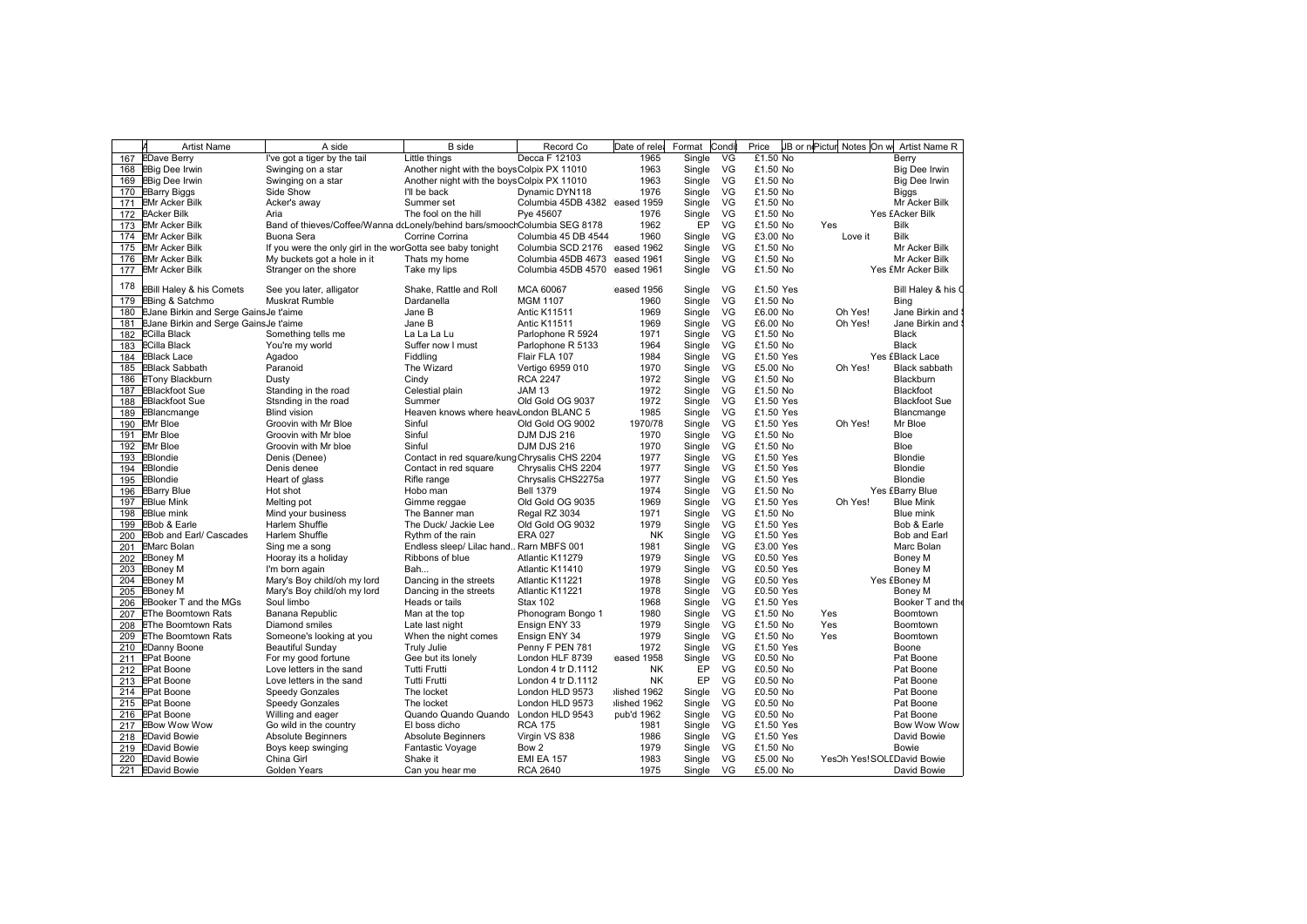|     | <b>Artist Name</b>                                | A side                                                                     | <b>B</b> side                                | Record Co                        | Date of rele | Format  | Condi | Price      | JB or nePictur Notes On w | Artist Name R                        |
|-----|---------------------------------------------------|----------------------------------------------------------------------------|----------------------------------------------|----------------------------------|--------------|---------|-------|------------|---------------------------|--------------------------------------|
| 222 | <b>EDavid Bowie</b>                               | <b>Rebel Rebel</b>                                                         | Queen Bitch                                  | RCA LPBO 5009                    | 1973         | Single  | VG    | £5.00 No   |                           | David Bowie                          |
| 223 | <b>EDavid Bowie</b>                               | <b>Rebel Rebel</b>                                                         | Queen Bitch                                  | RCA BOW 514                      | 1973         | Single  | VG    | £5.00 No   |                           | David Bowie                          |
|     | 224 EDavid Bowie                                  | Scary monsters                                                             | Because you're young                         | RCA BOW8                         | 1980         | Single  | VG    | £5.00 No   | Yes                       | Bowie                                |
| 225 | <b>EDavid Bowie</b>                               | Space Oddity                                                               | Changes/ Velevet Goldmin RCA 2593            |                                  | 1969         | Single  | VG    | £5.00 No   | Yes                       | David Bowie                          |
| 226 | <b>EDavid Bowie</b>                               | Space oddity                                                               | The man who sold the workRCA GB 10470        |                                  | 1973         | Single  | VG    | £1.50 Yes  |                           | Bowie                                |
| 227 | <b>EDavid Bowie</b>                               | The Jean Genie                                                             | <b>Ziggy Stardust</b>                        | <b>RCA 2302</b>                  | 1972         | Single  | VG    | £5.00 No   |                           | David Bowie                          |
| 228 | <b>EDavid Bowie</b>                               | <b>TVC 15</b>                                                              | We are the dead                              | <b>RCA 2682</b>                  | 1978         | Single  | VG    | £5.00 Yes  |                           | David Bowie                          |
| 229 | <b>EDavid Bowie</b>                               | <b>Ziggy Stardust</b>                                                      | The Jean Genie                               | <b>RCA 2302</b>                  | 1972         | Single  | VG    | £5.00 No   |                           | David Bowie                          |
|     | 230 EBowwowwow                                    | Go wild in the country                                                     | El boss dicho                                | <b>RCA 175</b>                   | 1982         | Single  | VG    | £1.50 No   | Yes                       | Bowwow                               |
| 231 |                                                   | EWilfred Bramble and Harry CStepton & son at Buckingham PalPt 2            |                                              | Pye 15588                        | eased 1963   | Single  | VG    | £1.50 No   |                           | <b>Wilfred Bramble</b>               |
| 232 | <b>EBrass Construction</b>                        | Give and take                                                              | Give and take                                | Capitol CL377                    | 1985         | Single  | VG    | £3.00 No   | Yes                       | <b>Brass Constructi</b>              |
| 233 | <b>EBread</b>                                     | Baby I'ma want you                                                         | Truckin'                                     | Elektra K12033                   | 1971         | Single  | VG    | £1.50 No   |                           | Bread                                |
| 234 | <b>EBread</b>                                     | Make it with you                                                           | Why do you keep me waitirElektra 2101 010    |                                  | 1970         | Single  | VG    | £1.50 Yes  |                           | Bread                                |
|     |                                                   |                                                                            |                                              |                                  |              |         |       |            |                           |                                      |
| 235 | <b>Bread</b>                                      | <b>Sweet Surrender</b>                                                     | The Guitar Man                               | Spun Gold E 45062                | 1972         | Single  | VG    | £1.50 Yes  |                           | Bread                                |
| 236 | <b>Break Machine</b>                              | <b>Street Dance</b>                                                        | <b>Street Dance</b>                          | Record shack SOHO 1;             | ΝK           | Single  | VG    | £1.50 Yes  |                           | <b>Break Machine</b>                 |
| 237 | <b>EJacques Brel</b>                              | Madeleine                                                                  | Les Paumes du petit matin Barclay 4 tr 70452 |                                  | <b>NK</b>    | EP      | Exc   | £10.00 Yes | Yes                       | Yes Jacques Brel                     |
| 238 | <b>ERose Brennan</b>                              | My summer diary                                                            | Johnny let me go                             | Top Rank JAR 152                 | lished 1959  | Single  | VG    | £1.50 No   |                           | Rose Brennan                         |
|     | 239 ETony Brent                                   | The clouds will soon roll by                                               | Don't save your love                         | Columbia DB 4066                 | pub'd 1959   | Single  | VG    | £1.50 No   |                           | <b>Tony Brent</b>                    |
|     | 240 EBrighouse & rastrick Brass BThe floral Dance |                                                                            | Girl with the flaxen hair                    | Transatlantic BIG 548            | 1976         | Single  | VG    | £1.50 No   |                           | <b>Brig</b>                          |
|     | 241 ESarah Brightman                              | Pie Jesu                                                                   | Recordare                                    | HMV Webber 1                     | 1985         | Single  | VG    | £1.50 Yes  |                           | Sarah Brightman                      |
| 242 |                                                   | EBronski Beat & Marc AlmondLove to love you baby/ I feel love Puit d'amour |                                              | Forbidden fruit Bite 4           | 1985         | Single  | VG    | £1.50 Yes  |                           | Bronski Beat & N                     |
|     | 243 EThe Brook Brothers                           | Welcome home baby                                                          | So long                                      | PYE 7N.15453                     | 1962         | Single  | VG    | £1.50 No   |                           | <b>Brook</b>                         |
|     | 244 EElkie Brooks                                 | Only lovve can break your heart                                            | Just an excuse                               | A&M AMS 7353                     | 1978         | Single  | VG    | £1.50 No   |                           | <b>Elkie Brooks</b>                  |
| 245 | EBrotherhood of man                               | All night                                                                  | Angelo                                       | Pye 7N 45699                     | 1977         | Single  | VG    | £0.50 No   |                           | Brotherhood of n                     |
| 246 | <b>EBrotherhood of man</b>                        | Figaro                                                                     | You can say that again                       | Pye 7N 46037                     | 1977         | Single  | VG    | £0.50 No   |                           | Brotherhood of r                     |
| 247 | EBrotherhood of man                               | Oh Boy                                                                     | <b>Closer Closer</b>                         |                                  | 1977         |         | VG    | £0.50 No   |                           |                                      |
|     | <b>EBrotherhood of man</b>                        |                                                                            |                                              | Pye 7N 45656<br>Old Gold OG 9127 | 1977/81      | Single  | VG    | £0.50 No   |                           | Brotherhood of n<br>Brotherhood of n |
| 248 |                                                   | Save your kisses for me                                                    | Oh boy the mood I'm in                       |                                  |              | Single  |       |            |                           |                                      |
| 249 | <b>EThe Brotherhood of man</b>                    | United we stand                                                            | Say a prayer                                 | DERAMDM 284                      | 1970         | Single  | VG    | £1.50 No   |                           | The Brotherhood                      |
| 250 | <b>EJoe Brown</b>                                 | A picture of you                                                           | A lay-about's lament                         | Piccadilly 7N 35047              | eased 1962   | Single  | VG    | £1.50 No   |                           | Joe Brown                            |
| 251 | <b>EJoe Brown</b>                                 | A picture of you                                                           | A lay-about's lament                         | Piccadilly 7N 35047              | eased 1962   | Single  | VG    | £1.50 No   |                           | Joe Brown                            |
|     | 252 EArthur Brown                                 | Fire                                                                       | <b>Rest Cure</b>                             | <b>Track 604022</b>              | 1968         | Single  | VG    | £4.00 Yes  | Oh Yes!                   | <b>Arthur Brown</b>                  |
|     | 253 EJocelyn Brown                                | Somebody else's guy                                                        | Somebody else's guy                          | Vinyl Dreams BRW 5               | 1984         | Single  | VG    | £1.50 Yes  |                           | Jocelyn Brown                        |
| 254 | <b>EThe Dave Brubeck Quartet Take Five</b>        |                                                                            | Blue rondo a la turk                         | Fontana H339                     | 1959         | Single  | VG    | £6.00 No   | Oh Yes!                   | The Dave Brube                       |
| 255 | ETommy Bruce & the BruisersAin't misbehavin       |                                                                            | Got the water boiling                        | Columbia DB 4453                 | 1960         | Single  | VG    | £1.50 No   |                           | <b>Bruce</b>                         |
| 256 | EJerry Bruno and orchestra                        | Tubby the tuba                                                             | Georgie porgy                                | Happy Time Records eased 1962    |              | 78rpm S | VG    | £5.00 No   | 78 rpm                    | Jerry Bruno and                      |
| 257 | <b>EBubblerock</b>                                | I can't get no satisfaction                                                | Bubblerock is here to stay UK 53             |                                  | 1973         | Single  | VG    | £1.50 No   | Oh Yes!                   | <b>Bubb</b>                          |
|     | 258 EBucks Fizz                                   | $\boldsymbol{\mathcal{P}}$                                                 | Now you're gone                              | <b>ECA 163</b>                   | 1981         | Single  | VG    | £1.50 Yes  |                           | <b>Bucks Fizz</b>                    |
|     | 259 EBucks Fizz                                   | My camera never lies                                                       | What am I gonna do                           | <b>RCA 202</b>                   | 1982         | Single  | VG    | £1.50 Yes  |                           | <b>Bucks Fizz</b>                    |
|     | 260 EBucks Fizz                                   | New beginning                                                              | In your eyes                                 | Polydor POSP 794                 | 1986         | Single  | VG    | £1.50 Yes  |                           | <b>Bucks Fizz</b>                    |
| 261 | <b>EBucks Fizz</b>                                | The land of make believe                                                   | Now you're gone                              | <b>RCA 163</b>                   | 1981         | Single  | VG    | £1.50 Yes  |                           | <b>Bucks Fizz</b>                    |
|     | 262 EBucks Fizz                                   | When we were young                                                         | Where the ending starts                      | <b>RCA 342</b>                   | 1983         | Single  | VG    | £1.50 Yes  |                           | <b>Bucks Fizz</b>                    |
| 263 | EB.Bumble and the Stingers                        | Nut rocker                                                                 | Bumble boogie                                | Stateside SS 2203                | 1962         | Single  | VG    | £5.00 No   |                           | Bumble                               |
|     | 264 EJohnny Burnette                              | Dreamin                                                                    | Cincinatti Fireball                          | London HL G 9172                 | 1960         | Single  | VG    | £1.50 No   |                           | <b>Burnette</b>                      |
|     | 265 EJohnny Burnette                              | You're sixteen                                                             | I beg your pardon                            | London Am HL G 9254              | 1960         | Single  | VG    | £1.50 No   |                           | <b>Burnette</b>                      |
| 266 | <b>EKate Bush</b>                                 | Hounds of love                                                             | The handsome cabin boy                       | EMI KB <sub>3</sub>              | 1986         | Single  | VG    | £1.50 Yes  |                           | Yes £Kate Bush                       |
| 267 | <b>EKate Bush</b>                                 | Man with the child in his eyes                                             | Moving                                       | EMI 2806                         | 1978         | Single  | VG    | £1.50 No   |                           | Bush                                 |
| 268 | <b>EKate Bush</b>                                 | Sat in your lap                                                            | Lords of the river                           | EMI 5021                         | 1981         | Single  | VG    | £1.50 Yes  |                           | <b>Bush</b>                          |
|     | 269 EKate Bush                                    | <b>Wuthering Heights</b>                                                   | Kite                                         | EMI 2719                         | 1977         | Single  | VG    | £1.50 No   |                           | Bush                                 |
|     | 270 EMax Bygraves                                 | Jjingle Bell rock                                                          | Who made the morning                         | Decca 45F 11176                  | Pub'd 1959   | Single  | VG    | £1.50 No   |                           | <b>Bygraves</b>                      |
| 271 | <b>EMax Bygraves</b>                              | Underneath the arches                                                      | When you come to the endDecca 45F 11308      |                                  | Pub'd 1960   | Single  | VG    | £1.50 No   | Oh Yes!                   | <b>Bygraves</b>                      |
| 272 | Eddie Calvert with Norrie PalVolari/ dormo dormi  |                                                                            | Come Prima/ Americano                        | Columbia SEG 7853                | 1958         | EP      | VG    | £1.50 No   | Great                     | Calvert                              |
| 273 | CCamillo                                          | Sag Warum                                                                  | Wanderer                                     | <b>HMV France 4tr</b>            | 1961         | EP      | VG    | £5.00 No   | Yes                       | Camillo                              |
| 274 | CMino Campanino                                   | Rosi' to                                                                   | Vurrium                                      | Durium A6273                     | 1958         | Single  | VG    | £1.50 No   |                           | Mino Campanino                       |
|     | 275 CMo Mino Campanino                            | Sincerita                                                                  | Giulietta                                    | Durium                           | 1958         | Single  | VG    | £1.50 No   |                           | Mo Mino Campa                        |
|     |                                                   |                                                                            |                                              |                                  |              |         |       |            |                           |                                      |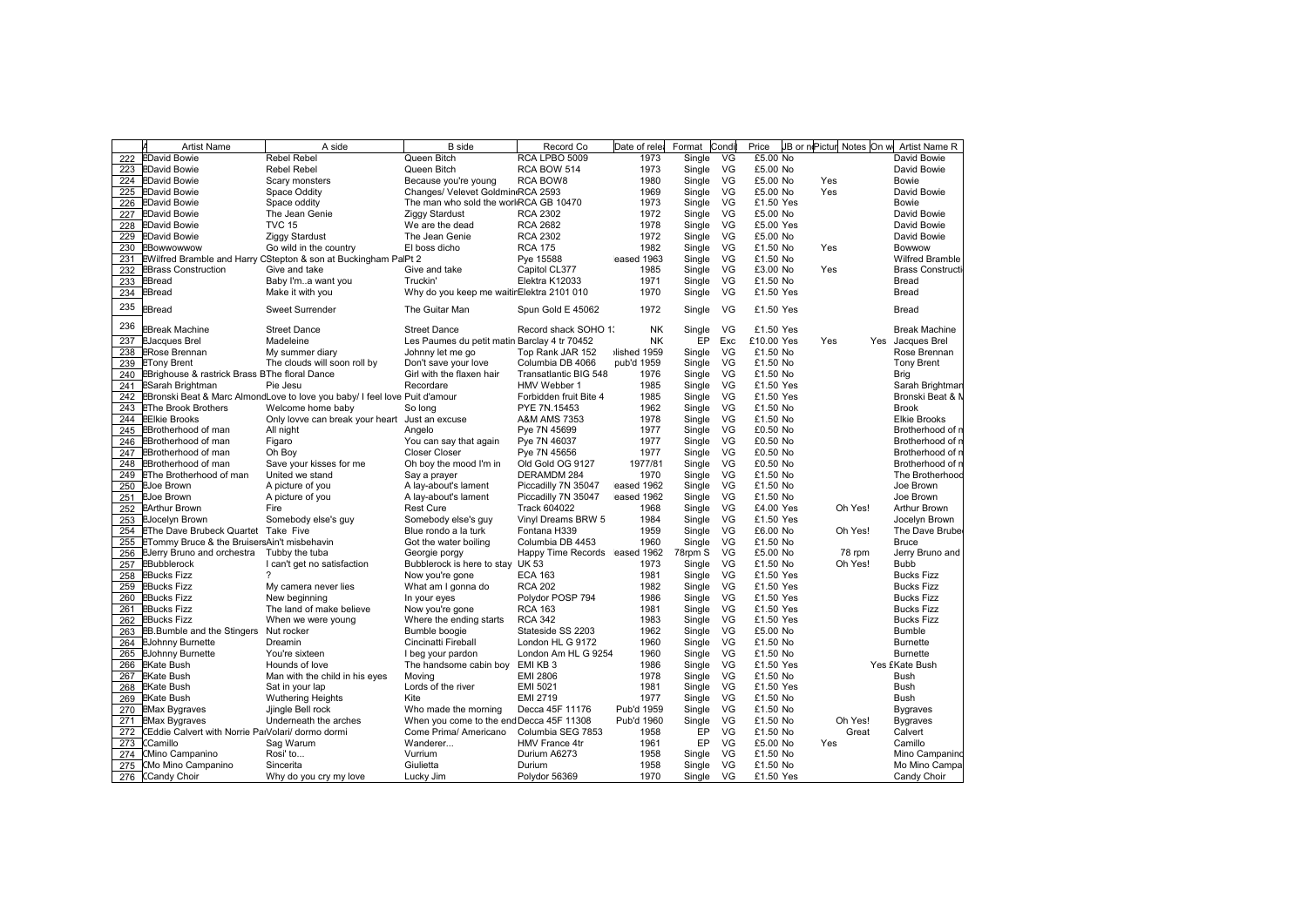|     | Artist Name                                          | A side                                                    | <b>B</b> side                                | Record Co                     | Date of rele | Format    | Condi     | Price     | JB or nePictur<br>Notes On w | Artist Name R          |
|-----|------------------------------------------------------|-----------------------------------------------------------|----------------------------------------------|-------------------------------|--------------|-----------|-----------|-----------|------------------------------|------------------------|
| 277 | CCanned Heat                                         | Lets Work Together                                        | I'm her man                                  | LBF 15302                     | 1969         | Single    | VG        | £3.00 Yes | Oh Yes!                      | <b>Canned Heat</b>     |
|     | 278   CFreddie Cannon                                | Way down yonder in New OeleanFractured                    |                                              | Top Rank JAR 247              | lished 1959  | Single    | VG        | £1.50 No  |                              | Freddie Cannon         |
|     | 279 CFreddie Cannon                                  | Way down yonder in new Orleans Action                     |                                              | <b>Eric 264</b>               | <b>NK</b>    | Single    | VG        | £1.50 Yes |                              | <b>Freddie Cannon</b>  |
| 280 | Captain Paul and Band                                | I'm Popeye the sailor man                                 | I wanna be a lifeguard                       | Happy Time Records eased 1962 |              | 78rpm S   | VG        | £5.00 No  | 78 rpm                       | Captain Paul and       |
| 281 | <b>CThe Captain &amp; Tenille</b>                    | Do that to me one more time                               | Deep in the dark                             | Casablanca NB2215             | 1979         | Single    | VG        | £1.50 Yes |                              | The Captain & T        |
| 282 | CIrene Cara                                          | Fame                                                      | Never Alone                                  | <b>RSO 90</b>                 | 1980         | Single    | VG        | £3.00 No  | Yes                          | Cara                   |
| 283 | Carmel                                               | Bad day                                                   | Lament                                       | London Lon 20                 | 1983         | Single    | VG        | £5.00 No  | Yes                          | Carmel                 |
| 284 | <b>CKim Carnes</b>                                   | Miss you tonite                                           | <b>Bette Davis eyes</b>                      | <b>EMI 8077</b>               | 1981         | Single    | VG        | £1.50 Yes |                              | Carnes                 |
| 285 | Carousel musical                                     | June is bustin out                                        | Soliloquy                                    | Capital EAP4 694              | NK           | Single    | VG        | £1.50 Yes |                              | Carousel               |
| 286 | Carpenters                                           | Only yesterday                                            | I won't last a day without yoA&M 8594 S      |                               | 1975         | Single    | VG        | £1.50 Yes | Oh Yes!                      | Carpenters             |
| 287 | Carpenters                                           | We've only just begun                                     | For all we know                              | A&M 8549                      | NK           | Single    | VG        | £1.50 Yes |                              | Carpenters             |
| 288 | CCarpenters                                          | Yesterday once more                                       | Sing                                         | A&M 8566                      | 1973         | Single    | VG        | £1.50 Yes |                              | Carpenters             |
| 289 | <b>CThe Cars</b>                                     | Drive                                                     | Stranger eyes                                | Elektra E9706                 | 1984         | Single    | VG        | £1.50 Yes |                              | The Cars               |
| 290 | CThe Cars                                            | I'm in touch with your world                              | Just what I needed                           | Elektra K12312                | 1978         | Single    | <b>VG</b> | £1.50 No  | c disc                       | Cars                   |
| 291 | <b>CJohnny Cash</b>                                  | A boy named Sue                                           | San Quentin                                  | <b>CBS 4460</b>               | 1969         |           | VG        | £1.50 No  |                              | Johnny Cash            |
|     |                                                      |                                                           |                                              |                               |              | Single    |           |           |                              |                        |
| 292 | CDavid Cassidy                                       | The last kiss                                             | The letter                                   | Arist 589                     | 1985         | Single    | VG        | £1.50 Yes |                              | David Cassidy          |
| 293 | <b>CRoy Castle</b>                                   | Shenandoah                                                | A kind of a song                             | Philips PB 1217               | pub'd 1962   | Single    | VG<br>VG  | £1.50 No  |                              | Roy Castle             |
| 294 | <b>CThe Casuals</b>                                  | Jesamine                                                  | I've got something too                       | Decca G.22784                 | 1968         | Single    |           | £2.00 No  |                              | <b>SOLEThe Casuals</b> |
| 295 | CCCS                                                 | Tap turns on the water                                    | Save the world                               | <b>RAK 119</b>                | 1971         | Single VG |           | £1.50 No  |                              | CCS                    |
| 296 | CCS:                                                 | Walking                                                   | Salome                                       | <b>Rak 109</b>                | 1971         | Single    | VG        | £1.50 No  |                              | CCS                    |
| 297 | CAdriano Celentano                                   | Non mi dir                                                | Non piangero                                 | <b>Clan ACC 24015</b>         | <b>NK</b>    | Single    | VG        | £5.00 Yes | Yes                          | Adriano Celentar       |
| 298 | CPeter Cetera                                        | Glory of love                                             | On the line                                  | Full moon 8662                | 1986         | Single    | VG        | £1.50 Yes |                              | Peter Cetera           |
| 299 |                                                      | CFrank Chacksfield et son orcThe Lawrence of Arabia Theme | By the fireside                              | Decca 454.097 4 tr            | 1963         | EP        | VG        | £3.00 No  | Yes                          | Frank Chacksfie        |
| 300 | Chairmen of the Board                                | Try on my love for size                                   | Working on a building of loylnvictus INV 519 |                               | 1971         | Single    | VG        | £1.50 No  |                              | Chairmen of the        |
| 301 | CChaka Khan                                          | I feel for you                                            | Chinatown                                    | <b>WEA W 9209</b>             | 1984         | Single    | VG        | £1.50 Yes |                              | Chaka Khan             |
| 302 | <b>CLes Chakachas</b>                                | Beau Coco                                                 | Eso es el amor                               | RCA 47-9179                   | <b>NK</b>    | Single    | VG        | £1.50 No  |                              | Les Chakachas          |
| 303 | Richard Chamberlain                                  | Love me tender                                            | All I do is dream of you                     | <b>MGM 1173</b>               | eased 1962   | Single    | VG        | £1.50 No  |                              | <b>Richard Chambe</b>  |
| 304 | CRichard Chamberlain                                 | Love me tender                                            | All I do is dream of you                     | <b>MGM 1173</b>               | eased 1962   | Single    | VG        | £1.50 No  |                              | <b>Richard Chambe</b>  |
| 305 | <b>Bruce Channel</b>                                 | Keep on                                                   | Barbara Allen                                | <b>BLL 1010</b>               | 1968         | Single    | VG        | £1.50 Yes |                              | Channel                |
| 306 | Chants et danses de Proven Magali                    |                                                           | Coupo santo                                  | French LDY 4086 6 tr          | NK           | EP        | VG        | £3.00 No  | Yes 33rpm                    | Chants et danse        |
| 307 | <b>Charlene</b>                                      | I've never been to me                                     | Somewhere in my life                         | Motown TMG 1260               | 1976         | Single    | VG        | £1.50 Yes |                              | Yes £Charlene          |
| 308 | Ray Charles and his orchest Busted                   |                                                           | Making believe                               | <b>HMV POP 1221</b>           | 1963         | Single    | VG        | £3.00 No  |                              | SOLECharles            |
| 309 | <b>Ray Charles</b>                                   | <b>Eleanor Rigby</b>                                      | Understanding                                | Stateside SS2120              | 1968         | Single    | VG        | £3.00 No  |                              | Charles                |
| 310 | CTina Charles                                        | I love to love                                            | Disco fever                                  | <b>CBS 3937</b>               | 1976         | Single    | VG        | £1.50 No  |                              | Charles                |
| 311 | Chas & Dave                                          | Snooker Loopy                                             | Wallop                                       | Rockney Pot 1                 | 1986         | Single    | VG        | £5.00 No  | Yes                          | Chas & D               |
| 312 | CChaser                                              | Red rum                                                   | Country boy                                  | Polydor 2058 564              | 1975         | Single    | VG        | £1.50 No  |                              | Yes £Chaser            |
| 313 | CChubby Checker                                      | Dancing Party                                             | Gotta get myself together Columbia 4876      |                               | 1962         | Single    | VG        | £1.50 No  |                              | Check                  |
| 314 | <b>CChubby Checker</b>                               |                                                           | Everthing's gonna be alrighColumbia 4691     |                               | 1962         | Single VG |           | £1.50 No  |                              | Check                  |
| 315 | Chubby Checker                                       | Lets twist again<br>Lets twist again                      | Everthing's gonna be alrighColumbia 4691     |                               | 1962         | Single    | VG        | £1.50 No  |                              | Check                  |
|     |                                                      |                                                           |                                              |                               |              |           |           |           |                              |                        |
| 316 | Cher:                                                | Bang Bang                                                 | Our time will come                           | Liberty LIB 66160             | 1966         | Single    | VG<br>VG  | £5.00 No  |                              | Cher                   |
| 317 | Cherelle <sup>®</sup>                                | Saturday Love                                             | I don't mean to turn you on Toby 6829        |                               | 1985         | Single    |           | £1.50 Yes |                              | Cherelle               |
| 318 | Chic                                                 | Le freak                                                  | Savoir faire                                 | Atlantic 3519                 | 1978         | Single    | VG        | £5.00 Yes | Oh Yes! SOLEChic             |                        |
| 319 | Chic                                                 | Le freak                                                  | Savoir faire                                 | Atlantic K11209               | 1978         | Single    | VG        | £5.00 Yes |                              | Chic                   |
| 320 | Chicago                                              | Colour my world                                           | I'm a man                                    | Columbia 13 33210             | 1970         | Single    | VG        | £1.50 Yes |                              | Chicago                |
| 321 | <b>CChicago</b>                                      | Hard habit to break                                       | Remember the feeling                         | Full moon W2914               | 1984         | Single    | VG        | £1.50 Yes |                              | Yes £Chicago           |
| 322 | CChicago                                             | I'm a man                                                 | Does anybody really know CBS 4715            |                               | 1969         | Single    | VG        | £1.50 Yes |                              | Chicago                |
| 323 | Chicago                                              | Sorry to say I'm sorry                                    | Sonny think twice                            | Full moon K79301              | <b>NK</b>    | Single    | VG        | £1.50 Yes |                              | Chicago                |
| 324 | Chicago                                              | You're the inspiration                                    | Once in a lifetime                           | Full moon W9126               | 1984         | Single    | VG        | £1.50 Yes |                              | Chicago                |
| 325 | Chicory Tip                                          | The future is easy                                        | Big wheels rolling                           | <b>CBS S 8094</b>             | 1972         | Single    | VG        | £1.50 No  |                              | Chicory                |
| 326 | <b>The Chi-lites</b>                                 | There will never be any peace                             | Too good to be forgotten                     | <b>Brunswick BR13</b>         | 1974         | Single    | VG        | £1.50 Yes |                              | The Chi-lites          |
| 327 | CChris Barber's Jazz Band                            | <b>Bugle Boy March</b>                                    | Petite Fleur                                 | PYE 7J 2026                   | eased 1958   | Single    | VG        | £1.50 No  |                              | Chris Barber's Ja      |
| 328 | <b>CThe Chucks</b>                                   | Humpty Dumpity The big egg                                | The hitch hiker                              | Decca F.11777                 | 1963         | Single    | VG        | £1.50 No  |                              | Chucks                 |
| 329 | CGigliola Cinquette                                  | Sei un bravo ragazzo                                      | non ho l'ete per amarti                      | Decca F21882                  | eased 1964   | Single    | VG        | £1.50 No  |                              | Gigliola Cinquett      |
| 330 | CClark, Ball, Harris, HoneycombDown town/hello dolly |                                                           | Trains/Have I the right                      | Pye NEP 34100                 | 1964         | EP        | VG        | £1.50 No  | Yes                          | Clark                  |
|     | 331 CThe Dave Clark Five                             | <b>Bits and pieces</b>                                    | All of the time                              | Columbia DB 7210              | 1964         | Single    | VG        | £1.50 No  |                              | Clark                  |
|     | 332 CThe Dave Clark Five                             | Bits and pieces                                           | All of the time                              | Columbia DB 7210              | 1964         | Single    | VG        | £1.50 No  |                              | Clark                  |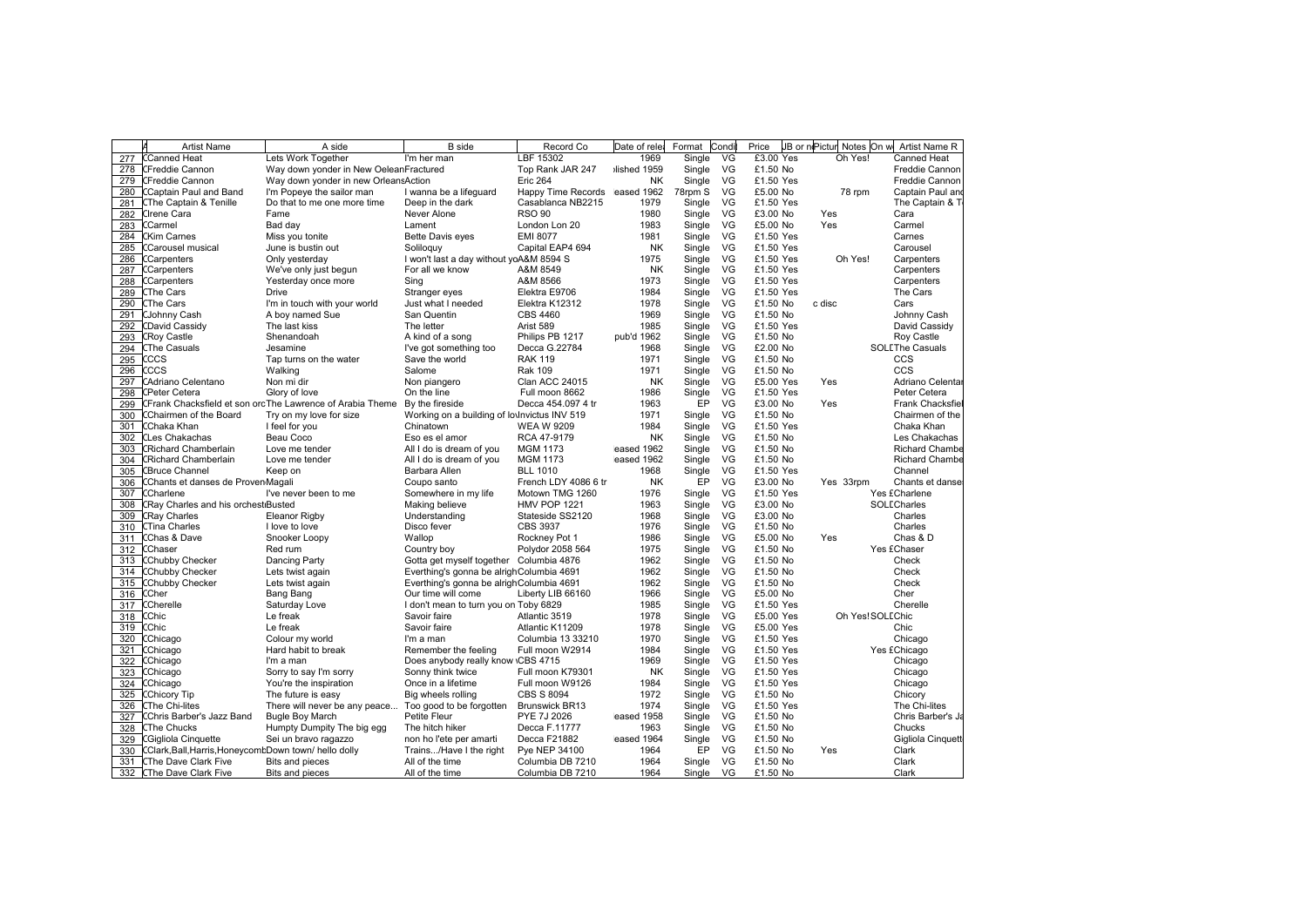|     | <b>Artist Name</b>                                   | A side                       | <b>B</b> side                                        | Record Co                      | Date of rele | Format  | Condi | Price     | JB or nePictur Notes On w | Artist Name R               |
|-----|------------------------------------------------------|------------------------------|------------------------------------------------------|--------------------------------|--------------|---------|-------|-----------|---------------------------|-----------------------------|
| 333 | <b>CThe Dave Clark Five</b>                          | Catch us if you can          | Move on                                              | Columbia DB 7625               | 1965         | Single  | VG    | £1.50 No  |                           | Clark                       |
|     | 334 CThe Dave Clark Five                             | Everybody knows              | Concentration baby                                   | Columbia DB 8286               | 1967         | Single  | VG    | £1.50 No  |                           | Clark                       |
|     | 335 CThe Dave Clark Five                             | Everybody knows              | Concentration baby                                   | Columbia DB 8286               | 1967         | Single  | VG    | £1.50 No  |                           | Clark                       |
| 336 | <b>CThe Dave Clark Five</b>                          | Glad all over                | I know you                                           | Columbia DB 7154               | 1964         | Single  | VG    | £1.50 No  |                           | Clark                       |
| 337 | CPetula Clark                                        | Calcutta/La seine            | Marin/les gens diront                                | Voque PNV 24078                | NK           | EP      | VG    | £1.50 No  |                           | Clark                       |
|     | 338 CPetula Clark                                    | Romeo                        | You're getting to be a habit Pye 7N 15361            |                                | 1961         | Single  | VG    | £1.50 No  |                           | Clark                       |
| 339 | CPetula Clark                                        | Si C'est oui                 | Ya Ya Twist                                          | Pve 15448                      | 1962         | Single  | VG    | £1.50 No  |                           | Clark                       |
| 340 | CPetula Clark                                        | This is my song              | The show is over                                     | Pye 17258                      | 1967         | Single  | VG    | £1.50 No  |                           | Clark                       |
| 341 | <b>CClout</b>                                        | Substitute                   | When will you be mine                                | Carrere 2788                   | 1978         | Single  | VG    | £1.50 Yes | Yes £Clout                |                             |
| 342 | CJeremy Clyde                                        | I love my love               | Anytime                                              | CBS 201823                     | 1965         | Single  | VG    | £1.50 No  |                           | Clyde                       |
| 343 | CEddie Cochran                                       | C'mon everybody              | Don't ever let me go                                 | Liberty UP 603                 | eased 1958   | Single  | VG    | £1.50 Yes |                           | Yes £Eddie Cochran          |
| 344 | CEddie Cochran                                       | C'mon everybody              | Milk cow blues                                       | United Artists UP 3612         | 1968         | Single  | VG    | £1.50 Yes |                           | Eddie Cochran               |
| 345 | <b>CJoe Cocker</b>                                   | Delta Lady                   | She;'s so good to me                                 | Regal RZ 3024                  | 1969         | Single  | VG    | £1.50 No  | Funky                     | Cocker                      |
| 346 | <b>CNat King</b>                                     | Let there be love            | I'm lost                                             | Capital CL 15257               | 1962         | Single  | VG    | £1.50 No  |                           | Cole                        |
| 347 | CNathalie cole                                       | Miss you like crazy          | Good to be back                                      | EMI MT 63                      | 1989         | Single  | VG    | £1.50 No  |                           | Cole                        |
| 348 | CDave & Ansel Collins                                | Double Barrel                | Double Barrel                                        | Techniques TE 901              | 1970         | Single  | VG    | £3.00 No  |                           | Oh Yes! SOLEDave & Ansel Co |
| 349 | <b>CTommy Collins</b>                                | Let down                     | It tickles                                           | Capitol CL 14894               | <b>NK</b>    | Single  | VG    | £1.50 No  |                           | <b>Tommy Collins</b>        |
|     |                                                      |                              |                                                      |                                |              |         |       |           |                           |                             |
| 350 | <b>CPhil Collins</b>                                 | Once more night              | I like the way                                       | Virgin VS 755                  | 1985         | Single  | VG    | £1.50 No  |                           | Phil Collins                |
| 351 | <b>CDave Collins</b>                                 | Shackatac                    | Smoothing and Sorts                                  | Rhino RNO 103                  | 1972         | Single  | VG    | £1.50 No  |                           | Collins                     |
| 352 | <b>CPhil Collins</b>                                 | Take me home                 | Wegoodbye                                            | Virgin VS 777                  | 1985         | Single  | VG    | £1.50 Yes |                           | <b>Phil Collins</b>         |
| 353 | <b>CPhil Collins</b>                                 | Two hearts                   | The robbery                                          | Virgin VS 1141                 | 1988         | Single  | VG    | £1.50 Yes |                           | Phil Collins                |
|     | 354 CPhil Collins                                    | You can't hurry love         | I cannot believe its true                            | Virgin VS 531                  | 1982         | Single  | VG    | £1.50 Yes | Yes                       | Phil Collins                |
|     | 355 CJudy Collins                                    | <b>Amazing Grace</b>         | Pity the poor immigrant                              | Elektra 2101 020               | 1970         | Single  | VG    | £1.50 No  |                           | <b>Judy Collins</b>         |
|     | 356 CJudy Collins                                    | Send in the clowns           | Houses                                               | Chappell K12177                | 1975         | Single  | VG    | £1.50 No  | Oh Yes! Yes £Judy Collins |                             |
| 357 | <b>CColonel Abrahams</b>                             | Trapped                      | Trapped                                              | <b>MCA 997</b>                 | 1985         | Single  | VG    | £1.50 Yes |                           | Colonel Abrahar             |
| 358 | <b>CThe Colourfield</b>                              | Thinking of you              | My wild flame                                        | Chrysalis COLF 3               | 1985         | Single  | VG    | £1.50 Yes |                           | The Colourfield             |
| 359 | (Bobby Colt and orchestra                            | Woody woodpecker march       | Woody woodpecker waltz Happy Time Records eased 1962 |                                |              | 78rpm S | VG    | £5.00 No  | 78 rpm                    | Bobby Colt and              |
| 360 | CCommodores                                          | Nightshift                   | I keep running                                       | Motown TMG 1371                | 1984         | Single  | VG    | £1.50 Yes |                           | Commodores                  |
| 361 | CCommodores                                          | Three times a lady           | Can't let you tease me                               | Motown TMG 1113                | 1976         | Single  | VG    | £1.50 Yes |                           | Commodores                  |
| 362 | CCommodores                                          | Three times a lady           | Can't let you tease me                               | Motown TMG 1113                | 1976         | Single  | VG    | £1.50 No  |                           | Commodores                  |
| 363 | <b>CThe Communards</b>                               | You are my world             | <b>Breadline Britain</b>                             | London LON 77                  | 1985         | Single  | VG    | £1.50 Yes |                           | The Communard               |
|     | 364 CPerry Como                                      | Its impossible               | Seattle                                              | RCA 447 0858                   | eased 1968   | Single  | VG    | £1.50 Yes |                           | Perry Como                  |
| 365 | CPerry Como                                          | O come all ye faithful       | Silent night                                         | RCA 447 0810                   | <b>NK</b>    | Single  | VG    | £1.50 Yes |                           | Perry Como                  |
| 366 | CPerry Como                                          | Tomboy                       | Kiss me and kiss me                                  | <b>RCA 1111</b>                | eased 1959   | Single  | VG    | £1.50 Yes |                           | Perry Como                  |
| 367 | CLes compagnons de la chan:Melodie Perdu             |                              | Si tu vas a Rio                                      | Columbia ESRF 1187             | <b>NK</b>    | EP      | VG    | £5.00 Yes | Yes                       | Les compagnons              |
| 368 | CThe Concertgebouw OrchestDukas - L'apprenti sorcier |                              | Dukas - L'apprenti sorcier Philips ABE.10274         |                                | pub'd 1960   | EP      | VG    | £3.00 No  | Yes                       | The Concertgeb              |
| 369 | <b>CThe Congregation</b>                             | Softly whispering I love you | When Susie takes the plan Columbia DB 8830           |                                | 1971         | Single  | VG    | £1.50 No  |                           | Yes £The Congregatio        |
| 370 | <b>CThe Congregation</b>                             | Softly Whispering I love you | When Susie takes the plan <sub>DB</sub> 8830         |                                | 1971         | Single  | Med   | £1.50 No  |                           | Congregation                |
| 371 | <b>CRoss Conway</b>                                  | Even more party pops         | Even more party pops                                 | Columbia DB 4535               | pub'd 1960   | Single  | VG    | £1.50 No  |                           | Ross conway                 |
| 372 | <b>CRuss Conway</b>                                  | <b>Pixelated Penguin</b>     | Side saddle                                          | Columbia DB 4256               | lished 1959  | Single  | VG    | £1.50 No  |                           | Russ Conway                 |
| 373 | <b>CRuss Conway</b>                                  | Roses are red medley         | Ramona medley                                        | Columbia 4940                  | eased 1962   | Single  | VG    | £1.50 No  |                           | Russ Conway                 |
|     | 374 CRuss Conway                                     | Rule Britannia               | Royal event                                          | Columbia DB 4418               | pub'd 1960   | Single  | VG    | £1.50 No  |                           | Russ Conway                 |
| 375 | CRuss Conway. More party hilSheik of Araby           |                              | Tiptoe thru the tuplips                              | Columbia                       | eased 1959   | EP      | VG    | £1.50 No  |                           | Russ Conway. M              |
| 376 | <b>CThe Cool Notes</b>                               | In your car                  | Secrets of the night                                 | Abstract Dance AD4             | 1985         | Single  | VG    | £1.50 No  |                           | The Cool Notes              |
| 377 | CRita Coolidge                                       | We're all alone              | Who's to bless & who to blaA&M AMS 7295              |                                | 1977         | Single  | VG    | £1.50 Yes |                           | Yes £Rita Coolidge          |
| 378 | <b>CRita Coolidge</b>                                | Words                        | Southern Lady                                        | <b>A&amp;M AMS 7330</b>        | 1977         | Single  | VG    | £1.50 Yes |                           | Rita Coolidge               |
| 379 | CRita Coolidge                                       | Words                        | Southern Lady                                        | A&M AMS 7330                   | 1977         | Single  | VG    | £1.50 Yes |                           | Rita Coolidge               |
| 380 | <b>CAlice Cooper</b>                                 | Elected                      | Luney tune                                           | WB K16214                      | 1972         | Single  | VG    | £5.00 No  |                           | Alice Cooper                |
|     |                                                      |                              |                                                      |                                |              |         | VG    |           |                           |                             |
| 381 | <b>CAlice Cooper</b>                                 | Elected                      | <b>Luney Tunes</b>                                   | Warner Bros K 16214            | 1972         | Single  |       | £1.50 No  |                           | Cooper                      |
| 382 | <b>CAlice Cooper</b>                                 | No more Mr Nice Guy          | Raped and Freezin'                                   | Warner Bros K 16262            | 1973         | Single  | VG    | £1.50 No  |                           | Cooper                      |
| 383 | <b>CLouise Cordet</b>                                | In a matter of moments       | I'm just a baby                                      | Decca 11476                    | eased 1962   | Single  | VG    | £1.50 No  |                           | Louise Cordet               |
| 384 | CBilly Cotton & his band Mary Chim Chim Cheree       |                              | Fly a kite                                           | Summer County DIS1/eased 1965  |              | Single  | VG    | £3.00 No  | Yes                       | Billy Cotton & his          |
| 385 | CBilly Cotton and his band                           | Peter Pan star               | Peter Pan crocodile                                  | Summer county DIS 2Apub'd 1965 |              | Single  | VG    | £1.50 No  |                           | <b>Billy Cotton and</b>     |
| 386 | <b>CJulie Covington</b>                              | Don't cry for me Argentina   | Rainbow High                                         | <b>MCA 260</b>                 | 1976         | Single  | VG    | £1.50 Yes |                           | Julie Covington             |
|     | 387 CJimmy Crawford                                  | Our last embrace             | I love how you love me                               | Columbia DB 4717               | Ilished 1961 | Single  | VG    | £1.50 No  |                           | Jimmy Crawford              |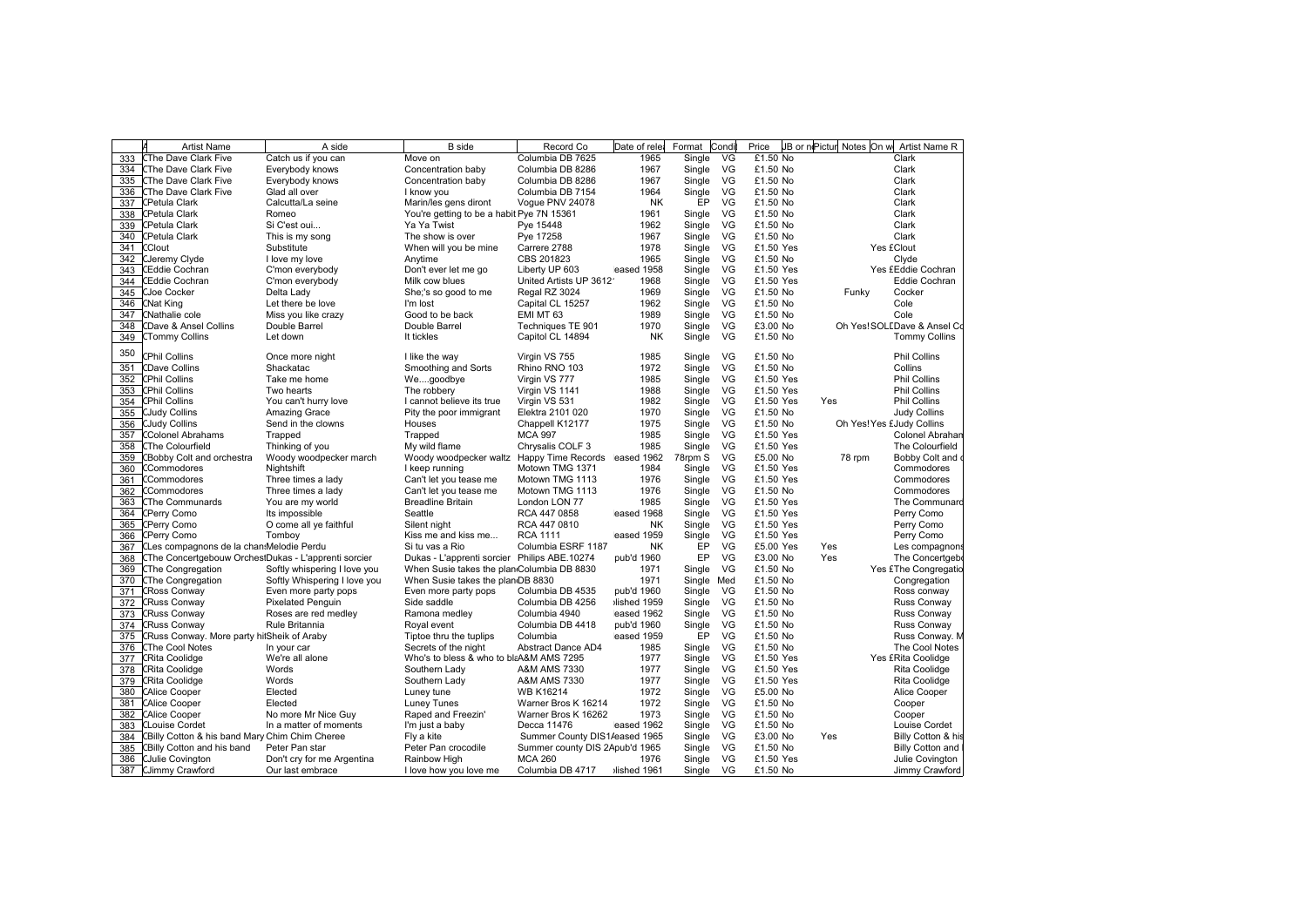|     | <b>Artist Name</b>                                    | A side                                                    | <b>B</b> side                            | Record Co              | Date of rele | Format     | Condi | Price     | JB or nePictur Notes On w Artist Name R |                       |
|-----|-------------------------------------------------------|-----------------------------------------------------------|------------------------------------------|------------------------|--------------|------------|-------|-----------|-----------------------------------------|-----------------------|
| 388 | <b>CCreedence Clearwater RevivProud Mary</b>          |                                                           | Born on the bayou                        | Liberty LBF 15310      | 1969         | Single Med |       | £3.00 Yes |                                         | Creedence             |
| 389 | CCreedence Clearwater RevivTravelin Band              |                                                           | Who'll stop the rain                     | Liberty LBF 15310      | 1970         | Single Med |       | £4.00 Yes | Oh Yes!                                 | Creedence             |
| 390 | CLol creme and Kevion Godle 5 o clock in the morning  |                                                           | The flood                                | Mercury 608001         | 1977         | Single     | VG    | £1.50 No  | Side sublime                            | Creme                 |
| 391 | <b>CThe Crickets</b>                                  | When you ask about love                                   | Deborah                                  | Coral Q 72382          | 1959         | Single     | VG    | £1.50 No  |                                         | Crickets              |
| 392 | <b>CGary Criss</b>                                    | Welcome home to my heart                                  | Our favorite melodies                    | Stateside SS104        | eased 1962   | Single     | VG    | £1.50 No  |                                         | Gary Criss            |
| 393 |                                                       | CBing Crosby & Andrews sisteSanta Claus is coming to town | Jingle Bells                             | MCA 65019              | <b>NK</b>    | Single     | VG    | £1.50 Yes |                                         | Bing Crosby & A       |
| 394 | <b>CThe Crowd</b>                                     | You'll never walk alone                                   | Messages                                 | Spartan BRAD 1         | 1985         | Single     | VG    | £1.50 Yes |                                         | The Crowd             |
| 395 | CDie Csardasfurstin                                   | Die Csardasfurstin                                        | Die Csardasfurstin                       | Polydor 20091 EPH 4 tr | <b>NK</b>    | EP         | VG    | £5.00 Yes | Yes                                     | Die Csardasfurst      |
| 396 | CCulture Club                                         | Do you really want to hurt me                             | Dub version                              | Virgin VS 518          | 1982         | Single     | VG    | £1.50 Yes |                                         | <b>Culture Club</b>   |
| 397 | CCulture Club                                         | Its a miracle                                             | Love Twist                               | Virgin VS 662          | 1984         | Single     | VG    | £1.50 Yes |                                         | <b>Culture Club</b>   |
| 398 | <b>CCulture Club</b>                                  | Vict                                                      | colo                                     | VS 6418                | 1983         | Single     | VG    | £1.50 Yes |                                         | <b>Culture Club</b>   |
|     | 399 CDalida                                           | La chanson d'orphee                                       | Mes freres                               | Barclay 4 tr N70271    | <b>NK</b>    | ĒР         | VG    | £5.00 Yes | Yes                                     | Dalida                |
| 400 | <b>ETony Dallara</b>                                  | L'Autumno non e triste                                    | Come Prima                               | Music 2217x45          | <b>NK</b>    | Single     | VG    | £2.00 Yes |                                         | <b>Tony Dallara</b>   |
| 401 | <b>ERoger Daltrey</b>                                 | After the fire                                            | It don't satisfy me                      | 10 Records 10 69       | 1985         | Single     | VG    | £3.00 No  | Yes                                     | Roger Daltrey         |
|     | <b>ERoger Daltrey</b>                                 |                                                           | The Way of the world                     | Track 2094 110         | 1972         | Single     | VG    | £3.00 No  | Yes                                     | Roger Daltrey         |
| 402 | <b>CDamned</b>                                        | Giving it all away                                        |                                          | <b>MCA GRIM 4</b>      | 1986         |            | VG    | £1.50 Yes |                                         | Damned                |
| 403 |                                                       | Eloise                                                    | Temptation                               |                        |              | Single     |       |           |                                         |                       |
| 404 | <b>CDana</b>                                          | Country girl                                              | Fairytale                                | GTO GT 66              | 1976         | Single     | VG    | £1.50 No  |                                         | Dana                  |
|     | 405 <b>CDanny Boy</b>                                 | Twist                                                     | Le Twist de Schubert                     | Ricordi 45 S 210 4tr   | <b>NK</b>    | EP         | VG    | £5.00 Yes | Yes                                     | Danny Boy             |
|     | 406 EBobby Darin                                      | Dream lover                                               | <b>Bullmoose</b>                         | London A HL E 8867     | eased 1958   | Single     | VG    | £0.50 No  |                                         | <b>Bobby Darin</b>    |
|     | 407 EBobby Darin                                      | Dream lover                                               | Bullmoose                                | London HL E 8867       | 1958         | Single     | VG    | £0.50 No  |                                         | Darin                 |
| 408 | <b>EBobby Darin</b>                                   | Jailer bring me water                                     | Things                                   | London HL E 9575       | 1962         | Single     | VG    | £0.50 No  |                                         | Darin                 |
|     | 409 <b>EBobby Darin</b>                               | Jailer bring me water                                     | Things                                   | London HL E 9575       | 1962         | Single     | VG    | £0.50 No  |                                         | Darin                 |
|     | 410 EBobby Darin                                      | You must have been a beautiful bSorrow tomorrow           |                                          | London HL E 9429       | 1961         | Single     | VG    | £0.50 No  |                                         | Darin                 |
|     | 411 [Darts                                            | Can't get enough of your love                             | Don't say yes                            | Magnet MAG 156         | 1979         | Single     | VG    | £0.50 No  | Yes                                     | Darts                 |
|     | 412 <b>CDarts</b>                                     | Don't let it fade away                                    | Early in the morning                     | Magnet MAG 134         | 1978         | Single     | VG    | £1.50 Yes |                                         | Darts                 |
|     | 413 EJoe Dassin                                       | L'ete Indien                                              | Moi j'ai dit non                         | CBS 3404               | 1975         | Single     | VG    | £5.00 Yes | YesOh Yes!                              | Joe Dassin            |
|     | 414 LF.R David                                        | Words                                                     | When the sun goes                        | Carrere CAR 248        | 1982         | Single     | Exc   | £1.50 No  | Yes                                     | F.R David             |
|     | 415 <b>LF.R David</b>                                 | Words                                                     | When the sun goes                        | Carrere CAR 248        | 1982         | Single     | Exc   | £1.50 No  | Yes                                     | F.R David             |
|     | 416 <b>EBilly Davis</b>                               | <b>VIP</b>                                                | He's the one                             | Decca F 11658          | eased 1963   | Single     | VG    | £1.50 No  |                                         | <b>Billy Davis</b>    |
|     | 417 <b>CDawn</b>                                      | What are you doing Sunday                                 | The sweet soft sounds of IcBell BLL 1169 |                        | 1970         | Single     | VG    | £1.50 No  |                                         | Yes £Dawn             |
|     | 418 <b>CDoris Day</b>                                 | Move over darling                                         | Twinkle lullaby                          | CBS AAG 183            | lished 1963  | Single     | VG    | £1.50 No  |                                         | Doris Day             |
|     | 419 dChris de Burgh                                   | The lady in red                                           | Say godbye to it all                     | A&M AM 331             | 1986         | Single     | VG    | £1.50 No  |                                         | de Burgh              |
|     | 420 <b>LLynsey De Paul</b>                            | Sugar me                                                  | Storm in a teacup                        | <b>MAM 81</b>          | 1972         | Single     | VG    | £3.00 Yes | Oh Yes!                                 | Lynsey De Paul        |
|     | 421 <b>CDead or Alive</b>                             | In too deep                                               | I'd do anything                          | <b>CBS A6360</b>       | 1985         | Single     | VG    | £1.50 Yes |                                         | Dead or Alive         |
|     | 422 <b>CDead or Alive</b>                             | You go round and round                                    | <b>Misty Circles</b>                     | <b>Epic A4861</b>      | <b>NK</b>    | Single     | VG    | £1.50 Yes |                                         | Dead or Alive         |
|     | 423 ESharif Dean                                      | Do you love me                                            | In the Summer holidays                   | CBS 8435               | 1972         | Single     | VG    | £1.50 No  |                                         | Sharif Dean           |
|     | 424 EHazell Dean                                      | Searchin'                                                 | Instrumental                             | Proto ENA 109          | 1983         |            | VG    |           |                                         | Hazell Dean           |
|     |                                                       |                                                           |                                          |                        |              | Single     |       | £0.50 Yes |                                         |                       |
|     | 425 [Dave Dee, Dozy, Beaky, Micl Hideaway             |                                                           | Have a heart                             | Fontana TF 711         | 1966         | Single     | VG    | £1.50 No  |                                         | Dave                  |
|     | 426 [Dave Dee, Dozy, Beaky, MicHegend of Zanadu       |                                                           | Zabadak                                  | Old Gold OG 9243       | 1967-1982    | Single     | VG    | £1.50 No  |                                         | Dave                  |
| 427 | <b>EDave Dee, Dozy, Beaky, MiclZabadak</b>            |                                                           | The sun goes down                        | Fontana TF 873         | 1967         | Single     | VG    | £1.50 No  |                                         | Dave                  |
| 428 | ERick Dees and his cast of idiDisco Duck 1            |                                                           | Dsico Duck 2                             | RSO 2090 204           | 1976         | Single     | VG    | £1.50 No  |                                         | Rick Dees and h       |
|     | 429 EJohn Denver                                      | Annie's song                                              | Cool an' green an' shady                 | RCA APBO 0295          | 1974         | Single     | VG    | £1.50 Yes |                                         | Yes £John Denver      |
|     | 430 EJohn Denver                                      | Take me home, country ioads                               | Poems, prayers and promisRCA 447-0904    |                        | <b>NK</b>    | Single     | VG    | £1.50 Yes |                                         | John Denver           |
| 431 | <b>EDepeche Mode</b>                                  | Its called a heart                                        | Fly on a windscreen                      | Mute BONG 9            | 1985         | Single     | VG    | £1.50 Yes |                                         | Depeche Mode          |
|     | 432 [Depeche Mode                                     | Master and Servant                                        | (set me free)                            | Mute 7 BONG 6          | 1984         | Single     | VG    | £0.50 Yes |                                         | Depeche Mode          |
|     | 433 EDepeche mode                                     | People are people                                         | Don't forget?                            | Mute 7 bongs           | 1984         | Single     | G     | £0.50 Yes |                                         | Depeche mode          |
|     | 434 ENeil Diamond                                     | Cracklin Rosie                                            | Lordy                                    | Uni 529                | 1970         | Single     | VG    | £1.50 No  |                                         | Neil Diamond          |
|     | 435 <b>[Neil Diamond</b>                              | I am I said                                               | Done too soon                            | MCA 60019              | 1971         | Single     | VG    | £1.50 Yes |                                         | Neil Diamond          |
|     | 436 <b>ENeil Diamond</b>                              | If you know what I mean                                   | Street life                              | <b>CBS 4398</b>        | 1975         | Single     | VG    | £1.50 No  |                                         | <b>Neil Diamond</b>   |
| 437 |                                                       |                                                           |                                          |                        |              |            |       |           |                                         |                       |
|     | <b>EBarbara Dickson</b>                               | January February                                          | Island in the snow                       | Columbia 1-11225       | 1980         | Single     | VG    | £1.50 Yes |                                         | Yes £Barbara Dickson  |
| 438 | <b>EMarlene Dietrich</b>                              | Lili Marlen                                               | Sag Nir Wo                               | <b>HMV POP 1196</b>    | 1962         | Single     | VG    | £1.50     |                                         | Dietrich              |
|     | 439 <b>CDire Straits</b>                              | Walk of life                                              | So far away                              | Vertigo DSTR9          | 1985         | Single     | G     | £1.50 No  |                                         | <b>Dire Straits</b>   |
|     | 440 EWalt Disney                                      | Snow White                                                | Snow White                               | Disneyland LLP 310     | 1969         | Single     | VG    | £1.50 No  | 33 rpm                                  | <b>Walt Disney</b>    |
|     | 441 LAnita Dobson & Simon May Anyone can fall in love |                                                           | Eastenders                               | BBC RSL 183            | 1986         | Single     | VG    | £1.50 Yes |                                         | Anita Dobson &        |
|     | 442 EDoctor & the Medics                              | Born                                                      | Captain Frazer                           | MCA IRM 119            | 1986         | Single     | VG    | £1.50 Yes |                                         | Yes £Doctor & the Mer |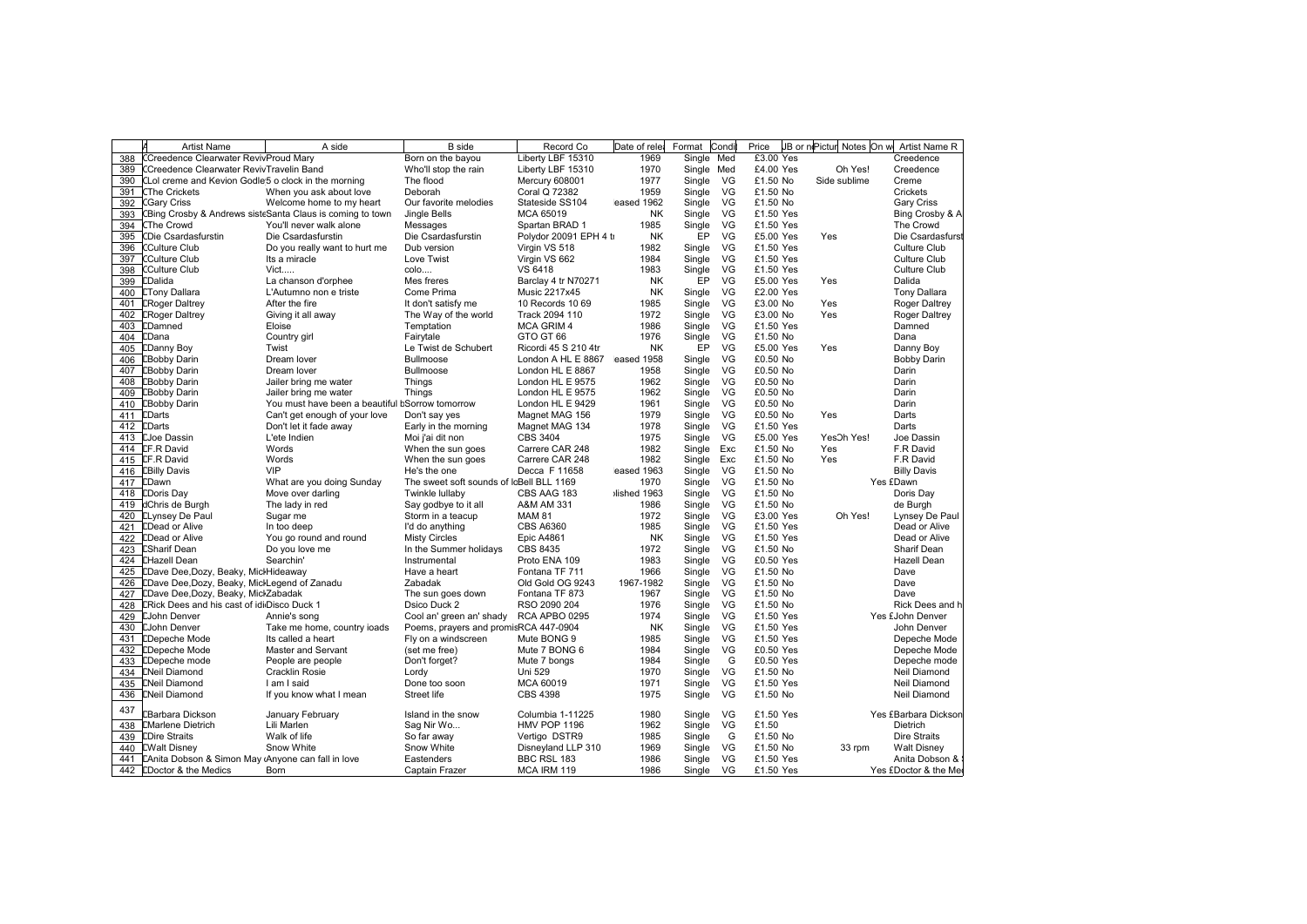|     | <b>Artist Name</b>                                   | A side                                                                                      | <b>B</b> side                              | Record Co                     | Date of rele       | Format           | Cond     | Price                  | JB or niPictur Notes On w | Artist Name R         |
|-----|------------------------------------------------------|---------------------------------------------------------------------------------------------|--------------------------------------------|-------------------------------|--------------------|------------------|----------|------------------------|---------------------------|-----------------------|
| 443 | <b>EJoe Dolce</b>                                    | Shaddap you face                                                                            | Ain't no hurry                             | MCA 51053                     | 1980               | Single           | VG       | £1.50 Yes              | Oh Yes!                   | Joe Dolce             |
|     | 444 <b>CDollar</b>                                   | Give me back your heart                                                                     | Pink and blue                              | WEA Buck 3                    | 1982               | Single           | VG       | £0.50 Yes              |                           | Dollar                |
| 445 | <b>LDollar</b>                                       | Loves got a hold on me                                                                      | Tokyo                                      | <b>Carrere Records</b>        | 1979               | Single           | VG       | £0.50 No               | 2 copies                  | Dollar                |
| 446 | <b>CDollar</b>                                       | Mirror mirror                                                                               | Radio                                      | Oscar Buck 2                  | 1981               | Single           | VG       | £0.50 No               | Yes                       | Dollar                |
| 447 | <b>LFats Domino</b>                                  | Three nights a week                                                                         | Put your arms around me hLondon HP P 9198  |                               | 1960               | Single           | VG       | £1.50 Yes              |                           | Domino                |
| 448 | <b>LFats Domino</b>                                  | Wait and see                                                                                | I still love you                           | London HP P 8519              | 1959               | Single           | VG       | £1.50 Yes              |                           | Domino                |
|     | 449 <b>ELonnie Donnegan</b>                          | Lively                                                                                      | <b>Black cat</b>                           | PYE 7N.15312                  | eased 1962         | Single           | VG       | £0.50 No               |                           | Donegan               |
|     | 450 ELonnie Donnegan                                 | My old mans a dustman                                                                       | The Golden vanity                          | PYE 7N.15256                  | eased 1960         | Single           | VG       | £1.50 No               |                           | Donegan               |
|     | 451 <b>CLonnie Donnegan</b>                          | <b>Tom Dooley</b>                                                                           | Rock O' my soul                            | Pye 15172                     | Ilished 1958       | Single           | VG       | £0.50 No               |                           | Lonnie Donnega        |
| 452 | <b>CDonovan</b>                                      | Hurdy Gurdy man                                                                             | Teen angel                                 | Pye 7N 17537                  | 1968               | Single           | VG       | £1.50 No               |                           | Donovan               |
| 453 | <b>CDonovan</b>                                      | I like you                                                                                  | Earth sign man                             | Epic EPC 1471                 | 1973               | Single           | VG       | £1.50 No               |                           | Donovan               |
|     | 454 CDonovan                                         | Sunshine Superman                                                                           | The trip                                   | PYE 7N.17241                  | 1966               | Single           | VG       | £1.50 No               |                           | Donovan               |
| 455 | <b>ETom Dooley</b>                                   | The Kingston Trio                                                                           | <b>MTA</b>                                 | Starline 6002                 | eased 1958         | Single           | VG       | £1.50 No               |                           | <b>Tom Dooley</b>     |
| 456 | <b>EThe Dooleys</b>                                  | Love of my life                                                                             | Only you can get me by                     | GTO GT 110                    | 1977               | Single           | VG       | £0.50 No               |                           | The Dooleys           |
|     | 457 EVal Doonican                                    | If the whole worl stopped lovin                                                             | I'ld rather think of you                   | Pye 7N.17396                  | 1967               | Single           | VG       | £0.50 Yes              |                           | Val Doonican          |
|     | 458 EVal Dooncan                                     | Only the heartches                                                                          | Walk tall                                  | Decca F.11982                 | 1964               | Single           | VG       | £0.50 No               |                           | Val Dooncan           |
| 459 | <b>EJohnny Dorelli</b>                               | Come prima                                                                                  | Non ti vedo                                | <b>CGD N 9040</b>             | <b>NK</b>          | Single           | VG       | £1.50 No               |                           | Johnny Dorelli        |
| 460 | <b>EStacy Dorning</b>                                | Catch a falling star                                                                        | Time is on my side                         | Scratchy CHS 2051             | 1974               | Single           | VG       | £1.50 No               |                           | <b>Stacy Dorning</b>  |
|     | 461 <b>ELee Dorsey</b>                               | Working in the coal mine                                                                    | Holy cow/ can you hear meCharly CTD 101    |                               | 1980               | Single           | VG       | £1.50 Yes              |                           | Dorsey                |
| 462 | <b>EDouble</b>                                       | The captain of her heart                                                                    | Your prayer takes me off                   | Polydor POSP 779              | 1985               | Single           | VG       | £1.50 Yes              |                           | Double                |
| 463 | <b>ECraig Douglas</b>                                | Golden girl                                                                                 | come softly to me                          | Top Rank JAR 110              | eased 1959         | Single           | VG       | £0.50 No               |                           | Craig Douglas         |
|     | 464 ECraig Douglas                                   | Only sixteen                                                                                | My first love affair                       | Top Rank Jar 159              | eased 1959         | Single           | VG       | £0.50 No               |                           | Craig Douglas         |
| 465 | <b>ECraig Douglas</b>                                | Sandy                                                                                       | Pretty blue eyes                           | Top Rank JAR 268              | eased 1960         | Single           | VG       | £0.50 No               |                           | Craig Douglas         |
| 466 | <b>EThe Dovells</b>                                  | You can't sit down                                                                          | Stompin' Everywhere                        | Parkway P867                  | NK                 | Single           | VG       | £2.35 No               | Nice                      | Dovells               |
| 467 | <b>EThe Drifters</b>                                 | At the club/ memories                                                                       | Saturday night at the movieAtlantic K10148 |                               | 1968               | Single           | VG       | £1.50 No               |                           | <b>Drifters</b>       |
| 468 | <b>LThe Drifters</b>                                 | Can I take you home little girl                                                             | Please help me down                        | <b>Bell Records</b>           | 1975               | Single           | VG       | £1.50 Yes              |                           | The Drifters          |
| 469 | <b>LThe Drifters</b>                                 | Save the last dance for me                                                                  | Nobody but me                              | London Atlantic HLK 92        | 1960               | Single           | VG       | £1.50 No               |                           | The Drifters          |
| 470 | <b>EJohn Du Cann</b>                                 | Don't be a dummy                                                                            | If I'm makin'                              | Vertigo 6059 241 1Y           | 1979               | Single           | VG       | £1.50 No               | Yes                       | Du Cann               |
| 471 | <b>EThe Dubliners</b>                                | Paddy on the railway                                                                        | Seven drunken nights                       | Major Minor D401              | 1967               | Single           | VG       | £1.50 No               |                           | <b>Dubliners</b>      |
| 472 | <b>ESteve Duffy</b>                                  | Kiss me                                                                                     | In this twilight                           | 10 Records TIN 2              | 1984               | Single           | VG       | £1.50 Yes              |                           | Steve Duffy           |
| 473 | <b>EClive Dunn</b>                                   | Grandad                                                                                     | I play the spoons                          | Columbia DB 8726              | 1970               | Single           | VG       | £1.50 No               |                           | Clive Dunn            |
|     | 474 EDuran Duran                                     | Is there something I don't know                                                             | Faith in this colour                       | EMI 5371                      | 1983               | Single           | VG       | £1.50 Yes              |                           | Duran Duran           |
| 475 | <b>CDuran Duran</b>                                  | A view to a kill                                                                            | A view to a kill                           | Duran 007                     | 1985               | Single           | VG       | £3.00 Yes              |                           | Duran Duran           |
| 476 | <b>CDuran Duran</b>                                  | New moon on Monday                                                                          | <b>Tiger Tiger</b>                         | Tritec Duran 1                | 1983               | Single           | VG       | £1.50 Yes              |                           | Duran Duran           |
| 477 | <b>CDuran Duran</b>                                  | The Reflex                                                                                  | Make me smile, come up alDuran 2           |                               | 1983               | Single           | VG       | £1.50 No               |                           | Duran Duran           |
| 478 | <b>CDuran Duran</b>                                  | The Wild Boys                                                                               | Im looking for cracks                      | Parlophone Duran 3A           | 1984               | Single           | VG       | £1.50 Yes              |                           | Duran Duran           |
| 479 | <b>EJacques Dutronc</b>                              | Et moi                                                                                      | Mini                                       | Disques Vogue VRS 70          | 1966               | Single           | VG       | £1.50 No               |                           | Jacques Dutrond       |
| 480 | <b>EBob Dylan</b>                                    | Baby Stop crying                                                                            | New pony                                   | CBS 6499                      | 1978               | Single           | VG       | £5.00 No               |                           | Bob Dylan             |
| 481 | <b>EBob Dylan</b>                                    | Like a Rolling Stone                                                                        | Gates of eden                              | CBS 201811                    | 1965               | Single           | VG       | £10.00 No              |                           | Dylan                 |
| 482 | <b>EBob Dylan</b>                                    | Positively 4th St                                                                           | From a Buick 6                             | CBS BA 221222                 | 1965               | Single           | VG       | £10.00 No              |                           | Bob Dylan             |
| 483 | <b>EEagles</b>                                       | Take it to the limit                                                                        | Best of my love                            | Asylum K13029                 | 1976               | Single           | VG       | £3.00 No               |                           | Eagles                |
|     | 484 EBilly Eckstine                                  | Gigi                                                                                        | Trust in me                                | Mercury AMT 1018              | lished 1959        | Single           | VG       | £1.50 No               |                           | <b>Billy Eckstine</b> |
| 485 | <b>EDuane Eddy</b>                                   | Because they're young                                                                       | Rebel walk                                 | London HL W 9162              | 1960               | Single           | VG       | £0.50 Yes              |                           | Duane Eddy            |
| 486 | EDuane Eddy and the RebelleDance with the guitar man |                                                                                             | Stretching out                             | <b>RCA 1316</b>               | 1960               | Single           | VG       | £0.50 Yes              |                           | Duane Eddy            |
|     | 487 EDuane Eddy                                      | Forty miles of bad road                                                                     | Because they're young                      | London HL W 9162              | 1960               | Single           | VG       | £0.50 Yes              |                           | Duane Eddy            |
| 488 | <b>EDuane Eddy</b>                                   | Kommotion                                                                                   | Theme for moon children                    | London HLW 9225               | 1960               | Single           | VG       | £0.50 Yes              |                           | Duane Eddy            |
| 489 | <b>EDuane Eddy</b>                                   | Peter Gunn                                                                                  | Yep!                                       | London HL 8879                | eased 1958         | Single           | VG       | £0.50 Yes              |                           | Duane Eddy            |
|     |                                                      |                                                                                             |                                            | GTO GT 11                     | 1975               |                  | VG       | £0.50 No               |                           |                       |
| 491 | <b>EDuane Eddy</b>                                   | 490 EDuane Eddy & the RebelettePlay me like you play your guitar Blue montana Sky<br>Ramrod | The Walker                                 |                               | 1959               | Single<br>Single | VG       | £0.50 Yes              |                           | Eddy<br>Duane Eddy    |
|     |                                                      |                                                                                             |                                            | London HL 8723                |                    |                  |          |                        |                           |                       |
| 492 | <b>EDuane Eddy</b>                                   | Rebel rouser                                                                                | Peter Gunn<br>Stalkin'                     | London HLW 10191              | 1959<br>eased 1958 | Single           | VG<br>VG | £0.50 Yes<br>£0.50 Yes |                           | Duane Eddy            |
| 493 | <b>EDuane Eddy</b>                                   | Rebel rouser                                                                                |                                            | London HL 8669                | 1961               | Single           | VG       | £0.50 Yes              |                           | Duane Eddy            |
|     | 494 EDuane Eddy                                      | Ring of fire                                                                                | Gidget goes Hawaiian                       | London HLW 9370               |                    | Single           |          |                        |                           | Duane Eddy            |
| 495 | <b>EDuane Eddy</b>                                   | Ronnie came back                                                                            | Movin N groovin                            | London HLW 9050               | 1959               | Single           | VG       | £0.50 Yes              |                           | Duane Eddy            |
| 496 | <b>EDuane Eddy</b>                                   | Some kind-a earthquake                                                                      | ? first tears                              | London A HL W 9007 eased 1959 |                    | Single           | VG       | £0.50 No               |                           | Duane Eddy            |
|     | 497 EEddy and the Soulband                           | Theme from Shaft                                                                            | Lovetrain                                  | Club JAB 11                   | 1985               | Single           | VG       | £0.50 Yes              |                           | Eddy and the So       |
|     | 498 EEdison Lighthouse                               | Love grows (where my Rosemary Every lonely day                                              |                                            | <b>BLL 1091</b>               | 1970               | Single           | VG       | £1.50 No               |                           | Edison L              |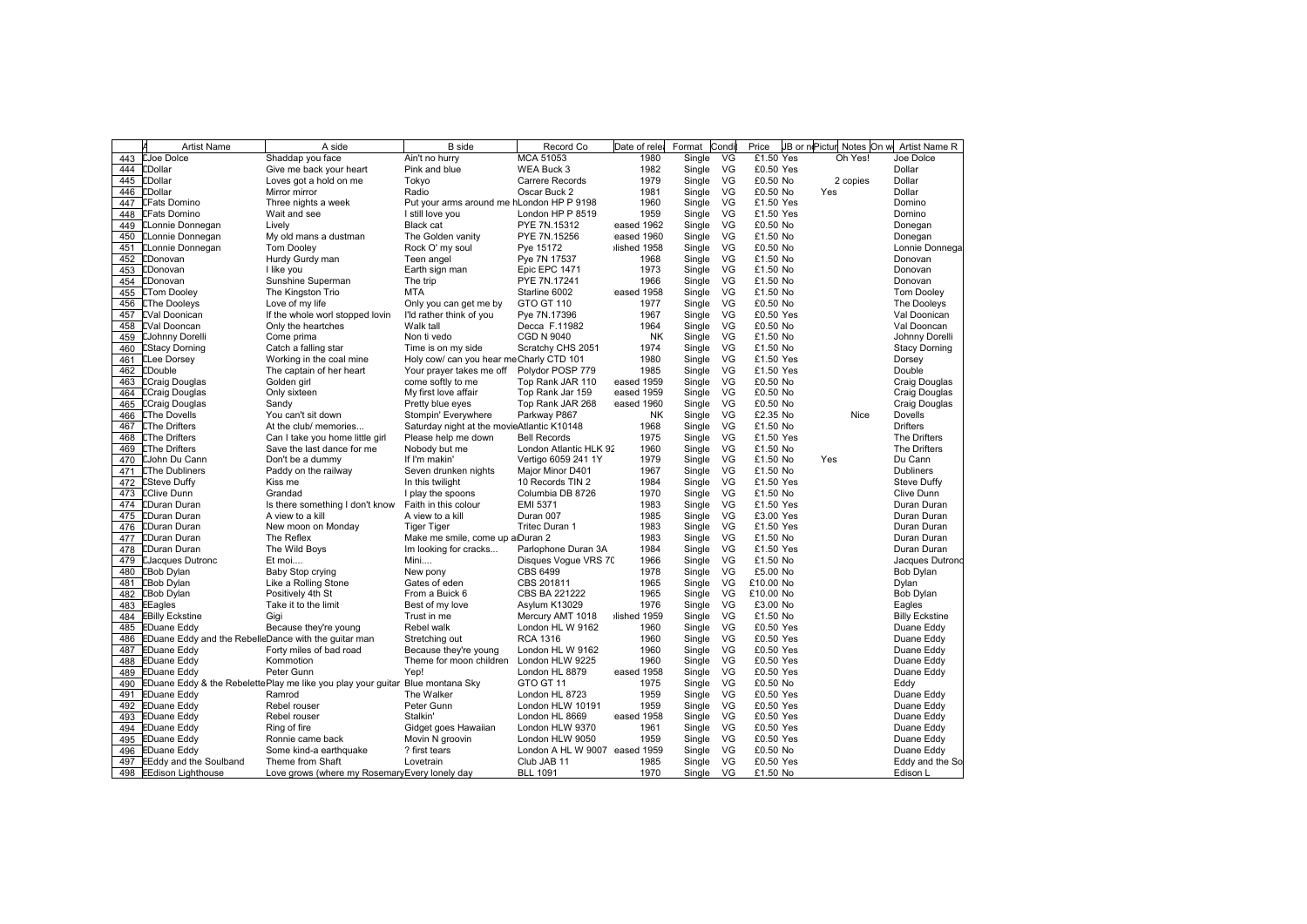|     | <b>Artist Name</b>                                     | A side                                         | <b>B</b> side                               | Record Co                           | Date of rele | Format | Condi | Price                  |         | JB or nePictur Notes On w Artist Name R |
|-----|--------------------------------------------------------|------------------------------------------------|---------------------------------------------|-------------------------------------|--------------|--------|-------|------------------------|---------|-----------------------------------------|
| 499 | <b>EEdison Lighthouse</b>                              | Love grows (where my Rosemary Every Lonely day |                                             | Bell BLL 1091 Records               | 1970         | Single | VG    | £1.50 No               |         | Yes £Edison Lighthous                   |
|     | 500 ETommy Edwards                                     | Love is allwe need                             | Its all in the game                         | MGM MVG 528                         | <b>NK</b>    | Single | VG    | £1.50 Yes              |         | Edwards                                 |
| 501 | <b>EElectric Light Orchestra</b>                       | 10538 Overture                                 | <b>First Movement</b>                       | <b>EMI HAR 5053</b>                 | 1971         | Single | VG    | £3.00 Yes              | Oh Yes! | Electric Light Ord                      |
| 502 | <b>EElectric Light Orchestra</b>                       | Showdown                                       | In old England town                         | <b>EMI HAR 5077</b>                 | 1973         | Single | VG    | £3.00 Yes              |         | SOLDElectric Light Or                   |
| 503 | <b>EElectric Light Orchestra</b>                       | Sweet talking woman                            | Bluebird is dead                            | S Jet 121                           | 1973         | Single | VG    | £2.00 Yes              | Yes     | Electric Light Or                       |
| 504 | <b>EYvonne Elliman</b>                                 | I don't know how to love him                   | Superstar (Carl Anderson) MCA 60124         |                                     | 1973         | Single | VG    | £1.50 Yes              |         | Ellliman                                |
| 505 | EEmerson Lake & Palmer                                 | Fanfare for the common man                     | Brain salad surgery                         | Atlantic 10946                      | 1977         | Single | VG    | £3.00 No               | Oh Yes! | Emerson Lake &                          |
| 506 | <b>EEmerson Lake and Palmer</b>                        | Jerusalem                                      | When the apple blossoms. Manticore K13503   |                                     | 1973         | Single | VG    | £1.50 Yes              |         | Emerson                                 |
| 507 | <b>EEmerson Lake and Palmer</b>                        | Lucky man                                      | From the beginning                          | Atlantic OS 13153                   | <b>NK</b>    | Single | VG    | £1.50 Yes              |         | Emerson Lake a                          |
| 508 | <b>EEngland World Cup Squad</b>                        | This time we'll get it right                   | England we'll fly the flag                  | England ER1                         | 1982         | Single | VG    | £3.00 No               | Yes     | England World C                         |
|     | 509 EThe Equals                                        | Baby come back                                 | Hold me closer                              | President                           | 1967         | Single | G     | £5.00 No               |         | The Equals                              |
|     | 510 EEruption                                          | One way ticket                                 | Left me in the rain                         | Atlantic K11266                     | 1979         | Single | VG    | £1.50 Yes              |         | Eruption                                |
| 511 | <b>EDavid Essex</b>                                    | A winters tale                                 | Verity                                      | Mercury MER 127                     | 1978         | Single | VG    | £1.50 No               |         | David Essex                             |
| 512 | <b>EDavid Essex</b>                                    | Hold me close                                  | Good ol rock n roll                         | CBS 3572                            | 1975         | Single | VG    | £1.50 No               |         | David Essex                             |
|     | 513 EDavid Essex                                       | Hold me close                                  | Good ol rock n roll                         | CBS 3572                            | 1975         | Single | VG    | £1.50 No               |         | David Essex                             |
|     | 514 EDavid Essex                                       | Lamplight                                      | We all insane                               | <b>CBS 1902</b>                     | 1973         | Single | VG    | £3.00 No               | Yes     | David Essex                             |
| 515 | <b>EDavid Essex</b>                                    | Oh what a circus                               | High flying, adored                         | Mercury 6007 185                    | 1978         | Single | VG    | £1.50 No               |         | David Essex                             |
| 516 | <b>EThe Ethiopians</b>                                 | <b>Monkey Money</b>                            | Monkey Money (Version)                      | <b>FAB 180B</b>                     | 1972         | Single | VG    | £5.00 No               |         | SOLLEthiopians                          |
|     |                                                        |                                                |                                             |                                     |              |        | VG    |                        |         |                                         |
| 517 | EEurythmics<br>518 EEurythmics                         | Here come the rain again                       | Paint a rumour                              | RCA PB 68141<br><b>RCA PB 40375</b> | 1983<br>1985 | Single | VG    | £1.50 Yes<br>£1.50 Yes |         | Eurythmics                              |
|     |                                                        | It's alright (baby's coming back)              | Conditioned soul                            |                                     |              | Single | VG    | £1.50 Yes              |         | Eurythmics                              |
|     | 519 EEurythmics                                        | There must be an angel                         | Grown up girls                              | <b>RCA PB 40247</b>                 | 1985         | Single |       |                        |         | Yes £Eurythmics                         |
|     | 520 EPaul Evans                                        | Seven little girls                             | Worshipping an idol                         | London HL 8968                      | <b>NK</b>    | Single | VG    | £1.50 No               |         | Evans                                   |
|     | 521 EThe Everly Brothers                               | All I have to do is dream                      | Claudette                                   | Barnaby B 509                       | <b>NK</b>    | Single | VG    | £1.50 Yes              |         | <b>Everly Bros</b>                      |
| 522 | <b>EThe Everly Brothers</b>                            | Be bop a lula                                  | When will I be loved                        | Barnaby B 507                       | <b>NK</b>    | Single | VG    | £1.50 Yes              |         | <b>Everly Bros</b>                      |
|     | 523 EThe Everly Brothers                               | Leave my woman alone                           | Like strangers                              | London 45 HLA 9250                  | 1957         | Single | VG    | £1.50 Yes              |         | <b>Everly Bros</b>                      |
|     | 524 EThe Everly Brothers                               | Temptation                                     | Stick with me baby                          | Warner Bros WB 42                   | eased 1961   | Single | VG    | £1.50                  |         | The Everly Broth                        |
| 525 | <b>FAndy Fairweather Low</b>                           | Reggae Tune                                    | Same old story                              | A&m AMS7129                         | 1974         | Single | VG    | £1.50 No               |         | Andy Fairweathe                         |
| 526 | <b>FAdam Faith</b>                                     | So long Baby                                   | The First Time                              | Parlophone R5061                    | 1963         | Single | VG    | £1.50 No               |         | Faith                                   |
| 527 | <b>FAdam Faith</b>                                     | What do you want/poor me                       | Someone elses baby/when Parlophone GEP 8811 |                                     | 1960         | EP     | VG    | £1.50 No               | Yes     | Faith                                   |
| 528 | <b>FAdam Faith</b>                                     | What do you want/poor me                       | Someone elses baby/when Parlophone GEP 8811 |                                     | 1960         | EP     | VG    | £1.50 No               | Yes     | Faith                                   |
| 529 | <b>FMarianne Faithful</b>                              | Is this what I get for loving you?             | Tomorrow's calling                          | Decca F.22524                       | 1967         | Single | VG    | £5.00 No               |         | Marianne Faithfu                        |
| 530 | FFalco                                                 | Rock me Amadeus                                | <b>Urban Tropical</b>                       | A&M 278                             | 1985         | Single | VG    | £1.50 Yes              |         | Falco                                   |
| 531 | FFalco                                                 | Vienna calling                                 | America                                     | A&M 318                             | 1985         | Single | VG    | £1.50 Yes              |         | Yes £Falco                              |
| 532 | FThe kids from Fame                                    | Hi Fidelity                                    | I still believe in me                       | <b>RCA 254</b>                      | 1982         | Single | VG    | £1.50 Yes              |         | The kids from Fa                        |
| 533 | FFamily                                                | <b>Burlesque</b>                               | The Rocking Bees                            | Reprise K 14196                     | 1972         | Single | VG    | £1.50 No               |         | Family                                  |
| 534 | FFamily                                                | In my own time                                 | Seasons                                     | Reprise K 14090                     | 1971         | Single | VG    | £1.50 No               |         | Family                                  |
| 535 | FFandango                                              | Blame it on the night                          | Blame it on the night                       | <b>RCA JH 11761</b>                 | <b>NK</b>    | Single | VG    | £1.50 Yes              |         | Fandango                                |
| 536 | FFar corporation                                       | Stairway to heaven                             | Financial controller                        | ARIST 639                           | 1985         | Single | VG    | £1.50 Yes              |         | Far corporation                         |
| 537 | FDon Fardon                                            | Indian Reservation                             | Hudson Bay                                  | YB 1015                             | 1970         | Single | VG    | £1.50 No               |         | Fardon                                  |
| 538 | FDonna Fargo                                           | Funny face                                     | Superman                                    | <b>MCA P 2728</b>                   | 1973         | Single | VG    | £1.50 No               |         | Donna Fargo                             |
| 539 | <b>FChris Farlowe</b>                                  | Out of time                                    | Baby make it soon                           | Immediate IM 035 (3.13              | 1966         | Single | VG    | £3.00 No               | Oh Yes! | Farlowe                                 |
| 540 | FPhil Fearon and Galaxy                                | What do I do                                   | What do I do                                | Ensign ENY 510                      | 1984         | Single | VG    | £1.50 Yes              |         | Phil Fearon and                         |
| 541 | FDr Feelgood                                           | Roxette                                        | Keep it out of sight                        | UP 36171                            | 1976         | Single | VG    | £1.50 No               |         | Dr Feelgood                             |
| 542 | FLos Marcellos Ferial/ Nini RoCuando Calienta el sol   |                                                | Evelyne                                     | Voque Durium Italy 4tr              | NK           | EP     | VG    | £5.00 No               | Yes     | Los Marcellos Fe                        |
| 543 | <b>FFerrante &amp; Teicher</b>                         | Theme from Exodus                              | Twilight                                    | London Am HLT 9298 lished 1960      |              | Single | VG.   | £1.50 No               |         | Ferrante & Teich                        |
| 544 | <b>FBryan Ferry</b>                                    | Slave to love                                  | Valentine                                   | EG FERRY 1                          | 1985         | Single | VG    | £1.50 Yes              |         | <b>Bryan Ferry</b>                      |
| 545 | <b>FBryan Ferry</b>                                    | The In Crowd                                   | <b>Chance Meeting</b>                       | Island WIP 6196                     | 1972         | Single | VG    | £1.50 No               | Oh Yes! | <b>Bryan Ferry</b>                      |
|     |                                                        |                                                |                                             |                                     |              |        |       |                        |         |                                         |
| 546 | <b>FFiddler's Dram</b>                                 | Daytrip to Bangor                              | The Flash lad                               | Dingles SID 211                     | 1979         | Single | VG    | £1.50 No               |         | <b>Fiddlers Dram</b>                    |
| 547 | FFine Young cannibals                                  | Johnny come home                               | Good times and bad                          | London LON 68                       | 1985         | Single | VG    | £1.50 Yes              |         | Fine Young can                          |
| 548 | <b>FScott Fitzgerald</b>                               | If I had words                                 | This time of the year                       | <b>UA UP 36333</b>                  | 1977         | Single | VG    | £1.50 Yes              |         | Scott Fitzgerald                        |
| 549 | F5000 Volts                                            | I'm on fire                                    | Still on fire                               | Phillips 6006 464                   | 1975         | Single | VG    | £0.50 No               |         | 5000 volts                              |
| 550 | FPeabo Bryson/Roberta FlackTonight I celebrate my love |                                                | Born to love                                | Capitol CL302                       | 1983         | Single | VG    | £1.50 No               |         | Flack                                   |
| 551 | FFleetwood Mac                                         | Albatross                                      | Jigsaw Puzzle blues                         | Blue Horizon 57-3145                | 1968         | Single | VG    | £3.00 No               | Seminal | Fleetwood Mac                           |
| 552 | <b>FShelby Flint</b>                                   | Cast your fate to the wind                     | The Lilly                                   | London HLT 10068                    | 1966         | Single | VG    | £10.00 No              |         | <b>Shelby Flint</b>                     |
|     | 553 FBernie Flint                                      | First love best love                           | I dont want to put a hold on EMI 2599       |                                     | 1977         | Single | VG    | £0.50 No               |         | <b>Bernie Flint</b>                     |
|     | 554 FBernie Flint                                      | Southern comfort                               | Sad to leave my lady                        | <b>EMI 2621</b>                     | 1977         | Single | VG    | £0.50 No               |         | <b>Bernie Flint</b>                     |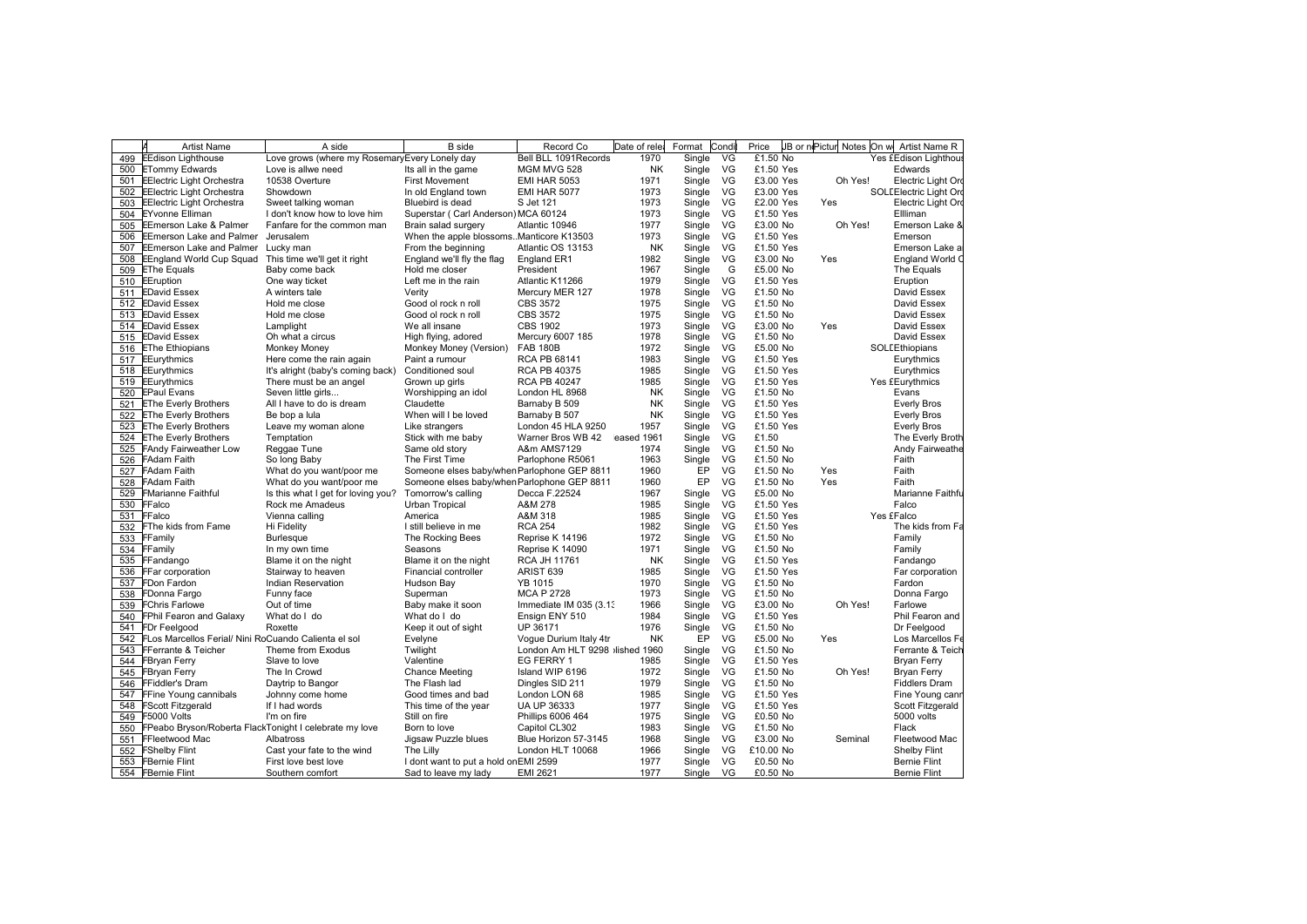|     | И<br><b>Artist Name</b>                                               | A side                                                          | <b>B</b> side                                | Record Co                      | Date of rele       | Format      | Condi          | Price                |     | JB or nePictur Notes On w Artist Name R |                               |
|-----|-----------------------------------------------------------------------|-----------------------------------------------------------------|----------------------------------------------|--------------------------------|--------------------|-------------|----------------|----------------------|-----|-----------------------------------------|-------------------------------|
|     | 555 FFlying pickets                                                   | When youre young and in love                                    | Monica engineer?                             | Virgin Ten 20                  | 1984               | Single      | VG             | £1.50 Yes            |     |                                         | Flying pickets                |
|     | 556 FJimmy Fontana                                                    | Il mondo                                                        |                                              |                                | NK                 | Single      | <b>VG Sold</b> |                      | Yes | Yes                                     | Jimmy Fontana                 |
|     | 557 FEmile Ford & the CheckmateDon't tell me your troubles            |                                                                 | What do you want                             | Pye 15225                      | 1959               | Single      | VG             | £1.50 Yes            |     | Yes                                     | Ford                          |
|     | 558 FThe Four Preps                                                   | 26 miles Santa catalina                                         | Big Man                                      | Starline 6030                  | Ilished 1958       | Single      | VG             | £1.50 Yes            |     |                                         | Four Preps                    |
|     | 559 FThe Four Seasons                                                 | December 1963 Oh what a night Slip away                         |                                              | Warner B K16688                | 1975               | Single      | VG             | £3.00 No             |     |                                         | Four s                        |
|     | 560 FSamantha Fox                                                     | If I were a lady                                                | Tonight                                      | JIVE FOXY 1                    | 1982               | Single      | VG             | £1.50 Yes            |     |                                         | Samantha Fox                  |
| 561 | <b>FSamantha Fox</b>                                                  | Touch me I want your body                                       | tonight's the night                          | JIVE FOXY 1                    | 1986               | Single      | VG             | £1.50 Yes            |     | Yes                                     | Samantha Fox                  |
|     | 562 FPeter Frampton                                                   | Do you feel like we do                                          | Penny for your thoughts                      | A&M AMS 7260                   | 1976               | Single      | VG             | £3.00 No             |     | Oh Yes!                                 | Frampton                      |
|     | 563 FPeter Frampton                                                   | Show me the way                                                 | Shine on                                     | A&M AMS 7260                   | 1976               | Single      | VG             | £3.00 No             |     | Oh Yes!                                 | Frampton                      |
| 564 | <b>FConnie Francis</b>                                                | Jealous of you                                                  | Everybody's somebody's foMGM 1086            |                                | 1960               | Single      | VG             | £1.50 No             |     |                                         | Francis                       |
|     | 565 FConnie Francis                                                   | Where the boys are                                              | Baby Roo                                     | <b>MGM 1121</b>                | 1960               | Single      | VG             | £1.50 No             |     |                                         | Francis                       |
|     | 566 FFrankie goes to Hollywood                                        | Rage hard                                                       | Dont lose whats left                         | <b>ZTAS</b>                    | <b>NK</b>          | Single      | VG             | £1.50 Yes            |     |                                         | Frankie goes to               |
|     | 567 FFrankie goes to Hollywood                                        | Relax                                                           | One September                                | ZIT ZTAS 1                     | 1983               | Single      | VG             | £1.50 Yes            |     | Oh Yes!                                 | Frankie goes to               |
|     | 568 FFrankie goes to Hollywood The power of love                      |                                                                 | The world is my oyster                       | ZIT ZTAS 5                     | 1984               | Single      | VG             | £1.50 Yes            |     |                                         | Frankie goes to               |
| 569 | FFrankie goes to Hollywood                                            | The power of love                                               | The world is my oyster                       | ZIT ZTAS 5                     | 1984               | Single      | VG             | £1.50 Yes            |     | Yes                                     | Frankie goes to               |
|     | 570 FFrankie goes to Hollywood Two tribes                             |                                                                 | One February Friday                          | ZIT ZTAS 3                     | 1984               | Single      | VG             | £1.50 Yes            |     |                                         | Frankie goes to               |
|     | 571 FAretha Franklin                                                  | I say a little prayer                                           | See-saw                                      | Atlantic 584206                | 1968               | Single      | VG             | £3.00 No             |     |                                         | Franklin                      |
|     |                                                                       | 572 FJohn Fred and hs Playboy B Judy in disguise (with glasses) | When the lights go out                       | Pye 7N.25442                   | 1967               | Single      | VG             | £3.00 No             |     |                                         | Fred                          |
|     | 573 FFreddie and the Dreamers Send a letter to me                     |                                                                 | You were made for me                         | Columbia DB 7147               | 1963               | Single      | VG             | £0.50 No             |     |                                         | Fredduie                      |
| 574 | FFreddie and the Dreamers  What have I done to you?                   |                                                                 | I'm telling you now                          | Columbia DB 7086               | 1963               | Single      | VG             | £0.50 No             |     |                                         | Fredduie                      |
|     | 575 FFree                                                             | All right now                                                   | Mouthful of grass                            | Island WIP 6082                | 1970               | Single      | VG             | £5.00 No             |     | Oh Yes!                                 | Free                          |
|     | 576 FFree                                                             | Wishing well                                                    | Let me show you                              | Island WIP 6146                | 1972               | Single      | VG             | £1.50 No             |     | Rocky                                   | Free                          |
|     | 577 FFruitgum co 1910                                                 | Simon says                                                      | Reflections from the lookin(PYE 7N.25447     |                                | 1967               | Single      | VG             | £1.50 No             |     |                                         | Fruitgum co 191               |
|     | 578 FFurey and Davey                                                  | When you were sweet sixteen                                     | g                                            | <b>Ritz 003</b>                | <b>NK</b>          | Single      | VG             | £1.50 Yes            |     |                                         | Furey and Davey               |
|     | 579 FFureys & Davey Arthur                                            | When you were sweet sixteen                                     | Big ships a sailing                          | <b>Ritz 003</b>                | <b>NK</b>          | Single      | VG             | £1.50 No             |     |                                         | Fureys & Davey                |
|     | 580 FBilly Fury                                                       | Do you really love me too                                       | What am I gonna do                           | Decca Records i1792 eased 1963 |                    | Single      | VG             | £8.00 No             |     |                                         | <b>Billy Fury</b>             |
|     | 581 FBilly Fury                                                       | Do you really love me too                                       | What am I gonna do                           | Decca Records i1792 eased 1963 |                    | Single      | VG             | £8.00 No             |     |                                         | <b>Billy Fury</b>             |
| 582 | <b>FBilly Fury No.2</b>                                               | Dont jump/I love                                                | Please don't go/ If I lose yo Decca DFE 6699 |                                | eased 1962         | EP          | VG             | £8.00 No             |     | Yes                                     | <b>Billy Fury</b>             |
| 583 | <b>FBilly Fury</b>                                                    | Go ahead and ask her                                            | Somebody else's girl                         | Decca F 11744                  | 1963               | Single      | VG             | £1.50 No             |     |                                         |                               |
| 584 | (Peter Gabriel and Kate BushDon't give up                             |                                                                 |                                              | Charisma 11792                 | 1986               | Single      | VG             | £5.00 No             |     | Yes                                     | Fury<br>Peter Gabriel an      |
| 585 | <b>CPeter Gabriel</b>                                                 | Sledgehammer                                                    | In your eyes<br>Don't break this rythmn      | Charisma PGS1                  | 1986               | Single      | VG             | £1.50 Yes            |     |                                         | Peter Gabriel                 |
| 586 | CThe Gap Band                                                         | Someday                                                         | Shake a leg                                  | Polygram TE5                   | 1983               | Single      | VG             | £1.50 Yes            |     |                                         | The Gap Band                  |
| 587 | <b>CArt Garfunkel</b>                                                 | Bright eyes                                                     | Kehaar's theme                               | CBS 6947                       | 1978               | Single VG   |                | £1.50 No             |     |                                         | Yes £Art Garfunkel            |
|     |                                                                       |                                                                 |                                              |                                |                    |             |                |                      |     |                                         |                               |
| 588 | <b>CCrystal Gayle</b>                                                 | Talking in your sleep                                           | Paintin this old town blue                   | United Artist UP 36422         | 1978               | Single Poor |                | £0.50 No             |     | Warped                                  | Crystal Gayle                 |
| 589 | CGloria Gaynor                                                        | I will survive                                                  | Substitute                                   | Polydor PD 14508               | 1978<br>1978       | Single VG   |                | £1.50 No             |     |                                         | Gloria Gaynor<br>Genesis      |
| 590 | <b>CGenesis</b>                                                       | Follow you follow me                                            | Ballad of big                                | Charisma CB309                 |                    | Single VG   |                | £3.00 No             |     |                                         |                               |
| 591 | Genesis                                                               | Paperlate                                                       | You might recall                             | Charisma IBGEN 1               | 1982               | Single VG   |                | £3.00 Yes            |     |                                         | Genesis                       |
| 592 | <b>CSophie George</b>                                                 | <b>Girlie Girlie</b>                                            | Girl rush/ Winner all stars                  | Winner Win 01                  | 1985               | Single      | VG             | £1.50 Yes            |     |                                         | Sophie George                 |
| 593 | <b>CGerry &amp; the Pacemakers</b>                                    | How do you do it                                                | Away from you                                | Columbia DB 4987               | eased 1963         | Single      | VG             | £5.00 No             |     |                                         | Gerry & the Pace              |
| 594 | CGerry & the Pacemakers                                               | I like it                                                       | It's happened to me                          | Columbia DB 7041               | eased 1963         | Single      | VG             | £0.50 No             |     |                                         | Gerry & the Pace              |
| 595 | CGerry & the Pacemakers<br>CGerry and the Pacemakers How do you do it | I like it                                                       | It's happened to me                          | Columbia DB 7041               | eased 1963<br>1963 | Single      | VG<br>VG       | £0.50 No<br>£0.50 No |     |                                         | Gerry & the Pace<br>Gerry and |
| 596 |                                                                       |                                                                 | Away from you                                | Columbia DB 4987               |                    | Single      |                |                      |     |                                         |                               |
| 597 | Gerry and the Pacemakers I'm the one                                  |                                                                 | You've ot what I like                        | Columbia DB 7189               | 1964               | Single      | VG             | £1.50 No             |     |                                         | Gerry and                     |
| 598 | CGerry and the Pacemakers Its alright                                 |                                                                 | You'll never walk alone                      | Columbia DB 7126               | 1963               | Single      | VG             | £0.50 No             |     |                                         | Gerry and                     |
| 599 | CStan Getz                                                            | Desafinado                                                      | Jazz theme from Dr KildarePOP 1061           |                                | 1962               | Single      | VG             | £1.50 No             |     |                                         | Getz                          |
| 600 | CAndy Gibb                                                            | an everlasting love                                             | I just wanna be your everytIRSO 015          |                                | 1978               | Single      | VG             | £1.50 No             |     |                                         | Andy Gibb                     |
| 601 | CAndy Gibb                                                            | An everlasting love                                             | I just wanna be your everytIRSO 015          |                                | 1977               | Single      | VG             | £1.50 Yes            |     |                                         | Andy Gibb                     |
| 602 | <b>CThe Gibson Bros</b>                                               | Mariana                                                         | All I ever want is you                       | Island WIP 6617                | 1980               | Single      | VG             | £1.50 Yes            |     |                                         | The Gibson Bros               |
| 603 | <b>CGary Glitter</b>                                                  | I love you love me love                                         | Hands up! It's a stick up                    | <b>BII 1337</b>                | 1973               | Single      | VG             | £1.50 No             |     |                                         | Yes £Gary Glitter             |
| 604 | CRoger Glover and guests                                              | Love is all                                                     | Old blind mole/magician mcPurple PUR 125     |                                | 1974               | Single      | VG             | £1.50 No             |     | Oh Yes!                                 | Roger Glover an               |
| 605 | <b>CGo West</b>                                                       | Call me                                                         | The man in my mirror                         | Chrysalis GOW 1                | 1985               | Single      | VG             | £1.50 Yes            |     |                                         | Go West                       |
| 606 | CGo West                                                              | Goodbye girl                                                    | Dream world                                  | Chrysalis GOW 2                | 1985               | Single      | VG             | £1.50 Yes            |     |                                         | Go West                       |
| 607 | <b>CAndrew Gold</b>                                                   | Never let he slip away                                          | Looking for my love                          | Asylum K 13112                 | 1978               | Single      | VG             | £1.50 No             |     |                                         | Andrew Gold                   |
| 608 | <b>CBobby Goldsboro</b>                                               | Sumeer the first time                                           | Childhood 1949                               | Unted Art UP 35558             | 1973               | Single      | VG             | £1.50 Yes            |     |                                         | Goldsboro                     |
|     | 609 CEydie Gorme                                                      | blame it on the Bossa Nova                                      | Guess I should have loved CBS AAG 131        |                                | 1962               | Single      | VG             | £1.50 No             |     |                                         | Gorme                         |
|     | 610 Grandmaster Melle Mel & anStep Off Pt 1                           |                                                                 | Step Off Pt 2                                | Sugar Hill SH139               | 1984               |             | Single VG      | £1.50 Yes            |     |                                         | Grandmaster Me                |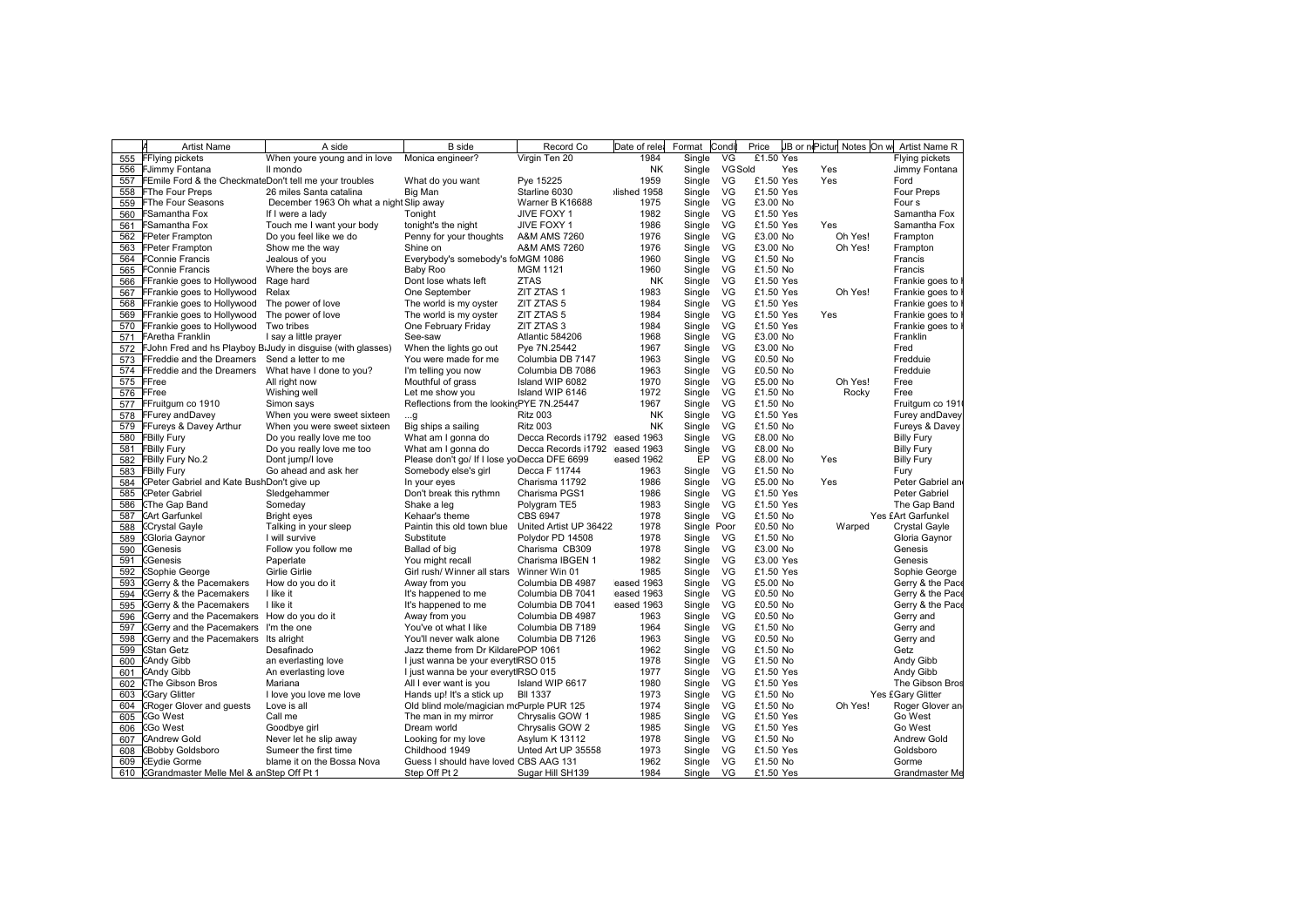| <b>CGrange Hill Cast</b><br>Just say No<br>Just say No<br>BBC RSL 191<br>1985<br>Single<br>VG<br>£1.50 Yes<br>Grange Hill Cast<br>1980<br>VG<br>£1.50 Yes<br><b>Eddy Grant</b><br><b>CEddy Grant</b><br>Do you feel my love<br>Symphony for Michael OpuEnsign ENY 45<br>Single<br>eased 1963<br>Single<br>VG<br>Yes £Julie Grant<br><b>CJulie Grant</b><br>Don't ever let me down<br>Somebody cares<br>£1.50 No<br>Pye 15545<br>ICE 57<br>Single<br>VG<br>£1.50 Yes<br>Grant<br>CEddy Grant<br>Electric Avenue<br>Walking on sunshine<br>1979<br>1982<br>CEddy Grant<br>I don't wanna dance<br>I don't wanna dance (appellICE 56<br>Single<br>VG<br>£1.50 Yes<br><b>Eddy Grant</b><br>1973<br>VG<br>SOLEDobie Gray<br>CDobie Gray<br>City Stars<br><b>MCA 146</b><br>Single<br>£2.00 No<br>Drift away<br>1976<br>VG<br>EMI 97.802<br>Single<br>£1.50 Yes<br>Jesse Green<br><b>CJesse Green</b><br>Nice and slow<br>Nice and slow<br>Yes<br>VG<br>Milk cow<br>1969<br>Single<br>£2.00 Yes<br>CNorman Greenbaum<br>Spirit in the sky<br>Reprise RS 20885<br>Norman Greenba<br>1972<br>VG<br>£1.50 No<br>Greyhound<br>Dream lover<br>Wappadusa<br>Island BM 1016<br>Single<br>Greyhound<br>(Peter Gynt<br>Peer Gynt Suite No1<br>Peer Gynt Suite No2<br>Concert Hall M95<br>Ilished 1961<br>Single<br>VG<br>£1.50 No<br>Yes<br>Peter Gynt<br>1983<br>VG<br>£1.50 Yes<br>hh <sub>2o</sub><br>Dream to sleep<br>Burn to win<br><b>RCA 330</b><br>Single<br>Yes £h2o<br>621<br><b>NK</b><br>Single<br>VG<br>£1.50 Yes<br>622<br><b>FMerle Haggard</b><br>The Fightin side of me<br>Today I started loving you aStarline 6172<br>Merle Haggard<br>VG<br>1982<br>Single<br>£1.50 No<br>623<br>Haircut one hundred<br>Love plus one<br>Marine boy<br>Arista Clip 2<br>Haircut one hund<br>VG<br>£1.50 No<br>624<br>Bill Haley and the comets<br>Rock around the clock<br>Rock and roll?<br><b>MCA 128</b><br><b>NK</b><br>Single<br>Haley<br><b>RCA PB 12357</b><br><b>NK</b><br>VG<br>£1.50 Yes<br>625<br>FDaryl Hall and John Oates<br>I can't go for that<br>Unguarded Minute<br>Single<br>Daryl Hall and Jo<br>VG<br><b>FPaul Hardcastle</b><br>19<br>Chrysalis CHS 2860<br>1985<br>Single<br>£1.50 Yes<br>Paul Hardcastle<br>626<br>Fly by night<br><b>FPaul Hardcastle</b><br>VG<br>£1.50 Yes<br>Paul Hardcastle<br>627<br>19<br>Fly by night<br>Chrysalis CHS 2860<br>1985<br>Single<br>Yes<br>Single<br>VG<br><b>FPaul Hardcastle</b><br>Don't waste my time<br>Moonhopper<br>Chrysalis<br>1985<br>£1.50 Yes<br>Paul Hardcastle<br>628<br>VG<br>£20.00<br>629<br>Todo Los Chicos Y Chicas<br>Estoy de Acuerdo<br>Disques Vogue HV 27-<br>1966?<br>Single<br>YesOh Yes!<br>Francoise Hardy<br>Francoise Hardy<br>-Steve Harley and Cockney RMake me smile come up and see Another journey<br><b>EMI 2263</b><br>1975<br>Single<br>VG<br>£3.00 Yes<br>Steve Harley and<br>VG<br><b>CBS 8496</b><br>1972<br>Single<br>£1.50 No<br>Yes £Harold Melvin &<br>Harold Melvin & the Bluenotelf you don't know me by now<br>Let me into your world<br>1968<br>VG<br>£1.50 No<br><b>Richard Harris</b><br><b>Macarthur Park</b><br>Paper Chase<br><b>RCA 1699</b><br>Single<br>Oh Yes!<br>Harris<br>1968<br>Single<br>VG<br><b>-Richard Harris</b><br>Macarthur Park<br>Paper Chase<br><b>RCA 1699</b><br>£1.50 No<br>Harris<br>1969<br>VG<br><b>Rolf Harris</b><br>I love my love<br>Columbia DB 8630<br>Single<br>£1.50 No<br>Harris<br>Two little boys<br>Columbia DB8630<br>1969<br>VG<br>£1.50 No<br><b>FRolf Harris</b><br>Two little bovs<br>I love my love<br>Single<br>Harris<br>VG<br>The Tall texan<br>eased 1963<br>Single<br>£1.50 No<br>Het Harris & Tony Meehan<br>Applejack<br>Decca 11710<br>Jet Harris & Ton<br><b>FJet Harris &amp; Tony Meehan</b><br>Footstomp<br>Diamonds<br>Decca F 11563<br>1963<br>Single<br>VG<br>£1.50 No<br>Harris Jet<br>VG<br>⊦George Harrison<br>Bangladesh<br>Deep blue<br>Apple R5912<br>1971<br>Single<br>£5.00 No<br>George Harrison<br>1974<br>VG<br>George Harrison<br>Dark horse<br>Hari's on tour<br>Single<br>£3.00 No<br>George Harrison<br>Apple R 6001<br>Give me love (Give me peace on Miss O'Dell<br>1973<br>VG<br>£3.00 No<br>George Harrison<br>Apple R 5988<br>Single<br>George Harrison<br>1974<br>Single<br>VG<br><b>FGeorge Harrison</b><br>I don't care anymore<br>Ding Dong<br>Apple R 6002<br>£3.00 No<br>George Harrison<br>George Harrison<br>My Sweet Lord<br>What is life<br>1970<br>Single<br>VG<br>£5.00 No<br>-George Harrison<br>Apple R5884<br>VG<br>My Sweet Lord<br>What is life<br>Apple R5884<br>1970<br>Single<br>£5.00 No<br>George Harrison<br>⊦George Harrison<br>What is life<br>1970<br>Single<br>VG<br>£5.00 No<br>Oh Yes!<br>George Harrison<br>644<br>⊦George Harrison<br>My Sweet Lord<br>Apple R5884<br>1976<br>VG<br>Mountain TOP12<br>Single<br>£1.50 No<br>The Sensational<br>645<br>⊦The Sensational Alex Harve∖Boston tea Party<br>Sultans choice<br>1962<br>VG<br>646<br><b>FTony Hatch</b><br>Out of this world<br>Cyril's tune<br>Pye 7N. 15460<br>Single<br>£1.50 No<br>Hatch<br>Good<br>Hawkwind<br>UP 35381<br>1972<br>Single<br>VG<br>£5.00 No<br>Oh Yes!<br>647<br>Silver Machine<br>Seven by Seven<br>Hawkwind<br>UP 35381<br>1972<br>VG<br>648<br><b>Hawkwind</b><br><b>Silver Machine</b><br>Seven by Seven<br>Single<br>£5.00 No<br>Hawkwind<br>Cafe Regios<br>1971<br>VG<br>£5.00 No<br>Oh YEAH!<br>649<br>Hsaac Hayes<br>Theme from Shaft<br>Stax 2025 069<br>Single<br>Hayes<br>1971<br>VG<br>Theme from Shaft<br>Cafe Regio's<br>STAX 2025 069<br>Single<br>£1.50 Yes<br>Oh Yes!<br>650<br>Hsaac Hayes<br>Hayes<br>VG<br><b>HMurray Head</b><br>Merano<br>One night in Bangkok<br><b>RCA Chess 1</b><br>1985<br>Single<br>£1.50 Yes<br>Oh Yes!<br>651<br>Murray Head<br>1978<br>VG<br>£1.50 No<br>652<br><b>Heatwave</b><br>Mind blowing decisions<br>I'll beat your booty<br>GTO GT 226<br>Single<br>Heatwave<br>1963<br>Heinz<br>Country boy<br>Long Tall Jack<br>Decca F11768<br>Single<br>VG<br>£1.50 No<br>Heinz<br>1964<br>VG<br><b>Hermans Hermits</b><br>I'm into Something good<br>Your hand in mine<br>Single<br>£1.50 No<br>Columbia DB 7338<br>Hermans H<br>Columbia DB 8563<br>1969<br>VG<br>£1.50 No<br><b>Hermans Hermits</b><br>My sentimental friend<br>My lady<br>Single<br>Hermans H<br>VG<br>Hi-Tension<br>Girl I betcha<br>1978<br>Single<br>£1.50 No<br>HHi Tension<br>Island WIP 6422<br>Hi Tension<br>VG<br>£1.50 No<br>Michael<br>Santiano<br>United Artists POP 910eased 1962<br>Single<br>Yes £The Highwaymer<br>FThe Highwaymen<br>FThe Highwaymen<br>Michael<br>Santiano<br>United Artists POP 910eased 1962<br>Single<br>VG<br>£1.50 No<br>The Highwaymer<br>VG<br>Roni Hill<br><b>FRoni Hill</b><br>You keep me hanging on<br>Creole CR 138<br>1977<br>Single<br>£1.50 Yes<br>I wouldn't give you up<br>Around the world<br>VG<br>£1.50 No<br><b>Ronnie Hilton</b><br>Ild give you the world<br>HMV 45 POP 338<br>NK<br>Single<br>Hilton<br>VG<br>My Prayer<br><b>NK</b><br>EP<br>FRonnie Hilton & orchestra<br>Autumn concerto<br>HMV 4 tr 7EG 8198<br>£5.00 No<br>Yes<br>Ronnie Hilton &<br>VG<br><b>FThe Hollies</b><br>I cant tell the bottom from the top Mad Professor Blyth<br>1970<br>Single<br>£1.50 No<br>Hollies<br>Parlophone R 5837<br><b>The Hollies</b><br>You know he did<br>1965<br>VG<br>£1.50 No<br>I'm alive<br>Parlophone R5287<br>Single<br>Hollies<br>VG<br>1964<br>Single<br>£1.50 No<br><b>FThe Hollies</b><br>Keep off that friend of mine<br>Just one look<br>Parlophone R 5104<br><b>Hollies</b><br>1964<br>VG<br>£1.50 No<br><b>FThe Hollies</b><br>Keep off that friend of mine<br>Single<br><b>Hollies</b><br>665<br>Just one look<br>Parlophone R 5104<br>666   FThe Hollies |     | <b>Artist Name</b> | A side | <b>B</b> side | Record Co         | Date of rele | Format | Condi | Price    | JB or nePictur Notes On w | Artist Name R |
|-----------------------------------------------------------------------------------------------------------------------------------------------------------------------------------------------------------------------------------------------------------------------------------------------------------------------------------------------------------------------------------------------------------------------------------------------------------------------------------------------------------------------------------------------------------------------------------------------------------------------------------------------------------------------------------------------------------------------------------------------------------------------------------------------------------------------------------------------------------------------------------------------------------------------------------------------------------------------------------------------------------------------------------------------------------------------------------------------------------------------------------------------------------------------------------------------------------------------------------------------------------------------------------------------------------------------------------------------------------------------------------------------------------------------------------------------------------------------------------------------------------------------------------------------------------------------------------------------------------------------------------------------------------------------------------------------------------------------------------------------------------------------------------------------------------------------------------------------------------------------------------------------------------------------------------------------------------------------------------------------------------------------------------------------------------------------------------------------------------------------------------------------------------------------------------------------------------------------------------------------------------------------------------------------------------------------------------------------------------------------------------------------------------------------------------------------------------------------------------------------------------------------------------------------------------------------------------------------------------------------------------------------------------------------------------------------------------------------------------------------------------------------------------------------------------------------------------------------------------------------------------------------------------------------------------------------------------------------------------------------------------------------------------------------------------------------------------------------------------------------------------------------------------------------------------------------------------------------------------------------------------------------------------------------------------------------------------------------------------------------------------------------------------------------------------------------------------------------------------------------------------------------------------------------------------------------------------------------------------------------------------------------------------------------------------------------------------------------------------------------------------------------------------------------------------------------------------------------------------------------------------------------------------------------------------------------------------------------------------------------------------------------------------------------------------------------------------------------------------------------------------------------------------------------------------------------------------------------------------------------------------------------------------------------------------------------------------------------------------------------------------------------------------------------------------------------------------------------------------------------------------------------------------------------------------------------------------------------------------------------------------------------------------------------------------------------------------------------------------------------------------------------------------------------------------------------------------------------------------------------------------------------------------------------------------------------------------------------------------------------------------------------------------------------------------------------------------------------------------------------------------------------------------------------------------------------------------------------------------------------------------------------------------------------------------------------------------------------------------------------------------------------------------------------------------------------------------------------------------------------------------------------------------------------------------------------------------------------------------------------------------------------------------------------------------------------------------------------------------------------------------------------------------------------------------------------------------------------------------------------------------------------------------------------------------------------------------------------------------------------------------------------------------------------------------------------------------------------------------------------------------------------------------------------------------------------------------------------------------------------------------------------------------------------------------------------------------------------------------------------------------------------------------------------------------------------------------------------------------------------------------------------------------------------------------------------------------------------------------------------------------------------------------------------------------------------------------------------------------------------------------------------------------------------------------------------------------------------------------------------------------------------------------------------------------------------------------------------------------------------------------------------------------------------------------------------------------------------------------------------------------------------------------------------------------------------------------------------------------------------------------------------------------------------------------------------------------------------------------------------------------------------------------------------------------------------------------------------------------------------------------------------------------------------------------------------------------------------------------------------------------------------------------------------------------------------------------------------------------------------------|-----|--------------------|--------|---------------|-------------------|--------------|--------|-------|----------|---------------------------|---------------|
|                                                                                                                                                                                                                                                                                                                                                                                                                                                                                                                                                                                                                                                                                                                                                                                                                                                                                                                                                                                                                                                                                                                                                                                                                                                                                                                                                                                                                                                                                                                                                                                                                                                                                                                                                                                                                                                                                                                                                                                                                                                                                                                                                                                                                                                                                                                                                                                                                                                                                                                                                                                                                                                                                                                                                                                                                                                                                                                                                                                                                                                                                                                                                                                                                                                                                                                                                                                                                                                                                                                                                                                                                                                                                                                                                                                                                                                                                                                                                                                                                                                                                                                                                                                                                                                                                                                                                                                                                                                                                                                                                                                                                                                                                                                                                                                                                                                                                                                                                                                                                                                                                                                                                                                                                                                                                                                                                                                                                                                                                                                                                                                                                                                                                                                                                                                                                                                                                                                                                                                                                                                                                                                                                                                                                                                                                                                                                                                                                                                                                                                                                                                                                                                                                                                                                                                                                                                                                                                                                                                                                                                                                                                                                                                                                                                                                                                                                                                                                                                                                                                                                                                                                                                                                                                                                     | 611 |                    |        |               |                   |              |        |       |          |                           |               |
|                                                                                                                                                                                                                                                                                                                                                                                                                                                                                                                                                                                                                                                                                                                                                                                                                                                                                                                                                                                                                                                                                                                                                                                                                                                                                                                                                                                                                                                                                                                                                                                                                                                                                                                                                                                                                                                                                                                                                                                                                                                                                                                                                                                                                                                                                                                                                                                                                                                                                                                                                                                                                                                                                                                                                                                                                                                                                                                                                                                                                                                                                                                                                                                                                                                                                                                                                                                                                                                                                                                                                                                                                                                                                                                                                                                                                                                                                                                                                                                                                                                                                                                                                                                                                                                                                                                                                                                                                                                                                                                                                                                                                                                                                                                                                                                                                                                                                                                                                                                                                                                                                                                                                                                                                                                                                                                                                                                                                                                                                                                                                                                                                                                                                                                                                                                                                                                                                                                                                                                                                                                                                                                                                                                                                                                                                                                                                                                                                                                                                                                                                                                                                                                                                                                                                                                                                                                                                                                                                                                                                                                                                                                                                                                                                                                                                                                                                                                                                                                                                                                                                                                                                                                                                                                                                     | 612 |                    |        |               |                   |              |        |       |          |                           |               |
|                                                                                                                                                                                                                                                                                                                                                                                                                                                                                                                                                                                                                                                                                                                                                                                                                                                                                                                                                                                                                                                                                                                                                                                                                                                                                                                                                                                                                                                                                                                                                                                                                                                                                                                                                                                                                                                                                                                                                                                                                                                                                                                                                                                                                                                                                                                                                                                                                                                                                                                                                                                                                                                                                                                                                                                                                                                                                                                                                                                                                                                                                                                                                                                                                                                                                                                                                                                                                                                                                                                                                                                                                                                                                                                                                                                                                                                                                                                                                                                                                                                                                                                                                                                                                                                                                                                                                                                                                                                                                                                                                                                                                                                                                                                                                                                                                                                                                                                                                                                                                                                                                                                                                                                                                                                                                                                                                                                                                                                                                                                                                                                                                                                                                                                                                                                                                                                                                                                                                                                                                                                                                                                                                                                                                                                                                                                                                                                                                                                                                                                                                                                                                                                                                                                                                                                                                                                                                                                                                                                                                                                                                                                                                                                                                                                                                                                                                                                                                                                                                                                                                                                                                                                                                                                                                     | 613 |                    |        |               |                   |              |        |       |          |                           |               |
|                                                                                                                                                                                                                                                                                                                                                                                                                                                                                                                                                                                                                                                                                                                                                                                                                                                                                                                                                                                                                                                                                                                                                                                                                                                                                                                                                                                                                                                                                                                                                                                                                                                                                                                                                                                                                                                                                                                                                                                                                                                                                                                                                                                                                                                                                                                                                                                                                                                                                                                                                                                                                                                                                                                                                                                                                                                                                                                                                                                                                                                                                                                                                                                                                                                                                                                                                                                                                                                                                                                                                                                                                                                                                                                                                                                                                                                                                                                                                                                                                                                                                                                                                                                                                                                                                                                                                                                                                                                                                                                                                                                                                                                                                                                                                                                                                                                                                                                                                                                                                                                                                                                                                                                                                                                                                                                                                                                                                                                                                                                                                                                                                                                                                                                                                                                                                                                                                                                                                                                                                                                                                                                                                                                                                                                                                                                                                                                                                                                                                                                                                                                                                                                                                                                                                                                                                                                                                                                                                                                                                                                                                                                                                                                                                                                                                                                                                                                                                                                                                                                                                                                                                                                                                                                                                     | 614 |                    |        |               |                   |              |        |       |          |                           |               |
|                                                                                                                                                                                                                                                                                                                                                                                                                                                                                                                                                                                                                                                                                                                                                                                                                                                                                                                                                                                                                                                                                                                                                                                                                                                                                                                                                                                                                                                                                                                                                                                                                                                                                                                                                                                                                                                                                                                                                                                                                                                                                                                                                                                                                                                                                                                                                                                                                                                                                                                                                                                                                                                                                                                                                                                                                                                                                                                                                                                                                                                                                                                                                                                                                                                                                                                                                                                                                                                                                                                                                                                                                                                                                                                                                                                                                                                                                                                                                                                                                                                                                                                                                                                                                                                                                                                                                                                                                                                                                                                                                                                                                                                                                                                                                                                                                                                                                                                                                                                                                                                                                                                                                                                                                                                                                                                                                                                                                                                                                                                                                                                                                                                                                                                                                                                                                                                                                                                                                                                                                                                                                                                                                                                                                                                                                                                                                                                                                                                                                                                                                                                                                                                                                                                                                                                                                                                                                                                                                                                                                                                                                                                                                                                                                                                                                                                                                                                                                                                                                                                                                                                                                                                                                                                                                     | 615 |                    |        |               |                   |              |        |       |          |                           |               |
|                                                                                                                                                                                                                                                                                                                                                                                                                                                                                                                                                                                                                                                                                                                                                                                                                                                                                                                                                                                                                                                                                                                                                                                                                                                                                                                                                                                                                                                                                                                                                                                                                                                                                                                                                                                                                                                                                                                                                                                                                                                                                                                                                                                                                                                                                                                                                                                                                                                                                                                                                                                                                                                                                                                                                                                                                                                                                                                                                                                                                                                                                                                                                                                                                                                                                                                                                                                                                                                                                                                                                                                                                                                                                                                                                                                                                                                                                                                                                                                                                                                                                                                                                                                                                                                                                                                                                                                                                                                                                                                                                                                                                                                                                                                                                                                                                                                                                                                                                                                                                                                                                                                                                                                                                                                                                                                                                                                                                                                                                                                                                                                                                                                                                                                                                                                                                                                                                                                                                                                                                                                                                                                                                                                                                                                                                                                                                                                                                                                                                                                                                                                                                                                                                                                                                                                                                                                                                                                                                                                                                                                                                                                                                                                                                                                                                                                                                                                                                                                                                                                                                                                                                                                                                                                                                     | 616 |                    |        |               |                   |              |        |       |          |                           |               |
|                                                                                                                                                                                                                                                                                                                                                                                                                                                                                                                                                                                                                                                                                                                                                                                                                                                                                                                                                                                                                                                                                                                                                                                                                                                                                                                                                                                                                                                                                                                                                                                                                                                                                                                                                                                                                                                                                                                                                                                                                                                                                                                                                                                                                                                                                                                                                                                                                                                                                                                                                                                                                                                                                                                                                                                                                                                                                                                                                                                                                                                                                                                                                                                                                                                                                                                                                                                                                                                                                                                                                                                                                                                                                                                                                                                                                                                                                                                                                                                                                                                                                                                                                                                                                                                                                                                                                                                                                                                                                                                                                                                                                                                                                                                                                                                                                                                                                                                                                                                                                                                                                                                                                                                                                                                                                                                                                                                                                                                                                                                                                                                                                                                                                                                                                                                                                                                                                                                                                                                                                                                                                                                                                                                                                                                                                                                                                                                                                                                                                                                                                                                                                                                                                                                                                                                                                                                                                                                                                                                                                                                                                                                                                                                                                                                                                                                                                                                                                                                                                                                                                                                                                                                                                                                                                     | 617 |                    |        |               |                   |              |        |       |          |                           |               |
|                                                                                                                                                                                                                                                                                                                                                                                                                                                                                                                                                                                                                                                                                                                                                                                                                                                                                                                                                                                                                                                                                                                                                                                                                                                                                                                                                                                                                                                                                                                                                                                                                                                                                                                                                                                                                                                                                                                                                                                                                                                                                                                                                                                                                                                                                                                                                                                                                                                                                                                                                                                                                                                                                                                                                                                                                                                                                                                                                                                                                                                                                                                                                                                                                                                                                                                                                                                                                                                                                                                                                                                                                                                                                                                                                                                                                                                                                                                                                                                                                                                                                                                                                                                                                                                                                                                                                                                                                                                                                                                                                                                                                                                                                                                                                                                                                                                                                                                                                                                                                                                                                                                                                                                                                                                                                                                                                                                                                                                                                                                                                                                                                                                                                                                                                                                                                                                                                                                                                                                                                                                                                                                                                                                                                                                                                                                                                                                                                                                                                                                                                                                                                                                                                                                                                                                                                                                                                                                                                                                                                                                                                                                                                                                                                                                                                                                                                                                                                                                                                                                                                                                                                                                                                                                                                     | 618 |                    |        |               |                   |              |        |       |          |                           |               |
|                                                                                                                                                                                                                                                                                                                                                                                                                                                                                                                                                                                                                                                                                                                                                                                                                                                                                                                                                                                                                                                                                                                                                                                                                                                                                                                                                                                                                                                                                                                                                                                                                                                                                                                                                                                                                                                                                                                                                                                                                                                                                                                                                                                                                                                                                                                                                                                                                                                                                                                                                                                                                                                                                                                                                                                                                                                                                                                                                                                                                                                                                                                                                                                                                                                                                                                                                                                                                                                                                                                                                                                                                                                                                                                                                                                                                                                                                                                                                                                                                                                                                                                                                                                                                                                                                                                                                                                                                                                                                                                                                                                                                                                                                                                                                                                                                                                                                                                                                                                                                                                                                                                                                                                                                                                                                                                                                                                                                                                                                                                                                                                                                                                                                                                                                                                                                                                                                                                                                                                                                                                                                                                                                                                                                                                                                                                                                                                                                                                                                                                                                                                                                                                                                                                                                                                                                                                                                                                                                                                                                                                                                                                                                                                                                                                                                                                                                                                                                                                                                                                                                                                                                                                                                                                                                     | 619 |                    |        |               |                   |              |        |       |          |                           |               |
|                                                                                                                                                                                                                                                                                                                                                                                                                                                                                                                                                                                                                                                                                                                                                                                                                                                                                                                                                                                                                                                                                                                                                                                                                                                                                                                                                                                                                                                                                                                                                                                                                                                                                                                                                                                                                                                                                                                                                                                                                                                                                                                                                                                                                                                                                                                                                                                                                                                                                                                                                                                                                                                                                                                                                                                                                                                                                                                                                                                                                                                                                                                                                                                                                                                                                                                                                                                                                                                                                                                                                                                                                                                                                                                                                                                                                                                                                                                                                                                                                                                                                                                                                                                                                                                                                                                                                                                                                                                                                                                                                                                                                                                                                                                                                                                                                                                                                                                                                                                                                                                                                                                                                                                                                                                                                                                                                                                                                                                                                                                                                                                                                                                                                                                                                                                                                                                                                                                                                                                                                                                                                                                                                                                                                                                                                                                                                                                                                                                                                                                                                                                                                                                                                                                                                                                                                                                                                                                                                                                                                                                                                                                                                                                                                                                                                                                                                                                                                                                                                                                                                                                                                                                                                                                                                     | 620 |                    |        |               |                   |              |        |       |          |                           |               |
|                                                                                                                                                                                                                                                                                                                                                                                                                                                                                                                                                                                                                                                                                                                                                                                                                                                                                                                                                                                                                                                                                                                                                                                                                                                                                                                                                                                                                                                                                                                                                                                                                                                                                                                                                                                                                                                                                                                                                                                                                                                                                                                                                                                                                                                                                                                                                                                                                                                                                                                                                                                                                                                                                                                                                                                                                                                                                                                                                                                                                                                                                                                                                                                                                                                                                                                                                                                                                                                                                                                                                                                                                                                                                                                                                                                                                                                                                                                                                                                                                                                                                                                                                                                                                                                                                                                                                                                                                                                                                                                                                                                                                                                                                                                                                                                                                                                                                                                                                                                                                                                                                                                                                                                                                                                                                                                                                                                                                                                                                                                                                                                                                                                                                                                                                                                                                                                                                                                                                                                                                                                                                                                                                                                                                                                                                                                                                                                                                                                                                                                                                                                                                                                                                                                                                                                                                                                                                                                                                                                                                                                                                                                                                                                                                                                                                                                                                                                                                                                                                                                                                                                                                                                                                                                                                     |     |                    |        |               |                   |              |        |       |          |                           |               |
|                                                                                                                                                                                                                                                                                                                                                                                                                                                                                                                                                                                                                                                                                                                                                                                                                                                                                                                                                                                                                                                                                                                                                                                                                                                                                                                                                                                                                                                                                                                                                                                                                                                                                                                                                                                                                                                                                                                                                                                                                                                                                                                                                                                                                                                                                                                                                                                                                                                                                                                                                                                                                                                                                                                                                                                                                                                                                                                                                                                                                                                                                                                                                                                                                                                                                                                                                                                                                                                                                                                                                                                                                                                                                                                                                                                                                                                                                                                                                                                                                                                                                                                                                                                                                                                                                                                                                                                                                                                                                                                                                                                                                                                                                                                                                                                                                                                                                                                                                                                                                                                                                                                                                                                                                                                                                                                                                                                                                                                                                                                                                                                                                                                                                                                                                                                                                                                                                                                                                                                                                                                                                                                                                                                                                                                                                                                                                                                                                                                                                                                                                                                                                                                                                                                                                                                                                                                                                                                                                                                                                                                                                                                                                                                                                                                                                                                                                                                                                                                                                                                                                                                                                                                                                                                                                     |     |                    |        |               |                   |              |        |       |          |                           |               |
|                                                                                                                                                                                                                                                                                                                                                                                                                                                                                                                                                                                                                                                                                                                                                                                                                                                                                                                                                                                                                                                                                                                                                                                                                                                                                                                                                                                                                                                                                                                                                                                                                                                                                                                                                                                                                                                                                                                                                                                                                                                                                                                                                                                                                                                                                                                                                                                                                                                                                                                                                                                                                                                                                                                                                                                                                                                                                                                                                                                                                                                                                                                                                                                                                                                                                                                                                                                                                                                                                                                                                                                                                                                                                                                                                                                                                                                                                                                                                                                                                                                                                                                                                                                                                                                                                                                                                                                                                                                                                                                                                                                                                                                                                                                                                                                                                                                                                                                                                                                                                                                                                                                                                                                                                                                                                                                                                                                                                                                                                                                                                                                                                                                                                                                                                                                                                                                                                                                                                                                                                                                                                                                                                                                                                                                                                                                                                                                                                                                                                                                                                                                                                                                                                                                                                                                                                                                                                                                                                                                                                                                                                                                                                                                                                                                                                                                                                                                                                                                                                                                                                                                                                                                                                                                                                     |     |                    |        |               |                   |              |        |       |          |                           |               |
|                                                                                                                                                                                                                                                                                                                                                                                                                                                                                                                                                                                                                                                                                                                                                                                                                                                                                                                                                                                                                                                                                                                                                                                                                                                                                                                                                                                                                                                                                                                                                                                                                                                                                                                                                                                                                                                                                                                                                                                                                                                                                                                                                                                                                                                                                                                                                                                                                                                                                                                                                                                                                                                                                                                                                                                                                                                                                                                                                                                                                                                                                                                                                                                                                                                                                                                                                                                                                                                                                                                                                                                                                                                                                                                                                                                                                                                                                                                                                                                                                                                                                                                                                                                                                                                                                                                                                                                                                                                                                                                                                                                                                                                                                                                                                                                                                                                                                                                                                                                                                                                                                                                                                                                                                                                                                                                                                                                                                                                                                                                                                                                                                                                                                                                                                                                                                                                                                                                                                                                                                                                                                                                                                                                                                                                                                                                                                                                                                                                                                                                                                                                                                                                                                                                                                                                                                                                                                                                                                                                                                                                                                                                                                                                                                                                                                                                                                                                                                                                                                                                                                                                                                                                                                                                                                     |     |                    |        |               |                   |              |        |       |          |                           |               |
|                                                                                                                                                                                                                                                                                                                                                                                                                                                                                                                                                                                                                                                                                                                                                                                                                                                                                                                                                                                                                                                                                                                                                                                                                                                                                                                                                                                                                                                                                                                                                                                                                                                                                                                                                                                                                                                                                                                                                                                                                                                                                                                                                                                                                                                                                                                                                                                                                                                                                                                                                                                                                                                                                                                                                                                                                                                                                                                                                                                                                                                                                                                                                                                                                                                                                                                                                                                                                                                                                                                                                                                                                                                                                                                                                                                                                                                                                                                                                                                                                                                                                                                                                                                                                                                                                                                                                                                                                                                                                                                                                                                                                                                                                                                                                                                                                                                                                                                                                                                                                                                                                                                                                                                                                                                                                                                                                                                                                                                                                                                                                                                                                                                                                                                                                                                                                                                                                                                                                                                                                                                                                                                                                                                                                                                                                                                                                                                                                                                                                                                                                                                                                                                                                                                                                                                                                                                                                                                                                                                                                                                                                                                                                                                                                                                                                                                                                                                                                                                                                                                                                                                                                                                                                                                                                     |     |                    |        |               |                   |              |        |       |          |                           |               |
|                                                                                                                                                                                                                                                                                                                                                                                                                                                                                                                                                                                                                                                                                                                                                                                                                                                                                                                                                                                                                                                                                                                                                                                                                                                                                                                                                                                                                                                                                                                                                                                                                                                                                                                                                                                                                                                                                                                                                                                                                                                                                                                                                                                                                                                                                                                                                                                                                                                                                                                                                                                                                                                                                                                                                                                                                                                                                                                                                                                                                                                                                                                                                                                                                                                                                                                                                                                                                                                                                                                                                                                                                                                                                                                                                                                                                                                                                                                                                                                                                                                                                                                                                                                                                                                                                                                                                                                                                                                                                                                                                                                                                                                                                                                                                                                                                                                                                                                                                                                                                                                                                                                                                                                                                                                                                                                                                                                                                                                                                                                                                                                                                                                                                                                                                                                                                                                                                                                                                                                                                                                                                                                                                                                                                                                                                                                                                                                                                                                                                                                                                                                                                                                                                                                                                                                                                                                                                                                                                                                                                                                                                                                                                                                                                                                                                                                                                                                                                                                                                                                                                                                                                                                                                                                                                     |     |                    |        |               |                   |              |        |       |          |                           |               |
|                                                                                                                                                                                                                                                                                                                                                                                                                                                                                                                                                                                                                                                                                                                                                                                                                                                                                                                                                                                                                                                                                                                                                                                                                                                                                                                                                                                                                                                                                                                                                                                                                                                                                                                                                                                                                                                                                                                                                                                                                                                                                                                                                                                                                                                                                                                                                                                                                                                                                                                                                                                                                                                                                                                                                                                                                                                                                                                                                                                                                                                                                                                                                                                                                                                                                                                                                                                                                                                                                                                                                                                                                                                                                                                                                                                                                                                                                                                                                                                                                                                                                                                                                                                                                                                                                                                                                                                                                                                                                                                                                                                                                                                                                                                                                                                                                                                                                                                                                                                                                                                                                                                                                                                                                                                                                                                                                                                                                                                                                                                                                                                                                                                                                                                                                                                                                                                                                                                                                                                                                                                                                                                                                                                                                                                                                                                                                                                                                                                                                                                                                                                                                                                                                                                                                                                                                                                                                                                                                                                                                                                                                                                                                                                                                                                                                                                                                                                                                                                                                                                                                                                                                                                                                                                                                     |     |                    |        |               |                   |              |        |       |          |                           |               |
|                                                                                                                                                                                                                                                                                                                                                                                                                                                                                                                                                                                                                                                                                                                                                                                                                                                                                                                                                                                                                                                                                                                                                                                                                                                                                                                                                                                                                                                                                                                                                                                                                                                                                                                                                                                                                                                                                                                                                                                                                                                                                                                                                                                                                                                                                                                                                                                                                                                                                                                                                                                                                                                                                                                                                                                                                                                                                                                                                                                                                                                                                                                                                                                                                                                                                                                                                                                                                                                                                                                                                                                                                                                                                                                                                                                                                                                                                                                                                                                                                                                                                                                                                                                                                                                                                                                                                                                                                                                                                                                                                                                                                                                                                                                                                                                                                                                                                                                                                                                                                                                                                                                                                                                                                                                                                                                                                                                                                                                                                                                                                                                                                                                                                                                                                                                                                                                                                                                                                                                                                                                                                                                                                                                                                                                                                                                                                                                                                                                                                                                                                                                                                                                                                                                                                                                                                                                                                                                                                                                                                                                                                                                                                                                                                                                                                                                                                                                                                                                                                                                                                                                                                                                                                                                                                     |     |                    |        |               |                   |              |        |       |          |                           |               |
|                                                                                                                                                                                                                                                                                                                                                                                                                                                                                                                                                                                                                                                                                                                                                                                                                                                                                                                                                                                                                                                                                                                                                                                                                                                                                                                                                                                                                                                                                                                                                                                                                                                                                                                                                                                                                                                                                                                                                                                                                                                                                                                                                                                                                                                                                                                                                                                                                                                                                                                                                                                                                                                                                                                                                                                                                                                                                                                                                                                                                                                                                                                                                                                                                                                                                                                                                                                                                                                                                                                                                                                                                                                                                                                                                                                                                                                                                                                                                                                                                                                                                                                                                                                                                                                                                                                                                                                                                                                                                                                                                                                                                                                                                                                                                                                                                                                                                                                                                                                                                                                                                                                                                                                                                                                                                                                                                                                                                                                                                                                                                                                                                                                                                                                                                                                                                                                                                                                                                                                                                                                                                                                                                                                                                                                                                                                                                                                                                                                                                                                                                                                                                                                                                                                                                                                                                                                                                                                                                                                                                                                                                                                                                                                                                                                                                                                                                                                                                                                                                                                                                                                                                                                                                                                                                     |     |                    |        |               |                   |              |        |       |          |                           |               |
|                                                                                                                                                                                                                                                                                                                                                                                                                                                                                                                                                                                                                                                                                                                                                                                                                                                                                                                                                                                                                                                                                                                                                                                                                                                                                                                                                                                                                                                                                                                                                                                                                                                                                                                                                                                                                                                                                                                                                                                                                                                                                                                                                                                                                                                                                                                                                                                                                                                                                                                                                                                                                                                                                                                                                                                                                                                                                                                                                                                                                                                                                                                                                                                                                                                                                                                                                                                                                                                                                                                                                                                                                                                                                                                                                                                                                                                                                                                                                                                                                                                                                                                                                                                                                                                                                                                                                                                                                                                                                                                                                                                                                                                                                                                                                                                                                                                                                                                                                                                                                                                                                                                                                                                                                                                                                                                                                                                                                                                                                                                                                                                                                                                                                                                                                                                                                                                                                                                                                                                                                                                                                                                                                                                                                                                                                                                                                                                                                                                                                                                                                                                                                                                                                                                                                                                                                                                                                                                                                                                                                                                                                                                                                                                                                                                                                                                                                                                                                                                                                                                                                                                                                                                                                                                                                     |     |                    |        |               |                   |              |        |       |          |                           |               |
|                                                                                                                                                                                                                                                                                                                                                                                                                                                                                                                                                                                                                                                                                                                                                                                                                                                                                                                                                                                                                                                                                                                                                                                                                                                                                                                                                                                                                                                                                                                                                                                                                                                                                                                                                                                                                                                                                                                                                                                                                                                                                                                                                                                                                                                                                                                                                                                                                                                                                                                                                                                                                                                                                                                                                                                                                                                                                                                                                                                                                                                                                                                                                                                                                                                                                                                                                                                                                                                                                                                                                                                                                                                                                                                                                                                                                                                                                                                                                                                                                                                                                                                                                                                                                                                                                                                                                                                                                                                                                                                                                                                                                                                                                                                                                                                                                                                                                                                                                                                                                                                                                                                                                                                                                                                                                                                                                                                                                                                                                                                                                                                                                                                                                                                                                                                                                                                                                                                                                                                                                                                                                                                                                                                                                                                                                                                                                                                                                                                                                                                                                                                                                                                                                                                                                                                                                                                                                                                                                                                                                                                                                                                                                                                                                                                                                                                                                                                                                                                                                                                                                                                                                                                                                                                                                     | 630 |                    |        |               |                   |              |        |       |          |                           |               |
|                                                                                                                                                                                                                                                                                                                                                                                                                                                                                                                                                                                                                                                                                                                                                                                                                                                                                                                                                                                                                                                                                                                                                                                                                                                                                                                                                                                                                                                                                                                                                                                                                                                                                                                                                                                                                                                                                                                                                                                                                                                                                                                                                                                                                                                                                                                                                                                                                                                                                                                                                                                                                                                                                                                                                                                                                                                                                                                                                                                                                                                                                                                                                                                                                                                                                                                                                                                                                                                                                                                                                                                                                                                                                                                                                                                                                                                                                                                                                                                                                                                                                                                                                                                                                                                                                                                                                                                                                                                                                                                                                                                                                                                                                                                                                                                                                                                                                                                                                                                                                                                                                                                                                                                                                                                                                                                                                                                                                                                                                                                                                                                                                                                                                                                                                                                                                                                                                                                                                                                                                                                                                                                                                                                                                                                                                                                                                                                                                                                                                                                                                                                                                                                                                                                                                                                                                                                                                                                                                                                                                                                                                                                                                                                                                                                                                                                                                                                                                                                                                                                                                                                                                                                                                                                                                     | 631 |                    |        |               |                   |              |        |       |          |                           |               |
|                                                                                                                                                                                                                                                                                                                                                                                                                                                                                                                                                                                                                                                                                                                                                                                                                                                                                                                                                                                                                                                                                                                                                                                                                                                                                                                                                                                                                                                                                                                                                                                                                                                                                                                                                                                                                                                                                                                                                                                                                                                                                                                                                                                                                                                                                                                                                                                                                                                                                                                                                                                                                                                                                                                                                                                                                                                                                                                                                                                                                                                                                                                                                                                                                                                                                                                                                                                                                                                                                                                                                                                                                                                                                                                                                                                                                                                                                                                                                                                                                                                                                                                                                                                                                                                                                                                                                                                                                                                                                                                                                                                                                                                                                                                                                                                                                                                                                                                                                                                                                                                                                                                                                                                                                                                                                                                                                                                                                                                                                                                                                                                                                                                                                                                                                                                                                                                                                                                                                                                                                                                                                                                                                                                                                                                                                                                                                                                                                                                                                                                                                                                                                                                                                                                                                                                                                                                                                                                                                                                                                                                                                                                                                                                                                                                                                                                                                                                                                                                                                                                                                                                                                                                                                                                                                     | 632 |                    |        |               |                   |              |        |       |          |                           |               |
|                                                                                                                                                                                                                                                                                                                                                                                                                                                                                                                                                                                                                                                                                                                                                                                                                                                                                                                                                                                                                                                                                                                                                                                                                                                                                                                                                                                                                                                                                                                                                                                                                                                                                                                                                                                                                                                                                                                                                                                                                                                                                                                                                                                                                                                                                                                                                                                                                                                                                                                                                                                                                                                                                                                                                                                                                                                                                                                                                                                                                                                                                                                                                                                                                                                                                                                                                                                                                                                                                                                                                                                                                                                                                                                                                                                                                                                                                                                                                                                                                                                                                                                                                                                                                                                                                                                                                                                                                                                                                                                                                                                                                                                                                                                                                                                                                                                                                                                                                                                                                                                                                                                                                                                                                                                                                                                                                                                                                                                                                                                                                                                                                                                                                                                                                                                                                                                                                                                                                                                                                                                                                                                                                                                                                                                                                                                                                                                                                                                                                                                                                                                                                                                                                                                                                                                                                                                                                                                                                                                                                                                                                                                                                                                                                                                                                                                                                                                                                                                                                                                                                                                                                                                                                                                                                     | 633 |                    |        |               |                   |              |        |       |          |                           |               |
|                                                                                                                                                                                                                                                                                                                                                                                                                                                                                                                                                                                                                                                                                                                                                                                                                                                                                                                                                                                                                                                                                                                                                                                                                                                                                                                                                                                                                                                                                                                                                                                                                                                                                                                                                                                                                                                                                                                                                                                                                                                                                                                                                                                                                                                                                                                                                                                                                                                                                                                                                                                                                                                                                                                                                                                                                                                                                                                                                                                                                                                                                                                                                                                                                                                                                                                                                                                                                                                                                                                                                                                                                                                                                                                                                                                                                                                                                                                                                                                                                                                                                                                                                                                                                                                                                                                                                                                                                                                                                                                                                                                                                                                                                                                                                                                                                                                                                                                                                                                                                                                                                                                                                                                                                                                                                                                                                                                                                                                                                                                                                                                                                                                                                                                                                                                                                                                                                                                                                                                                                                                                                                                                                                                                                                                                                                                                                                                                                                                                                                                                                                                                                                                                                                                                                                                                                                                                                                                                                                                                                                                                                                                                                                                                                                                                                                                                                                                                                                                                                                                                                                                                                                                                                                                                                     | 634 |                    |        |               |                   |              |        |       |          |                           |               |
|                                                                                                                                                                                                                                                                                                                                                                                                                                                                                                                                                                                                                                                                                                                                                                                                                                                                                                                                                                                                                                                                                                                                                                                                                                                                                                                                                                                                                                                                                                                                                                                                                                                                                                                                                                                                                                                                                                                                                                                                                                                                                                                                                                                                                                                                                                                                                                                                                                                                                                                                                                                                                                                                                                                                                                                                                                                                                                                                                                                                                                                                                                                                                                                                                                                                                                                                                                                                                                                                                                                                                                                                                                                                                                                                                                                                                                                                                                                                                                                                                                                                                                                                                                                                                                                                                                                                                                                                                                                                                                                                                                                                                                                                                                                                                                                                                                                                                                                                                                                                                                                                                                                                                                                                                                                                                                                                                                                                                                                                                                                                                                                                                                                                                                                                                                                                                                                                                                                                                                                                                                                                                                                                                                                                                                                                                                                                                                                                                                                                                                                                                                                                                                                                                                                                                                                                                                                                                                                                                                                                                                                                                                                                                                                                                                                                                                                                                                                                                                                                                                                                                                                                                                                                                                                                                     | 635 |                    |        |               |                   |              |        |       |          |                           |               |
|                                                                                                                                                                                                                                                                                                                                                                                                                                                                                                                                                                                                                                                                                                                                                                                                                                                                                                                                                                                                                                                                                                                                                                                                                                                                                                                                                                                                                                                                                                                                                                                                                                                                                                                                                                                                                                                                                                                                                                                                                                                                                                                                                                                                                                                                                                                                                                                                                                                                                                                                                                                                                                                                                                                                                                                                                                                                                                                                                                                                                                                                                                                                                                                                                                                                                                                                                                                                                                                                                                                                                                                                                                                                                                                                                                                                                                                                                                                                                                                                                                                                                                                                                                                                                                                                                                                                                                                                                                                                                                                                                                                                                                                                                                                                                                                                                                                                                                                                                                                                                                                                                                                                                                                                                                                                                                                                                                                                                                                                                                                                                                                                                                                                                                                                                                                                                                                                                                                                                                                                                                                                                                                                                                                                                                                                                                                                                                                                                                                                                                                                                                                                                                                                                                                                                                                                                                                                                                                                                                                                                                                                                                                                                                                                                                                                                                                                                                                                                                                                                                                                                                                                                                                                                                                                                     | 636 |                    |        |               |                   |              |        |       |          |                           |               |
|                                                                                                                                                                                                                                                                                                                                                                                                                                                                                                                                                                                                                                                                                                                                                                                                                                                                                                                                                                                                                                                                                                                                                                                                                                                                                                                                                                                                                                                                                                                                                                                                                                                                                                                                                                                                                                                                                                                                                                                                                                                                                                                                                                                                                                                                                                                                                                                                                                                                                                                                                                                                                                                                                                                                                                                                                                                                                                                                                                                                                                                                                                                                                                                                                                                                                                                                                                                                                                                                                                                                                                                                                                                                                                                                                                                                                                                                                                                                                                                                                                                                                                                                                                                                                                                                                                                                                                                                                                                                                                                                                                                                                                                                                                                                                                                                                                                                                                                                                                                                                                                                                                                                                                                                                                                                                                                                                                                                                                                                                                                                                                                                                                                                                                                                                                                                                                                                                                                                                                                                                                                                                                                                                                                                                                                                                                                                                                                                                                                                                                                                                                                                                                                                                                                                                                                                                                                                                                                                                                                                                                                                                                                                                                                                                                                                                                                                                                                                                                                                                                                                                                                                                                                                                                                                                     | 637 |                    |        |               |                   |              |        |       |          |                           |               |
|                                                                                                                                                                                                                                                                                                                                                                                                                                                                                                                                                                                                                                                                                                                                                                                                                                                                                                                                                                                                                                                                                                                                                                                                                                                                                                                                                                                                                                                                                                                                                                                                                                                                                                                                                                                                                                                                                                                                                                                                                                                                                                                                                                                                                                                                                                                                                                                                                                                                                                                                                                                                                                                                                                                                                                                                                                                                                                                                                                                                                                                                                                                                                                                                                                                                                                                                                                                                                                                                                                                                                                                                                                                                                                                                                                                                                                                                                                                                                                                                                                                                                                                                                                                                                                                                                                                                                                                                                                                                                                                                                                                                                                                                                                                                                                                                                                                                                                                                                                                                                                                                                                                                                                                                                                                                                                                                                                                                                                                                                                                                                                                                                                                                                                                                                                                                                                                                                                                                                                                                                                                                                                                                                                                                                                                                                                                                                                                                                                                                                                                                                                                                                                                                                                                                                                                                                                                                                                                                                                                                                                                                                                                                                                                                                                                                                                                                                                                                                                                                                                                                                                                                                                                                                                                                                     | 638 |                    |        |               |                   |              |        |       |          |                           |               |
|                                                                                                                                                                                                                                                                                                                                                                                                                                                                                                                                                                                                                                                                                                                                                                                                                                                                                                                                                                                                                                                                                                                                                                                                                                                                                                                                                                                                                                                                                                                                                                                                                                                                                                                                                                                                                                                                                                                                                                                                                                                                                                                                                                                                                                                                                                                                                                                                                                                                                                                                                                                                                                                                                                                                                                                                                                                                                                                                                                                                                                                                                                                                                                                                                                                                                                                                                                                                                                                                                                                                                                                                                                                                                                                                                                                                                                                                                                                                                                                                                                                                                                                                                                                                                                                                                                                                                                                                                                                                                                                                                                                                                                                                                                                                                                                                                                                                                                                                                                                                                                                                                                                                                                                                                                                                                                                                                                                                                                                                                                                                                                                                                                                                                                                                                                                                                                                                                                                                                                                                                                                                                                                                                                                                                                                                                                                                                                                                                                                                                                                                                                                                                                                                                                                                                                                                                                                                                                                                                                                                                                                                                                                                                                                                                                                                                                                                                                                                                                                                                                                                                                                                                                                                                                                                                     | 639 |                    |        |               |                   |              |        |       |          |                           |               |
|                                                                                                                                                                                                                                                                                                                                                                                                                                                                                                                                                                                                                                                                                                                                                                                                                                                                                                                                                                                                                                                                                                                                                                                                                                                                                                                                                                                                                                                                                                                                                                                                                                                                                                                                                                                                                                                                                                                                                                                                                                                                                                                                                                                                                                                                                                                                                                                                                                                                                                                                                                                                                                                                                                                                                                                                                                                                                                                                                                                                                                                                                                                                                                                                                                                                                                                                                                                                                                                                                                                                                                                                                                                                                                                                                                                                                                                                                                                                                                                                                                                                                                                                                                                                                                                                                                                                                                                                                                                                                                                                                                                                                                                                                                                                                                                                                                                                                                                                                                                                                                                                                                                                                                                                                                                                                                                                                                                                                                                                                                                                                                                                                                                                                                                                                                                                                                                                                                                                                                                                                                                                                                                                                                                                                                                                                                                                                                                                                                                                                                                                                                                                                                                                                                                                                                                                                                                                                                                                                                                                                                                                                                                                                                                                                                                                                                                                                                                                                                                                                                                                                                                                                                                                                                                                                     | 640 |                    |        |               |                   |              |        |       |          |                           |               |
|                                                                                                                                                                                                                                                                                                                                                                                                                                                                                                                                                                                                                                                                                                                                                                                                                                                                                                                                                                                                                                                                                                                                                                                                                                                                                                                                                                                                                                                                                                                                                                                                                                                                                                                                                                                                                                                                                                                                                                                                                                                                                                                                                                                                                                                                                                                                                                                                                                                                                                                                                                                                                                                                                                                                                                                                                                                                                                                                                                                                                                                                                                                                                                                                                                                                                                                                                                                                                                                                                                                                                                                                                                                                                                                                                                                                                                                                                                                                                                                                                                                                                                                                                                                                                                                                                                                                                                                                                                                                                                                                                                                                                                                                                                                                                                                                                                                                                                                                                                                                                                                                                                                                                                                                                                                                                                                                                                                                                                                                                                                                                                                                                                                                                                                                                                                                                                                                                                                                                                                                                                                                                                                                                                                                                                                                                                                                                                                                                                                                                                                                                                                                                                                                                                                                                                                                                                                                                                                                                                                                                                                                                                                                                                                                                                                                                                                                                                                                                                                                                                                                                                                                                                                                                                                                                     | 641 |                    |        |               |                   |              |        |       |          |                           |               |
|                                                                                                                                                                                                                                                                                                                                                                                                                                                                                                                                                                                                                                                                                                                                                                                                                                                                                                                                                                                                                                                                                                                                                                                                                                                                                                                                                                                                                                                                                                                                                                                                                                                                                                                                                                                                                                                                                                                                                                                                                                                                                                                                                                                                                                                                                                                                                                                                                                                                                                                                                                                                                                                                                                                                                                                                                                                                                                                                                                                                                                                                                                                                                                                                                                                                                                                                                                                                                                                                                                                                                                                                                                                                                                                                                                                                                                                                                                                                                                                                                                                                                                                                                                                                                                                                                                                                                                                                                                                                                                                                                                                                                                                                                                                                                                                                                                                                                                                                                                                                                                                                                                                                                                                                                                                                                                                                                                                                                                                                                                                                                                                                                                                                                                                                                                                                                                                                                                                                                                                                                                                                                                                                                                                                                                                                                                                                                                                                                                                                                                                                                                                                                                                                                                                                                                                                                                                                                                                                                                                                                                                                                                                                                                                                                                                                                                                                                                                                                                                                                                                                                                                                                                                                                                                                                     | 642 |                    |        |               |                   |              |        |       |          |                           |               |
|                                                                                                                                                                                                                                                                                                                                                                                                                                                                                                                                                                                                                                                                                                                                                                                                                                                                                                                                                                                                                                                                                                                                                                                                                                                                                                                                                                                                                                                                                                                                                                                                                                                                                                                                                                                                                                                                                                                                                                                                                                                                                                                                                                                                                                                                                                                                                                                                                                                                                                                                                                                                                                                                                                                                                                                                                                                                                                                                                                                                                                                                                                                                                                                                                                                                                                                                                                                                                                                                                                                                                                                                                                                                                                                                                                                                                                                                                                                                                                                                                                                                                                                                                                                                                                                                                                                                                                                                                                                                                                                                                                                                                                                                                                                                                                                                                                                                                                                                                                                                                                                                                                                                                                                                                                                                                                                                                                                                                                                                                                                                                                                                                                                                                                                                                                                                                                                                                                                                                                                                                                                                                                                                                                                                                                                                                                                                                                                                                                                                                                                                                                                                                                                                                                                                                                                                                                                                                                                                                                                                                                                                                                                                                                                                                                                                                                                                                                                                                                                                                                                                                                                                                                                                                                                                                     | 643 |                    |        |               |                   |              |        |       |          |                           |               |
|                                                                                                                                                                                                                                                                                                                                                                                                                                                                                                                                                                                                                                                                                                                                                                                                                                                                                                                                                                                                                                                                                                                                                                                                                                                                                                                                                                                                                                                                                                                                                                                                                                                                                                                                                                                                                                                                                                                                                                                                                                                                                                                                                                                                                                                                                                                                                                                                                                                                                                                                                                                                                                                                                                                                                                                                                                                                                                                                                                                                                                                                                                                                                                                                                                                                                                                                                                                                                                                                                                                                                                                                                                                                                                                                                                                                                                                                                                                                                                                                                                                                                                                                                                                                                                                                                                                                                                                                                                                                                                                                                                                                                                                                                                                                                                                                                                                                                                                                                                                                                                                                                                                                                                                                                                                                                                                                                                                                                                                                                                                                                                                                                                                                                                                                                                                                                                                                                                                                                                                                                                                                                                                                                                                                                                                                                                                                                                                                                                                                                                                                                                                                                                                                                                                                                                                                                                                                                                                                                                                                                                                                                                                                                                                                                                                                                                                                                                                                                                                                                                                                                                                                                                                                                                                                                     |     |                    |        |               |                   |              |        |       |          |                           |               |
|                                                                                                                                                                                                                                                                                                                                                                                                                                                                                                                                                                                                                                                                                                                                                                                                                                                                                                                                                                                                                                                                                                                                                                                                                                                                                                                                                                                                                                                                                                                                                                                                                                                                                                                                                                                                                                                                                                                                                                                                                                                                                                                                                                                                                                                                                                                                                                                                                                                                                                                                                                                                                                                                                                                                                                                                                                                                                                                                                                                                                                                                                                                                                                                                                                                                                                                                                                                                                                                                                                                                                                                                                                                                                                                                                                                                                                                                                                                                                                                                                                                                                                                                                                                                                                                                                                                                                                                                                                                                                                                                                                                                                                                                                                                                                                                                                                                                                                                                                                                                                                                                                                                                                                                                                                                                                                                                                                                                                                                                                                                                                                                                                                                                                                                                                                                                                                                                                                                                                                                                                                                                                                                                                                                                                                                                                                                                                                                                                                                                                                                                                                                                                                                                                                                                                                                                                                                                                                                                                                                                                                                                                                                                                                                                                                                                                                                                                                                                                                                                                                                                                                                                                                                                                                                                                     |     |                    |        |               |                   |              |        |       |          |                           |               |
|                                                                                                                                                                                                                                                                                                                                                                                                                                                                                                                                                                                                                                                                                                                                                                                                                                                                                                                                                                                                                                                                                                                                                                                                                                                                                                                                                                                                                                                                                                                                                                                                                                                                                                                                                                                                                                                                                                                                                                                                                                                                                                                                                                                                                                                                                                                                                                                                                                                                                                                                                                                                                                                                                                                                                                                                                                                                                                                                                                                                                                                                                                                                                                                                                                                                                                                                                                                                                                                                                                                                                                                                                                                                                                                                                                                                                                                                                                                                                                                                                                                                                                                                                                                                                                                                                                                                                                                                                                                                                                                                                                                                                                                                                                                                                                                                                                                                                                                                                                                                                                                                                                                                                                                                                                                                                                                                                                                                                                                                                                                                                                                                                                                                                                                                                                                                                                                                                                                                                                                                                                                                                                                                                                                                                                                                                                                                                                                                                                                                                                                                                                                                                                                                                                                                                                                                                                                                                                                                                                                                                                                                                                                                                                                                                                                                                                                                                                                                                                                                                                                                                                                                                                                                                                                                                     |     |                    |        |               |                   |              |        |       |          |                           |               |
|                                                                                                                                                                                                                                                                                                                                                                                                                                                                                                                                                                                                                                                                                                                                                                                                                                                                                                                                                                                                                                                                                                                                                                                                                                                                                                                                                                                                                                                                                                                                                                                                                                                                                                                                                                                                                                                                                                                                                                                                                                                                                                                                                                                                                                                                                                                                                                                                                                                                                                                                                                                                                                                                                                                                                                                                                                                                                                                                                                                                                                                                                                                                                                                                                                                                                                                                                                                                                                                                                                                                                                                                                                                                                                                                                                                                                                                                                                                                                                                                                                                                                                                                                                                                                                                                                                                                                                                                                                                                                                                                                                                                                                                                                                                                                                                                                                                                                                                                                                                                                                                                                                                                                                                                                                                                                                                                                                                                                                                                                                                                                                                                                                                                                                                                                                                                                                                                                                                                                                                                                                                                                                                                                                                                                                                                                                                                                                                                                                                                                                                                                                                                                                                                                                                                                                                                                                                                                                                                                                                                                                                                                                                                                                                                                                                                                                                                                                                                                                                                                                                                                                                                                                                                                                                                                     |     |                    |        |               |                   |              |        |       |          |                           |               |
|                                                                                                                                                                                                                                                                                                                                                                                                                                                                                                                                                                                                                                                                                                                                                                                                                                                                                                                                                                                                                                                                                                                                                                                                                                                                                                                                                                                                                                                                                                                                                                                                                                                                                                                                                                                                                                                                                                                                                                                                                                                                                                                                                                                                                                                                                                                                                                                                                                                                                                                                                                                                                                                                                                                                                                                                                                                                                                                                                                                                                                                                                                                                                                                                                                                                                                                                                                                                                                                                                                                                                                                                                                                                                                                                                                                                                                                                                                                                                                                                                                                                                                                                                                                                                                                                                                                                                                                                                                                                                                                                                                                                                                                                                                                                                                                                                                                                                                                                                                                                                                                                                                                                                                                                                                                                                                                                                                                                                                                                                                                                                                                                                                                                                                                                                                                                                                                                                                                                                                                                                                                                                                                                                                                                                                                                                                                                                                                                                                                                                                                                                                                                                                                                                                                                                                                                                                                                                                                                                                                                                                                                                                                                                                                                                                                                                                                                                                                                                                                                                                                                                                                                                                                                                                                                                     |     |                    |        |               |                   |              |        |       |          |                           |               |
|                                                                                                                                                                                                                                                                                                                                                                                                                                                                                                                                                                                                                                                                                                                                                                                                                                                                                                                                                                                                                                                                                                                                                                                                                                                                                                                                                                                                                                                                                                                                                                                                                                                                                                                                                                                                                                                                                                                                                                                                                                                                                                                                                                                                                                                                                                                                                                                                                                                                                                                                                                                                                                                                                                                                                                                                                                                                                                                                                                                                                                                                                                                                                                                                                                                                                                                                                                                                                                                                                                                                                                                                                                                                                                                                                                                                                                                                                                                                                                                                                                                                                                                                                                                                                                                                                                                                                                                                                                                                                                                                                                                                                                                                                                                                                                                                                                                                                                                                                                                                                                                                                                                                                                                                                                                                                                                                                                                                                                                                                                                                                                                                                                                                                                                                                                                                                                                                                                                                                                                                                                                                                                                                                                                                                                                                                                                                                                                                                                                                                                                                                                                                                                                                                                                                                                                                                                                                                                                                                                                                                                                                                                                                                                                                                                                                                                                                                                                                                                                                                                                                                                                                                                                                                                                                                     |     |                    |        |               |                   |              |        |       |          |                           |               |
|                                                                                                                                                                                                                                                                                                                                                                                                                                                                                                                                                                                                                                                                                                                                                                                                                                                                                                                                                                                                                                                                                                                                                                                                                                                                                                                                                                                                                                                                                                                                                                                                                                                                                                                                                                                                                                                                                                                                                                                                                                                                                                                                                                                                                                                                                                                                                                                                                                                                                                                                                                                                                                                                                                                                                                                                                                                                                                                                                                                                                                                                                                                                                                                                                                                                                                                                                                                                                                                                                                                                                                                                                                                                                                                                                                                                                                                                                                                                                                                                                                                                                                                                                                                                                                                                                                                                                                                                                                                                                                                                                                                                                                                                                                                                                                                                                                                                                                                                                                                                                                                                                                                                                                                                                                                                                                                                                                                                                                                                                                                                                                                                                                                                                                                                                                                                                                                                                                                                                                                                                                                                                                                                                                                                                                                                                                                                                                                                                                                                                                                                                                                                                                                                                                                                                                                                                                                                                                                                                                                                                                                                                                                                                                                                                                                                                                                                                                                                                                                                                                                                                                                                                                                                                                                                                     |     |                    |        |               |                   |              |        |       |          |                           |               |
|                                                                                                                                                                                                                                                                                                                                                                                                                                                                                                                                                                                                                                                                                                                                                                                                                                                                                                                                                                                                                                                                                                                                                                                                                                                                                                                                                                                                                                                                                                                                                                                                                                                                                                                                                                                                                                                                                                                                                                                                                                                                                                                                                                                                                                                                                                                                                                                                                                                                                                                                                                                                                                                                                                                                                                                                                                                                                                                                                                                                                                                                                                                                                                                                                                                                                                                                                                                                                                                                                                                                                                                                                                                                                                                                                                                                                                                                                                                                                                                                                                                                                                                                                                                                                                                                                                                                                                                                                                                                                                                                                                                                                                                                                                                                                                                                                                                                                                                                                                                                                                                                                                                                                                                                                                                                                                                                                                                                                                                                                                                                                                                                                                                                                                                                                                                                                                                                                                                                                                                                                                                                                                                                                                                                                                                                                                                                                                                                                                                                                                                                                                                                                                                                                                                                                                                                                                                                                                                                                                                                                                                                                                                                                                                                                                                                                                                                                                                                                                                                                                                                                                                                                                                                                                                                                     |     |                    |        |               |                   |              |        |       |          |                           |               |
|                                                                                                                                                                                                                                                                                                                                                                                                                                                                                                                                                                                                                                                                                                                                                                                                                                                                                                                                                                                                                                                                                                                                                                                                                                                                                                                                                                                                                                                                                                                                                                                                                                                                                                                                                                                                                                                                                                                                                                                                                                                                                                                                                                                                                                                                                                                                                                                                                                                                                                                                                                                                                                                                                                                                                                                                                                                                                                                                                                                                                                                                                                                                                                                                                                                                                                                                                                                                                                                                                                                                                                                                                                                                                                                                                                                                                                                                                                                                                                                                                                                                                                                                                                                                                                                                                                                                                                                                                                                                                                                                                                                                                                                                                                                                                                                                                                                                                                                                                                                                                                                                                                                                                                                                                                                                                                                                                                                                                                                                                                                                                                                                                                                                                                                                                                                                                                                                                                                                                                                                                                                                                                                                                                                                                                                                                                                                                                                                                                                                                                                                                                                                                                                                                                                                                                                                                                                                                                                                                                                                                                                                                                                                                                                                                                                                                                                                                                                                                                                                                                                                                                                                                                                                                                                                                     |     |                    |        |               |                   |              |        |       |          |                           |               |
|                                                                                                                                                                                                                                                                                                                                                                                                                                                                                                                                                                                                                                                                                                                                                                                                                                                                                                                                                                                                                                                                                                                                                                                                                                                                                                                                                                                                                                                                                                                                                                                                                                                                                                                                                                                                                                                                                                                                                                                                                                                                                                                                                                                                                                                                                                                                                                                                                                                                                                                                                                                                                                                                                                                                                                                                                                                                                                                                                                                                                                                                                                                                                                                                                                                                                                                                                                                                                                                                                                                                                                                                                                                                                                                                                                                                                                                                                                                                                                                                                                                                                                                                                                                                                                                                                                                                                                                                                                                                                                                                                                                                                                                                                                                                                                                                                                                                                                                                                                                                                                                                                                                                                                                                                                                                                                                                                                                                                                                                                                                                                                                                                                                                                                                                                                                                                                                                                                                                                                                                                                                                                                                                                                                                                                                                                                                                                                                                                                                                                                                                                                                                                                                                                                                                                                                                                                                                                                                                                                                                                                                                                                                                                                                                                                                                                                                                                                                                                                                                                                                                                                                                                                                                                                                                                     |     |                    |        |               |                   |              |        |       |          |                           |               |
|                                                                                                                                                                                                                                                                                                                                                                                                                                                                                                                                                                                                                                                                                                                                                                                                                                                                                                                                                                                                                                                                                                                                                                                                                                                                                                                                                                                                                                                                                                                                                                                                                                                                                                                                                                                                                                                                                                                                                                                                                                                                                                                                                                                                                                                                                                                                                                                                                                                                                                                                                                                                                                                                                                                                                                                                                                                                                                                                                                                                                                                                                                                                                                                                                                                                                                                                                                                                                                                                                                                                                                                                                                                                                                                                                                                                                                                                                                                                                                                                                                                                                                                                                                                                                                                                                                                                                                                                                                                                                                                                                                                                                                                                                                                                                                                                                                                                                                                                                                                                                                                                                                                                                                                                                                                                                                                                                                                                                                                                                                                                                                                                                                                                                                                                                                                                                                                                                                                                                                                                                                                                                                                                                                                                                                                                                                                                                                                                                                                                                                                                                                                                                                                                                                                                                                                                                                                                                                                                                                                                                                                                                                                                                                                                                                                                                                                                                                                                                                                                                                                                                                                                                                                                                                                                                     | 653 |                    |        |               |                   |              |        |       |          |                           |               |
|                                                                                                                                                                                                                                                                                                                                                                                                                                                                                                                                                                                                                                                                                                                                                                                                                                                                                                                                                                                                                                                                                                                                                                                                                                                                                                                                                                                                                                                                                                                                                                                                                                                                                                                                                                                                                                                                                                                                                                                                                                                                                                                                                                                                                                                                                                                                                                                                                                                                                                                                                                                                                                                                                                                                                                                                                                                                                                                                                                                                                                                                                                                                                                                                                                                                                                                                                                                                                                                                                                                                                                                                                                                                                                                                                                                                                                                                                                                                                                                                                                                                                                                                                                                                                                                                                                                                                                                                                                                                                                                                                                                                                                                                                                                                                                                                                                                                                                                                                                                                                                                                                                                                                                                                                                                                                                                                                                                                                                                                                                                                                                                                                                                                                                                                                                                                                                                                                                                                                                                                                                                                                                                                                                                                                                                                                                                                                                                                                                                                                                                                                                                                                                                                                                                                                                                                                                                                                                                                                                                                                                                                                                                                                                                                                                                                                                                                                                                                                                                                                                                                                                                                                                                                                                                                                     | 654 |                    |        |               |                   |              |        |       |          |                           |               |
|                                                                                                                                                                                                                                                                                                                                                                                                                                                                                                                                                                                                                                                                                                                                                                                                                                                                                                                                                                                                                                                                                                                                                                                                                                                                                                                                                                                                                                                                                                                                                                                                                                                                                                                                                                                                                                                                                                                                                                                                                                                                                                                                                                                                                                                                                                                                                                                                                                                                                                                                                                                                                                                                                                                                                                                                                                                                                                                                                                                                                                                                                                                                                                                                                                                                                                                                                                                                                                                                                                                                                                                                                                                                                                                                                                                                                                                                                                                                                                                                                                                                                                                                                                                                                                                                                                                                                                                                                                                                                                                                                                                                                                                                                                                                                                                                                                                                                                                                                                                                                                                                                                                                                                                                                                                                                                                                                                                                                                                                                                                                                                                                                                                                                                                                                                                                                                                                                                                                                                                                                                                                                                                                                                                                                                                                                                                                                                                                                                                                                                                                                                                                                                                                                                                                                                                                                                                                                                                                                                                                                                                                                                                                                                                                                                                                                                                                                                                                                                                                                                                                                                                                                                                                                                                                                     | 655 |                    |        |               |                   |              |        |       |          |                           |               |
|                                                                                                                                                                                                                                                                                                                                                                                                                                                                                                                                                                                                                                                                                                                                                                                                                                                                                                                                                                                                                                                                                                                                                                                                                                                                                                                                                                                                                                                                                                                                                                                                                                                                                                                                                                                                                                                                                                                                                                                                                                                                                                                                                                                                                                                                                                                                                                                                                                                                                                                                                                                                                                                                                                                                                                                                                                                                                                                                                                                                                                                                                                                                                                                                                                                                                                                                                                                                                                                                                                                                                                                                                                                                                                                                                                                                                                                                                                                                                                                                                                                                                                                                                                                                                                                                                                                                                                                                                                                                                                                                                                                                                                                                                                                                                                                                                                                                                                                                                                                                                                                                                                                                                                                                                                                                                                                                                                                                                                                                                                                                                                                                                                                                                                                                                                                                                                                                                                                                                                                                                                                                                                                                                                                                                                                                                                                                                                                                                                                                                                                                                                                                                                                                                                                                                                                                                                                                                                                                                                                                                                                                                                                                                                                                                                                                                                                                                                                                                                                                                                                                                                                                                                                                                                                                                     | 656 |                    |        |               |                   |              |        |       |          |                           |               |
|                                                                                                                                                                                                                                                                                                                                                                                                                                                                                                                                                                                                                                                                                                                                                                                                                                                                                                                                                                                                                                                                                                                                                                                                                                                                                                                                                                                                                                                                                                                                                                                                                                                                                                                                                                                                                                                                                                                                                                                                                                                                                                                                                                                                                                                                                                                                                                                                                                                                                                                                                                                                                                                                                                                                                                                                                                                                                                                                                                                                                                                                                                                                                                                                                                                                                                                                                                                                                                                                                                                                                                                                                                                                                                                                                                                                                                                                                                                                                                                                                                                                                                                                                                                                                                                                                                                                                                                                                                                                                                                                                                                                                                                                                                                                                                                                                                                                                                                                                                                                                                                                                                                                                                                                                                                                                                                                                                                                                                                                                                                                                                                                                                                                                                                                                                                                                                                                                                                                                                                                                                                                                                                                                                                                                                                                                                                                                                                                                                                                                                                                                                                                                                                                                                                                                                                                                                                                                                                                                                                                                                                                                                                                                                                                                                                                                                                                                                                                                                                                                                                                                                                                                                                                                                                                                     | 657 |                    |        |               |                   |              |        |       |          |                           |               |
|                                                                                                                                                                                                                                                                                                                                                                                                                                                                                                                                                                                                                                                                                                                                                                                                                                                                                                                                                                                                                                                                                                                                                                                                                                                                                                                                                                                                                                                                                                                                                                                                                                                                                                                                                                                                                                                                                                                                                                                                                                                                                                                                                                                                                                                                                                                                                                                                                                                                                                                                                                                                                                                                                                                                                                                                                                                                                                                                                                                                                                                                                                                                                                                                                                                                                                                                                                                                                                                                                                                                                                                                                                                                                                                                                                                                                                                                                                                                                                                                                                                                                                                                                                                                                                                                                                                                                                                                                                                                                                                                                                                                                                                                                                                                                                                                                                                                                                                                                                                                                                                                                                                                                                                                                                                                                                                                                                                                                                                                                                                                                                                                                                                                                                                                                                                                                                                                                                                                                                                                                                                                                                                                                                                                                                                                                                                                                                                                                                                                                                                                                                                                                                                                                                                                                                                                                                                                                                                                                                                                                                                                                                                                                                                                                                                                                                                                                                                                                                                                                                                                                                                                                                                                                                                                                     | 658 |                    |        |               |                   |              |        |       |          |                           |               |
|                                                                                                                                                                                                                                                                                                                                                                                                                                                                                                                                                                                                                                                                                                                                                                                                                                                                                                                                                                                                                                                                                                                                                                                                                                                                                                                                                                                                                                                                                                                                                                                                                                                                                                                                                                                                                                                                                                                                                                                                                                                                                                                                                                                                                                                                                                                                                                                                                                                                                                                                                                                                                                                                                                                                                                                                                                                                                                                                                                                                                                                                                                                                                                                                                                                                                                                                                                                                                                                                                                                                                                                                                                                                                                                                                                                                                                                                                                                                                                                                                                                                                                                                                                                                                                                                                                                                                                                                                                                                                                                                                                                                                                                                                                                                                                                                                                                                                                                                                                                                                                                                                                                                                                                                                                                                                                                                                                                                                                                                                                                                                                                                                                                                                                                                                                                                                                                                                                                                                                                                                                                                                                                                                                                                                                                                                                                                                                                                                                                                                                                                                                                                                                                                                                                                                                                                                                                                                                                                                                                                                                                                                                                                                                                                                                                                                                                                                                                                                                                                                                                                                                                                                                                                                                                                                     | 659 |                    |        |               |                   |              |        |       |          |                           |               |
|                                                                                                                                                                                                                                                                                                                                                                                                                                                                                                                                                                                                                                                                                                                                                                                                                                                                                                                                                                                                                                                                                                                                                                                                                                                                                                                                                                                                                                                                                                                                                                                                                                                                                                                                                                                                                                                                                                                                                                                                                                                                                                                                                                                                                                                                                                                                                                                                                                                                                                                                                                                                                                                                                                                                                                                                                                                                                                                                                                                                                                                                                                                                                                                                                                                                                                                                                                                                                                                                                                                                                                                                                                                                                                                                                                                                                                                                                                                                                                                                                                                                                                                                                                                                                                                                                                                                                                                                                                                                                                                                                                                                                                                                                                                                                                                                                                                                                                                                                                                                                                                                                                                                                                                                                                                                                                                                                                                                                                                                                                                                                                                                                                                                                                                                                                                                                                                                                                                                                                                                                                                                                                                                                                                                                                                                                                                                                                                                                                                                                                                                                                                                                                                                                                                                                                                                                                                                                                                                                                                                                                                                                                                                                                                                                                                                                                                                                                                                                                                                                                                                                                                                                                                                                                                                                     | 660 |                    |        |               |                   |              |        |       |          |                           |               |
|                                                                                                                                                                                                                                                                                                                                                                                                                                                                                                                                                                                                                                                                                                                                                                                                                                                                                                                                                                                                                                                                                                                                                                                                                                                                                                                                                                                                                                                                                                                                                                                                                                                                                                                                                                                                                                                                                                                                                                                                                                                                                                                                                                                                                                                                                                                                                                                                                                                                                                                                                                                                                                                                                                                                                                                                                                                                                                                                                                                                                                                                                                                                                                                                                                                                                                                                                                                                                                                                                                                                                                                                                                                                                                                                                                                                                                                                                                                                                                                                                                                                                                                                                                                                                                                                                                                                                                                                                                                                                                                                                                                                                                                                                                                                                                                                                                                                                                                                                                                                                                                                                                                                                                                                                                                                                                                                                                                                                                                                                                                                                                                                                                                                                                                                                                                                                                                                                                                                                                                                                                                                                                                                                                                                                                                                                                                                                                                                                                                                                                                                                                                                                                                                                                                                                                                                                                                                                                                                                                                                                                                                                                                                                                                                                                                                                                                                                                                                                                                                                                                                                                                                                                                                                                                                                     | 661 |                    |        |               |                   |              |        |       |          |                           |               |
|                                                                                                                                                                                                                                                                                                                                                                                                                                                                                                                                                                                                                                                                                                                                                                                                                                                                                                                                                                                                                                                                                                                                                                                                                                                                                                                                                                                                                                                                                                                                                                                                                                                                                                                                                                                                                                                                                                                                                                                                                                                                                                                                                                                                                                                                                                                                                                                                                                                                                                                                                                                                                                                                                                                                                                                                                                                                                                                                                                                                                                                                                                                                                                                                                                                                                                                                                                                                                                                                                                                                                                                                                                                                                                                                                                                                                                                                                                                                                                                                                                                                                                                                                                                                                                                                                                                                                                                                                                                                                                                                                                                                                                                                                                                                                                                                                                                                                                                                                                                                                                                                                                                                                                                                                                                                                                                                                                                                                                                                                                                                                                                                                                                                                                                                                                                                                                                                                                                                                                                                                                                                                                                                                                                                                                                                                                                                                                                                                                                                                                                                                                                                                                                                                                                                                                                                                                                                                                                                                                                                                                                                                                                                                                                                                                                                                                                                                                                                                                                                                                                                                                                                                                                                                                                                                     | 662 |                    |        |               |                   |              |        |       |          |                           |               |
|                                                                                                                                                                                                                                                                                                                                                                                                                                                                                                                                                                                                                                                                                                                                                                                                                                                                                                                                                                                                                                                                                                                                                                                                                                                                                                                                                                                                                                                                                                                                                                                                                                                                                                                                                                                                                                                                                                                                                                                                                                                                                                                                                                                                                                                                                                                                                                                                                                                                                                                                                                                                                                                                                                                                                                                                                                                                                                                                                                                                                                                                                                                                                                                                                                                                                                                                                                                                                                                                                                                                                                                                                                                                                                                                                                                                                                                                                                                                                                                                                                                                                                                                                                                                                                                                                                                                                                                                                                                                                                                                                                                                                                                                                                                                                                                                                                                                                                                                                                                                                                                                                                                                                                                                                                                                                                                                                                                                                                                                                                                                                                                                                                                                                                                                                                                                                                                                                                                                                                                                                                                                                                                                                                                                                                                                                                                                                                                                                                                                                                                                                                                                                                                                                                                                                                                                                                                                                                                                                                                                                                                                                                                                                                                                                                                                                                                                                                                                                                                                                                                                                                                                                                                                                                                                                     | 663 |                    |        |               |                   |              |        |       |          |                           |               |
|                                                                                                                                                                                                                                                                                                                                                                                                                                                                                                                                                                                                                                                                                                                                                                                                                                                                                                                                                                                                                                                                                                                                                                                                                                                                                                                                                                                                                                                                                                                                                                                                                                                                                                                                                                                                                                                                                                                                                                                                                                                                                                                                                                                                                                                                                                                                                                                                                                                                                                                                                                                                                                                                                                                                                                                                                                                                                                                                                                                                                                                                                                                                                                                                                                                                                                                                                                                                                                                                                                                                                                                                                                                                                                                                                                                                                                                                                                                                                                                                                                                                                                                                                                                                                                                                                                                                                                                                                                                                                                                                                                                                                                                                                                                                                                                                                                                                                                                                                                                                                                                                                                                                                                                                                                                                                                                                                                                                                                                                                                                                                                                                                                                                                                                                                                                                                                                                                                                                                                                                                                                                                                                                                                                                                                                                                                                                                                                                                                                                                                                                                                                                                                                                                                                                                                                                                                                                                                                                                                                                                                                                                                                                                                                                                                                                                                                                                                                                                                                                                                                                                                                                                                                                                                                                                     | 664 |                    |        |               |                   |              |        |       |          |                           |               |
|                                                                                                                                                                                                                                                                                                                                                                                                                                                                                                                                                                                                                                                                                                                                                                                                                                                                                                                                                                                                                                                                                                                                                                                                                                                                                                                                                                                                                                                                                                                                                                                                                                                                                                                                                                                                                                                                                                                                                                                                                                                                                                                                                                                                                                                                                                                                                                                                                                                                                                                                                                                                                                                                                                                                                                                                                                                                                                                                                                                                                                                                                                                                                                                                                                                                                                                                                                                                                                                                                                                                                                                                                                                                                                                                                                                                                                                                                                                                                                                                                                                                                                                                                                                                                                                                                                                                                                                                                                                                                                                                                                                                                                                                                                                                                                                                                                                                                                                                                                                                                                                                                                                                                                                                                                                                                                                                                                                                                                                                                                                                                                                                                                                                                                                                                                                                                                                                                                                                                                                                                                                                                                                                                                                                                                                                                                                                                                                                                                                                                                                                                                                                                                                                                                                                                                                                                                                                                                                                                                                                                                                                                                                                                                                                                                                                                                                                                                                                                                                                                                                                                                                                                                                                                                                                                     |     |                    |        |               |                   |              |        |       |          |                           |               |
|                                                                                                                                                                                                                                                                                                                                                                                                                                                                                                                                                                                                                                                                                                                                                                                                                                                                                                                                                                                                                                                                                                                                                                                                                                                                                                                                                                                                                                                                                                                                                                                                                                                                                                                                                                                                                                                                                                                                                                                                                                                                                                                                                                                                                                                                                                                                                                                                                                                                                                                                                                                                                                                                                                                                                                                                                                                                                                                                                                                                                                                                                                                                                                                                                                                                                                                                                                                                                                                                                                                                                                                                                                                                                                                                                                                                                                                                                                                                                                                                                                                                                                                                                                                                                                                                                                                                                                                                                                                                                                                                                                                                                                                                                                                                                                                                                                                                                                                                                                                                                                                                                                                                                                                                                                                                                                                                                                                                                                                                                                                                                                                                                                                                                                                                                                                                                                                                                                                                                                                                                                                                                                                                                                                                                                                                                                                                                                                                                                                                                                                                                                                                                                                                                                                                                                                                                                                                                                                                                                                                                                                                                                                                                                                                                                                                                                                                                                                                                                                                                                                                                                                                                                                                                                                                                     |     |                    | Nobody | Yes I will    | Parlophone R 5232 | 1965         | Single | VG    | £1.50 No |                           | Hollies       |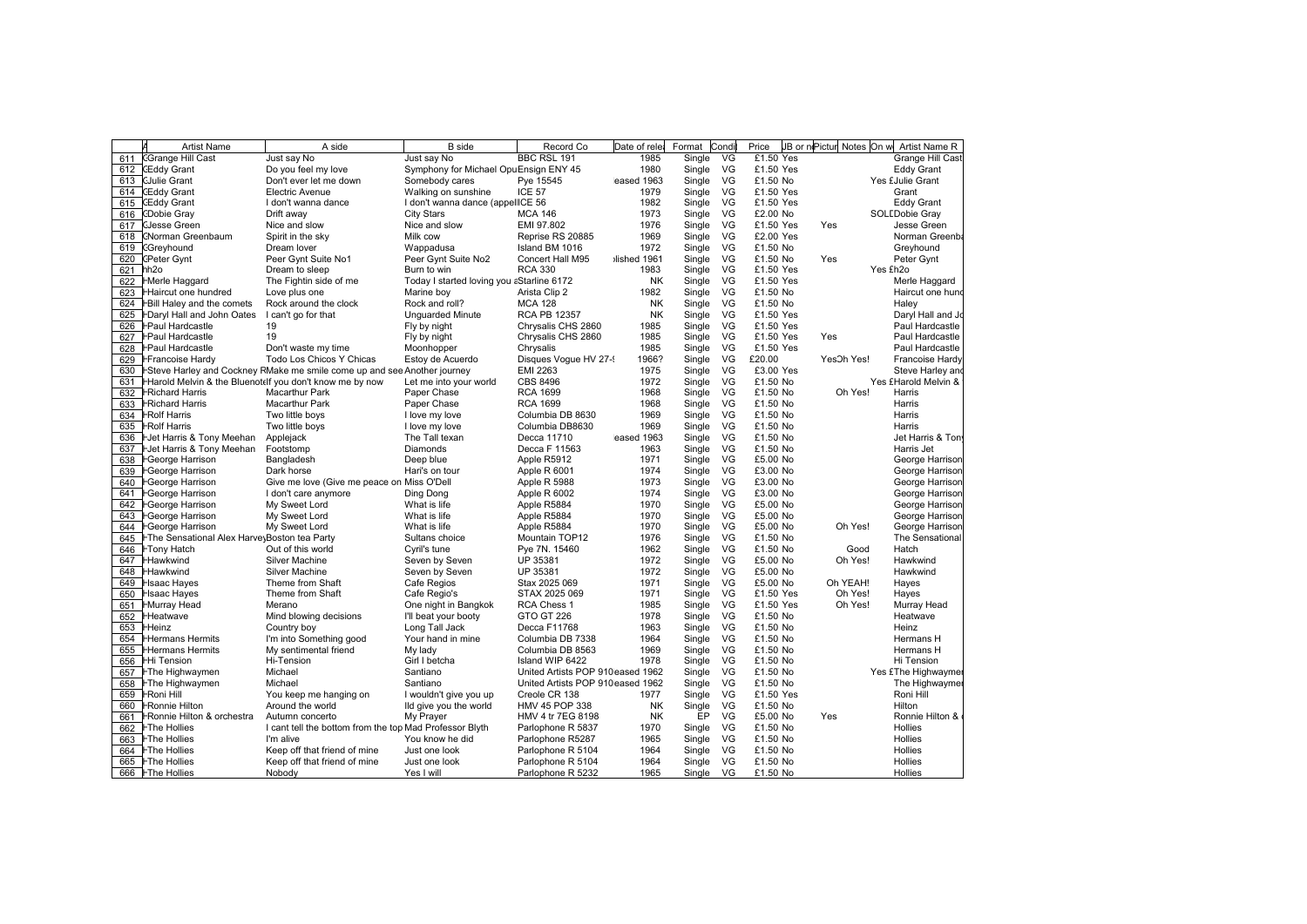|     | <b>Artist Name</b>                             | A side                                      | <b>B</b> side                           | Record Co              | Date of rele | Format    | Condi     | Price     | JB or niPictur Notes On w | Artist Name R         |
|-----|------------------------------------------------|---------------------------------------------|-----------------------------------------|------------------------|--------------|-----------|-----------|-----------|---------------------------|-----------------------|
| 667 | <b>FThe Hollies</b>                            | Not that way at all                         | Sorry Suzanne                           | Parlophone R 5765      | 1969         | Single    | VG        | £1.50 No  |                           | <b>Hollies</b>        |
|     | 668 <b>HBuddy Holly</b>                        | When the sun shines Nellie                  | Reminiscing                             | Coral Q 72455          | 1962         | Single    | VG        | £1.50 No  |                           | Holly                 |
| 669 | <b>Hollywood beyond</b>                        | Hollywood beyond                            | Whats the colour of money WEA YZ 76     |                        | 1986         | Single    | VG        | £1.50 Yes |                           | Hollywood beyor       |
| 670 | <b>FThe Honeybus</b>                           | I can't let Maggie go                       | Tender are the Ashes                    | Deram DM 182           | 1968         | Single    | VG        | £2.00 No  | Oh Yes!                   | The Honeybus          |
|     |                                                |                                             |                                         |                        |              |           |           |           |                           |                       |
| 671 | <b>FDr Hook</b>                                | Better love next time                       | Mountain Mary                           | Capitol 4785           | 1979         | Single    | VG        | £1.50 Yes |                           | Dr Hook               |
| 672 | <b>HMary Hopkins</b>                           | Those were the days                         | Turn Turn Turn                          | Apple 2                | 1968         | Single    | VG        | £1.50 No  |                           | Hopk                  |
| 673 | <b>HMary Hopkins</b>                           | Those were the days                         | Turn Turn Turn                          | Apple 2                | 1968         | Single    | VG        | £1.50 No  |                           | Hopk                  |
| 674 | <b>Hot Butter</b>                              | Apache                                      | <b>Hot Butter</b>                       | Pye 7N.25598           | 1972         | Single    | VG        | £1.50 No  | Oh Yes!                   | <b>Hot Butter</b>     |
|     | 675 Hot Chocolate                              | I'll put you together again                 | West End of Park Lane                   | <b>RAK 286</b>         | 1978         | Single    | VG        | £1.50 Yes | Yes                       | <b>Hot Chocolate</b>  |
|     | 676 HHot Chocolate                             | Jeannie                                     | I gave you my heart didn't I RAK 369    |                        | 1984         | Single    | VG        | £1.50 Yes |                           | <b>Hot Chocolate</b>  |
|     | 677 Hot Chocolate                              | So you win again                            | A part of being with you                | <b>RAK 259</b>         | 1977         | Single    | VG        | £1.50 No  |                           | <b>Hot Chocolate</b>  |
| 678 | <b>Hot Chocolate</b>                           | What kinda boy                              | Got to get back to work                 | <b>RAK 357</b>         | 1983         | Single    | VG        | £1.50 Yes |                           | <b>Hot Chocolate</b>  |
| 679 | <b>Hotlegs</b>                                 | Neanderthal Man                             | You didnt like it                       | Fontana 600 7019       | 1970         | Single    | VG        | £1.50 Yes |                           | Hotlegs               |
|     | 680 Hotlegs                                    | Neanderthal Man                             | You didnt like it                       | Fontana 600 7019       | 1970         | Single    | VG        | £1.50 Yes |                           | Hotlegs               |
|     | 681 <b>FChris Howland</b>                      | Das hab ich in paris gelernt                | <b>Blonder Stern</b>                    | Columbia C21095        | <b>NK</b>    | Single    | VG        | £1.50 Yes |                           | Chris Howland         |
| 682 | <b>Hudson-Ford</b>                             | Burn baby burn                              | Angels                                  | AMS 7096               | 1974         | Single    | VG        | £1.50 No  |                           | Hudson                |
| 683 | <b>Human League</b>                            | Don't you want me                           | Seconds                                 | <b>VS 466</b>          | 1981         | Single    | VG        | £1.50 Yes |                           | Human League          |
|     | 684 Human League                               | Human                                       | Human                                   | Virgin VS 880          | 1986         | Single    | VG        | £1.50 No  |                           | Human League          |
|     | 685 Human League                               | The sound of the crowd                      | The sound of the crowd                  | Virgin 416             | 1981         | Single    | VG        | £1.50 Yes |                           | Human League          |
| 686 | <b>FEnglebert Humperdinck</b>                  | The last waltz                              | Am I that easy to forget                | Old gold OG 9351       | 1983         | Single    | VG        | £1.50 No  | Oh Yes!                   | <b>Englebert Hump</b> |
| 687 | <b>FEnglebert Humperdinck</b>                  | The last waltz                              | That promise                            | Decca F12855           | 1967         | Single    | VG        | £3.00 Yes | Oh Yes!                   | <b>Englebert Hump</b> |
| 688 | <b>FEric Humpty Dumpty Drumb:Humpty Dumpty</b> |                                             | Vorn Bread & Butter                     | Blue Beat BB53         | <b>NK</b>    | Single    | VG        | £5.00 No  |                           | SOLEHumpty            |
| 689 | <b>Hurricane Smith</b>                         | Oh Babe what would you say                  | Getting to know you                     | Columbia DB 8878       | 1972         | Single    | VG        | £1.50 Yes |                           | Hurrican              |
| 690 | <b>Hurricane Smith</b>                         | Take suki home                              | Who was it                              | Columbia 8916          | 1972         | Single    | VG        | £1.50 No  |                           | Hurricane Smith       |
|     | <b>Hurricane Smith</b>                         | Theme unmade silent movie                   | My mother was her name Columbia 8943    |                        | 1972         |           | VG        | £1.50 No  |                           | Hurricane Smith       |
| 691 |                                                |                                             |                                         |                        |              | Single    |           |           |                           |                       |
| 692 | <b>Hurricane Smith</b>                         | Theme unmade silent movie                   | My mother was her name                  | Columbia 8943          | 1972         | Single    | VG        | £1.50 No  |                           | Hurricane Smith       |
| 693 | lilan the blockheads                           | Hit me with your rythmn stick               | There ain't half been some Stiff Buy 38 |                        | 1978         | Single    | VG        | £1.50 No  | YesOh Yes!                | lan and the           |
| 694 | lilan the blockheads                           | Reasons to be cheerful Pt 111               | Common as muck                          | Stiff Buy 50           | 1979         | Single    | VG        | £1.50 No  |                           | lan and the           |
| 695 | liFrank Ifield                                 | I remember you                              | I listen to my heart                    | Columbia 4856          | eased 1962   | Single    | VG        | £1.50 No  |                           | Yes £Frank Ifield     |
| 696 | <b>IfFrank Ifield</b>                          | I remember you                              | I listen to my heart                    | Columbia 4856          | eased 1962   | Single    | VG        | £1.50 No  |                           | Frank Ifield          |
| 697 | <b>IfFrank Ifield</b>                          | I remember you                              | I listen to my heart                    | Columbia 4856          | eased 1962   | Single    | VG        | £1.50 No  |                           | Frank Ifield          |
| 698 | lılmagination                                  | In & out of love                            | In & out of love                        | <b>R&amp;B RBS 202</b> | 1981         | Single    | VG        | £1.50 Yes |                           | Imagination           |
| 699 | lılmagination                                  | Just an illusion                            | Just an illusion                        | R&B Records, RBS 208   | 1982         | Single    | VG        | £1.50 Yes |                           | Imagination           |
| 700 | lılmagination                                  | Music and Lights                            | Music and Lights                        | R&B Records. RBS 21(   | 1981         | Single    | VG        | £1.50 Yes |                           | Imagination           |
| 701 | lilncantation                                  | Cacharpaya                                  | On the wings of a condor                | Beggars Banquet BEG    | 1982         | Single    | VG        | £1.50 Yes |                           | Incantation           |
| 702 | IlJulio Inglesias                              | Quiereme Mucho (yours)                      | 33 Anos                                 | <b>CBS A1939</b>       | 1981         | Single    | VG        | £1.50 Yes |                           | Julio Inglesias       |
| 703 | I:Chris Isaak                                  | Wicked game                                 | Cool cat walk                           | London LON 279         | 1990         | Single    | VG        | £5.00 No  | Yes                       | Yes pChris Isaak      |
| 704 | <b>ItIt bites</b>                              | Calling all the heroes                      | Strange but true                        | Virgin Records VS 872  | 1986         | Single    | VG        | £1.50 Yes |                           | It bites              |
|     | 705 JTerry Jacks                               | Seasons in the sun                          | If you go away                          | Flashback 87           | 1986         | Single    | VG        | £1.50 Yes |                           | Jacks                 |
| 706 | JPython Lee Jackson                            | In a broken dream                           | Boogie Woogie Joe                       | Young Blood YB 1002    | <b>NK</b>    | Single    | VG        | £1.50 No  |                           | Jackson               |
| 707 | JPython Lee Jackson                            | In a broken dream                           | Boogie Woogie Joe                       | TB 1002                | <b>NK</b>    | Single    | VG        | £1.50 No  |                           | Jackson               |
|     | 708 JMillie Jackson                            | Kissing you all over                        | Once you've had it                      | Spring 2095 091        | 1979         | Single    | VG        | £1.50 Yes |                           | Millie Jackson        |
| 709 | <b>JMichael Jackson</b>                        | Off the wall                                | Working day and night                   | EPIC EPC 8045          | 1979         | Single    | VG        | £1.50 Yes | Oh Yes!                   | Michael Jackson       |
|     | 710 JJanet Jackson                             | What have you done for me lately Young love |                                         | A&M 308                | 1986         | Single    | VG        | £1.50 Yes |                           | Janet Jackson         |
|     | 711 JJackson 5                                 | I want you back                             | Who's loving you                        | <b>TMG 724</b>         | 1969         | Single    | VG        | £5.00 No  | Classic!                  | Jackson 5             |
| 712 | JJackson 5                                     | I want you back                             | Who's loving you                        | <b>TMG 724</b>         | 1969         | Single    | VG        | £5.00 No  |                           | Jackson 5             |
|     | 713 JJackson 5                                 | The love you save                           | I found that girl                       | Tamla TMG 746          | 1970         | Single    | VG        | £3.00 No  |                           | Jackson 5             |
|     | 714 JWanda Jackson                             | Mean Mean man                               | Honey Bop                               | Capitol CL 15176       | 1960         | Single    | VG        | £1.50 No  |                           | Jackson Wanda         |
|     | 715 JThe Jacksons                              | State of shock                              | Your ways                               | <b>Epic A4431</b>      | 1980         | Single    | VG        | £1.50 Yes |                           | Jacksons              |
|     | 716 JThe Jags                                  | Back of my hand                             | Double vision                           | Island WIP 6501        | 1979         | Single    | VG        | £1.50 No  |                           | Jags                  |
| 717 | JThe Jam                                       | Town called Malice                          | Precious                                | Polydor PDSP 400       | 1982         | Single    | VG        | £3.00 Yes |                           | The Jam               |
|     | 718 JHorst Jankowski                           | A walk in the Black Forest                  | Nola                                    | Mercury MF861          | pub'd 1965   | Single    | <b>VG</b> | £1.50 No  |                           | Horst Jankowski       |
|     | 719 JJigsaw                                    | Sky High                                    | Brand new love affair                   | Splash CPL1            | 1975         | Single    | VG        | £1.50 No  | HIGH!                     | Jigsaw                |
|     | 720 JJohn Paul Joans                           | The man from Nazareth                       | Got to get together now                 | <b>RAK 107</b>         | 1970         | Single    | VG        | £1.50 No  |                           | Joans                 |
|     | 721 JBilly Joel                                | Tell her about it                           | Easy money                              | <b>CBS A3655</b>       | 1983         | Single VG |           | £1.50 Yes |                           | Yes £Billy Joel       |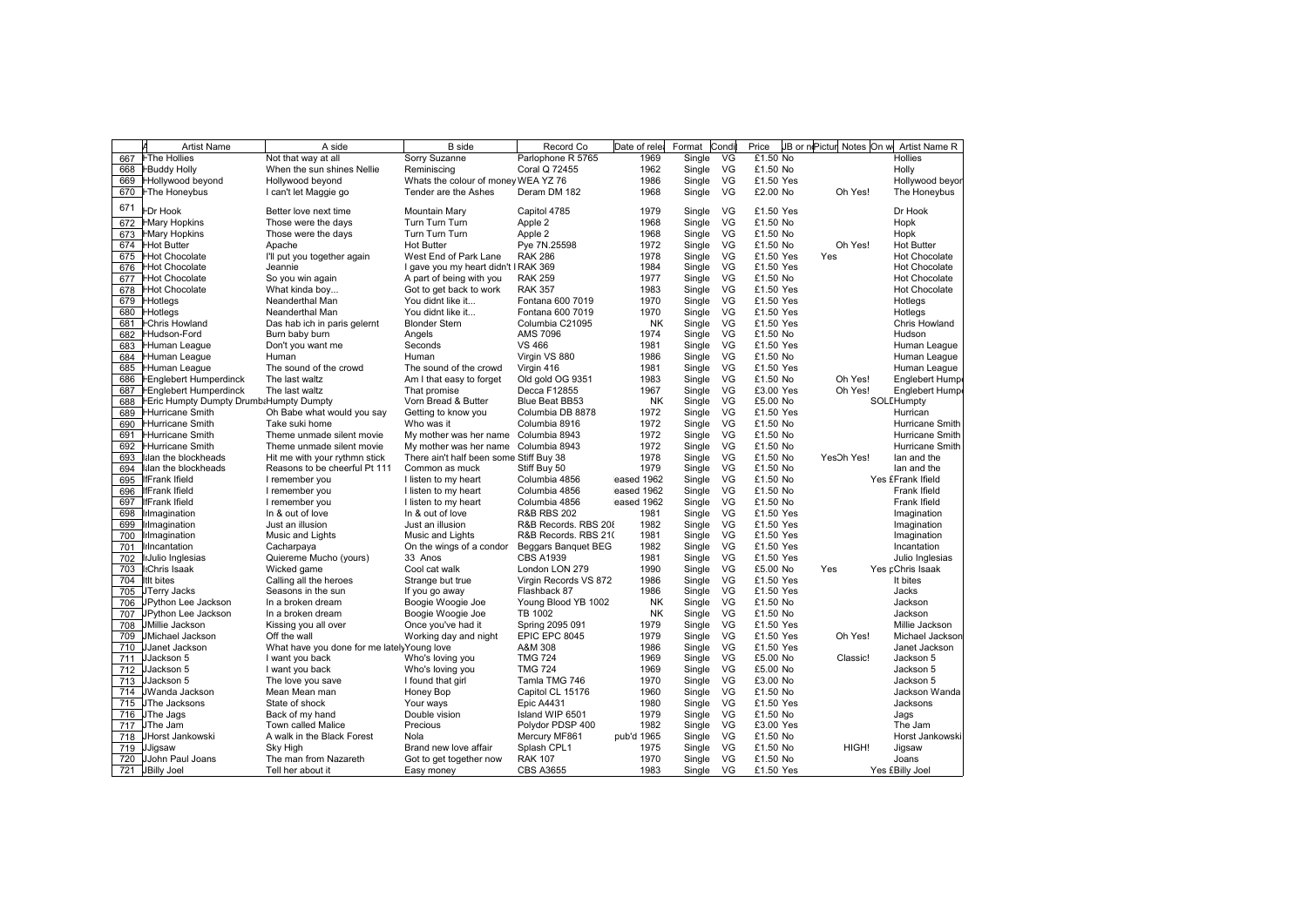|                                                                                        |                                       |             |        |    |           |         | JB or nPictur Notes On w Artist Name R |
|----------------------------------------------------------------------------------------|---------------------------------------|-------------|--------|----|-----------|---------|----------------------------------------|
| <b>Elderberry Wine</b><br>722<br>JElton John<br>Crocodile Rock                         | This Record Co DJS 27                 | 1972        | Single | VG | £1.50 No  |         | Elton John                             |
| JElton John<br>Crocodile Rock<br><b>Elderberry Wine</b><br>723                         | This Record Co DJS 27                 | 1972        | Single | VG | £1.50 No  |         | SOLEEIton John                         |
| Skyline Pigeon<br>724 JElton John<br>Daniel                                            | <b>DJM DJS 275</b>                    | 1972        | Single | VG | £1.50 Yes |         | Elton J                                |
| 725<br>JElton John<br>Earn while you learn<br>I'm still standing                       | Rocket DJS1                           | 1983        | Single | VG | £1.50 No  | Oh Yes! | Elton John                             |
| 726<br><b>JEIton John</b><br>Earn while you learn<br>I'm still standing                | Rocket DJS1                           | 1983        | Single | VG | £1.50 No  |         | Elton John                             |
| 727<br><b>JElton John</b><br>Nikita<br>The man who never died                          | Rocket EJS9                           | 1985        | Single | G  | £1.50 Yes |         | Elton John                             |
| 728<br>JElton John<br>Passengers<br>Lonely boy                                         | Rocket EJS 5                          | 1984        | Single | VG | £3.00 No  | Yes     | Elton John                             |
| 729<br>JElton John<br>Passengers<br>Lonely boy                                         | Rocket EJS 5                          | 1984        | Single | VG | £3.00 No  |         | Elton John                             |
| 730<br><b>JEIton John</b><br>Pinball wizard<br>Harmony                                 | <b>DJM DJS 652</b>                    | 1973        | Single | VG | £1.50 No  |         | Elton John                             |
| 731<br>JElton John<br>Sad songs<br>A simple man                                        | Rocket 822087-7                       | 1984        | Single | VG | £1.50 Yes |         | Elton John                             |
| 732<br>JElton John<br>Step into Christmas<br>Ho Ho Ho turkey                           | DJM DJS 290                           | 1971        | Single | VG | £1.50 No  |         | Elton John                             |
| 733<br>JElton John<br>Border song<br>Your song                                         | <b>DJM DJS 10902</b>                  | 1970        | Single | VG | £1.50 Yes |         | Elton J                                |
| 734<br>Sand Storm<br>JJohnny and the Hurricanes<br>Beatnik Fly                         | London A HLI 9072                     | eased 1959  | Single | VG | £0.50 No  |         | Johnny and the                         |
| 735<br>JJohnny and the Hurricanes<br><b>Beatnik Fly</b><br>Sand Storm                  | London A HLI 9072                     | eased 1959  | Single | VG | £0.50 No  |         | Johnny and the                         |
| 736<br>JJohnny and the Hurricanes Down yonder<br>Sheba                                 | London A HLX 9134                     | eased 1960  | Single | VG | £0.50 No  |         | Johnny and the                         |
| 737<br>JJohnny and the Hurricanes<br>Ja da<br>Mr Lonely                                | London A HLX 9289                     | eased 1960  | Single | VG | £0.50 No  |         | Johnny and the                         |
| 738<br>JJohnny and the Hurricanes<br><b>Rocking Goose</b><br>Revival                   | London A HLI 9190                     | eased 1960  | Single | VG | £0.50 No  |         | Johnny and the                         |
| 739<br>JJohnny Guitar Watson<br>Booty ooty<br>Jet plane                                | This Record Co DJS 10                 | 1980        | Single | VG | £5.00 No  |         | YesOh Yes! Yes pJohnny Guitar W        |
| 740<br>JBryan Johnson<br>Looking High, High, High<br>Each tomorrow                     | Decca F 11213                         | pub'd 1960  | Single | VG | £1.50 No  |         | Bryan Johnson                          |
| 741<br>JTom Jones<br>Its not unusual<br>To wait for love                               | Decca F 12062                         | 1965        | Single | VG | £5.00 No  | WOW!    | Jones                                  |
| 742<br>JGrace Jones<br>Slave to the rythmn<br>Slave to the rythmn                      | <b>CBS IS 206</b>                     | 1985        | Single | VG | £1.50 Yes |         | Oh Yes! Yes £Grace Jones               |
| 743<br>JHoward Jones<br>the man<br>New song                                            | WB How 1                              | 1983        | Single | VG | £1.50 Yes |         | Howard Jones                           |
| 744<br>JHoward Jones<br>Boom bap respite<br>Life in one day                            | WEA How 8                             | 1985        | Single | VG | £1.50 Yes |         | <b>Howard Jones</b>                    |
| 745<br>JHoward Jones                                                                   | WEA How 5                             | 1984        | Single | VG | £1.50 Yes |         | Howard Jones                           |
| Like to get to know you gwll<br>bounce right back<br>746<br>JHoward Jones<br>Look Mama | WB How 7                              | 1985        |        | VG | £1.50 Yes |         | Howard Jones                           |
| Learning how to love                                                                   |                                       | 1986        | Single | VG |           |         |                                        |
| 747<br>JHoward Jones<br>No one is to blame<br>The chase                                | WB How 9                              |             | Single |    | £1.50 Yes |         | Howard Jones                           |
| 748<br>JHoward Jones<br>Things can only get better<br>Why look for the key             | Warner Bros HOW 6                     | 1984        | Single | VG | £1.50 Yes |         | Yes £Howard Jones                      |
| 749<br>JSpike Jones & his city slickerCocktails for two<br>I dreamed of Brownie        | RCA RCX 1030 4 tr                     | 1959        | EP     | VG | £3.00 No  | Yes     | Spike Jones & h                        |
| 750<br>JJimmy Jones<br>Handy man<br>The Search is over                                 | <b>MGM 1051</b>                       | 1959        | Single | VG | £1.50 No  |         | Jones                                  |
| 751<br>JJimmy Jones<br>Handy man<br>The Search is over                                 | <b>MGM 1051</b>                       | 1959        | Single | VG | £1.50 No  |         | Jones                                  |
| 752<br>JJimmy Jones<br>Thats when I cried<br>I just go for you                         | <b>MGM 1091</b>                       | 1960        | Single | VG | £1.50 No  |         | Jones                                  |
| 753<br><b>JJuicy Lucy</b><br>Who do you love                                           | Walking down the highway Vertigo V1   | 1970        | Single | VG | £6.00 Yes | Oh Yes! | Juicy Lucy                             |
| 754 JJimmy Justice<br>Ain't that funny<br>One                                          | PYE 7N. 15433                         | 1962        | Single | VG | £1.50 No  |         | Justice                                |
| 755<br>KKajagoogoo<br>Too shy<br>Too shy                                               | EMI 5359                              | 1982        | Single | VG | £1.50 Yes |         | Kajagoogoo                             |
| 756<br><b>KEden Cane</b><br>I don't know why<br>Music for strings                      | Decca F 11460                         | 1962        | Single | VG | £1.50 No  |         | Kane                                   |
| 757<br><b>KEden Cane</b><br>I'm telling you<br>Ge lost                                 | Decca F 11381                         | 1961        | Single | VG | £1.50 No  |         | Kane                                   |
| 758<br>KKC and the sunshine band<br>Give it up                                         | Its too hard to say goodbyeEpic A3017 | 1982        | Single | M  | £1.50 No  | Oh Yes! | КC                                     |
| 759 KKevin Keegan<br>Head over heels in love<br>Move on down                           | EMI 2965                              | 1979        | Single | VG | £1.50 No  |         | Kevin Keegan                           |
| 760 KKelly Marie<br>Hot love<br>Make love to me                                        | Calibre PLUS 5                        | 1979        | Single | VG | £1.50 No  |         | Kelly Marie                            |
| 761<br><b>KStan Kenton</b><br>Tequila<br>Cuban mumble                                  | Capitol 45CL 14847                    | eased 1958  | Single | VG | £1.50 No  |         | Stan Kenton                            |
| 762<br><b>KNik Kershaw</b><br>Don Quixote<br>Don't lie                                 | MCA NIK 8                             | 1985        | Single | VG | £1.50 Yes |         | Yes £Nik Kershaw                       |
| 763 KNik Kershaw<br>I wont let the sun go down on me Dark glasses                      | <b>MCA NIK4</b>                       | 1983        | Single | VG | £1.50 Yes |         | Nik Kershaw                            |
| 764 KNik Kershaw<br>The Riddle<br>Progress                                             | MCA NiK 6                             | 1984        | Single | VG | £1.50 Yes |         | <b>Nik Kershaw</b>                     |
| <b>Wild Horses</b><br>765 KNik Kershaw<br>When a heart beats                           | MCA NIK 9                             | 1985        | Single | VG | £1.50 Yes |         | Nik Kershaw                            |
| KJohnney Kidd & the Pirates Shakin all over<br>Yes sir thats my baby<br>766            | HMV POP 753                           | lished 1960 | Single | VG | £1.50 No  | Oh Yes! | Johnney Kidd &                         |
| 767<br>KJohnney Kidd & the Pirates<br>Shakin all over<br>Yes sir thats my baby         | HMV POP 753                           | lished 1960 | Single | VG | £1.50 No  |         | Johnney Kidd &                         |
| 768<br>KJohnny Kidd & his Pirates<br>Shakin all over<br>Yes sir thats my baby          | <b>EMI 2414</b>                       | 1960        | Single | VG | £1.50 Yes |         | Kidd                                   |
| 769 KKing<br>Alone without you<br>I kissed the spikey fridge                           | <b>CBS A6308</b>                      | 1985        | Single | VG | £1.50 Yes |         | King                                   |
| 770 KClaude King<br>Wolverton mountain<br>Sam Hill                                     | Columbia 13-33076                     | 1964        | Single | VG | £1.50 Yes |         | Claude King                            |
| 771 KThe Kinks<br>Dedicated follower of fashion<br>Sitting on my sofa                  | Pye 17064                             | 1966        | Single | VG | £1.50 No  |         | Kinks                                  |
| 772 KThe Kinks<br>Lola<br><b>Berkeley Mews</b>                                         | Pye 7N 17961                          | 1970        | Single | VG | £1.50 No  |         | <b>Kinks</b>                           |
| 773 KThe Kinks<br>Supersonic Rocket Ship<br>You don't know my name                     | <b>RCA 2211</b>                       | 1972        | Single | VG | £1.50 No  |         | <b>Kinks</b>                           |
| 774 KFern Kinney<br>Together we are beautiful<br>Baby let me kiss you                  | <b>WEA</b>                            | 1979        | Single | VG | £1.50 No  |         | Fern Kinney                            |
| 775 KKathy Kirby<br>Dance On<br>Playboy                                                | Decca F11682                          | 1963        | Single | VG | £1.50 No  |         | Kirby                                  |
| 776 KKiss<br>Lick it up<br>Not for the innocent                                        | Vertigo Kiss 5                        | 1983        | Single | VG | £1.50 No  | Yes     | Kiss                                   |
| 777 KEartha Kitt<br>Where is my man<br>Where is my man                                 | Record Shack SOHO 1                   | 1983        | Single | VG | £1.50 No  |         | Eartha Kitt                            |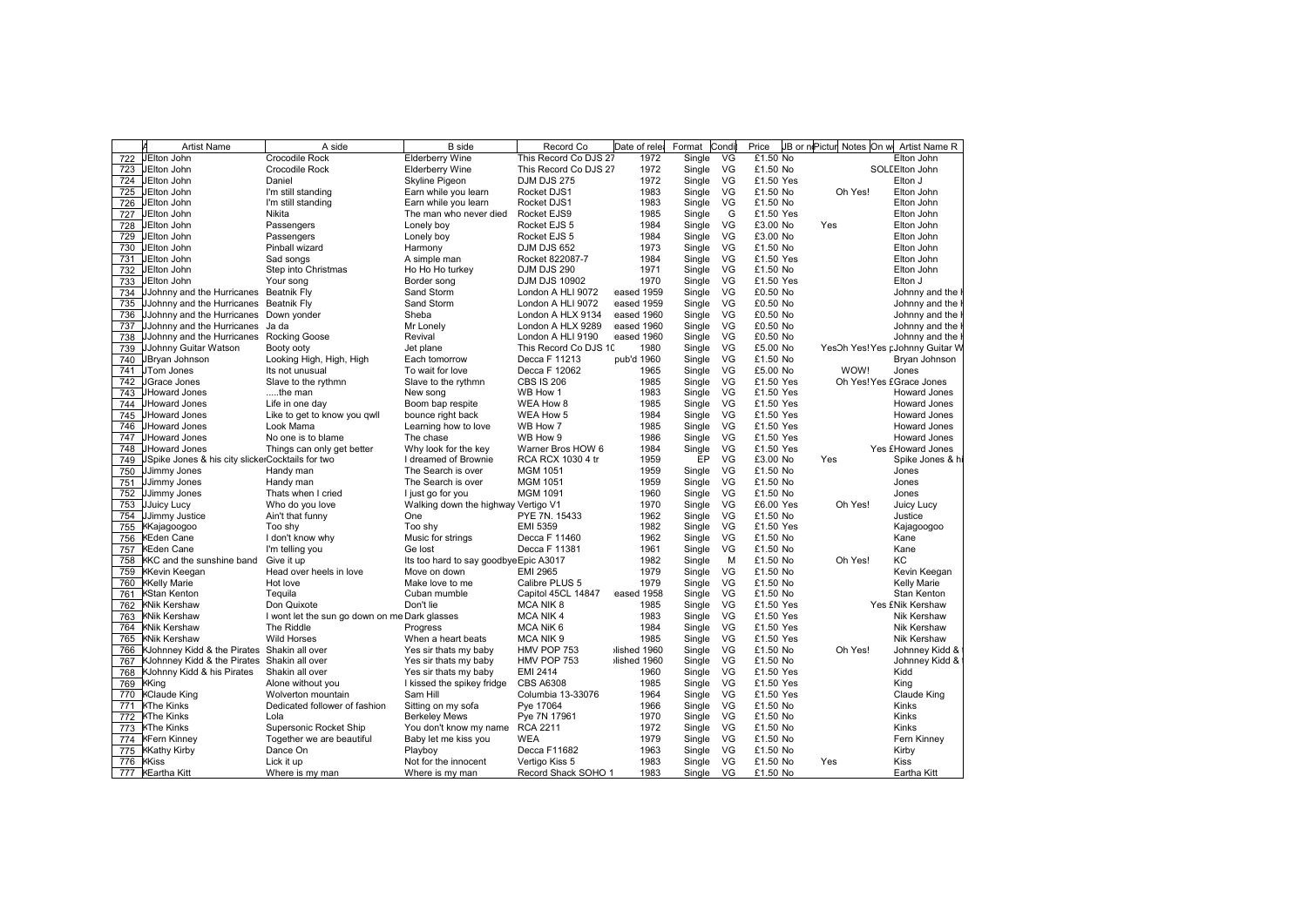|            | <b>Artist Name</b>                                                              | A side                                                                  | <b>B</b> side                                             | Record Co                           | Date of rele    | Format           | Condi | Price                | JB or niPictur Notes On w | Artist Name R                    |
|------------|---------------------------------------------------------------------------------|-------------------------------------------------------------------------|-----------------------------------------------------------|-------------------------------------|-----------------|------------------|-------|----------------------|---------------------------|----------------------------------|
| 778        | <b>KThe Knack</b>                                                               | My Sharona                                                              | Let me out                                                | Chappell CL 16087                   | 1979            | Single           | VG    | £1.50 No             | Yes                       | Knack                            |
|            | 779 KGladys Knight and the Pips                                                 | The way we were                                                         | Love finds its own way                                    | Buddah BDS 428                      | 1974            | Single           | VG    | £1.50 No             |                           | Gladys Knight ar                 |
|            | 780 KJohn Kongos                                                                | Hes gonna step on you again                                             | Sometimes its not enough Fly BUG 8                        |                                     | 1971            | Single           | VG    | £1.50 No             |                           | Kongos                           |
|            | 781 KKool & the gang                                                            | In the heart                                                            | September Love                                            | De-Lite DE 17                       | 1983            | Single           | VG    | £1.50 Yes            |                           | Yes £Kool & the gang             |
| 782        | <b>KAlexis Korner</b>                                                           | Beirut                                                                  | Mean Fool                                                 | Charisma CB 412                     | 1984            | Single           | VG    | £1.50 No             | <sup>2</sup> oster        | Korner                           |
|            | 783 KBilly J Kramer                                                             | Don't you do it anymore                                                 | Its gotta last forever                                    | Parlophone R5234                    | 1965            | Single           | VG    | £1.50 Yes            |                           | <b>Billy J Kramer</b>            |
|            | 784 KCissy Kroner                                                               | Der Novakverkommen                                                      | Eine verzwickte                                           | Austroton 45A 9640                  | <b>NK</b>       | Single           | VG    | £3.00 Yes            |                           | Cissy Kroner                     |
| 785        | <b>KCissy Kroner</b>                                                            | Der Novakwissen                                                         | Warum spricht                                             | Austroton 45A 9810                  | NK              | Single           | VG    | £3.00 Yes            |                           | Cissy Kroner                     |
| 786        | <b>KKursal Flyers</b>                                                           | Little does she know                                                    | Drinking socially                                         | <b>CBS 4689</b>                     | 1976            | Single           | VG    | £1.50 No             |                           | <b>Kursal Flyers</b>             |
| 787        | LFrankie Laine                                                                  | Rawhide                                                                 | Journeys End                                              | Philips PB 965                      | 1959            | Single           | VG    | £1.50 No             |                           | Laine                            |
| 788        | LGreg Lake                                                                      | I believe in Father Christmas                                           | Humbug                                                    | Manticore K 13511                   | 1975            | Single           | VG    | £1.50 No             |                           | Greg Lake                        |
| 789        | Greg Lake                                                                       | I believe in Father Christmas                                           | Humbug                                                    | Manticore K 13511                   | 1975            | Single           | VG    | £1.50 No             |                           | Greg Lake                        |
| 790        | Christine Lamour                                                                | Ekstase                                                                 | Fanny                                                     | Intim in 5001                       | 1970            | Single           | VG    | £15.00 No            | Yes Erotic                | Christine Lamou                  |
| 791        | Abbe Lane                                                                       | Be mine tonight                                                         | Whatever Lola wants                                       | <b>RCA SRC 7007</b>                 | eased 1958      | EP               | VG    | £1.50 No             |                           | Abbe Lane                        |
| 792        | Cleo Lane                                                                       | If we live on the top of a mountairDon't you pass me by                 |                                                           | Fontana TF 622                      | 1965            | Single           | VG    | £5.00 No             | Keeper                    | Laine                            |
| 793        | Gloria Lasso                                                                    | Aux iles Samoa                                                          | Padre don Jose                                            | La voix de son maitre G             | <b>NK</b>       | Single           | VG    | £1.50 Yes            |                           | Gloria Lasso                     |
| 794        | Gloria Lasso                                                                    | Histoire d'un amour                                                     | Gondolier                                                 | La voix de son maitre E             | <b>NK</b>       | <b>EP</b>        | VG    | £1.50 Yes            | Yes                       | Gloria Lasso                     |
| 795        | Cyndi Lauper                                                                    | Girls just want to have fun                                             | Right track wrong train                                   | Portrait A3943                      | 1983            | Single           | VG    | £1.50 Yes            |                           | Cyndi Lauper                     |
| 796        | <b>LSteve Lawrence</b>                                                          | Footsteps                                                               | You don't know                                            | <b>HMV 45 POP 726</b>               | 1960            | Single           | VG    | £1.50 No             |                           | Lawrence                         |
| 797        | <b>LDee C Lee</b>                                                               | See the day                                                             | The Paris Match                                           | <b>CBS A6570</b>                    | 1985            | Single BAD       |       | £1.50 Yes            |                           | Dee C Lee                        |
| 798        | LJerry Lee Lewis                                                                | Whole lotta shakin going on                                             | It'll be me                                               | <b>Sun 18</b>                       | Ished 1957      | Single           | VG    | £1.50 Yes            |                           | Lee Lewis                        |
| 799 I      | Richard Leigh                                                                   | Tight from the start                                                    | Lets do it right                                          | Liberty UP 638                      | 1981            | Single           | VG    | £1.50 No             |                           | Richard Leigh                    |
| 800        | John Lennon and Plastic On Give peace a chance                                  |                                                                         | Remember Love                                             | Apple 13                            | 1969            | Single           | VG    | £5.00 No             | Oh Yes!                   | John Lennon an                   |
| 801        | John Lennon Plastic Ono BaGive peace a chance                                   |                                                                         | Remember love                                             | Apple Records                       | 1969            | Single           | VG    | £5.00 No             |                           | Yes Plastic Ono Ban              |
| 802 L      | John Lennon.                                                                    | Imagine                                                                 | Working class Hero                                        | Apple R 6009                        | 1971            | Single           | VG    | £5.00 No             |                           | John Lennon                      |
| 803        | LJulian Lennon                                                                  | Its much too late                                                       | My imagination                                            | Virgin Records JL1                  | 1984            | Single           | VG    | £1.50 Yes            |                           | Yes £Julian Lennon               |
| 804 l      | John Lennon.                                                                    | Just like starting over                                                 | <b>Kiss Kiss</b>                                          | Geffen K 79186                      | 1980            | Single           | VG    | £5.00 No             | Yes                       | John Lennon                      |
|            | 805 LJohn Lennon                                                                | Mind Games                                                              | Meat City                                                 | Apple R 5994                        | 1973            | Single           | VG    | £5.00 No             | Yes                       | John Lennon                      |
|            | 806 LJulian Lennon                                                              | Too late for goodbyes                                                   | Well I don't know                                         | Virgin Records JL1                  | 1984            | Single           | VG    | £1.50 Yes            | Yes                       | Julian Lennon                    |
| 807        |                                                                                 | John Lennon/ Plastic Ono B: Whatever gets you through the ni Beef Jerky |                                                           | Apple R5998                         | 1974            | Single           | VG    | £7.00 No             |                           | Oh Yes! Yes pJohn Lennon/ PI     |
| 808        | LThe Les Reed Orchestra                                                         | Man of action                                                           | Madrid                                                    | Chapter 1 CH126                     | 1970            | Single           | VG    | £1.50 No             |                           | Oh Yes! Yes £The Les Reed O      |
|            | 809 LLes Surfs                                                                  | Scandale dans la famille                                                | Ton souvenir                                              | Disques Festival 4 track            | <b>NK</b>       | EP               | Exc   | £10.00 Yes           | Yes                       | Les Surfs                        |
|            | 810 LJona Lewie                                                                 | Stop the cavalry                                                        | Laughing tonight                                          | Stiff BUY 104                       | 1978            | Single           | VG    | £1.50 No             | Yes                       | Lewie                            |
| 811        | LLewis Evans orchestra                                                          | The Mikado Act 1 excerpts                                               | The Mikado Act 1 excerpts HMV 7ER 5174                    |                                     | NK              | EP               | VG    | £3.00 No             | Yes                       | Lewis Evans orcl                 |
|            |                                                                                 |                                                                         |                                                           |                                     |                 |                  | VG    | £1.50 No             |                           | Linda                            |
| 812        | LLinda and the Funky Boys                                                       | Sold my rock n roll                                                     | Singing all in harmony                                    | Spark SRL 1139                      | 1976            | Single           | VG    |                      |                           | Lindisfarne                      |
|            | 813 LLindisfarne                                                                | All fall down                                                           | We can swing together                                     | Charisma CB191<br>POLO <sub>1</sub> | 1972<br>1980    | Single           | VG    | £1.50 No<br>£1.50 No |                           |                                  |
|            | 814 LLiquid Gold                                                                | Dance yourself dizzy                                                    | Dance yourself dizzy                                      |                                     | 1976            | Single           | VG    | £1.50 No             |                           | Liquid Gold<br>DeEtta Little& Ne |
|            | 815 LDeEtta Little & Nelson Pigfor You take my heart away<br><b>LLittle Eva</b> |                                                                         | The final Bell/ Bill Conti                                | <b>UA UP 36257</b>                  |                 | Single           | VG    | £1.50 Yes            | Oh Yes!                   | Little Eva                       |
| 816<br>817 | LLittle Richard                                                                 | The Locomotion                                                          | Keep your hands off my balOld Gold OG 9328<br>Annies Back | London HL 9896                      | 1962/83<br>1964 | Single           | VG    | £5.00 No             | Oh Yes!                   | Little Richard                   |
|            |                                                                                 | Bama lama bama loo                                                      |                                                           |                                     | eased 1961      | Single           | VG    | £1.50 No             |                           | <b>Little Suzie</b>              |
| 818        | LLittle Suzie<br>819 LLobo                                                      | Young Love                                                              | The boy I left behind<br>Am I true to myself              | Warner Bros WB 35<br>UK Records R68 | 1972            | Single<br>Single | VG    | £1.50 No             |                           | Yes £Lobo                        |
|            |                                                                                 | I'ld love you to want me                                                |                                                           |                                     |                 |                  |       |                      |                           |                                  |
| 820 L      | Johnny Logan                                                                    | What's another year                                                     | One night stand<br>2                                      | Epic EPC 8572                       | 1980            | Single           | VG    | £1.50 Yes            |                           | Logan                            |
| 821        | LLoose Ends                                                                     | Magic Touch                                                             |                                                           | Virgin VS 761                       | 1985            | Single           | VG    | £1.50 Yes            |                           | Loose Ends                       |
|            | 822 I Los Lobos                                                                 | La Bamba                                                                | Charlena                                                  | London Lash 13                      | 1987            | Single           | VG    | £1.50 No             |                           | Los Lobas                        |
|            | 823 LLos Ruffino                                                                | Luna de meil en puerto rico                                             | Sin motiva                                                | Seeco EPL 7649 4 tr                 | <b>NK</b>       | EP               | VG    | £5.00 Yes            | Yes                       | Los Ruffino                      |
| 824        | Joe Loss and his orchestra                                                      | Everybody Zizzle                                                        | Lobby Lo                                                  | <b>HMV 1231</b>                     | 1963            | Single           | VG    | £1.50 No             |                           | Loss                             |
| 825        | LJaqcques Loussier                                                              | Air on a G string                                                       | Prelude 16                                                | Decca F.22876                       | 1966            | Single           | VG    | £1.50 No             | Hamlet                    | Loussier                         |
| 826        | <b>LGeoff Love</b>                                                              | Food glorous food                                                       | Chitty Chitty Bang Bang                                   | MFP No.1                            | 1968            | Single           | VG    | £1.50 No             | Yes                       | Love                             |
| 827        | LLene Lovich                                                                    | <b>Bird Song</b>                                                        | Trixi                                                     | Stiff BUY 53                        | 1979            | Single           | VG    | £1.50 No             | Yes                       | Lovich                           |
| 828        | <b>LRobin Luke</b>                                                              | Living's loving you                                                     | Susie darling                                             | London 8676                         | eased 1958      | Single           | VG    | £1.50 No             |                           | Robin Luke                       |
|            | 829 LLulu                                                                       | I'm a tiger                                                             | Without him                                               | Columbia DB 8500                    | 1968            | Single           | VG    | £3.00 No             | Oh Yes!                   | Lulu                             |
| 830        | <b>LLulu &amp; The Luvvers</b>                                                  | Shout                                                                   | forget me baby                                            | Decca Shout 1                       | 1964            | Single           | VG    | £1.50 Yes            | Yes                       | Lulu                             |
| 831        | LLulu                                                                           | Shout                                                                   | Shout remix                                               | Jive Records Lulu                   | 1986            | Single VG        |       | £1.50 Yes            |                           | Yes £Lulu                        |
|            | 832 LLulu                                                                       | To sir with love                                                        | Lets pretend                                              | Columbia DB 8221                    | 1967            | Single           | VG    | £1.50 No             |                           | Lulu                             |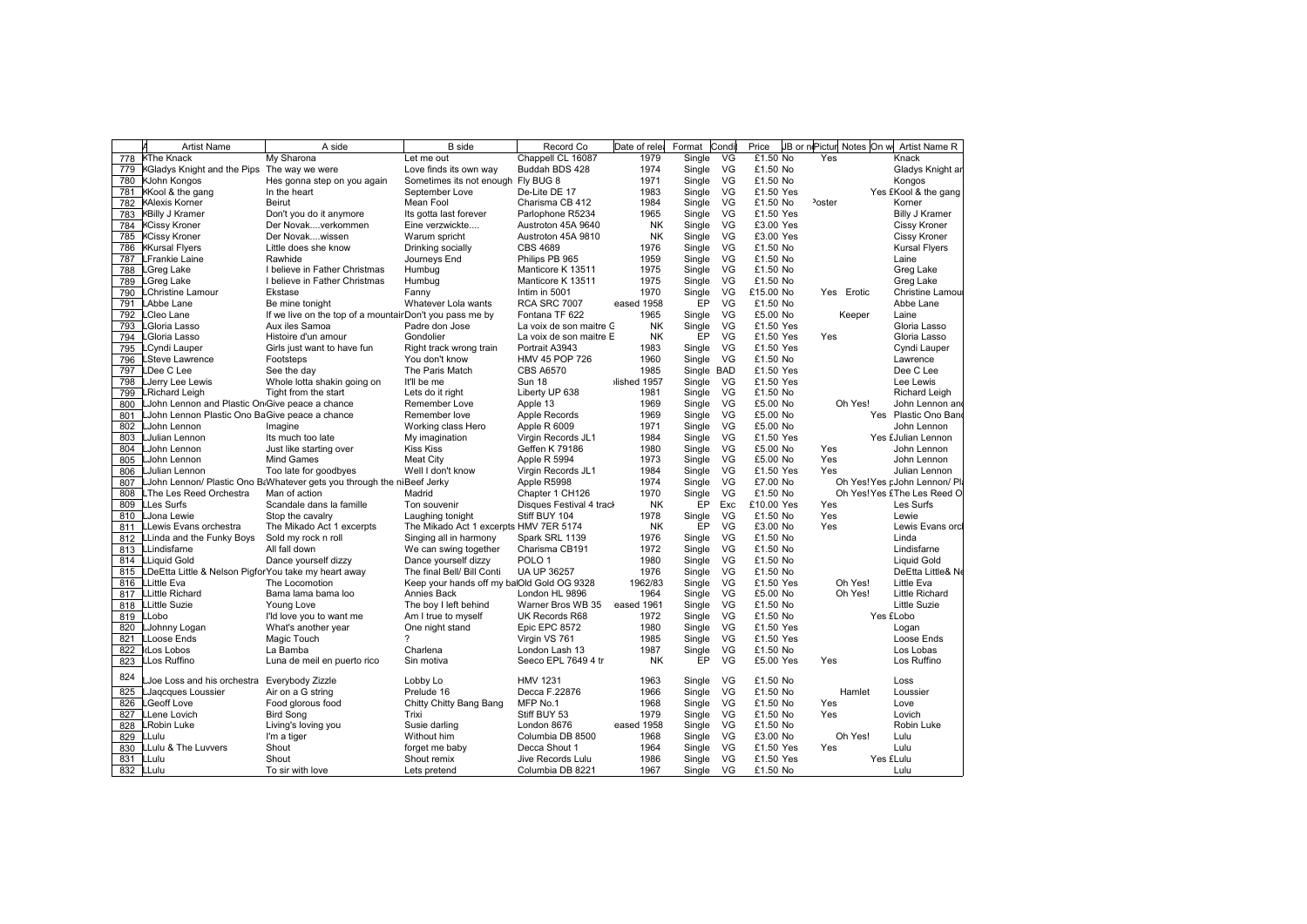|     | A<br><b>Artist Name</b>                                | A side                                                                    | <b>B</b> side                                   | Record Co             | Date of rele | Format     | Condi     | Price                  |              | JB or nePicture Notes On we Artist Name R |
|-----|--------------------------------------------------------|---------------------------------------------------------------------------|-------------------------------------------------|-----------------------|--------------|------------|-----------|------------------------|--------------|-------------------------------------------|
| 833 | LBob Luman                                             | Why Why Bye Bye                                                           | Oh lonesome me                                  | <b>WB 28</b>          | 1960         | Single     | VG        | £1.50 No               |              | Luman                                     |
| 834 | LFrankie Lymon                                         | Why do fools fall in love                                                 | Im not a juvenile delinquentRoulette OG 30      |                       | <b>NK</b>    | Single     | VG        | £1.50 Yes              |              | Lymon                                     |
| 835 | <b>LKenny Lynch</b>                                    | Thats what little girls are made of What am I to you                      |                                                 | HMV POP 1321          | pub'd 1964   | Single     | VG        | £1.50 No               |              | Kenny Lynch                               |
| 836 | LVera Lynn                                             | Again                                                                     | Accordeon                                       | <b>MGM 1104</b>       | eased 1960   | Single     | VG        | £1.50 No               |              | Vera Lynn                                 |
| 837 | <b>LPhil Lynott</b>                                    | <b>Yellow Pearl</b>                                                       | Girls                                           | Phonogram Solo 3      | 1980         | Single     | VG        | £1.50 Yes              | 2 copies     | Lynott                                    |
| 838 | MМ                                                     | Pop Muzik                                                                 | M Factor                                        | <b>MEA 413</b>        | 1979         | Single     | VG        | £1.50 Yes              |              | м                                         |
| 839 | Mary Macgregor                                         | Torn between two lovers                                                   | I just want to love you                         | Ariola America AA 111 | 1976         | Single     | VG        | £1.50 No               |              | Yes £Mary Macgregor                       |
| 840 | <b>NLos Machucambos</b>                                | Pepito                                                                    | Negra Maria Esther                              | Decca DL25046         | <b>NK</b>    | Single     | VG        | £3.00 Yes              | Yes          | Los Machucamb                             |
| 841 | Madonna                                                | Crazy for you                                                             | I'll fall in love again                         | Geffen A 6323         | 1985         | Single     | VG        | £1.50 Yes              |              | Madonna                                   |
| 842 | Madonna                                                | Gambler                                                                   | Black n Blue/ Nature of the Geffen 6585         |                       | 1985         | Single     | VG        | £1.50 Yes              |              | Madonna                                   |
| 843 | Madonna                                                | Gambler                                                                   | Black n Blue/ Nature of the Geffen 6585         |                       | 1985         | Single     | VG        | £1.50 Yes              | Yes          | Madonna                                   |
| 844 | Madonna                                                | The look of love                                                          | I know it                                       | Sire W 8115           | 1983         | Single     | VG        | £3.00 No               | Yes          | Madonna                                   |
| 845 | <b>NStaveley Makepeace</b>                             | Edna                                                                      | Tarzan Harvey                                   | Concord Con 008       | <b>NK</b>    | Single     | VG        | £1.50 Yes              | B side great | Staveley Makep                            |
| 846 | NThe Mama's and the Papa's Dedicated to the one I love |                                                                           | Free advice                                     | <b>RCA 1576</b>       | 1967         | Single     | VG        | £1.50 No               | Oh Yes!      | Mamas                                     |
| 847 | NThe Mama's and the Papa's Dedicated to the one I love |                                                                           | Free advice                                     | <b>RCA 1576</b>       | 1967         | Single     | VG        | £1.50 No               |              | Mamas                                     |
| 848 | Menry Mancini and his orche How soon                   |                                                                           | The Tiger twist                                 | <b>RAC 1414</b>       | eased 1964   | Single EXC |           | £3.00 No               |              | Mancini                                   |
| 849 | <b>MBarbara Mandrell</b>                               | Woman to woman                                                            | Married, but not to each othMCA P2796           |                       | 1976         | Single     | <b>VG</b> | £1.50 Yes              |              | Barbara Mandre                            |
| 850 | <b>Manfred Mann</b>                                    | 54321                                                                     | Without you                                     | <b>HMV POP 1252</b>   | 1964         | Single     | VG        | £3.00 No               |              | Manfred Mann                              |
| 851 | Manfred Mann                                           | Fox on the Run                                                            | Too many people                                 | Fontana TF 985        | 1968         | Single     | VG        | £1.50 No               |              | Manfred Mann                              |
| 852 | Manfred Mann                                           | Mighty Quinn                                                              | By request Edwin Garvey                         | Fontana TF 897        | 1968         | Single     | VG        | £1.50 No               |              | Manfred Mann                              |
| 853 | Manfred Mann                                           | My name is Jack                                                           | There is a man                                  | Fontana TF 943        | 1968         | Single     | VG        | £1.50 No               |              | <b>Manfred Mann</b>                       |
| 854 | Manfred Mann                                           | Semi detached suburban Mr Jam Morning after the party                     |                                                 | Fontana TF 757        | 1966         | Single     | VG        | £3.00 No               |              | Manfred Mann                              |
| 855 | Manfred Manns Earth Band Blinded by the light          |                                                                           | Starbird No 2                                   | Bronze Bro 29A        | 1976         | Single     | VG        | £1.50 Yes              |              | <b>Manfred Manns</b>                      |
| 856 | Manfred Manns Earth Band Blinded by the light          |                                                                           | Spirit in the sky                               | <b>WB GWB 0350</b>    | 1976         | Single     | VG        | £1.50 Yes              |              | <b>Manfred Manns</b>                      |
| 857 | Manfred Mann                                           | Davy's on the roda again                                                  | Bouillabaisie                                   | Bronzr BRO 52         | 1978         | Single     | VG        | £1.50 No               |              | <b>Manfred Manns</b>                      |
| 858 | Manfred Mann                                           | Pretty flamingo                                                           |                                                 | <b>HMV POP 1523</b>   | 1966         | Single     | VG        | £3.00 Yes              |              | <b>Manfred Manns</b>                      |
| 859 | Manfred Mann                                           | Pretty flamingo                                                           | You're standing by<br>You're standing by        | <b>HMV POP 1523</b>   | 1966         | Single     | VG        | £3.00 Yes              |              | <b>Manfred Manns</b>                      |
| 860 | Manfred Mann                                           |                                                                           |                                                 | Fontana TF 757WB GV   | 1966         | Single     | VG        | £3.00 Yes              |              | <b>Manfred Manns</b>                      |
|     |                                                        | Semi detached suburban Mr Jam Morning after the party                     |                                                 |                       |              |            |           |                        |              |                                           |
| 861 | <b>MBarry Manilow</b>                                  | Bermuda Triangle                                                          | One voice                                       | Arist 406             | 1980<br>1978 | Single     | VG<br>VG  | £1.50 Yes<br>£1.50 Yes | Yes          | <b>Barry Manilow</b>                      |
| 862 | <b>MBarry Manilow</b>                                  | Copacabana                                                                | Somewhere in the night                          | Arist 196             |              | Single     |           |                        | Oh Yes!      | <b>Barry Manilow</b>                      |
| 863 | Manfred Mann                                           | Semi detached, suburban Mr Jan Morning after the party                    |                                                 | Fontana TF 757        | 1966         | Single     | VG        | £1.50 No               |              | Manfred Mann                              |
| 864 | <b>NThe Johnny Mann singers</b>                        | Up up and away                                                            | Joey is the name                                | Liberty LIB 55972     | 1967         | Single     | VG        | £3.00 No               | Oh Yes!      | Mann                                      |
| 865 | <b>NThe Johnny Mann singers</b>                        | Up up and away                                                            | Joey is the name                                | Liberty LIB 55972     | 1967         | Single     | VG        | £3.00 No               |              | Mann                                      |
| 866 | <b>NThe Marcels</b>                                    | Blue moon                                                                 | Goodbye to love                                 | Pye 7N 250973         | 1961         | Single     | VG        | £1.50 No               |              | Marcels                                   |
| 867 | <b>NKelly Marie</b>                                    | Feels like Im in love                                                     | I can't get enough                              | Pye PLUS 1            | 1979         | Single     | VG        | £1.50 No               |              | <b>Kelly Marie</b>                        |
| 868 | Marillion                                              | Lavender                                                                  | Freaks                                          | EMI MARIL 4           | 1985         | Single     | VG        | £1.50 Yes              |              | Marillion                                 |
| 869 | Marino Marini and his quarte Volare                    |                                                                           | Come Prima                                      | Durium DC 16632       | 1958         | Single     | VG        | £1.50 No               |              | Marini                                    |
| 870 | NBob Marley and the Wailers One love/ people get ready |                                                                           | in the world                                    | Island IS 169         | 1977         | Single     | VG        | £1.50 Yes              | Oh Yes!      | Bob Marley and                            |
| 871 | <b>NThe Marmalade</b>                                  | Ob la di Ob la da                                                         | Chains                                          | <b>CBS 3892</b>       | 1968         | Single     | VG        | £4.00 No               |              | The Marmalade                             |
| 872 | <b>NThe Marmalade</b>                                  | Rainbow                                                                   | The Ballad of Cherry FlavalDecca F 13035        |                       | 1970         | Single     | VG        | £4.00 No               |              | The Marmalade                             |
| 873 | <b>NFranz Marssalek</b>                                | Die blume von Hawaii 1                                                    | Die blume von Hawaii 2                          | Polydor 20030         | ΝK           | Single     | VG        | £1.50 Yes              |              | Franz Marssalek                           |
| 874 | <b>NLena Martell</b>                                   | One day at a time                                                         | Hello misty morning                             | Pye 7N 46021          | 1977         | Single     | VG        | £1.50 Yes              |              | Lena Martell                              |
| 875 | Martha and the Vandellas                               | Jimmy Mack                                                                | Third finger left hand                          | Tamla TMG 599         | 1967         | Single     | VG        | £1.50 No               |              | Martha and the                            |
| 876 | <b>NDean Martin</b>                                    | How sweet it is                                                           | Sogni D'oro                                     | Capitol CL 15172      | Iished 1960  | Single     | VG        | £1.50 No               |              | Dean Martin                               |
| 877 | <b>NDean Martin</b>                                    | The door is still open to my heart Every minuter every hour Reprise 20307 |                                                 |                       | eased 1964   | Single     | VG        | £1.50 No               |              | Dean Martin                               |
| 878 | <b>NWink Martindale</b>                                | Deck of cards                                                             | Now you know how it feels London HLD 8962       |                       | 1959         | Single     | VG        | £1.50 No               |              | Martindale                                |
| 879 | <b>MI Martino</b>                                      | Spanish eyes                                                              | Melody of love                                  | Capital CL15430       | 1965         | Single     | VG        | £1.50 Yes              |              | Al Martino                                |
| 880 | <b>NLee Marvin</b>                                     | <b>Wandrin' Star</b>                                                      | I talk to the Trees (C EastwParamount Para 3004 |                       | 1969         | Single     | VG        | £1.50 No               |              | Yes £Lee Marvin                           |
| 881 | <b>NThe Mash</b>                                       | Mash theme                                                                | The Mash march/ Johnny MCBS 8536                |                       | 1979         | Single     | VG        | £1.50 Yes              | Oh Yes!      | Mash                                      |
| 882 | Mady Masple & Danielle Mill Flower Duet (from Lakme)   |                                                                           | Bell song (from Lakme)                          | EMI                   | 1971         | Single     | VG        | £1.50 No               | Yes          | Mady Masple &                             |
| 883 | <b>NThe Master Singers</b>                             | Rumbletum Song                                                            | The Highway Code                                | Parlophone R5428      | 1966         | Single     | VG        | £1.50 No               |              | The Master Sing                           |
| 884 | <b>Mireille Mathieu</b>                                | Paris en colere                                                           | Soldats sans armes                              | Barclay               | <b>NK</b>    | Single     | Exc       | £5.00 No               | Yes          | Mireille Mathieu                          |
| 885 | Mireille Mathieu                                       | Folle folle                                                               | Cioa mon coeur                                  | Philips 6009 712      | 1974         | Single     | VG        | £5.00 Yes              | Yes          | Mireille Mathieu                          |
| 886 | <b>NJohnny Mathis</b>                                  | Begin the beguine                                                         | Gone Gone Gone                                  | Columbia 3 11001      | 1979         | Single     | VG        | £1.50 Yes              |              | Johnny Mathis                             |
|     | 887 NJohnny Mathis                                     | Misty                                                                     | The story of our love                           | Fontana H219          | 1959         | Single     | - VG      | £1.50 Yes              |              | Johnny Mathis                             |
|     | 888 NJohnny Mathis                                     | My love for you                                                           | Oh that feeling                                 | Fontana H267          | lished 1960  | Single VG  |           | £1.50 No               |              | Johnny Mathis                             |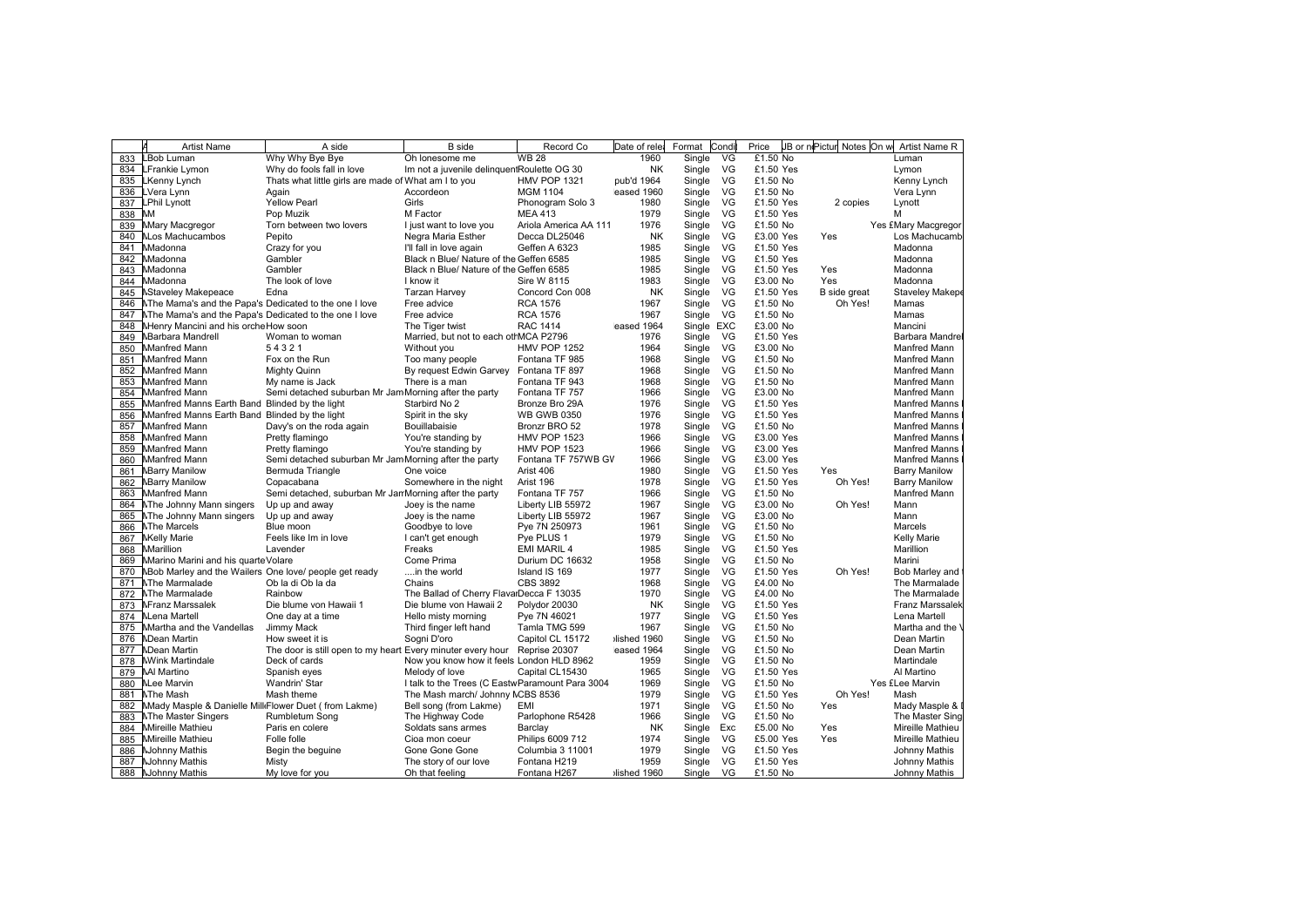|     | <b>Artist Name</b>                                              | A side                               | <b>B</b> side                                 | Record Co             | Date of rele | Format       | Condi | Price     | JB or nePictur | Notes On w | Artist Name R                 |
|-----|-----------------------------------------------------------------|--------------------------------------|-----------------------------------------------|-----------------------|--------------|--------------|-------|-----------|----------------|------------|-------------------------------|
|     | 889 NJohnny Mathis                                              | The twelth of never                  | Get me to the church on tinFontana H248       |                       | eased 1958   | Single       | VG    | £1.50 Yes |                |            | Johnny Mathis                 |
|     | 890 NJohnny Mathis/Deniece Willi Too much, too little, too late |                                      | You're all I need to get by Columbia 13-33360 |                       | 1978         | Single       | VG    | £1.50 Yes |                |            | Johnny Mathis/D               |
|     | 891 NJohnny Mathis/Deniece Willi Too much, too little, too late |                                      | You're all I need to get by CBS 8859          |                       | 1978         | Single       | VG    | £1.50 Yes |                |            | Johnny Mathis/D               |
|     | 892 NJohnny Mathis                                              | When a child is born                 | Every time you touch me CBS 4599              |                       | 1976         | Single       | VG    | £1.50 Yes |                |            | Johnny Mathis                 |
|     | 893 NJohnny Mathis                                              | When a child is born                 | Every time you touch me                       | <b>CBS 4599</b>       | 1976         | Single       | VG    | £1.50 Yes |                |            | Johnny Mathis                 |
|     | 894 Matthews Southern Comfort Woodstock                         |                                      | Scion                                         | Uni UNS 526           | 1970         | Single       | VG    | £1.50 No  |                |            | Matthews South                |
|     | 895 NSusan Maughan                                              | Bobby's girl                         | Come a little closer                          | Philips 326544 BF     | 1962         | Single       | VG    | £1.50 No  |                |            | Maughan                       |
|     | 896 NPaul Mauriat & orchestra                                   | Love is blue                         | Une petite cantate                            | Philips BF 1637       | 1967         | Single       | VG    | £5.00 No  |                |            | Oh Yes! Yes pPaul Mauriat & o |
|     | 897 NThe Simon May Orchestra Theme from Howards Way             |                                      | Always there                                  | BBC RESL 174          | 1985         | Single       | VG    | £1.50 Yes |                |            | The Simon May                 |
| 898 | MC Miker G & Deejay Sven Holiday Rap                            |                                      | Whimsical touch                               | Debt 3008             | 1986         | Single       | VG    | £1.50 Yes |                |            | MC Miker G & D                |
|     | 899 NPaul McCartney                                             | Another Day                          | Oh woman Oh Why                               | Apple R5889           | 1971         | Single       | VG    | £3.00 No  |                |            | Paul McCartney                |
|     | 900 NPaul McCartney                                             | Ebony & Ivory                        | Rainclouds blank label                        | Parlophone R6054      | 1982         | Single       | VG    | £3.00 No  |                | Yes        | Paul McCartney                |
|     | 901 NPaul McCartney                                             | No more lonely nights                | No more lonely nights                         | Parlophone R6080      | 1984         | Single       | VG    | £3.00 No  |                | Yes        | Paul McCartney                |
|     | 902 NPaul McCartney                                             | Pipes of peace                       | So bad                                        | Parlophone R 6064     | 1983         | Single       | VG    | £1.50 Yes |                |            | Yes £Paul McCartney           |
|     | 903 NPaul McCartney & Wings                                     | Spies like us                        | My carnival                                   | Parlophone R6118      | 1985         | Single       | VG    | £3.00 No  |                | Yes        | Paul McCartney                |
|     | 904 NPaul McCartney & the FinchIWe all stand together           |                                      | We all stand together                         | Parlophone R 6086     | 1984         | Single       | VG    | £1.50 Yes |                |            | Paul McCartney                |
|     | 905 <b>NGeorge McCrae</b>                                       | It's been so long                    | You got to know                               | Jay Boy Boy 100       | 1975         | Single       | VG    | £1.50 No  |                | Oh Yes!    | George McCrae                 |
|     | 906 McGuiness Flint                                             | Malt and Barley Blues                | Rock on                                       | Capitol CL15682       | 1971         | Single       | VG    | £1.50 No  |                |            | <b>McGuiness Flint</b>        |
|     | 907 NScott McKenzie                                             | San Francisco                        | Whats the difference                          | CBS 2816              | 1967         | Single       | VG    | £1.50 No  |                |            | McKenzie                      |
|     | 908 NRalph McTell                                               | Streets of London                    | Summer Lightning                              | Reprise K14380        | 1974         | Single       | VG    | £1.50 Yes |                | Oh Yes!    | McTell                        |
|     | 909 Melanie                                                     | Brand new key                        | Some say I got devil                          | Buddah 2011-105       | 1971         | Single       | VG    | £1.50 No  |                |            | Melanie                       |
|     | 910 Men without hats                                            | The Safety Dance                     | The Safety Dance                              | Statik STAT 24        | 1982         | Single       | VG    | £1.50 Yes |                |            | Men without hats              |
|     | 911 NSergio Mendes & Brasil 66 Chelsea morning                  |                                      | Where are you coming fronA&M AMS 815          |                       | 1970         | Single       | VG    | £3.00 No  |                |            | Mendes                        |
|     | 912 NFreddie Mercury & Montserr Barcelona                       |                                      | Exercises in free love                        | Polydor POSP 887      | 1987         | Single       | VG    | £2.00 No  |                | Yes        | Mercury                       |
|     |                                                                 |                                      |                                               |                       | 1963         |              | VG    | £1.50 No  |                |            |                               |
|     | 913 NThe Merseybeats                                            | I think of you<br>A different corner | Mister moonlight                              | Fontana TF 431        | 1986         | Single       | VG    | £1.50 Yes |                |            | Merseybeats                   |
|     | 914 NGeorge Michael                                             |                                      | A different corner                            | <b>Epic A7033</b>     |              | Single<br>EP |       |           |                |            | George Michael                |
|     | 915 Mick Micheyl                                                | Tu parles                            | Je t'attendais                                | Polydor 20 865 4tr    | NΚ           |              | VG    | £5.00 Yes |                | Yes        | Mick Micheyl                  |
|     | 916 Midnight Star                                               | Headlines                            | Headlines                                     | <b>MCA 1065</b>       | 1986         | Single       | VG    | £1.50 Yes |                |            | <b>Midnight Star</b>          |
|     | 917 NJohn Miles                                                 | House on the hill                    | Remember yesterday                            | Decca F 13667         | 1976         | Single       | VG    | £1.50 No  |                |            | <b>Miles</b>                  |
|     | 918 Milk and Honey                                              | Alleluia                             | Alleluia                                      | Polydor POL 100       | 1979         | Single       | VG    | £5.00 No  |                | YesOh Yes! | Milk and Honey                |
|     | 919 NRoger Miller                                               | <b>England swings</b>                | The good old days                             | Philips BF 1456       | pub'd 1962   | Single       | VG    | £1.50 No  |                |            | Roger Miller                  |
|     | 920 Med Miller                                                  | From a jack to a king                | Do what you do do well                        | Old Gold 9340         | 19621983     | Single       | VG    | £1.50 Yes |                |            | Yes £Ned Miller               |
| 921 | <b>NRoger Miller</b>                                            | King of the road                     | Atta boy girl                                 | Philips BF 1397       | 1965         | Single       | VG    | £1.50 No  |                |            | Miller                        |
| 922 | <b>Millie</b>                                                   | My boy lollipop                      | Something's got to be doneFontana TF 449      |                       | 1964         | Single       | VG    | £1.50 No  |                |            | Millie                        |
| 923 | Mr.Mister                                                       | Broken wings                         | Uniform of youth                              | <b>RCA PB 49945</b>   | 1985         | Single       | VG    | £1.50 Yes |                |            | Mr.Mister                     |
|     | 924 Mr.Mister                                                   | Broken wings                         | Uniform of youth                              | <b>RCA PT 49946</b>   | 1985         | 12" Single   | VG    | £2.00 No  |                | Extended   | Mr.Mister                     |
|     | 925 MHank Mizell                                                | Jungle Rock                          | When I'm in your arms                         | Charley Records CS10  | 1976         | Single       | VG    | £1.50 No  |                |            | Hank Mizell                   |
|     | 926 Mobiles                                                     | Drowning in Berlin                   | Tiptoe in Paraside                            | Rialto RIA 38         | 1981         | Single       | VG    | £1.50 Yes |                |            | Mobiles                       |
|     | 927 Modern Talking                                              | <b>Brother Louie</b>                 | <b>Brother Louie</b>                          | <b>RCA PB40875</b>    | 1986         | Single       | VG    | £1.50 Yes |                |            | Modern Talking                |
|     | 928 NDomenco Modugno                                            | Nuda                                 | Libero                                        | Fonit SPM SP. 01914   | 1960         | Single Poor  |       | £0.50 Yes |                | Damaged    | Domenco Moduo                 |
|     | 929 NDomenco Modugno                                            | Piove                                | IO                                            | Fonit EP 4334 4 tr    | NK           | EP           | VG    | £3.00 Yes |                | Yes        | Domenco Moduo                 |
|     | 930 Mojo                                                        | Dance on                             | Its a game                                    | Creole CR 17          | 1981         | Single       | VG    | £1.50 No  |                |            | Mojo                          |
|     | 931 Moments                                                     | Jack in the box                      | Love on a two way st                          | All platinum 6146 318 | 1976         | Single       | VG    | £1.50 No  |                |            | Moments                       |
|     | 932 NThe Monkees                                                | A little bit me, a little bit you    | The girl I knew somewhere RCA 1580            |                       | 1967         | Single       | VG    | £3.00 No  |                |            | The Monkees                   |
|     | 933 NThe Monkees                                                | A little bit me, a little bit you    | The girl I knew somewhere RCA 1580            |                       | 1967         | Single       | VG    | £3.00 No  |                |            | The Monkees                   |
|     | 934 NThe Monkees                                                | I'm a believer                       | I'm not your stepping stone RCA 1560          |                       | 1966         | Single       | VG    | £3.00 No  |                | Oh Yes!    | The Monkees                   |
|     | 935 NThe Monkees                                                | I'm a believer                       | I'm not your stepping stone RCA 1560          |                       | 1966         | Single       | VG    | £3.00 No  |                |            | The Monkees                   |
|     | 936 NThe Monkees                                                | I'm a believer                       | I'm not your stepping stone RCA 1560          |                       | 1966         | Single       | VG    | £3.00 No  |                |            | The Monkees                   |
|     | 937 MThe Monotones                                              | Book of love                         | Book of love                                  | London M 8625         | 1958         | Single       | VG    | £1.50 No  |                |            | SOLEMonotones                 |
|     | 938 NHugh Montenegro and his or The Good bad and the ugly       |                                      | There's got to be a better wRCA 1727          |                       | 1968         | Single       | VG    | £1.50 No  |                | Oh Yes!    | Montegro                      |
|     | 939 NHugh Montenegro and his or The Good bad and the ugly       |                                      | There's got to be a better wRCA 1727          |                       | 1968         | Single       | VG    | £1.50 No  |                | Oh Yes!    | Montegro                      |
|     |                                                                 |                                      |                                               |                       |              |              |       |           |                |            |                               |
| 940 | <b>MChris Montez</b>                                            | The more I see you                   | You I love you                                | Pye 7N.25369          | 1966         | Single       | VG    | £1.50 No  |                | Oh Yes!    | <b>Chris Montez</b>           |
|     | 941   Chris Montez                                              | The more I see you                   | You I love you                                | Pye 7N.25369          | 1966         | Single       | VG    | £1.50 No  |                |            | <b>Chris Montez</b>           |
|     | 942 NThe Moody Blues                                            | Go now                               | I dont want to go on withou!Old Gold OG 9509  |                       | 1985         | Single VG    |       | £1.50 No  |                |            | Moody Blues                   |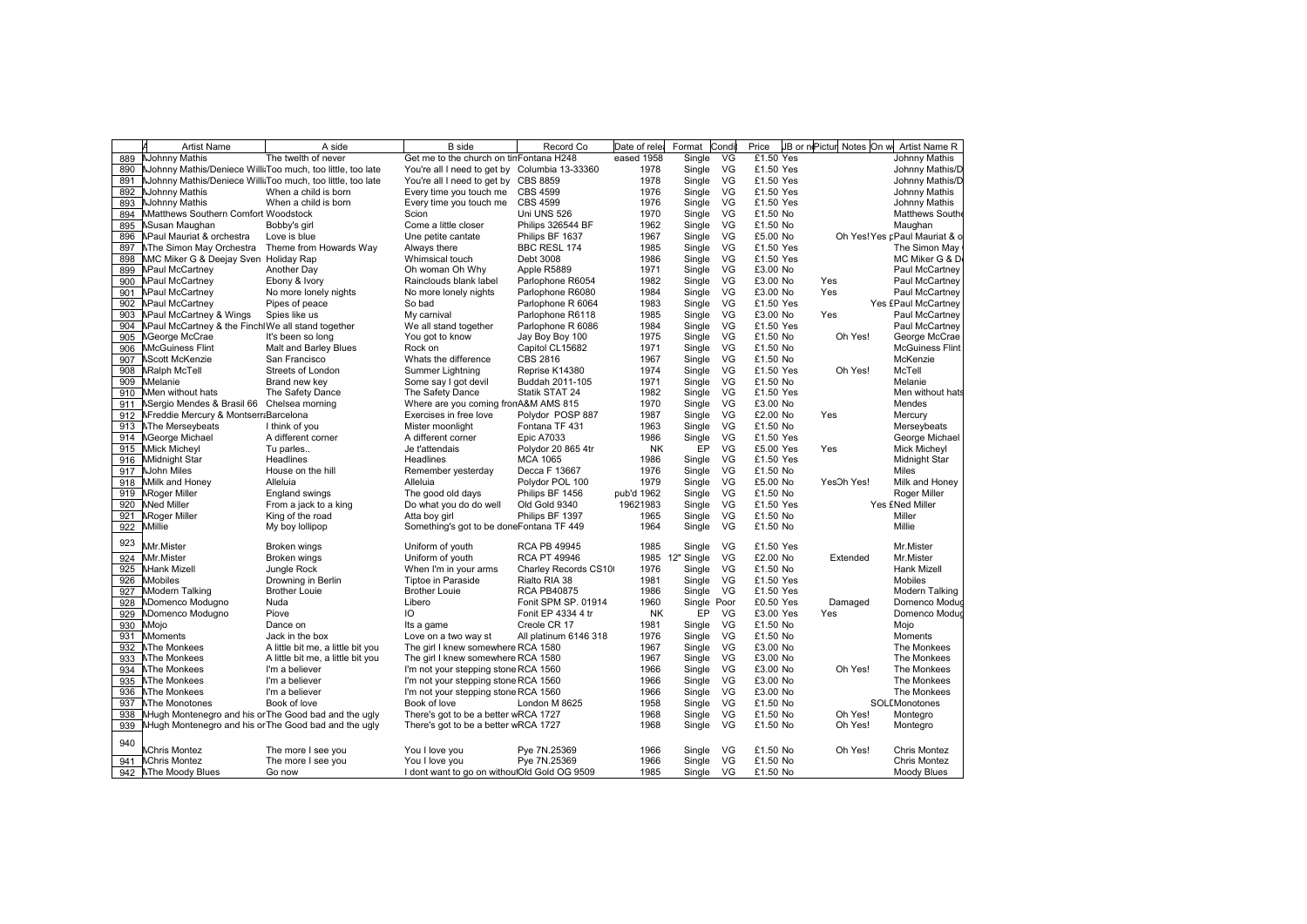|     | <b>Artist Name</b>                       | A side                                             | <b>B</b> side                               | Record Co               | Date of relea | Format     | Condi | Price     |             | JB or nPictur Notes On w Artist Name R |
|-----|------------------------------------------|----------------------------------------------------|---------------------------------------------|-------------------------|---------------|------------|-------|-----------|-------------|----------------------------------------|
| 943 | <b>NThe Moody Blues</b>                  | Go Now                                             | It's easy child                             | Decca F 12022           | 1964          | Single     | VG    | £3.00 No  |             | Moody Blues                            |
| 944 | <b>NThe Moody Blues</b>                  | Nights in White satin                              | <b>Cities</b>                               | Deram DM 161            | 1967          | Single     | VG    | £3.00 No  |             | Moody Blues                            |
| 945 | <b>NThe Moody Blues</b>                  | Nights in White satin                              | Cities                                      | Deram DM 161            | 1967          | Single     | VG    | £3.00 No  |             | Moody Blues                            |
| 946 | Mane Morgan                              | Fascination                                        | The days the rain came                      | <b>MCA 60108</b>        | lished 1968   | Single     | VG    | £1.50 Yes |             | Jane Morgan                            |
| 947 | <b>NRay Morgan</b>                       | Long and winding road                              | The sweetest wine                           | BC Records CB 128       | 1970          | Single     | VG    | £1.50 No  |             | Morgan                                 |
| 948 | <b>NDanny Morgan</b>                     | Sanibel sunset                                     | Oh Captiva                                  | <b>Windsurf Records</b> | 1982          | Single     | VG    | £3.00 Yes | Autographed | Danny Morgan                           |
| 949 | NVan Morrison                            | <b>Celtic Swing</b>                                | Mr Thomas                                   | Mercury Mer 141         | 1983          | Single     | VG    | £1.50 No  |             | Van Morrison                           |
| 950 | <b>NThe Motors</b>                       | Airport                                            | Cold love                                   | Virgin VS 219           | 1977          | Single     | VG    | £1.50 No  |             | The Motors                             |
| 951 | <b>NThe Motors</b>                       | Airport                                            | Cold love                                   | Virgin VS 219           | 1978          | Single     | VG    | £1.50 No  |             | Motors                                 |
| 952 | Mott the Hoople                          | All the way from Memphis                           | <b>Ballad of Mott</b>                       | <b>CBS 1764</b>         | 1973          | Single     | VG    | £1.50 No  |             | Mott the                               |
| 953 | <b>NThe Move</b>                         | California man                                     | Do ya/ Ella James                           | <b>HAR 5050</b>         | 1972          | Single     | VG    | £1.50 No  |             | Move                                   |
| 954 | <b>Malison Moyet</b>                     | Love resurrection                                  | Baby I do                                   | <b>CBS A 4497</b>       | 1984          | Single     | VG    | £1.50 Yes |             | Alison Moyet                           |
| 955 | Mozart                                   | Waldo de los rios                                  | Waldo de los rios/ Brahms A&M AMS 836       |                         | 1971          | Single     | VG    | £1.50 Yes |             | Mozart                                 |
| 956 | Mud                                      | Dynamite                                           | Do it all over again                        | <b>RAK 159</b>          | 1973          | Single     | VG    | £1.50 No  | Oh Yes!     | Mud                                    |
| 957 | Mud                                      | Lean on me                                         | Greacian Lament                             | Private Stock PVT 85    | 1976          | Single     | VG    | £1.50 No  |             | Mud                                    |
| 958 | Mungo Jerry                              | In the summertime/Mighty man                       | Dust pneumonia Blues                        | Dawn DNX 2502           | 1970          | ĒР         | VG    | £1.50 No  | 33 rpm      | Mungo J                                |
| 959 | Mungo Jerry                              | Open up                                            | I dont want to go back to scDawn DNX 2514   |                         | 1972          | EP         | VG    | £1.50 No  |             | Mungo J                                |
| 960 | <b>Matt Munro</b>                        | You're the top of my hit parade                    | Portrait of my love                         | Parlophone 4714         | eased 1960    | Single     | VG    | £1.50 No  | 2 copies    | Matt Munro                             |
| 961 | <b>NRuby Murray</b>                      | The humour is on me know                           | Goodbye Jimmy, goodbye Columbia DB 4305     |                         | pub'd 1959    | Single     | VG    | £1.50 No  |             | Ruby Murray                            |
| 962 | <b>Nimmy Nail</b>                        | Ain't no doubt                                     | What can I say                              | <b>WB YZ686</b>         | 1992          | Single EXC |       | £3.00 No  | Yes         | Jimmy Nail                             |
| 963 | <b>Nimmy Nail</b>                        | Laura                                              | I believed                                  | EW 90682                | 1982          | Single     | VG    | £3.00 No  | $Yes +$     | Nail                                   |
| 964 | <b>Nohnny Nash</b>                       | Cpid                                               | People in love                              | Major Minor MM 603      | 1969          | Single     | VG    | £1.50 No  |             | Nash                                   |
| 965 | <b>Nohnny Nash</b>                       | There are more questions than arGuava Jelly        |                                             | CBS S 8351              | 1972          | Single     | VG    | £1.50 No  |             | Nash                                   |
| 966 | <b>NGraham Nash</b>                      | Chicago                                            | Simple man                                  | Atlantic 2091 096       | 1971          | Single     | VG    | £1.50 No  |             | Nash                                   |
| 967 | Nat King Cole & the four Kni Send for me |                                                    | My personal possession                      | Capitol CL14765         | 1957          | Single     | VG    | £1.50 No  |             | Nat                                    |
| 968 | Natasha                                  | Iko Iko                                            | I should have known                         | Towerbell TOW 22        | 1982          | Single     | VG    | £3.00 No  | Yes oduced  | Natasha                                |
| 969 | Nazareth                                 | Expect no mercy                                    | May the sunshine                            | A&M 2116                | 1979          | Single     | VG    | £1.50 Yes |             | Nazareth                               |
| 970 | Nazareth                                 | This flight tonight                                | Called her name                             | Mooncrest MOON14        | 1973          | Single     | VG    | £1.50 No  |             | Nazareth                               |
| 971 | <b>NRicky Nelson</b>                     | Don't leave ,e this way                            | Poor little fool                            | London HL-P.8670        | lished 1958   | Single     | VG    | £0.50 No  | No          | <b>Ricky Nelson</b>                    |
| 972 | <b>NRicky Nelson</b>                     | Have I told you lately                             | Be bop Baby                                 | London HL-P.8499        | <b>NK</b>     | Single     | VG    | £0.50 No  |             | <b>Ricky Nelson</b>                    |
| 973 | <b>NRick Nelson</b>                      | Its up to you                                      | I need you                                  | London HLP 9648         | 1972          | Single     | VG    | £0.50 No  |             | Nelson                                 |
| 974 | <b>NRick Nelson</b>                      | So long Mama                                       | Garden Party                                | <b>MCA MU 1165</b>      | 1972          | Single     | VG    | £0.50 No  |             | Nelson                                 |
| 975 | NRicky Nelson                            | Someday                                            | I got a feeling                             | London HL-P.8732        | lished 1963   | Single     | VG    | £0.50 No  | No          | <b>Ricky Nelson</b>                    |
| 976 | <b>NRicky Nelson</b>                     | Someday                                            | I got a feeling                             | London HL-P.8732        | lished 1963   | Single     | VG    | £0.50 No  | No          | <b>Ricky Nelson</b>                    |
| 977 | NRicky Nelson                            | Travelling man                                     | Hello Marylou goodbye heaLondon HL-P.8499   |                         | <b>NK</b>     | Single     | VG    | £0.50 No  |             | <b>Ricky Nelson</b>                    |
| 978 | Mena                                     | 99 red Baloons                                     | Ich Bleib im bett                           | Epic A 4074             | 1983          | Single     | VG    | £1.50 No  | Yes         | Nena                                   |
| 979 | <b>New Edition</b>                       | Candy Girl                                         | Candy Girl                                  | London LON 21           | 1983          | Single     | VG    | £1.50 Yes |             | New Edition                            |
| 980 | <b>New Musik</b>                         | Living by nymbers                                  | sad films                                   | GTO GT 261              | 1979          | Single     | VG    | £1.50 No  |             | <b>New Musik</b>                       |
| 981 | <b>NThe New Seekers</b>                  | Come softly to me                                  | Idaho                                       | Polydor 2058-315        | 1972          | Single     | VG    | £1.50 Yes |             | The New Seeker                         |
| 982 | <b>NThe New Seekers</b>                  | What have they done to my song its a beautiful day |                                             | Philips 6006027         | 1970          | Single     | VG    | £1.50 Yes |             | The New Seeker                         |
| 983 | <b>NBob Newhart</b>                      | The driving Instructor                             | The cruise of the USS codfiWEP 6031         |                         | 1960          | Single     | VG    | £1.50 No  | Oh Yes!     | Newhart                                |
| 984 | <b>Manthony Newley</b>                   | I've waited so long                                | sat night rock a boogie                     | Decca F 11127           | 1959          | Single     | VG    | £1.50 No  |             | Newley                                 |
| 985 | <b>Manthony Newley</b>                   | Personality                                        | My blue angel                               | Decca F 11142           | 1959          | Single     | VG    | £1.50 No  |             | Newley                                 |
| 986 | NOlivia Newton John                      | Changes                                            | Sam                                         | <b>EMI 2616</b>         | 1972          | Single     | VG    | £1.50 No  |             | Olivia Newton Jo                       |
| 987 | Molivia Newton John                      | Hopelessly devoted to you                          | Love is a many splendoure RSO RS 903        |                         | 1978          | Single     | VG    | £1.50 No  |             | Olivia Newton Jo                       |
| 988 | Mlivia Newton-John                       | If not for you                                     | The biggest clown                           | Pye 7N 25543            | 1971          | Single     | VG    | £1.50 No  |             | Yes £Olivia Newton-Jo                  |
| 989 | <b>Nenny Nicholas</b>                    | Baby me baby                                       | Think of me                                 | Spark SRL 1161          | 1978          | Single     | VG    | £1.50 No  |             | Nicholas                               |
| 990 | <b>NPaul Nicholas</b>                    | Dancing with the captain                           | Freedom city                                | RSO 2090 206            | 1976          | Single     | VG    | £1.50 No  |             | Paul Nicholas                          |
| 991 | NNicole                                  | A little peace                                     | Thank you, merci                            | <b>CBS A 2365</b>       | 1982          | Single     | VG    | £1.50 Yes |             | Yes £Nicole                            |
| 992 | Nilsson                                  | Without you                                        | Gotta get up                                | <b>RCA 2165</b>         | 1972          | Single     | VG    | £1.50 No  |             | Yes £Nilsson                           |
| 993 | Nilsson                                  | You're breaking my heart                           | Spaceman                                    | <b>RCA 2266</b>         | 1972          | Single     | VG    | £1.50 No  |             | Nilsson                                |
| 994 | <b>NThe Nolans</b>                       | Don't make waves                                   | Don't let me be the last to kEpic SEPC 8349 |                         | 1980          | Single     | VG.   | £1.50 Yes |             | The Nolans                             |
| 995 | NThe Nolans                              | Who's going to rock you                            | Better late than never                      | Epic EPC 9325           | 1980          | Single     | VG    | £1.50     | Yes         | The Nolans                             |
| 996 | MPeter Noone and Herman H Lady Barbara   |                                                    | Dont just stand there                       | <b>RAK 106</b>          | 1970          | Single     | VG    | £1.50 No  |             | Noone                                  |
| 997 | NPeter Noone                             | Should I                                           | Each and every minute                       | <b>RAK 136</b>          | 1972          | Single     | VG    | £1.50 No  |             | Noone                                  |
|     | 998 Nu Shooz                             | I can't wait                                       | Make your mind up                           | <b>WEA A 9446</b>       | 1985          | Single     | VG    | £1.50 Yes |             | Nu Shooz                               |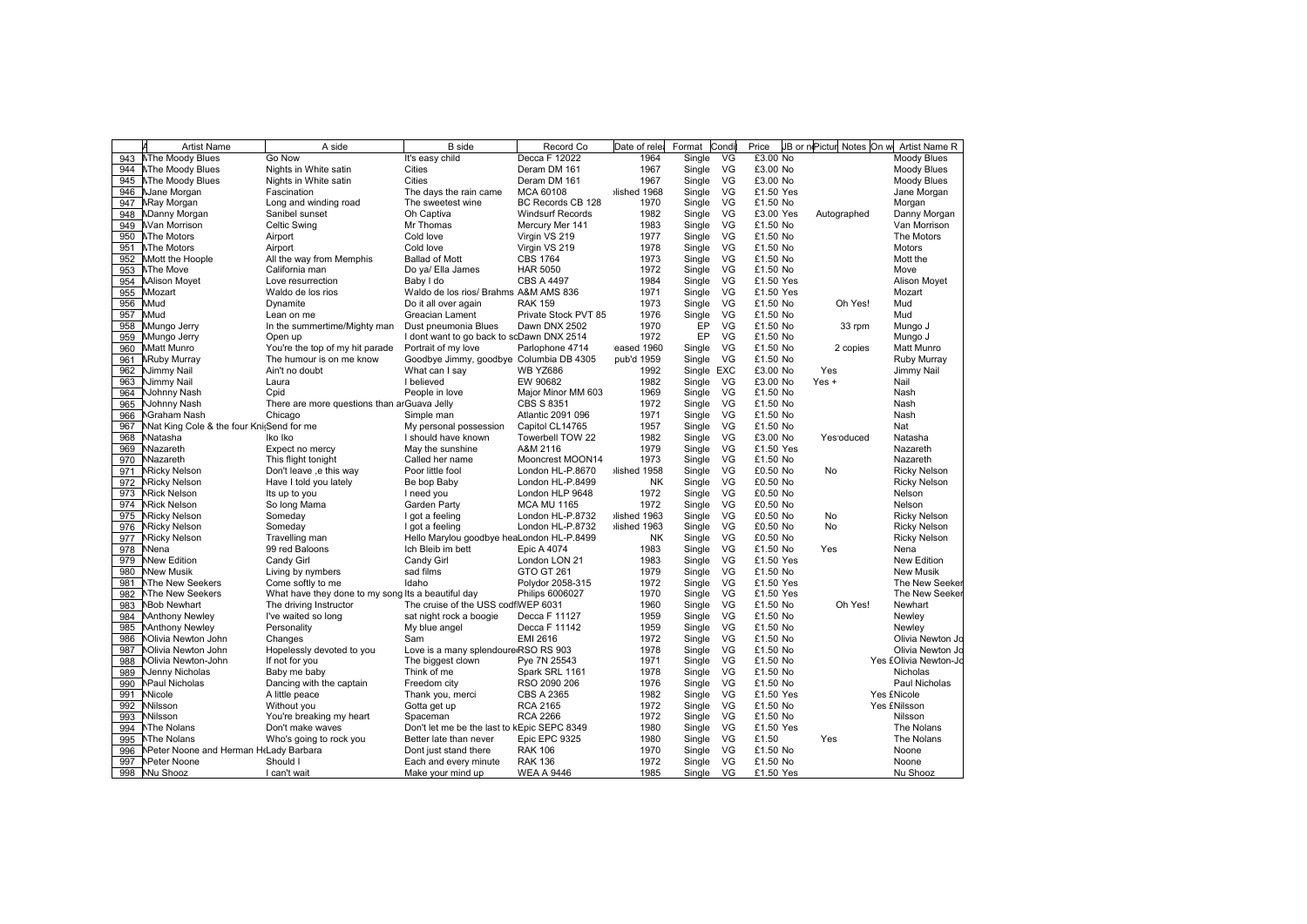|      | <b>Artist Name</b>                                 | A side                                                | <b>B</b> side                                      | Record Co                         | Date of rele | Format | Condi          | Price      | JB or nePictur Notes On w | Artist Name R                    |
|------|----------------------------------------------------|-------------------------------------------------------|----------------------------------------------------|-----------------------------------|--------------|--------|----------------|------------|---------------------------|----------------------------------|
| 999  | <b>NGary Numan</b>                                 | Complex                                               | <b>Bombers</b>                                     | <b>BEG 29</b>                     | 1979         | Single | VG             | £1.50 No   | Yes                       | Numan                            |
| 1000 | <b>CGilbert O' Sullivan</b>                        | Everybody knows                                       | Nothing rhymed                                     | MAM <sub>3</sub>                  | 1970         | Single | VG             | £1.50 No   |                           | O Sullivan                       |
|      | 1001 CBilly Ocean                                  | Suddenly                                              | Lucky man                                          | Jive 90                           | 1984         | Single | VG             | £1.50 Yes  |                           | <b>Billy Ocean</b>               |
| 1002 | <b>CBilly Ocean</b>                                | When the going gets tough                             | When the going gets tough Jive 114                 |                                   | 1986         | Single | VG             | £1.50 Yes  |                           | <b>Billy Ocean</b>               |
| 1003 | COdyssey                                           | If you're looking for a way out                       | Never had it at all                                | RCA RCA 5                         | 1980         | Single | VG             | £1.50 No   |                           | Odyssey                          |
| 1004 | <b>CEsther &amp; Abi Ofarim</b>                    | Cinderella Rockefella                                 | Lonesome road                                      | Philips BF 1640                   | 1967         | Single | <b>VG</b>      | £3.00 No   |                           | Esther & Abi Ofa                 |
| 1005 | CEsther & Abi Ofarim                               | Cinderella Rockefella                                 | Lonesome road                                      | Philips BF 1640                   | 1967         | Single | VG             | £1.50 No   |                           | Esther & Abi Ofa                 |
| 1006 | CO'Jays                                            | <b>Back stabbers</b>                                  | Sunshine                                           | <b>CBS S 8270</b>                 | 1972         | Single | VG             | £1.50 No   |                           | O'Jays                           |
| 1007 | <b>CMike Oldfield</b>                              | <b>Blue Peter</b>                                     | Woodhenge                                          | Virgin VS 317                     | 1979         | Single | VG             | £1.50 No   | Yes                       | Oldfield                         |
| 1008 | COllie and Jerry                                   | Breakin theres no stopping us                         | Breakin theres no stoppinPolydor POSP 690          |                                   | 1984         | Single | VG             | £1.50 Yes  |                           | Ollie and Jerry                  |
| 1009 | COMD                                               | Maid of Orleans                                       | Navigation                                         | Dindisc Din40                     | 1981         | Single | VG             | £1.50 Yes  |                           | OMD                              |
| 1010 | <b>CRoy Orbison</b>                                | <b>Blue Angel</b>                                     | Today's teardrops                                  | London Am HLU 9207 eased 1960     |              | Single | VG             | £0.50 No   |                           | Roy Orbison                      |
|      | 1011 CRoy Orbison                                  | <b>Blue Angel</b>                                     | Today's teardrops                                  | London Am HLU 9207 eased 1960     |              | Single | VG             | £0.50 No   |                           | Roy Orbison                      |
| 1012 | <b>CRoy Orbison</b>                                | Going back to gloria                                  | Communication breakdownMGM K 13634                 |                                   | <b>NK</b>    | Single | VG             | £0.50 Yes  |                           | Roy Orbison                      |
| 1013 | <b>CRoy Orbison</b>                                | In dreams                                             | Falling                                            | London Mon 4 tr REU 1eased 1963   |              | EP     | VG             | £0.50 No   | red label                 | Roy Orbison                      |
|      | 1014 CRoy Orbison                                  | Mean woman blues                                      | Blue bayou                                         | Monument HLU 9777                 | 1963         | Single | VG             | £0.50 No   |                           | Roy Orbison                      |
| 1015 | <b>CRoy Orbison</b>                                | <b>Pretty Paper</b>                                   | Summersong                                         | London Mon' HLU 9930              | 1964         | Single | VG             | £0.50 No   |                           | Roy Orbison                      |
| 1016 | <b>CRoy Orbison</b>                                | Running scared                                        | Love hurts                                         | Monument WS8 03453                | <b>NK</b>    | Single | <b>VG</b>      | £0.50 Yes  |                           | Roy Orbison                      |
|      | 1017 CRoy Orbison                                  | The crowd                                             | Mama                                               | London Am HLU 9561 eased 1962     |              | Single | VG             | £0.50 No   |                           | Roy Orbison                      |
| 1018 | <b>CRoy Orbison</b>                                | Too soon to know                                      | You'll never be sixteen agaiLondon Am HLU 10067    |                                   | 1966         | Single | VG             | £0.50 No   |                           | Roy Orbison                      |
| 1019 | <b>CRoy Orbison</b>                                | Twinkle toes                                          | Where is tomorrow                                  | London HL U 10034                 | 1966         | Single | VG             | £0.50 Yes  |                           | Roy Orbison                      |
| 1020 | COrfeu Negro Original film                         | Felicidade                                            | Manha de Carnevale                                 | Philips 432.387 BW                | <b>NK</b>    | EP     | Exc            | £10.00 Yes | Yes                       | Orfeu Negro Orio                 |
|      | 1021 CC. Ornadel                                   | The tale of Peter Rabbit                              | The tale of Peter Rabbit                           | <b>HMV 7EG 102</b>                | 1960         | EP     | VG             | £3.00 No   | Red vinyl                 | C. Ornadel                       |
| 1022 | COrquesta Aragon                                   | Cha Cha Cha                                           | Mambo                                              | <b>RCA French</b>                 | <b>NK</b>    | EP     | Exc            | £10.00 Yes | Yes                       | Orquesta Aragor                  |
| 1023 | <b>CMarie Osmond</b>                               | Paper roses                                           | Least of all you                                   | MGM 2006 315                      | 1973         | Single | VG             | £1.50 Yes  |                           | Marie Osmond                     |
| 1024 | CThe Johnny Otis Show                              | Ma                                                    | Romance in the dark                                | Capitol 14794                     | 1967         | Single | VG             | £1.50 No   |                           | Otis                             |
| 1025 | COttowan                                           | Hands Up (Give me your heart)                         | Hands Up (Give me your htCarrere Car 183           |                                   | 1981         | Single | VG             | £1.50 Yes  |                           | Ottowan                          |
|      | 1026 FPatti Page                                   | The doggie in the window                              | Cross over the bridge                              | Mercury C 30028X                  | 1957         | Single | VG             | £1.50 Yes  |                           | Page                             |
| 1027 | FElaine Paige and Dickson                          | I know him so well                                    | I know him well Instrument &RCA CHESS 3            |                                   | 1984         | Single | <b>VG</b>      | £1.50 Yes  |                           | Elaine Paige and                 |
| 1028 | FElaine Paige and Dickson                          | I know him so well                                    | I know him well Instrument &RCA CHESS 3            |                                   | 1984         | Single | VG             | £1.50 Yes  | Yes                       | Elaine Paige and                 |
|      | 1029 FElaine Paige                                 | Memory                                                | The Overture                                       | Polydor POSP 279                  | 1981         | Single | VG             | £1.50 Yes  |                           | Elaine Paige                     |
|      | 1030 FRobert Palmer                                | Addicted to love                                      | Remember remember                                  | Island IS 270                     | 1979         | Single | VG             | £1.50 Yes  | Oh Yes!                   | Palmer                           |
|      | 1031 FGino Paoli                                   | Sapore di sale                                        | La Nostra Casa                                     | RCA Italiana PM45 320             | ΝK           | Single | VGSOLD         | Yes        | Yes                       | Gino Paoli                       |
| 1032 | FPapa Bue's Viking JazzBandDet Var Pa Federiksberg |                                                       | Beautiful dreamwee                                 | Storyville A45020                 | NK           | Single | <b>VG</b>      | £1.50 No   | Yesow vinyl               | Papa                             |
|      | 1033 FParchment                                    | Light up the fire                                     | Let there be light                                 | Pye 7N 45178                      | 1972         | Single | <b>VG</b>      | £1.50 No   |                           | Parchment                        |
|      | 1034 FThe Simon Park Orchestra                     | Eye Level                                             | Distant Hills                                      | Columbia DB 8946                  | 1972         | Single | <b>VG</b>      | £1.50 No   | Oh Yes!                   | The Simon Park                   |
| 1035 | FThe Alan Parsons Project                          | I wouldn't want to be like you                        | <b>Nucleus</b>                                     | Arista 134                        | 1976         | Single | VG             | £1.50 No   |                           | The Alan Parson                  |
|      | 1036 FDavid Parton                                 | Isn't she lovely                                      | Love and peace of mind                             | Pye 7N 45663                      | 1976         | Single | VG             | £1.50 No   |                           | David Parton                     |
|      | 1037 FDon Partridge                                | <b>Blue Eyes</b>                                      | I've got something for you                         | Columbia DB 8416                  | 1968         | Single | <b>VG</b>      | £1.50 No   |                           | Don Partridge                    |
|      | 1038 FPaul and Paula                               | Hey Paula                                             | Bobby is the one                                   | <b>Philips 304012 BF</b>          | 1962         | Single | <b>VG</b>      | £1.50 No   |                           | Paul                             |
|      | 1039 FLyn Paul                                     | It oughta sell a million                              | The waiting game                                   | Polydor 2058 802                  | 1976         | Single | VG             | £1.50 Yes  |                           | Owen Paul                        |
|      | 1040 FBilly Paul                                   | Me and Mrs Jones                                      | Let em in                                          | Philadelphia SPIR 8865            | 1976         | Single | VG             | £1.50 No   |                           | <b>Billy Paul</b>                |
|      | 1041 FOwen Paul                                    | My favourite waste of time                            | Another day                                        | <b>Epic A7125</b>                 | 1986         | Single | VG             | £1.50 Yes  |                           | Owen Paul                        |
|      | 1042 FLuciano Pavrotti                             | Nessun dorma (world cup theme) O sole mio!            |                                                    | Decca PAVO 3                      | 1990         | Single | Exc            | £10.00 No  |                           | YesOh Yes! Yes pLuciano Pavrotti |
|      | 1043 FPeppino di capri                             | Roberta                                               | Nustalgia                                          | <b>VCA 26155</b>                  | 1963         | Single | <b>VG Sold</b> | Yes        | Yes                       | Roberta                          |
|      | 1044 FAnthony Perkins                              | Ne dis plus rien                                      | On ne meurt par pour ca                            | Pathe 45 EG 591                   | ΝK           | EP     | VG             | £5.00 Yes  | Yes                       | Anthony Perkins                  |
|      | 1045 FPeter and Gordon                             | Nobody I know                                         | you don't have to tell me                          | Columbia DB 7292                  | 1964         | Single | VG             | £1.50 No   |                           | Peter and G                      |
|      | 1046 FPeter Paul and Mary                          | Blowin in the wind/ lemon treeDorHammer, flowers gone |                                                    | Pye WEP 600                       | 1964         | EP     | VG             | £1.50 No   | Yes                       | Peter Paul                       |
|      | 1047 FPeter Paul and Mary                          | Dont think twice its alright                          | Autumn to May                                      | <b>WB 110</b>                     | 1962         | Single | VG             | £1.50 No   |                           | Peter Paul                       |
|      | 1048 FPeter, Paul and Mary                         | Leaving on a jet plane                                | The House Song                                     | <b>WB 7340</b>                    | 1969         | Single | VG             | £4.00 No   | YesOh Yes!                | Peter, Paul and                  |
|      | 1049 FPeter, Paul & Mary                           | Puff the magic dragon                                 | Leaving on a jet plane                             | Warner Bros K17809                | 1964         | Single | VG             | £1.50 No   |                           | Yes £Peter, Paul & Ma            |
|      | 1050 FPeter & Gordon                               | True love ways                                        | If you wish                                        | Columbia DB 7524                  | 1965         | Single | VG             | £1.50 No   |                           | Peter                            |
|      | 1051 FMr Pickwick                                  | In the summertime                                     | Sunny                                              | Pickwick MP9056 4tr               | <b>NK</b>    | EP     | VG             | £1.50 No   |                           | Mr Pickwick                      |
|      | 1052 FThe Piglets                                  | Johnny Reggae                                         | Backing track                                      | Bell BLL 1180                     | 1971         | Single | VG             | £1.50 No   | Oh Yes!                   | The Piglets                      |
|      | 1053 FPinky & Perky                                | The Grand Old Duke of York                            | London bridge is falling dovMusic for Pleasure Rec |                                   | 1970         | Single | VG             | £1.50 No   |                           | Yes £Pinky & Perky               |
|      | 1054 FPinky and Perky                              | The teddy bears                                       | The Ugly Duckling                                  | Columbia 4 tr SEG 805 lished 1960 |              | EP     |                | £8.00      | Yes                       | Pinky and Perky                  |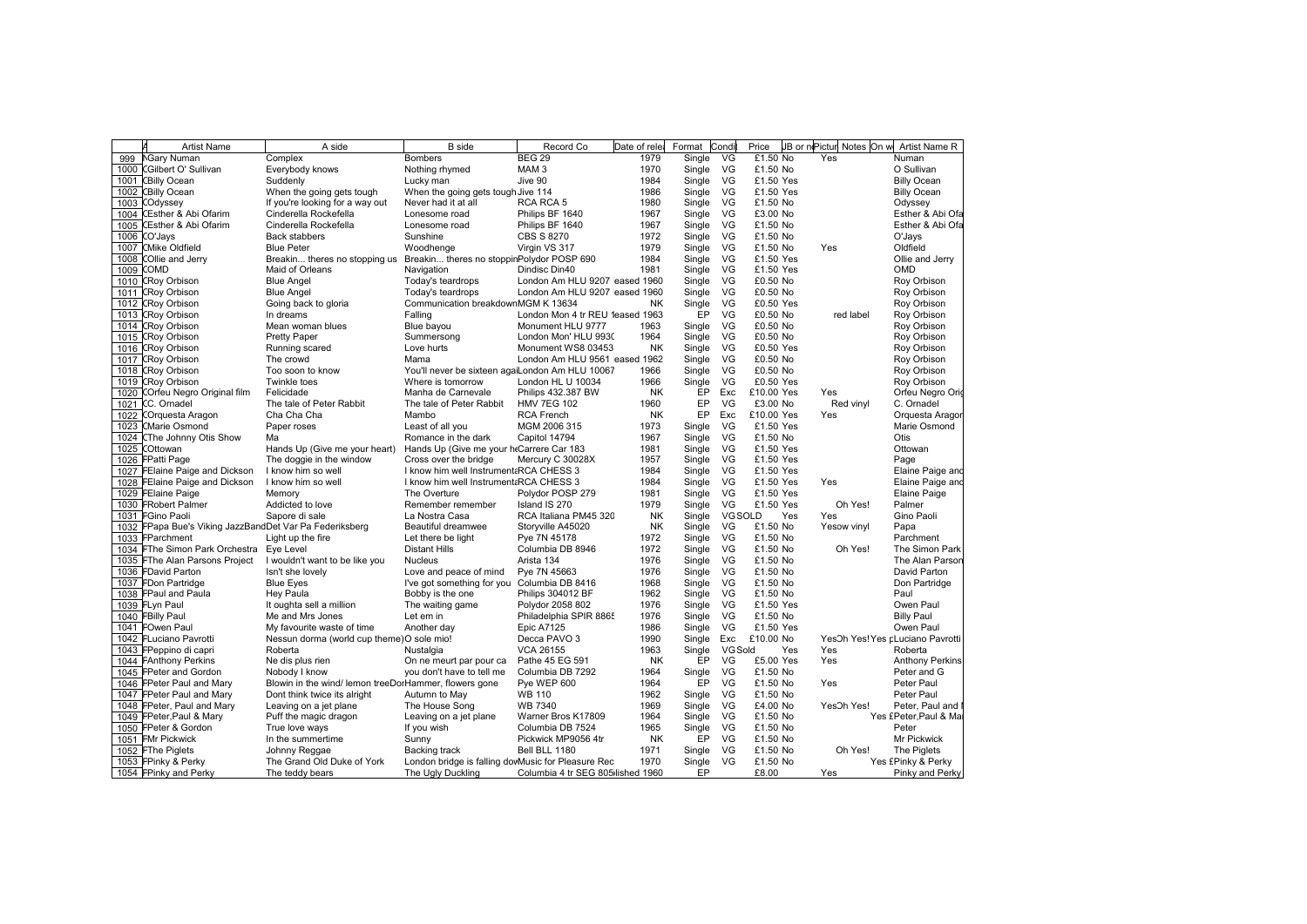|      | <b>Artist Name</b>                         | A side                                        | <b>B</b> side                                      | Record Co                      | Date of rele          | Format | Condi          | Price     |     | JB or niPictur Notes On w | Artist Name R               |
|------|--------------------------------------------|-----------------------------------------------|----------------------------------------------------|--------------------------------|-----------------------|--------|----------------|-----------|-----|---------------------------|-----------------------------|
|      | 1055 FGene Pitney                          | 24 hours from Tulsa                           | Lonely night dreams                                | <b>UA UP 1035</b>              | 1963                  | Single | VG             | £0.50 No  |     |                           | Gene Pitnev                 |
|      | 1056 FGene Pitney                          | 24 hours from Tulsa                           | Maria Elena                                        | Pve 25596                      | 1971                  | Single | VG             | £0.50 No  |     |                           | Gene Pitnev                 |
|      | 1057 FGene Pitney                          | Where did the magic go                        | Somethings gotten hold of <i>Stateside</i> SS 2060 |                                | 1967                  | Single | VG             | £0.50 No  |     |                           | <b>SOLEGene Pitney</b>      |
|      | 1058 FNilla Pizza                          | L'Edera                                       | Timida Serenata                                    | RCA Italy 45N 0650             | <b>NK</b>             | Single | VG             | £5.00 Yes |     | Yes                       | Nilla Pizza                 |
|      | 1059 FNilla Pizzi                          | L'edo                                         |                                                    |                                | <b>NK</b>             | Single | <b>VG Sold</b> |           | Yes | Yes                       | Nilla Pizzi                 |
|      | 1060 FThe Platters                         | Remember When                                 | Love of a lifetime                                 | Mercury 45 AMT 1053            | 1959                  | Single | VG             | £0.50 No  |     |                           | <b>Platters</b>             |
|      | 1061 FThe Platters                         | Smoke gets in your eyes                       | No matter what you are                             | Mercury AMT 1016               | eased 1958            | Single | VG             | £0.50 No  |     |                           | Yes £The Platters           |
|      | 1062 FPointer sisters                      | I'm so excited                                | What a surprise                                    | Planet RPS 108                 | 1984                  | Single | VG             | £0.50 Yes |     |                           | Pointer sisters             |
|      | 1063 FPointer Sisters                      | Jump (for my love)                            | <b>Heart Beat</b>                                  | Planet RPS 106                 | 1982                  | Single | VG             | £0.50 Yes |     |                           | <b>Yes £Pointer Sisters</b> |
|      | 1064 FThe Police                           | de Do Do Do Do .De da DaDa                    | A sermon                                           | <b>AMS 7578</b>                | 1980                  | Single | VG             | £3.00 Yes |     | Yes                       | The Police                  |
|      | 1065 FThe Police                           | Message in a bottle                           | Landlord                                           | A&M 2190-5                     | 1979                  | Single | VG             | £3.00 Yes |     | Yes                       | Yes The Police              |
|      | 1066 FThe Police                           | Message in a bottle                           | Landlord                                           | <b>A&amp;M AMS 7474</b>        | 1979                  | Single | VG             | £1.50 No  |     |                           | The Police                  |
|      | 1067 FThe Police                           | Message in a bottle                           | Landlord                                           | <b>A&amp;M AMS 7474</b>        | 1979                  | Single | VG             | £1.50 No  |     |                           | The Police                  |
|      | 1068 FThe Police                           | Roxanne                                       | Peanuts                                            | A&M AMPP 6001/P.A              | 1978                  | Single | VG             | £5.00 No  |     | Blue vinyl Yes            | The Police                  |
|      | 1069 FSue Pollard                          | Starting together                             | Good news                                          | Rainbow RBR 4                  | 1986                  | Single | VG             | £1.50 Yes |     |                           | Sue Pollard                 |
|      | 1070 FPop Tops                             | Oh Lord, Why Lord                             | El Mar                                             | Barclays SM 20124              | NK                    | Single | VG             | £1.50 Yes |     |                           | Pop Tops                    |
| 1071 | <b>FSandy Posey</b>                        | Blue is my best colour                        | Single girl                                        | <b>MGM 1330</b>                | 1966                  | Single | VG             | £1.50 No  |     |                           | Sandy Posey                 |
|      | 1072 FCozy Powell                          | Na Na Na                                      | Mistral                                            | <b>RAK 180</b>                 | 1974                  | Single | VG             | £1.50 Yes |     |                           | Cozy Powell                 |
|      | 1073 FPrelude                              | After the goldrush                            | Johnson boy                                        | Dawn DNS 1052                  | 1973                  | Single | VG             | £1.50 No  |     |                           | Prelude                     |
|      | 1074 FPrelude                              | After the Goldrush                            | Johnson Boy                                        | Dawn DNS 1052                  | 1973                  | Single | VG             | £1.50 No  |     |                           | Prelude                     |
|      | 1075 FEIvis Presley                        | Are you lonesome tonight                      | I gotta know                                       | <b>RCA 1216</b>                | 1960                  | Single | VG             | £1.50 Yes |     |                           | <b>Elvis Presley</b>        |
|      | 1076 FEIvis Presley                        | Are you lonesome tonight                      | I gotta know                                       | <b>RCA 1216</b>                | 1960                  | Single | VG             | £1.50 Yes |     |                           | <b>Elvis Presley</b>        |
|      | 1077 FEIvis Presley                        | Got a lot of livin' to do                     | Party                                              | <b>RCA 1020</b>                | eased 1961            | Single | VG             | £3.00 Yes |     |                           | <b>Elvis Presley</b>        |
|      | 1078 FEIvis Presley                        | His latest flame                              | Little sister                                      | <b>RCA 2702</b>                | 1961                  | Single | VG             | £1.50 Yes |     |                           | <b>Elvis Presley</b>        |
|      | 1079 FEIvis Presley                        | I feel so bad                                 | Wild in the country                                | <b>RCA 1244</b>                | eased 1961            | Single | VG             | £3.00 Yes |     |                           | <b>Elvis Presley</b>        |
|      | 1080 FEIvis Presley                        | In the Ghetto                                 | Any day now                                        | <b>RCA 1831</b>                | 1969                  | Single | VG             | £1.50 Yes |     |                           | <b>Elvis Presley</b>        |
|      | 1081 FEIvis Presley                        | It's now or never                             | Make me know it                                    | <b>RCA 1207</b>                | 1960                  | Single | VG             | £1.50 Yes |     |                           | <b>Elvis Presley</b>        |
|      | 1082 FEIvis Presley                        | It's now or never                             | Make me know it                                    | <b>RCA 1207</b>                | 1960                  | Single | VG             | £1.50 Yes |     |                           | <b>Elvis Presley</b>        |
|      | 1083 FEIvis Presley                        | It's now or never                             | Make me know it                                    | <b>RCA 1207</b>                | 1960                  | Single | VG             | £1.50 Yes |     |                           | <b>Elvis Presley</b>        |
|      | 1084 FEIvis Preslev                        | Jailhouse Rock                                | Treat me nice                                      | RCA 447 0619                   | eased 1957            | Single | VG             | £3.00 Yes |     | Oh Yes!                   | <b>Elvis Presley</b>        |
|      |                                            | Jailhouse Rock                                | Treat me nice                                      | RCA 447-0619                   | Ished 1957            | Single | VG             | £1.50 Yes |     |                           |                             |
|      | 1085 FEIvis Presley<br>1086 FEIvis Presley | Love me tender                                | Anyway you want me                                 | RCA 447-0616                   | lished 1956           | Single | VG             | £1.50 Yes |     |                           | Presley<br>Presley          |
|      |                                            |                                               |                                                    |                                |                       |        |                |           |     |                           |                             |
| 1087 | <b>FEIvis Presley</b>                      | Return to sender                              | Where do you come from RCA Victor 1320             |                                | eased 1962            | Single | VG             | £1.50 No  |     |                           | <b>Elvis Presley</b>        |
|      | 1088 FEIvis Presley                        | Return to sender                              | Where do you come from                             | RCA Victor 1320                | eased 1962            | Single | VG             | £1.50 No  |     |                           | <b>Elvis Presley</b>        |
|      | 1089 FEIvis Presley                        | She's not you                                 | Just tell her Jim said Hello RCA 1303              |                                | 1962                  | Single | VG             | £1.50 Yes |     |                           | <b>Elvis Presley</b>        |
|      | 1090 FEIvis Presley                        | Surrender                                     | Lonely man                                         | RCA 447 630                    | <b>NK</b>             | Single | VG             | £1.50 Yes |     |                           | <b>Elvis Presley</b>        |
|      | 1091 FEIvis Presley                        | Surrender                                     | Lonely man                                         | RCA 447 630                    | <b>NK</b>             | Single | VG             | £1.50 Yes |     |                           | <b>Elvis Presley</b>        |
|      | 1092 FEIvis Presley                        | The nest step is love                         | I've lost you                                      | RCA 447-0677                   | 1970                  | Single | VG             | £5.00 Yes |     |                           | <b>Elvis Presley</b>        |
|      | 1093 FEIvis Presley                        | Where my ring around your neck Don't          |                                                    | RCA Victor 86.299              | eased 1962EP 4 tracks |        | VG             | £8.00 No  |     |                           | Yes £Elvis Presley          |
|      | 1094 FBilly Preston                        | Thats the way god planned it                  | What about you                                     | Apple 12                       | 1969                  | Single | VG             | £3.00 No  |     | B side great              | Preston                     |
|      | 1095 FMike Preston                         | Mr Blue                                       | Just ask your heart                                | Decca F 11167                  | eased 1959            | Single | VG             | £5.00 No  |     |                           | Mike Preston                |
|      | 1096 FMike Preston                         | Mr Blue                                       | Just ask your heart                                | Decca F 11167                  | eased 1959            | Single | VG             | £5.00 No  |     |                           | Mike Preston                |
|      | 1097 FMike Preston                         | Why Why Why                                   | Whispering grass                                   | Decca Records 11087 eased 1958 |                       | Single | VG             | £5.00 No  |     |                           | Mike Preston                |
|      | 1098 FThe Pretty Things                    | Don't bring me down                           | We'll be together                                  | Fontana TF503                  | 1964                  | Single | VG             | £3.00 No  |     |                           | <b>Pretty Things</b>        |
|      | 1099 FAndre Previn                         | Ain't misbehaving                             | Oh you seet thing                                  | <b>BR 343</b>                  | 1965                  | EP     | VG             | £5.00 No  |     | YesOh Yes!                | Andre Previn                |
|      | 1100 FAlan Price Set                       | Hi-Lili, Hi-Lo                                | Take me home                                       | Decca F.12442                  | 1966                  | Single | VG             | £1.50 No  |     | So good!                  | Price                       |
|      | 1101 FCharley Pride                        | Crystal chandeliers                           | You'll still be the one                            | RCA 447 0921                   | <b>NK</b>             | Single | VG             | £1.50 Yes |     |                           | Pride                       |
| 1102 | FPrince                                    | The most beautiful girl in the worl Beautiful |                                                    | NPG 60157                      | 1994                  | Single | Exc            | £10.00 No |     | Yes                       | Yes pPrince                 |
|      | 1103 FPrince Buster                        | Open up bartender                             | Enjoy it (yourself)                                | Blue Beat BB158                | 1963                  | Single | VG             | £10.00 No |     |                           | <b>Prince Buster</b>        |
|      | 1104 FPrincess                             | Say I'm your number one                       | Say I'm your number one                            | Supreme SUPE 101               | 1985                  | Single | VG             | £0.50 Yes |     |                           | <b>Princess</b>             |
|      | 1105 FProcol Harem                         | A Whiter Shade of pale                        | <b>Lime Street Blues</b>                           | DERAM DM126                    | 1967                  | Single | VG             | £4.00 No  |     | Oh Yes!                   | Procol Harem                |
|      | 1106 FProcol Harem                         | A Whiter Shade of pale                        | Lime Street Blues                                  | DERAM DM126                    | 1967                  | Single | VG             | £4.00 No  |     |                           | SOLEProcol Harem            |
|      | 1107 FProcol Harem                         | A Whiter Shade of pale                        | Lime Street Blues                                  | Pye Bug 77                     | 1967                  | Single | VG             | £4.00 No  |     |                           | Procol Harem                |
|      | 1108 FProcul Harum                         | Panodora Box                                  | The Pipers tune                                    | Chrysalis CHS 2073             | 1975                  | Single | VG             | £1.50 No  |     |                           | Procul                      |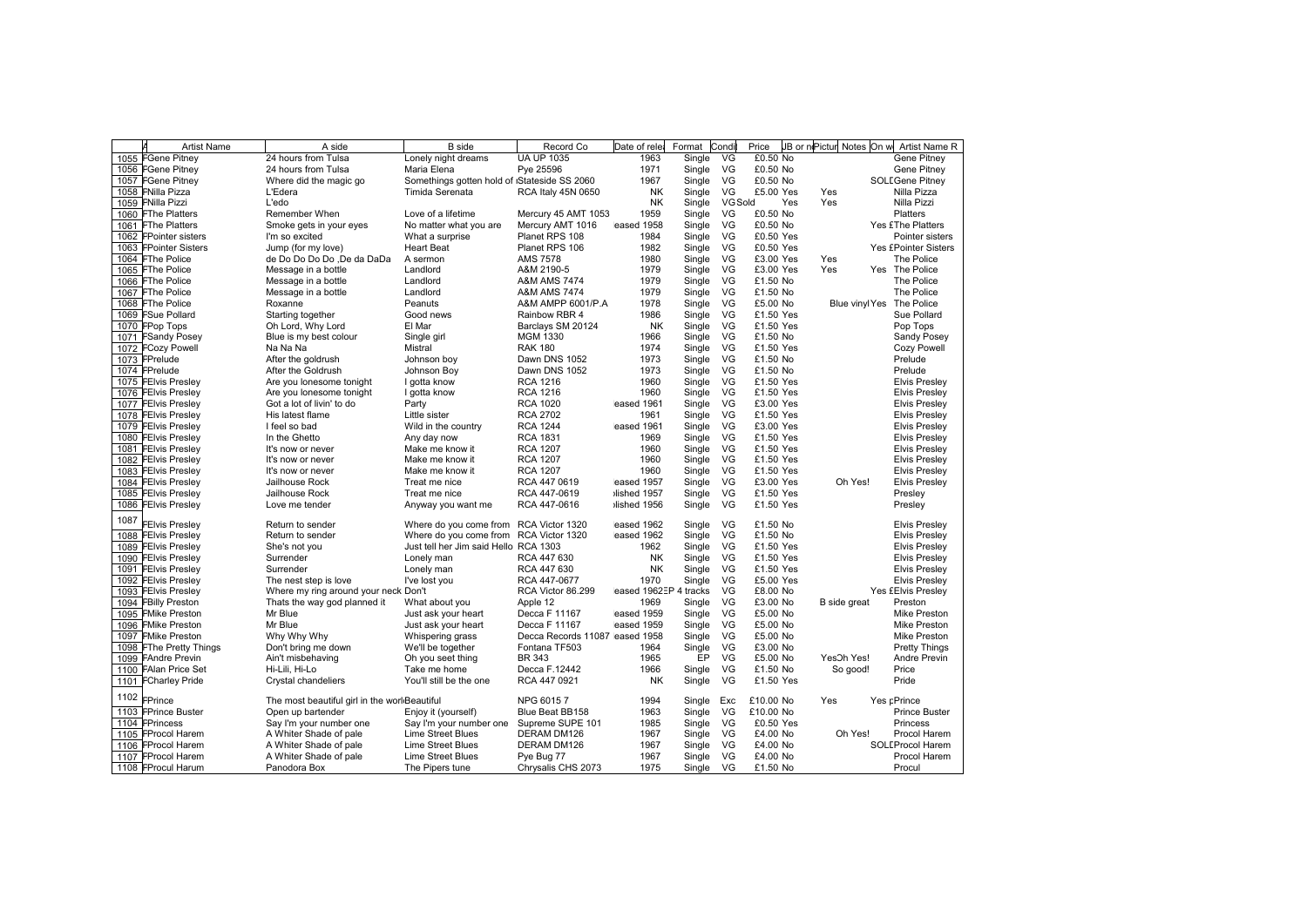|             | <b>Artist Name</b>                                              | A side                                                          | <b>B</b> side                         | Record Co                        | Date of rele | Format | Condi          | Price     | JB or niPictur | Notes On w Artist Name R |
|-------------|-----------------------------------------------------------------|-----------------------------------------------------------------|---------------------------------------|----------------------------------|--------------|--------|----------------|-----------|----------------|--------------------------|
|             | 1109 FPeter Proud                                               | Hypnotist                                                       | Crazy                                 | State STAT 102                   | 1981         | Single | VG             | £1.50 No  |                | Peter Proud              |
|             | 1110 FGary Puckett & the Union GaThis girl is a woman now       |                                                                 | This other woman                      | <b>CBS 4505</b>                  | 1969         | Single | VG             | £1.50 No  |                | Puckett                  |
|             | 1111 FPussycat                                                  | Mississippi                                                     | Do it                                 | Sonet Son 2077A                  | 1975         | Single | VG             | £1.50 Yes |                | Pussycat                 |
|             | 1112 (Suzie Quatro                                              | Can the Can                                                     | Ain't ya something honey              | <b>RAK 150</b>                   | 1973         | Single | VG             | £1.50 No  |                | Suzie Quatro             |
|             | 1113 CSuzie Quatro                                              | If you can't give me love                                       | Cream Dream                           | <b>RAK 271</b>                   | 1978         | Single | VG             | £1.50 No  |                | Suzie Quatro             |
|             | 1114 CQueen                                                     | Crazy little thing called love                                  | We will rock you                      | <b>EMI 5001</b>                  | 1979         | Single | VG             | £3.00 Yes |                | Queen                    |
|             | 1115 CQueen and David Bowie                                     | Under pressure                                                  | Soul Brother                          | EMI 52510                        | 1981         | Single | Exc            | £3.00 No  |                | Queen and Davi           |
|             | 1116 CQueen and David Bowie                                     | Under pressure                                                  | Soul Brother                          | Electra E47235 A                 | 1981         | Single | VG             | £1.50 No  |                | Queen and Davi           |
|             | 1117 CQueen                                                     | You're my best friend                                           | /39                                   | <b>EMI 2494</b>                  | 1975         | Single | VG             | £1.50 No  |                | Queen                    |
| 1118 FRacey |                                                                 | Lay your love on me                                             | I believed you                        | <b>RAK 284</b>                   | 1978         | Single | VG             | £1.50 Yes |                | Racey                    |
|             | 1119 FRacey                                                     | Some girls                                                      | Fighting chance                       | <b>RAK 291</b>                   | 1979         | Single | VG             | £1.50 No  |                | Racey                    |
|             | 1120 FRacing Cars                                               | They shoot horses don't they?                                   | Four wheel drive                      | Chrysalis CHS 212                | 1976         | Single | VG             | £1.50 No  |                | Racing                   |
|             | 1121 FRadha Krishna Temple                                      | Hare Krishna Mantra                                             | Prayer to the Spiritual MastApple 15  |                                  | 1969         | Single | VG             | £5.00 No  |                | Radha Krishna            |
|             | 1122 FRadio Geneva Symphony OrFamous Overtures: Carmen          |                                                                 | Marriage of Figaro                    | Concert Hall 4 tracks eased 1960 |              | EP     | VG             | £5.00 No  | Yes            | Radio Geneva S           |
|             | 1123 FGerry Rafferty                                            | <b>Baker Street</b>                                             | Big change in the weather UA UP 36346 |                                  | 1978         | Single | VG             | £1.50 No  |                | Rafferty                 |
|             | 1124 FRenate Rascel                                             | Romantica                                                       |                                       |                                  | <b>NK</b>    | Single | <b>VG Sold</b> | Yes       | Yes            | Renate Rascel            |
|             | 1125 FRenato Rascel                                             | Vogliamoci                                                      | Na Canzone                            | Odeon DSOQ 240                   | NK           | Single | VG             | £1.50 No  |                | Rascel                   |
|             | 1126 FChris Rea                                                 | <b>Stainsby Girls</b>                                           | And when she smiles                   | Magnet MAG 276                   | 1985         | Single | VG             | £1.50 No  |                | Rea                      |
|             | 1127 FRed box                                                   | Lean on me                                                      | Stinging bee                          | Warner Bros 8926                 | 1985         | Single | VG             | £1.50 Yes |                | Yes £Red box             |
|             | 1128 FRed Sovine                                                | <b>Teddy Bear</b>                                               | Daddy                                 | Starday SD 142                   | 1978         | Single | VG             | £1.50 Yes |                | Red Sovine               |
|             | 1129 FOtis Redding                                              | My Girl                                                         | Down in the valley                    | Atlantic AT 4050                 | 1965         | Single | VG             | £8.00 No  |                | Redding                  |
|             | 1130 FHelen Reddy                                               | Angie Baby                                                      | Emotion                               | Capital 6240                     | 1974         | Single | VG             | £1.50 Yes | Oh Yes!        | Helen Reddy              |
|             | 1131 FMike Redway                                               | Venus in blue jeans                                             | Oh, lonesome me                       | Embassy WB 530                   | eased 1962   | Single | VG             | £1.50 No  |                | Mike Redway              |
|             | 1132 FJimmy Reeves                                              | Distant drums                                                   | Old Tige                              | <b>RCA 1537</b>                  | 1966         | Single | VG             | £1.50 No  |                | Jimmy Reeves             |
|             | 1133 FJim Reeves                                                | Guilty                                                          | Adios Amigo                           | RCA 447 0716                     | pub'd 1961   | Single | VG             | £1.50 Yes |                | Jim Reeves               |
|             | 1134 FJim Reeves                                                |                                                                 | You're the only good thing RCA 1261   |                                  | eased 1960   | Single | VG             | £1.50 No  |                | <b>Jim Reeves</b>        |
|             | 1135 FJim Reeves                                                | Oh how I miss you tonight<br>Snow flake                         | <b>Blue Christmas</b>                 | RCA 74-0859                      | 1974         | Single | VG             | £1.50 Yes |                | <b>Jim Reeves</b>        |
|             |                                                                 |                                                                 |                                       |                                  | 1971         |        | VG             |           |                |                          |
|             | 1136 FJim Reeves                                                | Welcome to my world                                             | <b>Distant Drums</b>                  | <b>RCA 2122</b>                  |              | Single |                | £1.50 No  |                | Jim Reeves               |
|             | 1137 FThe Regents                                               | 7 Teen                                                          | Hole in the heart                     | Rialto TREB 111                  | 1979         | Single | VG             | £1.50 No  | Yes            | Regents                  |
|             | 1138 FRenaissance                                               | Northern Lights                                                 | Opening out                           | Warner Bros 17177                | 1978         | Single | VG             | £1.50 No  |                | Yes £Renaissance         |
|             | 1139 FRenee & Renato                                            | Save your love                                                  | If love is not the reason             | Hollywood HWD 003                | 1982         | Single | VG             | £1.50 Yes |                | Renee & Renato           |
|             | 1140 FTeddy Reno                                                | Picolissima serenata                                            | Tu Sorridi                            | <b>CGB XW5028</b>                | <b>NK</b>    | Single | VG             | £1.50 Yes |                | <b>Teddy Reno</b>        |
|             | 1141 FTeddy Reno                                                | Ragazzina                                                       | Importante                            | RCA 45N 1041                     | <b>NK</b>    | Single | VG             | £3.00 Yes | Yes            | Teddy Reno               |
|             | 1142 FReo Speedwagon                                            | Can't fight the feeling                                         | Rock n roll star                      | <b>Epic A4880</b>                | 1984         | Single | VG             | £1.50 Yes |                | Reo Speedwago            |
|             | 1143 FReparata and the Delrons                                  | Captain of your ship                                            | Toom toom its a little boy            | Bell BLL 1002                    | 1968         | Single | VG             | £8.00 Yes |                | Reparata and the         |
|             | 1144 FDebbie Reynolds                                           | Tammy                                                           | French heels                          | MCA 60076                        | NK           | Single | VG             | £1.50 Yes |                | Reynolds                 |
|             | 1145 FCharlie Rich                                              | Behind closed doors                                             | A Sunday kind of woman                | <b>EPC 1539</b>                  | 1973         | Single | VG             | £1.50 No  |                | <b>Rich</b>              |
|             | 1146 FPaul Rich                                                 | Reminiscing                                                     | Sheila                                | Embassy WB 526                   | pub'd 1962   | Single | VG             | £1.50 No  |                | Paul Rich                |
|             | 1147 FCliff Richard                                             | A brand new song                                                | The old accordion                     | Columbia DB 89574977             | 1972         | Single | VG             | £1.50 No  |                | <b>Cliff Richard</b>     |
|             | 1148 FCliff Richard and the Young Comic Relief                  |                                                                 | Comic Relief                          | Rockmasters YZ 65                | 1986         | Single | VG             | £1.50 Yes |                | Cliff Richard and        |
|             | 1149 FCliff Richard and the ShadovD in love                     |                                                                 | I love you                            | Columbia DB 4547                 | 1960         | Single | VG             | £1.50 No  |                | Richard                  |
|             | 1150 FCIIff Richard and the ShadovD in love                     |                                                                 | I love you                            | Columbia DB 4547                 | 1960         | Single | VG             | £1.50 No  |                | Richard                  |
|             | 1151 FCliff Richard and the ShadovD in love                     |                                                                 | I love you                            | Columbia DB 4547                 | 1960         | Single | VG             | £1.50 No  |                | Richard                  |
|             | 1152 FCIIff Richard and the ShadovDynamite                      |                                                                 | <b>Travellin light</b>                | Columbia DB 4351                 | 1959         | Single | VG             | £1.50 No  |                | Richard                  |
|             | 1153 FCliff Richard                                             | Dynamite                                                        | <b>Travelling Light</b>               | Columbia 4351                    | 1959         | Single | VG             | £1.50 Yes |                | <b>Cliff Richard</b>     |
|             | 1154 FCliff Richard and the Young Gee Whizz its you             |                                                                 | I cannot find a true love             | Columbia 45 DC 756               | 1960         | Single | VG             | £1.50 Yes |                | Cliff Richard and        |
|             | 1155 FCliff Richard                                             | Goodbye Sam, hello Samantha                                     | You never can tell                    | Columbia DB8685                  | 1970         | Single | VG             | £1.50 No  |                | <b>Cliff Richard</b>     |
|             | 1156 FCliff Richard                                             | Just another guy                                                | The minute you're gone                | Columbia DB7496                  | 1965         | Single | VG             | £1.50 No  |                | <b>Cliff Richard</b>     |
|             | 1157 FCliff Richard                                             | <b>Living Doll</b>                                              | Apron strings                         | Columbia DB 4306                 | lished 1959  | Single | VG             | £1.50 Yes |                | Richard                  |
|             | 1158 FCliff Richard                                             | <b>Living Doll</b>                                              | Apron strings                         | Columbia DB 4306                 | lished 1959  | Single | VG             | £1.50 Yes |                | Richard                  |
|             |                                                                 | 1159 FCliff Richard and the ShadovLove/ Voice in the wilderness | The shrine/ Bongo blues               | Columbia SEG 7971                | 1960         | EP     | VG             | £1.50 No  |                | Richard                  |
|             | 1160 FCliff Richard and the ShadovNows the time to fall in love |                                                                 | A girl like you                       | Columbia DB 4667                 | 1961         | Single | VG             | £1.50 No  |                | Richard                  |
|             | 1161 FCliff Richard and the ShadovPlease don't tease            |                                                                 | Where is my heart                     | Columbia DB 4479                 | 1960         | Single | VG             | £1.50 No  |                | Richard                  |
|             | 1162 FCliff Richard                                             | She's so beautiful                                              | She's so beautiful                    | EMI 5531                         | NK           | Single | VG             | £1.50 Yes |                | <b>Cliff Richard</b>     |
|             | 1163 FCIIff Richard and the ShadovSince I left you              |                                                                 | It'll be me                           | Columbia DB 4886                 | 1962         | Single | VG             | £1.50 No  |                | Richard                  |
|             | 1164 FCliff Richard                                             | Summer Holiday                                                  | Dancing Shoes                         | Columbia DB 4977                 | eased 1963   | Single | VG             | £1.50 No  |                | <b>Cliff Richard</b>     |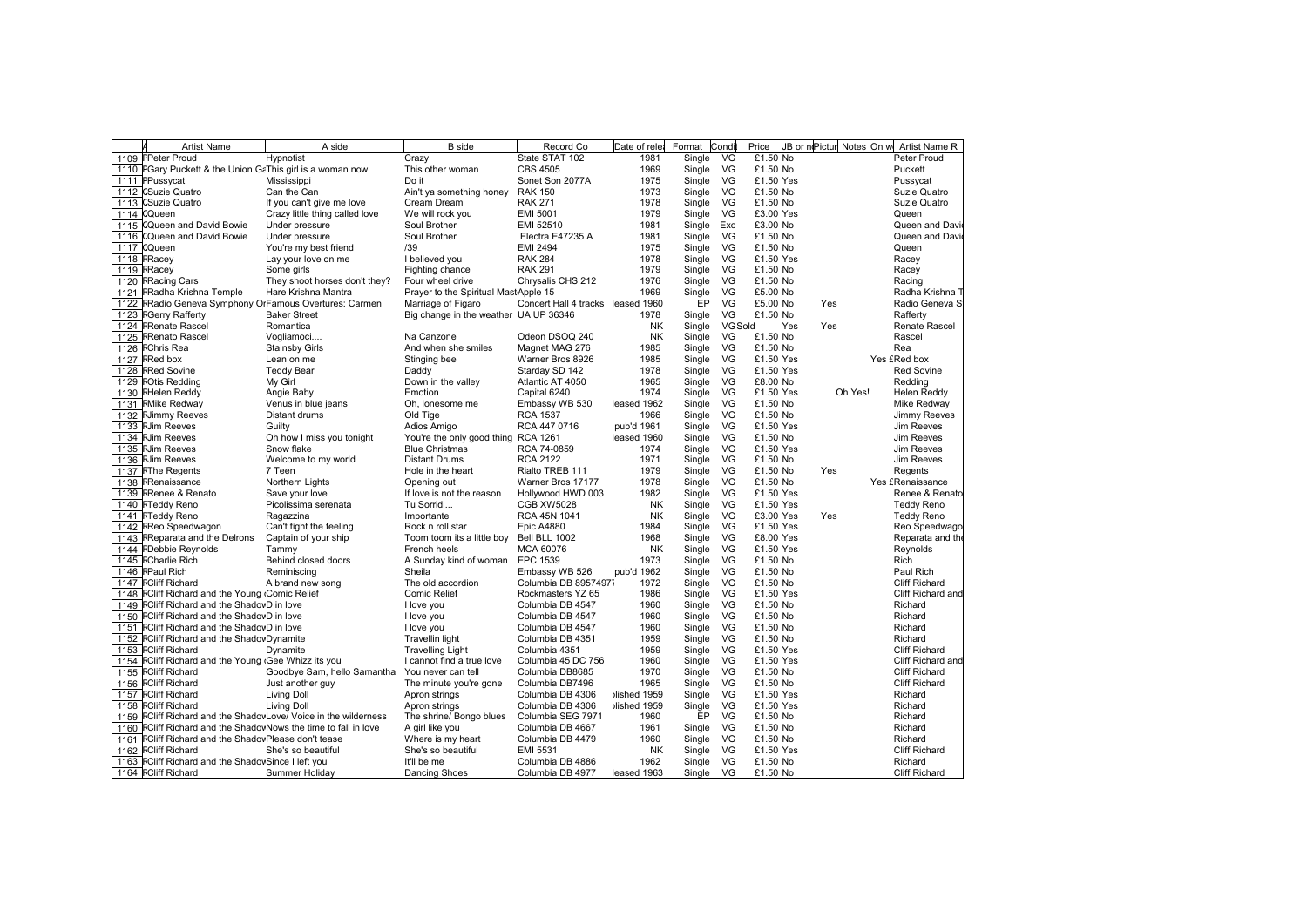|            | <b>Artist Name</b>                                  | A side                                                                                          | <b>B</b> side                               | Record Co                       | Date of rele | Format | Condi | Price       |     |                    | JB or nPictur Notes On w Artist Name R |
|------------|-----------------------------------------------------|-------------------------------------------------------------------------------------------------|---------------------------------------------|---------------------------------|--------------|--------|-------|-------------|-----|--------------------|----------------------------------------|
|            | 1165 FCliff Richard and the ShadovThe young ones    |                                                                                                 | We say yeah                                 | Columbia DB 4761                | 1962         | Single | VG    | £1.50 No    |     |                    | Richard                                |
|            | 1166 FCliff Richard                                 | True love ways                                                                                  | Galadriel                                   | <b>EMI 5385</b>                 | 1983         | Single | VG    | £1.50 Yes   |     |                    | Cliff Richard                          |
|            | 1167 FCIIff Richard and the ShadovWhere is my heart |                                                                                                 | Please don't tease                          | Columbia DB 4479                | 1960         | Single | VG    | £1.50 No    |     |                    | Richard                                |
|            | 1168 FLionel Richie                                 | Hello                                                                                           | All night long                              | Tamla TMG 1330                  | 1983         | Single | VG    | £3.00 No    | Yes |                    | Lionel Richie                          |
|            | 1169 FLionel Richie                                 | Hello                                                                                           | All night long                              | Tamla TMG 1330                  | 1983         | Single | VG    | £3.00 No    | Yes |                    | <b>Lionel Richie</b>                   |
|            | 1170 FLionel Richie                                 | Truly                                                                                           | Just put some love in your IMotown TMG 1284 |                                 | 1982         | Single | VG    | £1.50 Yes   |     |                    | <b>Lionel Richie</b>                   |
|            | 1171 FLionel Richie                                 | Truly                                                                                           | Just put some love in your IMotown TMG 1284 |                                 | 1982         | Single | VG    | £1.50 Yes   |     |                    | <b>Lionel Richie</b>                   |
| 1172 FRita |                                                     | Erotica                                                                                         | Erotica                                     | Barclay MB 28.003               | 1969         | Single |       | £15.00 Yes  |     | Yes EroticYes Rita |                                        |
|            | 1173 FMarty Robbins                                 | Unchained melody                                                                                | To each his own                             | CBS 4 tracks Agg 2013eased 1961 |              | EP     | VG    | £1.50 No    |     |                    | Marty Robbins                          |
|            | 1174 FBA Robertson                                  | Knocked it off                                                                                  | Sci Fi                                      | Asylum K13296                   | 1979         | Single | VG    | £1.50 No    |     |                    | <b>BA Robertson</b>                    |
|            | 1175 FTom Robinson                                  | Don't take no for an answer                                                                     | Martin                                      | <b>EMI 2749</b>                 | 1978         | EP     | VG    | £1.50 No    |     | Yes 33rpm          | Robinson                               |
|            | 1176 FTom Robinson                                  | Rikki don't lose that number                                                                    | Cabin boy                                   | Castaway ZB 68213 TF            | 1984         | Single | VG    | £1.50 No    | Yes |                    | Robinson                               |
|            | 1177 FRock n Roll Revival Show                      | Midnight train                                                                                  | Oh boy                                      | Decca F 12752                   | 1968         | Single | VG    | £1.50 No    |     |                    | Rock n roll                            |
|            | 1178 FThe Rockin' berries                           | He's in town                                                                                    | Flashback                                   | Piccadilly 7N 35203             | pub'd 1964   | Single | VG    | £1.50 No    |     |                    | The Rockin' berr                       |
|            | 1179 FThe Rockin' berries                           | You're my girl                                                                                  | <b>Brother Bill</b>                         | Piccadilly 7N 35254             | pub'd 1965   | Single | VG    | £1.50 No    |     |                    | The Rockin' berr                       |
|            | 1180 FLord Rockingham's XI                          | Hoots now                                                                                       | Bue train                                   | Decca 45 F.11059                | 1958         | Single | VG    | £3.00 No    |     | Fantastic          | Rockingham                             |
|            | 1181 FRockwell                                      | Somebody's watching me                                                                          | Somebody's watching me Motown TMG 1331      |                                 | 1983         | Single | VG    | £1.50 Yes   |     |                    | Rockwell                               |
|            | 1182 FJimmie Rodgers                                | <b>English Country Garden</b>                                                                   | A little dog cried                          | Columbia DB 4847                | pub'd 1961   | Single | VG    | £1.50 No    |     |                    | Jimmie Rodgers                         |
|            | 1183 FClodagh Rodgers                               | Goodnight midnight                                                                              | Together                                    | <b>RCA 1852</b>                 | 1969         | Single | VG    | £1.50 No    |     |                    | Rodgers                                |
|            | 1184 FClodagh Rodgers                               | I am a fantasy                                                                                  | Come back and shake me RCA 1792             |                                 | 1969         | Single | VG    | £1.50 No    |     |                    | Rodgers                                |
|            | 1185 FClodagh Rodgers                               | One day                                                                                         | You are my music                            | <b>RCA 2298</b>                 | 1972         | Single | VG    | £1.50 No    |     |                    | Rodgers                                |
|            | 1186 FClodagh Rodgers                               | Take me home                                                                                    | It's different now                          | <b>RCA 2192</b>                 | 1972         |        | VG    | £1.50 No    |     |                    |                                        |
|            |                                                     |                                                                                                 | Sheila                                      |                                 |              | Single |       |             |     |                    | Rodgers                                |
|            | 1187 FTommy Roe                                     | Save your kisses                                                                                |                                             | <b>HMV POP 1060</b>             | eased 1962   | Single | VG    | £1.50 No    |     |                    | Yes £Tommy Roe                         |
|            |                                                     | 1188 FKenny Rogers & the 1st EditiRuby, don't take your love to towr Girl, get hold of yourself |                                             | Reprise 20829                   | 1969         | Single | VG    | £1.50 No    |     |                    | Yes £Kenny Rogers &                    |
| 1189       |                                                     | FKenny Rogers & the 1st EditiRuby, don't take your love to towr Girl, get hold of yourself      |                                             | Reprise 20829                   | 1969         | Single | VG    | £1.50 No    |     |                    | Kenny Rogers &                         |
|            | 1190 FJulie Rogers                                  | The Wedding                                                                                     | Love of a boy                               | Mercury MF 820                  | 1964         | Single | VG    | £1.50 No    |     |                    | Rogers                                 |
|            | 1191 FRokotto                                       | For the broken hearted                                                                          | You and me                                  | State STAT 68                   | 1977         | Single | VG    | £1.50 No    |     |                    | Rokotto                                |
|            | 1192 FThe Rolling Stones                            | 19th Nervous breakdown                                                                          | As tears go by                              | Decca F.12331                   | 1966         | Single | VG    | £10.00 No   |     |                    | The Rolling Ston                       |
|            | 1193 FThe Rolling Stones                            | 19th Nervous breakdownDon't ch As tears go by/ think                                            |                                             | DFE 8620Decca 457.1(            | 1965         | EP     | VG    | £50.00 No   | Yes |                    | The Rolling Ston                       |
|            | 1194 FThe Rolling Stones                            | Almost hear you sigh                                                                            | I wish I'ld never met you/Mi:RS 656065      |                                 | 1984?        | Single | VG    | £5.00 No    | Yes |                    | Rolling                                |
|            | 1195 FThe Rolling Stones                            | Angie                                                                                           | Silver train                                | <b>RS EMI 19105</b>             | 1973         | Single | VG    | £5.00 No    |     |                    | The Rolling Ston                       |
|            | 1196 FThe Rolling Stones                            | <b>Brown Sugar</b>                                                                              | Bitch/ let it rock                          | RS19100                         | 1971         | Single | VG.   | £10.00 No   |     |                    | The Rolling Ston                       |
|            | 1197 FThe Rolling Stones                            | <b>Brown Sugar</b>                                                                              | Bitch/ let it rock                          | RS19103                         | 1972         | Single | VG.   | £10.00 No   |     |                    | The Rolling Ston                       |
|            | 1198 FThe Rolling Stones                            | <b>Emotional Rescue</b>                                                                         | Down in the hole                            | <b>RSR 105</b>                  | 1980         | Single | VG    | £5.00 No    | Yes |                    | The Rolling Ston                       |
|            | 1199 FThe Rolling Stones                            | <b>Emotional Rescue</b>                                                                         | Down in the hole                            | <b>RSR 105</b>                  | 1980         | Single | VG    | $£3.00$ yes |     |                    | The Rolling Ston                       |
|            | 1200 FThe Rolling Stones                            | Five by Five - If you need me                                                                   | Confessing the blues                        | <b>DFE 8590</b>                 | 1964         | EP     | VG    | £12.00 No   |     |                    | The Rolling Ston                       |
|            | 1201 FThe Rolling Stones                            | Five by Five - If you need me                                                                   | Confessing the blues                        | <b>DFE 8590</b>                 | 1964         | EP     | VG.   | £12.00 No   |     |                    | The Rolling Ston                       |
|            | 1202 FThe Rolling Stones                            | Fool to cry                                                                                     | Crazy Mama                                  | RS 19121                        | 1976         | Single | VG    | £5.00 No    |     | Oh Yes!            | The Rolling Ston                       |
|            | 1203 FThe Rolling Stones                            | Fool to cry                                                                                     | Crazy Mama                                  | Rolling Stones RS 1912          | 1976         | Single | VG    | £5.00 No    |     |                    | The Rolling Ston                       |
|            | 1204 FThe Rolling Stones                            | Get off my cloud                                                                                | She said Yeah                               | Decca 4 tr 457.092              | 1965         | EP     | VG    | £20.00 No   | Yes |                    | The Rolling Ston                       |
|            | 1205 FThe Rolling Stones                            | Get off my cloud                                                                                | The singer not the song                     | Decca F.12263                   | 1965         | Single | VG.   | £10.00 No   |     |                    | The Rolling Ston                       |
|            | 1206 FThe Rolling Stones                            | got Live if you want it-We want                                                                 | I'm moving on                               | <b>DFE 8620</b>                 | 1965         | EP     | VG    | £50.00 No   | Yes |                    | The Rolling Ston                       |
|            | 1207 FThe Rolling Stones                            | Harlem Shuffle                                                                                  | Had it with you                             | <b>RS A 6864</b>                | 1986         | Single | VG    | £5.00 No    | Yes |                    | The Rolling Ston                       |
| 1208       | <b>FThe Rolling Stones</b>                          | Honky Tonk Woman                                                                                | You can't always get what yDecca F.12952    |                                 | 1967         | Single | VG    | £12.00 No   | Yes |                    | <b>SOLEThe Rolling Ston</b>            |
|            | 1209 FThe Rolling Stones                            | I can't get no satisfaction                                                                     | The spider and the fly                      | Decca F.12220                   | 1966         | Single | VG    | £10.00 No   |     | Oh Yes!            | The Rolling Ston                       |
|            | 1210 FThe Rolling Stones                            | I wanna be your man                                                                             | Stoned                                      | Decca F.11764                   | 1963         | Single | VG.   | £12.00 No   |     |                    | The Rolling Ston                       |
|            | 1211 FThe Rolling Stones                            | Its all over now                                                                                | Good times, Bad times                       | Decca F.11934                   | 1963         | Single | VG    | £12.00 No   |     |                    | The Rolling Ston                       |
|            | 1212 FThe Rolling Stones                            | Its only rock n roll                                                                            | Through the lonely nights RS 19114          |                                 | 1974         | Single | VG    | £5.00 No    |     |                    | The Rolling Ston                       |
|            | 1213 FThe Rolling Stones                            | Its only Rock n Roll                                                                            | Through the lonely nights RS19100           |                                 | 1974         |        | VG    | £10.00 No   |     | Oh Yes!            | The Rolling Ston                       |
|            |                                                     |                                                                                                 |                                             |                                 |              | Single |       |             |     |                    |                                        |
|            | 1214 FThe Rolling Stones                            | Lets spend the night together                                                                   | Ruby Tuesday                                | Decca F.12546                   | 1967         | Single | VG    | £10.00 No   |     |                    | The Rolling Ston                       |
|            | 1215 FThe Rolling Stones                            | Lets spend the night together                                                                   | Ruby Tuesday                                | Decca F.12546                   | 1967         | Single | VG    | £10.00 No   |     |                    | The Rolling Ston                       |
|            | 1216 FThe Rolling Stones                            | <b>Little Red Rooster</b>                                                                       | Off the hook                                | Decca F.12014                   | 1964         | Single | VG    | £10.00 No   |     |                    | The Rolling Ston                       |
|            | 1217 FThe Rolling Stones                            | Little Red Rooster                                                                              | Off the hook                                | Decca F.12014                   | 1964         | Single | VG    | £10.00 No   |     |                    | The Rolling Ston                       |
|            | 1218 FThe Rolling Stones                            | Miss You                                                                                        | Far Away Eyes                               | <b>RS EMI 2802</b>              | 1978         | Single | VG    | £5.00 No    | Yes |                    | The Rolling Ston                       |
|            | 1219 FThe Rolling Stones                            | Miss You                                                                                        | Far Away Eyes                               | <b>RS EMI 2802</b>              | 1978         | Single | VG    | £5.00 No    | Yes |                    | The Rolling Ston                       |
|            | 1220 FThe Rolling Stones                            | Not Fade Away                                                                                   | Little by Little                            | Decca F.11845                   | 1963         | Single | VG    | £10.00 No   |     |                    | The Rolling Ston                       |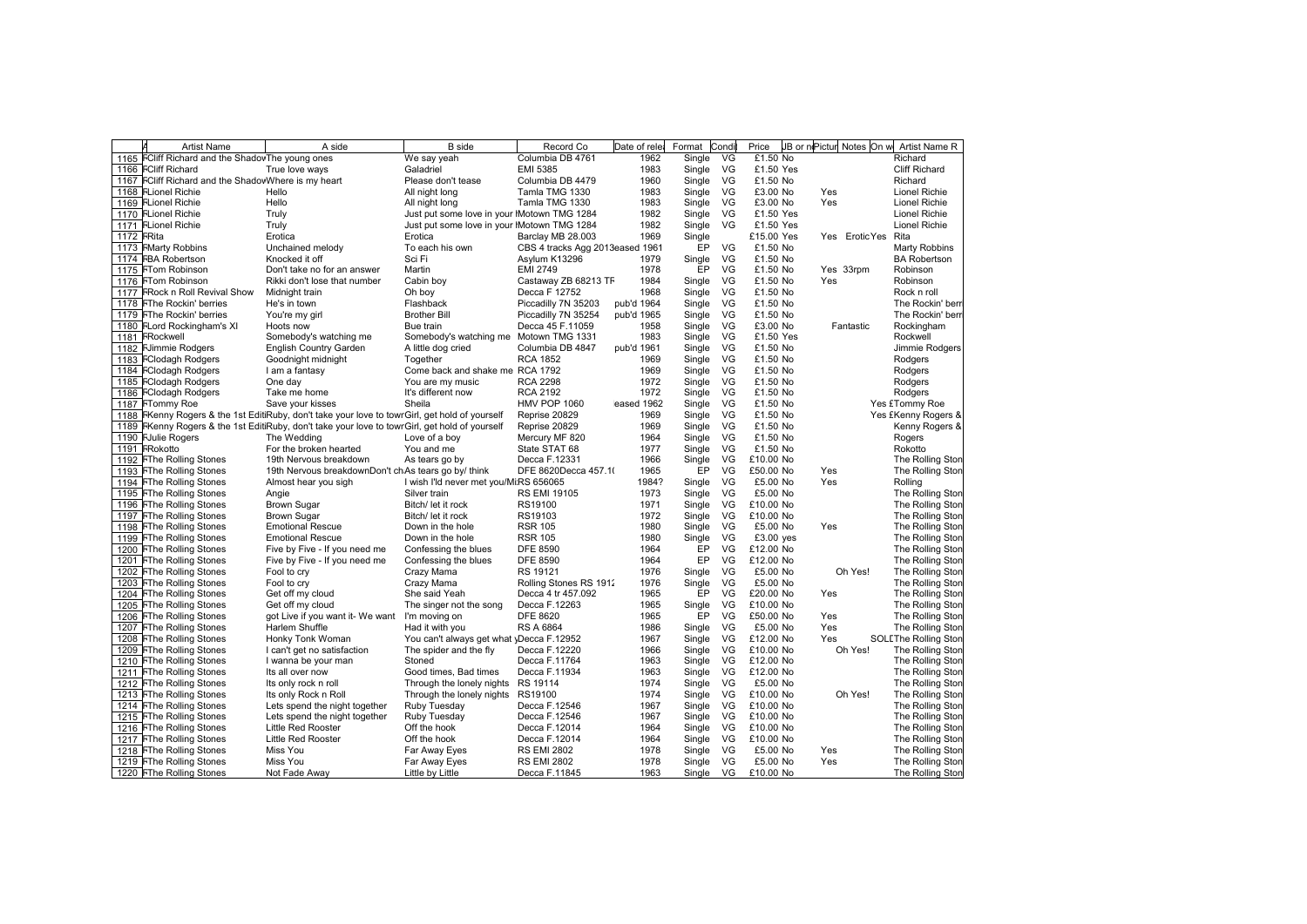| <b>Artist Name</b>                                 | A side                                                     | <b>B</b> side                                 | Record Co                                | Date of relea | Format           | Condi | Price      | JB or niPictur Notes On w | Artist Name R               |
|----------------------------------------------------|------------------------------------------------------------|-----------------------------------------------|------------------------------------------|---------------|------------------|-------|------------|---------------------------|-----------------------------|
| 1221 FThe Rolling Stones                           | Paint it black                                             | Long Long while                               | Decca F.12395                            | 1966          | Single           | VG    | £10.00 No  | Oh Yes!                   | The Rolling Ston            |
| 1222 FThe Rolling Stones                           | Respectable                                                | When the Whip comes dowRS EMI 2861            |                                          | 1978          | Single           | VG    | £3.00 No   | Yes                       | The Rolling Ston            |
| 1223 FThe Rolling Stones                           | Respectable                                                | When the Whip comes dowRS EMI 2861            |                                          | 1978          | Single VG        |       | £3.00 No   | Yes                       | <b>SOLEThe Rolling Ston</b> |
| 1224 FThe Rolling Stones                           | Ruby Tuesday                                               | Honky Tonk Women                              | Stone 10                                 | 1967/1980     | Single           | VG    | £5.00 No   | Yes                       | The Rolling Ston            |
| 1225 FThe Rolling Stones                           | She's so cold                                              | Send it to me                                 | <b>RSR 106</b>                           | 1980          | Single           | VG    | £3.00 No   | Yes                       | The Rolling Ston            |
| 1226 FThe Rolling Stones                           | Start me up                                                | No use in crying                              | <b>RSR 108</b>                           | 1981          | Single           | VG    | £5.00 No   |                           | The Rolling Ston            |
| 1227 FThe Rolling Stones                           | The Last Time                                              | Play with fire                                | Decca F.12104                            | 1965          | Single           | VG    | £12.00 No  |                           | The Rolling Ston            |
| 1228 FThe Rolling Stones                           | The R Stones-Bye bye Johnny                                | You better move on                            | <b>DFE 8560</b>                          | 1964          | EP               | VG    | £20.00 No  | Yes                       | The Rolling Ston            |
| 1229 FThe Rolling Stones                           | The R Stones-Bye bye Johnny                                | You better move on                            | <b>DFE 8560</b>                          | 1964          | EP               | VG    | £20.00 No  | Yes                       | <b>SOLEThe Rolling Ston</b> |
| 1230 FThe Rolling Stones                           | The R Stones-Bye bye Johnny                                | You better move on                            | <b>DFE 8560</b>                          | 1964          | EP               | VG    | £12.00 Yes | Yes                       | The Rolling Ston            |
| 1231 FThe Rolling Stones                           | Tumblin dice                                               | <b>Bitch</b>                                  | RS19100                                  | 1971          | Single           | VG    | £10.00 No  |                           | The Rolling Ston            |
| 1232 FThe Rolling Stones                           | Undercover of the night                                    | All the way down                              | <b>RSR 113</b>                           | 1983          | Single           | VG    | £3.00 No   | Yes                       | The Rolling Ston            |
| 1233 FThe Rolling Stones                           | We love you                                                | Dandelion                                     | Decca F.12654                            | 1967          | Single           | VG    | £10.00 No  |                           | The Rolling Ston            |
| 1234 FMick Ronson                                  | <b>Billy Porter</b>                                        | Seven days                                    | <b>RCA 2482</b>                          | 1974          | Single           | VG    | £5.00 No   |                           | Ronson                      |
| 1235 FLinda Ronstadt                               | Lose again                                                 | Lo Siento mi vida                             | Asylum K13065                            | 1976          | Single           | VG    | £3.00 No   | Yes                       | Linda Ronstadt              |
| 1236 FRose Royce                                   | Love don't live here anymore                               | Do it. do it                                  | Whitfield K17238                         | 1978          | Single           | VG    | £1.50 Yes  |                           | Rose Royce                  |
| 1237 FDiana Ross                                   | Chain reaction                                             | More and More                                 | Capitol CL 386                           | 1985          | Single           | VG    | £1.50 Yes  |                           | Diana Ross                  |
| 1238 FDiana Ross, Lionel Richie                    | Endless love                                               | Endless love instrumental Motown 1240         |                                          | 1981          | Single           | VG    | £1.50 No   |                           | Yes £Diana Ross, Lior       |
| 1239 FDiana Ross                                   | Experience                                                 | Oh teacher                                    | Capitol CL400                            | 1985          | Single           | VG    | £3.00 No   | Yes                       | Diana Ross                  |
|                                                    | 1240 FDiana Ross & the Supremes I'm gonna make you love me | A place in the sun                            | Tamla TMG 685                            | 1966          | Single           | VG    | £1.50 No   |                           | Diana Ross & the            |
| 1241 FDiana Ross                                   | Mahogany                                                   | No ones gonna be a fool foTamla Motown TMG 10 |                                          | 1973          | Single           | VG    | £1.50 No   |                           | Yes £Diana Ross             |
| 1242 FDiana Ross                                   | Reach out I'll be there                                    | I'm still waiting                             | Tamla TMG 781                            | 1971          | Single           | VG    | £1.50 No   |                           | Diana Ross & th             |
| 1243 FDiana Ross & the Supremes Reflections        |                                                            | Love child                                    | Tamla TMG 960                            | 1968          | Single           | VG    | £1.50 No   |                           | Diana Ross & the            |
| 1244 FDemis Roussos                                | When forever has gone                                      | Woman                                         | Philips 6042 186                         | 1974          | Single           | VG    | £1.50 Yes  |                           | Demis Roussos               |
| 1245 FNormie Rowe & the Playboy: Shakin all over   |                                                            | que sera sera                                 | Sunshine QK 1103                         | NK            | Single           | VG    | £1.50 No   |                           | Normie Rowe &               |
| 1246 FJohn Rowles                                  | The night we called it a day                               | Not a word to Mary                            | <b>MCA MU 1923</b>                       | 1968          | Single           | VG    | £1.50 No   |                           | Rowles                      |
| 1247 FRoxy Music                                   | More than this                                             | India                                         | EG Roxy 3                                | 1982          | Single           | VG    | £1.50 Yes  |                           | Roxy Music                  |
| 1248 FRoxy Music                                   | Do the Strand                                              | Editions of you                               | Polydor 2001 756                         | 1973          | Single           | VG    | £1.50 Yes  |                           | <b>Roxy Music</b>           |
| 1249 FRoxy Music                                   | Virginia Plain                                             | Pyjamarama                                    | E G Records 2001739                      | 1973          | Single           | VG    | £1.50 Yes  |                           | Roxy Music                  |
| 1250 FRoy C                                        | Shotgun Wedding                                            | High school dropout                           | Island WI 273                            | 1966          | Single           | VG    | £1.50 No   |                           | Roy C                       |
| 1251 FThe Royal Phiharmonic OrchHooked on classics |                                                            | Hooked on classics                            | <b>RCA 109</b>                           | 1981          | Single           | VG    | £1.50 Yes  |                           | The Royal Phiha             |
| 1252 FRubettes                                     | Baby I know                                                | Dancing in the rain                           | State STAT 37                            | 1976          | Single           | VG    | £1.50 No   |                           | Rubettes                    |
| 1253 FJimmy Ruffin                                 | Hold on to my love                                         | Hold on to my love (instrumRSO RS 1021        |                                          | 1980          | Single           | VG    | £1.50 Yes  |                           | Yes £Jimmy Ruffin           |
| 1254 FRun D M C                                    | Walk this way                                              | Walk this way                                 | London LON104                            | 1986          | Single           | VG    | £1.50 Yes  |                           | Run D M C                   |
| 1255 FBarry Ryan                                   | Kitsch                                                     | Give me a sign                                | Polydor 2001 035                         | 1970          | Single           | VG    | £1.50 No   |                           | Barry Ryan                  |
| 1256 FBarry Ryan                                   | L A woman                                                  | I'm sorry Susan                               | Polydor 2001 362                         | 1972          | Single           | VG    | £1.50 Yes  |                           | Ryan                        |
| 1257 FBarry Ryan                                   | Love I almost found you                                    | Eloise                                        | MGM 1442                                 | 1968          | Single           | VG    | £1.50 No   |                           | Barry Ryan                  |
| 1258 SEllen Sabri                                  | He He Herr Mayer                                           | Was macht die lust                            | Repa Gema                                | NK            | Single           | VG    | £15.00 No  | Yes PornoYes              | Ellen Sabri                 |
| 1259 SSad Cafe                                     | Every day hurts                                            | Wish this night would neverRCA PB 5180        |                                          | 1979          | Single           | VG    | £1.50 No   | B side great              | Sad Cafe                    |
| 1260 SSad Cafe                                     | Nothing left Toulouse                                      | On with the show                              | RCA SAD 4                                | 1979          | Single           | VG    | £1.50 Yes  |                           | Sad Cafe                    |
| 1261 SThe saints Jazz Band                         | Roses of Picardy                                           | Ther'll be some changes m:Parlophone R 4907   |                                          | 1962          | Single           | VG    | £1.50 No   |                           | Saints                      |
| 1262 SThe Mike Sammes Singers                      | <b>Colonel Hathis March</b>                                | When I see an elephant fly MFP 35             |                                          | 1967          | Single           | VG    | £1.50 Yes  |                           | The Mike Samm               |
| 1263 SChris Sandford                               | Too little too much                                        | I'm looking                                   | Decca F11778                             | 1963          | Single           | VG    | £1.50 No   |                           | Sandford                    |
| 1264 SThe Sandpipers                               | Guantanamera                                               | What makes you dream                          | Pye 7N. 25380                            | 1966          | Single           | VG    | £3.00 No   | So 60s                    | Sandpipers                  |
| 1265 SPeter Sarstedt                               | I am a cathedral                                           | Blagged                                       | United Artists Up 36059                  | 1969          | Single           | VG    | £1.50 Yes  |                           | Peter Sarstedt              |
| 1266 SPeter Sarstedt                               | Where do you go to my lovely                               | Morning mountain                              | United Artists Up 2622                   | 1969          | Single           | VG    | £5.00 Yes  | Oh Yes!                   | <b>Peter Sarstedt</b>       |
| 1267 STelly Savalas                                | lf                                                         | You and me against the woMCA 174              |                                          | 1974          | Single           | VG    | £1.50 Yes  | Oh Yes!                   | <b>Telly Savalas</b>        |
| 1268 SLeo Sayer                                    | I can't stop loving you                                    | No looking back                               | Chrysalis CHS 2240                       | 1978          | Single           | VG    | £1.50 Yes  |                           | Leo Sayer                   |
| 1269 SLeo Sayer                                    | Let it be                                                  | Another year                                  | Chrysalis CHS 2080                       | 1975          | Single           | VG    | £1.50 No   |                           | Yes £Leo Sayer              |
| 1270 SLeo Sayer                                    |                                                            | Tomorrow                                      |                                          | 1973          |                  | VG    | £1.50 No   |                           | Leo Sayer                   |
|                                                    | The show must go on<br>The show must go on                 | Tomorrow                                      | Chrysalis CHS 2023<br>Chrysalis CHS 2023 | 1973          | Single           | VG    | £1.50 Yes  |                           | Leo Sayer                   |
| 1271 SLeo Sayer<br>1272 SLeo Sayer                 | Thunder in my heart                                        | Get the girl                                  | Chrysalis CHS 2163                       | 1977          | Single<br>Single | VG    | £1.50 No   |                           | Leo Sayer                   |
|                                                    |                                                            |                                               |                                          |               |                  |       |            |                           |                             |
| 1273 SAlexei Sayle                                 | Ullo John, Gotta new motor Pt 1                            | Ullo John, Gotta new motorIsland IS 162       |                                          | 1982          | Single           | VG    | £1.50 No   | Yes                       | Sayle                       |
| 1274 SBoz Scaggs                                   | Lido Shuffle                                               | We're all alone                               | CBS 5136                                 | 1976          | Single           | VG    | £1.50 No   | Oh Yes!                   | <b>Boz Scaggs</b>           |
| 1275 SBoz Scaggs                                   | What can I say                                             | Harbor lights                                 | CBS 4869                                 | 1976          | Single VG        |       | £1.50 No   |                           | <b>Boz Scaggs</b>           |
| 1276 SJohn Schroeder                               | Cast your fate to the wind                                 | To Wendy with love                            | Piccadilly 7N.35206                      | pub'd 1964    | Single VG        |       | £1.50 No   |                           | John Schroeder              |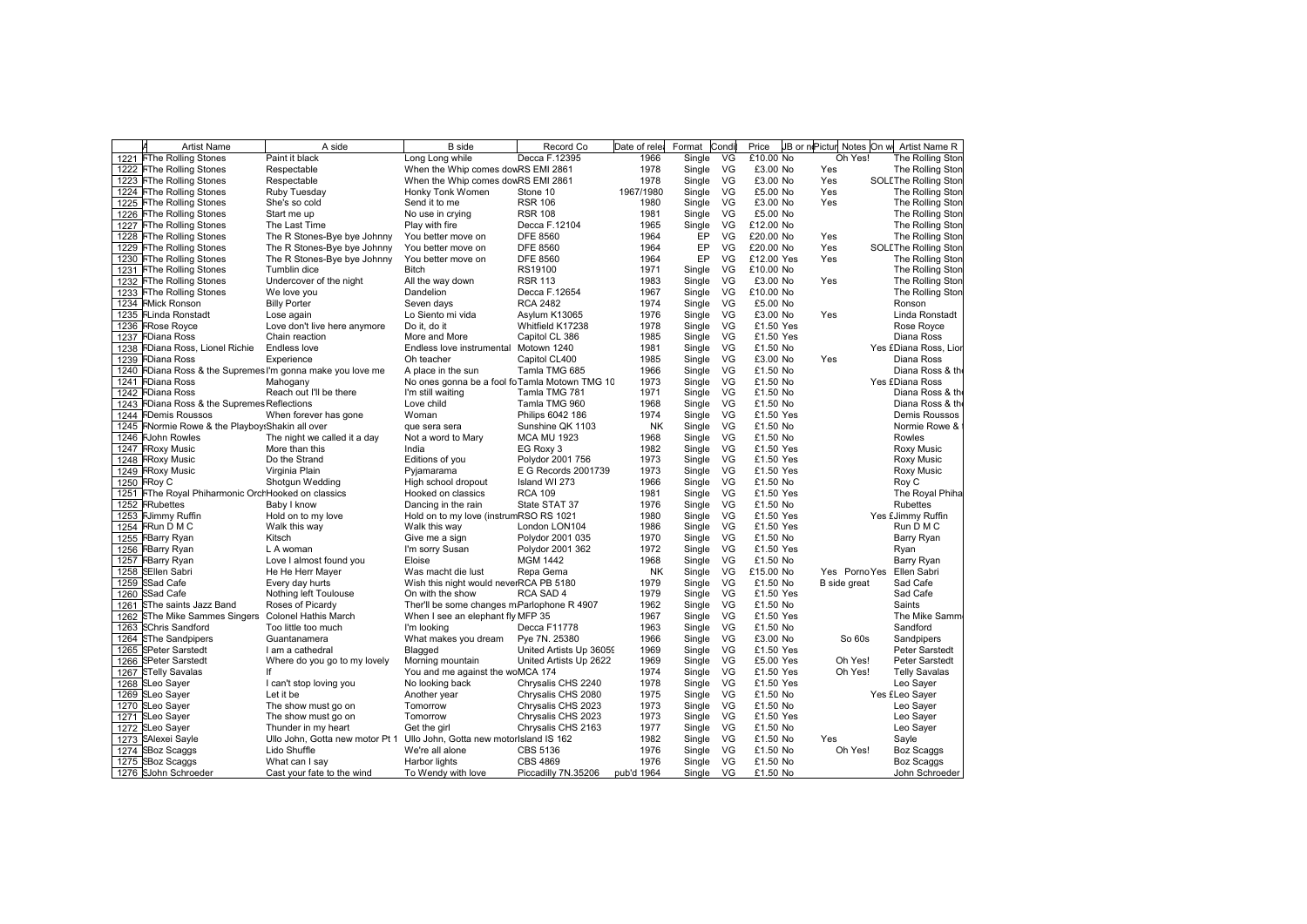|      | <b>Artist Name</b>                                     | A side                                          | <b>B</b> side                              | Record Co              | Date of rele | Format     | Condi     | Price     | JB or nePictur Notes On w |          | Artist Name R         |
|------|--------------------------------------------------------|-------------------------------------------------|--------------------------------------------|------------------------|--------------|------------|-----------|-----------|---------------------------|----------|-----------------------|
| 1277 | SSchwarzwaldmadel                                      | Schwarzwaldmadel                                | Schwarzwaldmadel                           | Polydor 20091 EPH 4tr  | <b>NK</b>    | EP         | VG        | £5.00 Yes | Yes                       |          | Schwarzwaldma         |
|      | 1278 SElizabeth Schwarzkopf                            | I'm chamber separee                             | Wien du stadt miener                       | Columbia 4 tr SEL 1648 | 1959         | EP         | VG.       | £10.00 No | Yes                       |          | Elizabeth Schwa       |
|      | 1279 SThe Searchers                                    | Don't throw your love away                      | I pretend I'm with you                     | Pye 7N 15630           | 1964         | Single     | VG        | £1.50 No  |                           |          | Searchers             |
| 1280 | <b>SThe Searchers</b>                                  | Don't throw your love away                      | I pretend I'm with you                     | Pye 7N 15630           | 1964         | Single     | VG        | £1.50 No  |                           |          | Searchers             |
|      | 1281 SThe Searchers                                    | Don't throw your love away                      | I pretend I'm with you                     | Pye 7N 15630           | 1964         | Single     | VG        | £1.50 No  |                           |          | Searchers             |
| 1282 | <b>SThe Searchers</b>                                  | Needles and Pins                                | Saturday night out                         | Pye 7N 15594           | 1964         | Single     | VG        | £1.50 No  |                           |          | Searchers             |
| 1283 | <b>SThe Searchers</b>                                  | Needles and Pins                                | Saturday night out                         | Pye 7N 15594           | 1964         | Single     | VG        | £1.50 No  |                           |          | Searchers             |
|      | 1284 SThe Seashells                                    | Maybe I know                                    | Turning the good into bad CBS S 8218       |                        | 1972         | Single     | VG        | £1.50 No  |                           |          | Seashells             |
| 1285 | SJohn Sebastian                                        | In a care bear family                           | The Care bears                             | Cherry Lane PIP 717    | 1985         | Single     | VG        | £1.50 No  |                           |          | Sebastian             |
| 1286 | <b>SNeil Sedaka</b>                                    | Calendar Girl                                   | The same old fool                          | <b>RCA 1220</b>        | 1960         | Single     | VG        | £1.50 No  |                           |          | Sedaka                |
|      | 1287 SNeil Sedaka                                      | Happy Birthday Sweet Sixteen                    | don't lead me on                           | <b>RCA 1266</b>        | 1961         | Single     | <b>VG</b> | £1.50 No  |                           |          | Sedaka                |
|      | 1288 SNeil Sedaka                                      | Oh Carol                                        | Breaking up/Little devil                   | RCA 125920             | 1962         | Single     | VG        | £1.50 No  |                           |          | Sedaka                |
|      | 1289 SThe Seekers                                      | I'll never find another you                     | Open up them pearly gates Columbia DB 7431 |                        | 1964         | Single     | VG        | £1.50 No  |                           |          | Seekers               |
|      | 1290 SThe Seekers                                      | Never ending song of love                       | Cincinatti                                 | Philips 6006 125       | 1971         | Single     | VG        | £1.50 No  |                           |          | Seekers               |
|      | 1291 SPeter Sellers and Sophie LorGoodness Gracious me |                                                 |                                            |                        | 1960         |            | VG        | £4.00 No  |                           | Oh Yes!  | Peter Sellers and     |
|      |                                                        |                                                 | Grandpas Grave                             | Parlophone R4702       |              | Single     |           |           |                           |          |                       |
| 1292 | <b>SThe Shadows</b>                                    | All day                                         | Dance on                                   | Columbia DB 4958       | 1962         | Single     | VG        | £1.50 No  |                           |          | Shadows               |
| 1293 | <b>SThe Shadows</b>                                    | All my sorrows/ Stand up                        | Gonzales/ Big Boy                          | Columbia SEG 8166      | 1961         | EP         | VG        | £1.50 No  | Yes                       |          | Shadows               |
|      | 1294 SThe Shadows                                      | Apache                                          | Quartermasster's Stores                    | Columbia DB 4484       | lished 1960  | Single     | VG        | £5.00 No  | Green label               |          | The Shadows           |
|      | 1295 SThe Shadows                                      | Apache                                          | Quatermasster's stores                     | Columbia DB 4484       | 1959         | Single     | VG        | £1.50 No  |                           | Oh Yes!  | Shadows               |
| 1296 | <b>SThe Shadows</b>                                    | Apache                                          | Quatermasster's stores                     | Columbia DB 4484       | 1959         | Single     | VG        | £1.50 No  |                           |          | Shadows               |
|      | 1297 SThe Shadows                                      | Back home                                       | The frightened city                        | Columbia DB 4637       | 1961         | Single     | VG        | £1.50 No  |                           |          | Shadows               |
| 1298 | <b>SThe Shadows</b>                                    | Boys/girls                                      | Sweet dreams/ the boys                     | Columbia SEG 8193      | 1962         | EP         | VG        | £1.50 No  | Yes                       |          | Shadows               |
| 1299 | <b>SThe Shadows</b>                                    | Boys/girls                                      | Sweet dreams/ the boys                     | Columbia SEG 8193      | 1962         | EP         | VG        | £1.50 No  | Yes                       |          | Shadows               |
|      | 1300 SThe Shadows                                      | Chu Chi                                         | Mary Anne                                  | Columbia DB 7476       | 1965         | Single     | VG        | £1.50 No  |                           |          | Shadows               |
| 1301 | <b>SThe Shadows</b>                                    | Dont cry for me Argentina                       | Montezumas Revenge                         | <b>EMI 2890</b>        | 1978         | Single     | VG        | £1.50 Yes |                           |          | The Shadows           |
| 1302 | <b>SThe Shadows</b>                                    | I wish I could shimmy like my sist The War lord |                                            | Columbia DB 7769       | 1965         | single     | VG        | £1.50 No  |                           |          | Shadows               |
|      | 1303 SThe Shadows                                      | Its been a blue day                             | Shindig                                    | Columbia DB 7106       | 1965         | Single     | VG        | £1.50 No  |                           |          | Shadows               |
|      | 1304 SThe Shadows                                      | The frightened city/ Kon tiki                   | Peace pipe/ the savage                     | Columbia SEG 8171      | 1961         | EP         | VG        | £1.50 No  | Yes                       |          | Shadows               |
| 1305 | <b>SThe Shadows</b>                                    | This hammer                                     | Theme for young lovers                     | Columbia DB 7231       | 1964         | Single     | VG        | £1.50 No  |                           |          | Shadows               |
|      |                                                        | Straight on till morning                        | Time will tell                             | Joe Le Fours Records   | 1981         | Single     | VG        | £1.50 No  |                           |          | Shady Deal            |
| 1306 | <b>SShady Deal</b>                                     |                                                 |                                            |                        |              |            | VG        |           |                           | 12"      |                       |
| 1307 | SShakatak                                              | Down on the street                              | Down on the street                         | Polydor POSPX 688      | 1984         | Single 12" |           | £6.00 No  | Yes                       |          | Shakatak              |
| 1308 | SShakatak                                              | Invitations                                     | In shadows                                 | Polydor POSP 502       | 1982         | Single     | VG        | £1.50 No  | Yes                       |          | Shakatak              |
| 1309 | SShakatak                                              | Stranger                                        | Sol Fuego                                  | Polydor POSPX 530      | 1982         | Single 12" | VG        | £6.00 No  | Yes                       | 12"      | Shakatak              |
|      | 1310 SShakin Stevens                                   | A rockin good way                               | Why do you treat me this wEpic A4071       |                        | 1983         | Single     | VG        | £1.50 Yes |                           |          | Shakin Stevens        |
| 1311 | <b>Shakin Stevens</b>                                  | Cry just a little bit                           | Love me tonight                            | <b>Epic A 3374</b>     | 1983         | Single     | VG        | £1.50 Yes |                           |          | Shakin Stevens        |
| 1312 | <b>Shakin Stevens</b>                                  | Green door                                      | Don't turn your back                       | Epic EPC A1354         | 1981         | Single     | VG        | £1.50 Yes |                           |          | <b>Shakin Stevens</b> |
| 1313 | <b>SShakin Stevens</b>                                 | It's late                                       | Its good for you (baby)                    | Epic 3565              | 1983         | Single     | VG        | £1.50 Yes |                           |          | Yes £Shakin Stevens   |
|      | 1314 SShakin Stevens                                   | It's raining                                    | you and I were meant to beEpic A 1643      |                        | 1981         | Single     | VG        | £1.50 Yes | Yes                       |          | <b>Shakin Stevens</b> |
| 1315 | <b>SShakin Stevens</b>                                 | Oh Julie                                        | I'm knocking                               | <b>Epic 1742</b>       | 1981         | Single     | VG        | £1.50 Yes |                           |          | Shakin Stevens        |
|      | 1316 SThe Shangri-las                                  | Remember (walking in the sun)                   | Its easier to cry                          | Red Bird RB10 008      | 1964         | Single     | VG        | £1.50 No  |                           |          | Shangri-las           |
|      | 1317 SDel Shannon                                      | Ginny in the mirror                             | The Swiss maid                             | London Am 9609         | eased 1962   | Single     | VG        | £1.50 No  |                           |          | Del Shannon           |
|      | 1318 SDel Shannon                                      | Two kinds of tear drops                         | Kelly                                      | London HLX 9710        | 1963         | Single     | VG        | £1.50 No  |                           |          | Shannon               |
|      | 1319 SHelen Shapiro                                    | You don't know                                  | Marvellous lie                             | Columbia DB 4670       | 1961         | Single     | VG        | £1.50 No  |                           |          | Shapiro               |
|      | 1320 SFeargal Sharkey                                  | You little thief                                | You little thief                           | Virgin VS 808          | 1983         | Single     | VG        | £1.50 Yes |                           |          | Feargal Sharkey       |
| 1321 | <b>SSandie Shaw</b>                                    | Long Live Love                                  | I've heard about him                       | Pye 15841              | 1965         | Single     | VG        | £1.50 No  |                           |          | Shaw                  |
| 1322 | <b>SWinifred Shaw</b>                                  | Lullaby of Broadway                             | Young and Healthy                          | United Artists UP 3613 | 1972         | Single     | VG        | £1.50 No  |                           |          | <b>Winifred Shaw</b>  |
| 1323 | SSherbet                                               | Howzat                                          | Motor of love                              | Epic EPC 4574          | 1976         | Single     | VG        | £1.50 No  |                           |          | Sherbet               |
| 1324 | <b>STom Sheveton</b>                                   | Dance with me                                   | A million drums                            | Oriole CB 1895         | 1963         | Single     | VG        | £1.50 No  |                           |          | Sheveton              |
| 1325 | SShowaddywaddy                                         | A little bit of soap                            | Maybe maybe                                | Arista Arist 191       | 1978         | Single     | VG        | £1.50 No  |                           | 2 copies | Showaddywaddy         |
| 1326 | SShowaddywaddy                                         | Heartbeat                                       | Lucy Jane                                  | <b>Bell 1450</b>       | 1975         | Single     | VG        | £1.50 Yes |                           |          | Showaddywaddy         |
| 1327 | SShowaddywaddy                                         | Pretty little angel eyes                        | I'm yours                                  | Arista ARIST 222       | 1978         | Single     | VG        | £1.50 Yes |                           |          | Showaddywaddy         |
| 1328 | SShowaddywaddy                                         | Three steps to heaven                           | The party                                  | <b>Bell 1426</b>       | 1976         | Single     | VG        | £1.50 No  |                           |          | Showaddywaddy         |
| 1329 | SShowaddywaddy                                         | Under the moon of love                          | Lookin' back                               | <b>Bell 1495</b>       | 1976         |            | VG        | £1.50 No  |                           |          | Showaddywaddy         |
|      |                                                        |                                                 |                                            |                        |              | Single     |           |           |                           |          |                       |
|      | 1330 SLabi Siffre                                      | It must be love                                 | To find love                               | Pye 7N 25572           | 1971         | Single VG  |           | £1.50 Yes |                           |          | Labi Siffre           |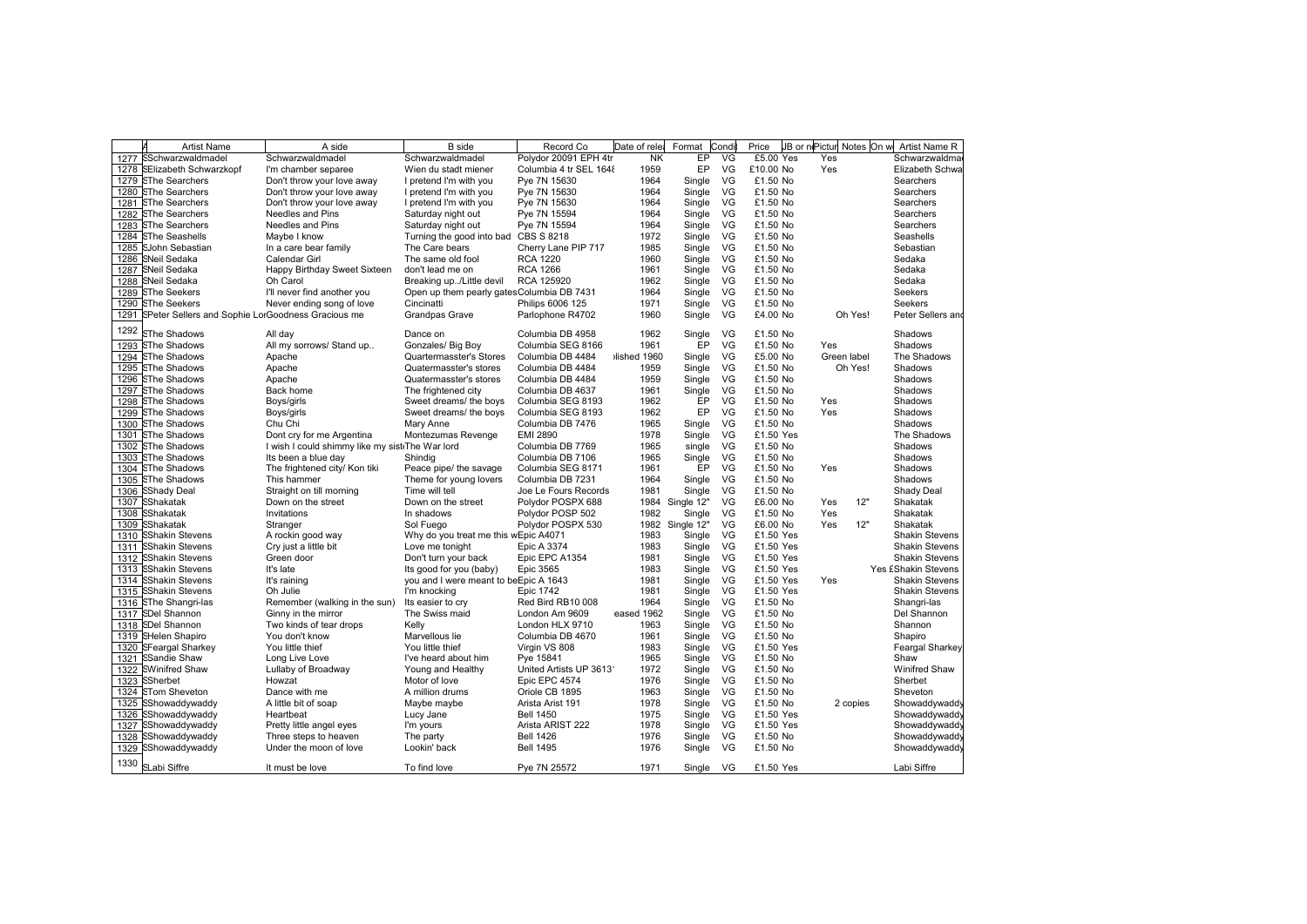|      | <b>Artist Name</b>                           | A side                                                             | <b>B</b> side                                                | Record Co               | Date of rele | Format     | Condi | Price     | JB or nePictur Notes On w | Artist Name R           |
|------|----------------------------------------------|--------------------------------------------------------------------|--------------------------------------------------------------|-------------------------|--------------|------------|-------|-----------|---------------------------|-------------------------|
| 1331 | <b>SSimonand Garfunkel</b>                   | Bridge over troubled water                                         | Cecilia                                                      | Columbia 13 33187       | 1970         | Single     | VG    | £1.50 Yes |                           | Simon                   |
| 1332 | <b>SPaul Simon</b>                           | Mother and child reunion                                           | Paranoia blues                                               | <b>CBS 7793</b>         | 1972         | Single     | VG    | £1.50 No  |                           | Paul Simon              |
| 1333 | <b>SPaul Simon</b>                           | Take me to the Mardi Gras                                          | Kodachrome                                                   | <b>CBS 1578</b>         | 1973         | Single     | VG    | £1.50 Yes |                           | Simon                   |
| 1334 | <b>SCarly Simon</b>                          | Tranquillo (melt my heart)                                         | In a small moment                                            | Elektra 12315           | 1978         | Single     | VG    | £1.50 No  |                           | Carly Simon             |
| 1335 | SSimon & Garfunkel                           | Bridge over troubled water                                         | Keep the customer satisfierCBS S 4790                        |                         | 1970         | Single     | VG    | £1.50 No  |                           | Simon & Garfunl         |
| 1336 | <b>SSimple Minds</b>                         | Sanctify yourself                                                  | Sanctify yourself                                            | Virgin SM 1             | 1986         | Single     | VG    | £1.50 Yes |                           | Simple Minds            |
| 1337 | <b>SFrank Sinatra</b>                        | A ghost of a chance/im glad                                        | Continental/take my word Philips 429 034 BE                  |                         | <b>NK</b>    | EP         | VG    | £3.00 No  | Yes                       | Sinatra                 |
| 1338 | <b>SFrank Sinatra</b>                        | Chicago                                                            | All the way                                                  | Capitol CL 1480         | 1957         | Single     | VG    | £1.50 No  |                           | Sinatra                 |
| 1339 | <b>SFrank Sinatra</b>                        | Granada                                                            | The curse of an aching heaReprise 20010                      |                         | eased 1961   | Single     | VG    | £1.50 No  |                           | Frank Sinatra           |
| 1340 | <b>SFrank Sinatra</b>                        | <b>High Hopes</b>                                                  | All the way                                                  | Starline 6027           | lished 1959  | Single     | VG    | £1.50 Yes |                           | Sinatra                 |
| 1341 | <b>SFrank Sinatra</b>                        | My Way                                                             | <b>Blue Lace</b>                                             | Reprise RS.20817        | 1969         | Single     | VG    | £1.50 No  |                           | Sinatra                 |
| 1342 | <b>SFrank Sinatra</b>                        | My Way/ The Good Life                                              | That's Life/ One for my babReprise K 14347                   |                         | 1967         | Single     | VG    | £1.50 No  |                           | Sinatra                 |
| 1343 | <b>SFrank Sinatra</b>                        | New York New York                                                  | You and me                                                   | Reprise GRE 0122        | 1980         | Single     | VG    | £1.50 Yes |                           | Sinatra                 |
| 1344 | SFrank Sinatra                               | Ol' Mac Donald                                                     | You'll always be the one I IcCapitol 15180? Recordeased 1960 |                         |              | Single     | VG    | £1.50 No  |                           | Yes £Frank Sinatra      |
| 1345 | <b>SFrank Sinatra</b>                        | Strangers in the night                                             | My kind of town                                              | Reprise RS.23052        | 1966         | Single     | VG    | £1.50 No  |                           | Sinatra                 |
| 1346 | SNancy Sinatra & Frank Sinatsomething stupid |                                                                    | Call me                                                      | Reprise RS 23166        | 1967         | Single     | VG    | £1.50 No  | Oh Yes!                   | Nancy Sinatra           |
| 1347 | <b>SNancy Sinatra</b>                        | The boots are made for walking                                     | Jackson                                                      | Private PVT 79          | 1976         | EP         | VG    | £6.00 No  | Oh Yes!                   | Nancy Sinatra           |
| 1348 | <b>SThe Singing nun</b>                      | Dominique                                                          | Entre les etoiles                                            | Philips BF 1293         | eased 1963   | Single     | VG    | £1.50 No  | Oh Yes!                   | The Singing nun         |
| 1349 | <b>SThe Singing Postman</b>                  | Daddy's trombone                                                   | Mind how you go                                              | Parlophone R5584        | 1967         | Single     | VG    | £1.50 No  |                           | The singing post        |
| 1350 | SSinitta                                     | Big blue eyes?                                                     | Nobody cares?                                                | Fanfare Fan 7           | 1986         | Single     | VG    | £1.50 Yes |                           | Yes £Sinitta            |
| 1351 | SSiouxie & the Banshees                      | Hong Kong Garden                                                   | Voices                                                       | Polydor 2059 052        | 1978         | Single     | VG    | £1.50 No  |                           | Sioux                   |
| 1352 | SSister Sledae                               | Frankie                                                            | Hold out poppy                                               | <b>Atlantic Records</b> | 1986         | Single     | VG    | £1.50 Yes |                           | Yes £Sister Sledge      |
| 1353 | SSister Sledge                               | Lost in music                                                      | Smile                                                        | Atlantic B9718          | 1983         | Single     | VG    | £1.50 Yes |                           | Sister Sledge           |
| 1354 | SSlade                                       | All join hands                                                     | Here's to                                                    | <b>RCA 455</b>          | 1984         | Single     | VG    | £1.50 Yes |                           | Slade                   |
| 1355 | SSlade                                       | Coz I luv you                                                      | My life is natural                                           | Polydor 2058 155        | 1971         | Single     | VG    | £1.50 No  |                           | Slade                   |
| 1356 | SSlade                                       | Coz I luv you                                                      | My life is natural                                           | Polydor 2058 155        | 1971         | Single     | VG    | £1.50 No  |                           | Slade                   |
| 1357 | SSlade                                       | How does it feel                                                   | So far so good                                               | Polydor 2058 547        | 1974         | Single     | VG    | £1.50 No  | Yes                       | Slade                   |
| 1358 | SSlade                                       | In for a penny                                                     | Can you just imagine                                         | Polydor 2058 663        | 1975         | Single     | VG    | £1.50 Yes |                           | Slade                   |
| 1359 | SSlade                                       | Lets call it quits                                                 | When the chips are down Polydor 2058 690                     |                         | 1975         | Single     | VG    | £1.50 No  |                           | Slade                   |
| 1360 | SSlade                                       | Merry Christmas Everybody                                          | Don't blame me                                               | Polydor 2058 422        | 1973         | Single     | VG    | £1.50 No  |                           | Slade                   |
| 1361 | SSlade                                       | My Oh My                                                           | Keep your hands off power RCA 373                            |                         | 1983         | Single     | VG    | £1.50 Yes |                           | Slade                   |
| 1362 | SSlade                                       | Run Runaway                                                        | Two track stereo                                             | <b>RCA 385</b>          | 1983         | Single     | VG    | £1.50 Yes |                           | Slade                   |
| 1363 | SSlade                                       | Wheels ain't coming down                                           | Not tonight Josephine                                        | Cheap 21                | <b>NK</b>    | Single     | VG    | £1.50 No  |                           | Slade                   |
| 1364 | SSlik                                        | Forever and ever                                                   | Again my love                                                | <b>Bell 1464</b>        | 1975         | Single     | VG    | £1.50 No  |                           | Slik                    |
| 1365 | <b>SSIy Fox</b>                              | Lets go all the way                                                | Como tu te llama                                             | Capitol 5552            | 1985         | Single     | VG    | £1.50 Yes |                           | Yes £Sly Fox            |
| 1366 | <b>SAllan Smethurst</b>                      | Singing postman. Hey Yew                                           | Come along & me                                              | Ralph Tuck BEV EP 15    | 1964         | Single     | VG    | £1.50 No  |                           | Smethurst               |
| 1367 | <b>SSmiley Culture</b>                       | Police Office                                                      | Participation 2 The reprobaFashion                           |                         | <b>NK</b>    | Single     | VG    | £1.50 No  |                           | Smiley                  |
| 1368 | <b>SOC Smith</b>                             | The son of Hickory Hollers TrampOn a clear day you can seeCBS 3343 |                                                              |                         | 1968         | Single     | VG    | £1.50 No  | Oh Yes!                   | Smith                   |
| 1369 | SSmokey Robinson                             | Being with you                                                     | What's in your life for me Tamla T 54321F                    |                         | 1981         | Single     | VG    | £1.50 Yes |                           | Smokey Robinso          |
| 1370 | SSmokie                                      | Living next door to Alice                                          | Run to you                                                   | <b>RAK 244</b>          | 1976         | Single     | VG    | £1.50 No  |                           | Smokie                  |
| 1371 | <b>SSnowy White</b>                          | <b>Bird of Paradise</b>                                            | The answer                                                   | Towerbell Tow 42        | 1983         | Single     | VG    | £1.50 No  | Yes                       | Snowy White             |
| 1372 | <b>SSoft Cell</b>                            | <b>Bedsitter</b>                                                   | Facility girls                                               | SBL BZS 6               | 1981         | Single     | VG    | £3.00 No  | Yes                       | Soft Cell               |
| 1373 | <b>SSoft Cell</b>                            | Say Hello wave goodbye                                             | Say Hello wave goodbye                                       | WB BZS 7                | 1981         | Single     | VG    | £1.50 Yes |                           | Soft Cell               |
| 1374 | SSoft cell                                   | Torch                                                              | Insecure me                                                  | WB BZS 8                | 1982         | Single     | VG    | £1.50 Yes |                           | Soft cell               |
| 1375 | <b>SSoft Cell</b>                            | Where the heart is                                                 | Its a mugs game                                              | WB BZS 16               | 1982         | Single     | VG    | £1.50 Yes |                           | Soft Cell               |
| 1376 | SSonny & Cher                                | I got you babe                                                     | The beat goes on/ little marAtlantic K 10186                 |                         | 1967         | Single     | VG    | £1.50 Yes |                           | Sonny & Cher            |
| 1377 | <b>SDavid Soul</b>                           | Don't give up on us                                                | black Bean Soup                                              | Private Stock PVT 84    | 1976         | Single     | VG    | £1.50 No  |                           | Soul                    |
| 1378 | <b>SDavid Soul</b>                           | It sure brings out the love in your A friend of mine               |                                                              | Private Stock PVT 137   | 1978         | Single EXC |       | £3.00 No  | Yes                       | David Soul              |
| 1379 | <b>SCatherine Spaak</b>                      | Tous les garcons                                                   | J'ai jete                                                    | Ricordi SRL 10-323      | <b>NK</b>    | Single     | VG    | £5.00 Yes | Yes                       | Catherine Spaak         |
| 1380 | SSpandau Ballet                              | Chant No 1                                                         | Feel the chant                                               | Chrysalis CHS 2528      | 1981         | Single     | VG    | £1.50 Yes |                           | Spandau Ballet          |
| 1381 | SSpandau Ballet                              | Lifeline                                                           | Live and let live                                            | Chrysalis CHS 2642      | 1982         | Single     | VG    | £1.50 Yes |                           | Spandau Ballet          |
| 1382 | SSpandau Ballet                              | Only when you leave                                                | Paint me down                                                | Chrysalis SPAN 3        | 1984         | Single     | VG.   | £1.50 Yes |                           | Spandau Ballet          |
| 1383 | SSpandau Ballet                              | True                                                               | Round and round                                              | Chrysalis Span 6        | 1984         | Single     | VG    | £1.50 Yes |                           | Spandau Ballet          |
| 1384 | SSparks                                      | Never turn your back on mother eAlabamy Right                      |                                                              | Island WIP 6211         | 1974         | Single     | VG    | £1.50 No  |                           | Sparks                  |
|      | 1385 SBillie Jo Spears                       | Blanket on the ground                                              | Come on home                                                 | United Artists UP 3580! | 1975         | Single     | VG    | £1.50 Yes |                           | <b>Billie Jo Spears</b> |
|      | 1386 SBillie Jo Spears                       | What I've got in mind                                              | Everytime two fools collide UA UP 36118                      |                         | 1975         | Single     | VG    | £1.50 Yes |                           | Billie Jo Spears        |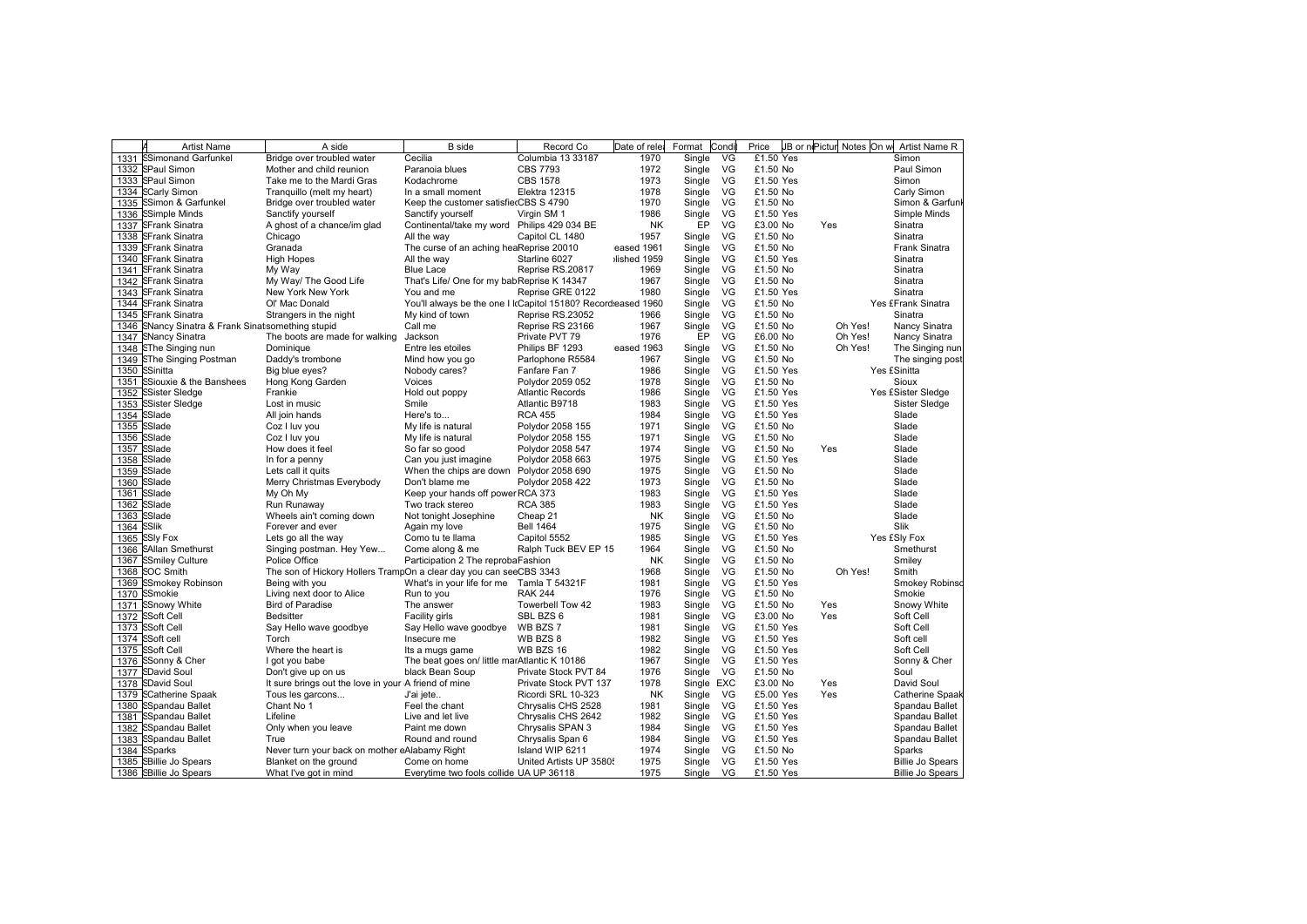|      | <b>Artist Name</b>              | A side                                                   | <b>B</b> side                                | Record Co               | Date of rele | Format | Cond | Price     | JB or nePictur Notes On w | Artist Name R           |
|------|---------------------------------|----------------------------------------------------------|----------------------------------------------|-------------------------|--------------|--------|------|-----------|---------------------------|-------------------------|
| 1387 | <b>SChris spedding</b>          | motor Bikin                                              | Working for the union                        | <b>RAK 210</b>          | 1975         | Single | VG   | £1.50 No  |                           | Spedding                |
| 1388 | <b>SThe Spencer Davis Group</b> | Somebody help me                                         | Stevie's blues                               | Fontana TF679           | 1966         | Single | VG   | £5.00 No  |                           | Spencer                 |
| 1389 | <b>SSpirit</b>                  | Natures Wav                                              | Stone Free                                   | Illegal IL 007          | 1971         | Single | VG   | £1.50 No  |                           | Spirit                  |
| 1390 | <b>SDusty Springfield</b>       | You don't have to say you love m Every ounce of strength |                                              | Philips BF 1482         | 1966         | Single | VG   | £1.50 No  |                           | Springfield             |
| 1391 | <b>SBruce Springsteen</b>       | Born in the USA                                          | I'm on fire                                  | CBS 6342                | 1984         | Single | VG   | £5.00 Yes |                           | <b>Bruce Springstee</b> |
| 1392 | SBruce Springsteen              | Santa Claus is coming to town                            | My hometown                                  | CBS 6773                | 1981         | Single | VG   | £1.50 Yes |                           | <b>Bruce Springstee</b> |
| 1393 | <b>SSt Philips Choir</b>        | Sing for ever                                            | Light the candles                            | BBC Resl 221            | 1987         | Single | VG   | £1.50 No  |                           | St Philips Choir        |
| 1394 | SStar sound                     | Stevie Wonder medley                                     | Its not a wonder its a miraclCBS A 2041 4 tr |                         | <b>NK</b>    | EP     | VG   | £1.50 Yes | Yes                       | Star sound              |
| 1395 | <b>SAlvin Stardust</b>          | My Coo Ca Choo                                           | Pull together                                | Magnet MAG 1            | 1973         | Single | VG   | £1.50 No  |                           | Stardust                |
| 1396 | SStarship                       | We built this city                                       | Private room                                 | <b>RCA FB 49929</b>     | 1985         | Single | VG   | £1.50 Yes |                           | Starship                |
| 1397 | SStarsound                      | Stevie Wonder Medley                                     | Stevie Wonder Medley                         | <b>CBS A2041</b>        | 1982         | Single | VG   | £3.00 No  | Yes                       | Starsound               |
| 1398 | <b>SCandi Station</b>           | Young hearts run free                                    | I know                                       | WB K 16730              | 1976         | Single | VG   | £1.50 Yes |                           | Candi Station           |
| 1399 | SStatus Quo                     | A mess of blues                                          | Big Man                                      | Vertigo Quo 12          | 1983         | Single | VG   | £1.50 No  |                           | Status Quo              |
| 1400 | <b>SStatus Quo</b>              | Again and again                                          | Too far gone                                 | Vertigo Quo 1           | 1977         | Single | VG   | £1.50 No  |                           | Status Quo              |
| 1401 | <b>SStatus Quo</b>              | Caroline                                                 | Down Down                                    | Old Gold OG 9566        | 1986         | Single | VG   | £1.50 No  |                           | Status Quo              |
| 1402 | <b>SStatus Quo</b>              | Caroline                                                 | Jonanne                                      | Vertigo 6059 085        | 1973         | Single | VG   | £1.50 No  |                           | Status Quo              |
| 1403 | <b>SStatus Quo</b>              | Down down                                                | Nightride                                    | Vertigo 6059 114        | 1974         | Single | VG   | £1.50 No  |                           | Status Quo              |
| 1404 | <b>SStatus Quo</b>              | Marguerita Time                                          | Resurrection                                 | Vertigo Quo 14          | 1982         | Single | VG   | £1.50 No  | Yes                       | Status Quo              |
| 1405 | <b>SStatus Quo</b>              | Paper Plane                                              | Softer Ride                                  | Vertigo 6059 071        | 1972         | Single | VG   | £1.50 No  |                           | Status Quo              |
| 1406 | <b>SThe Staus Quo</b>           | Pictures of Matchstick men                               | Gentleman Joe's Sidewalk Pye 17449           |                         | 1968         | Single | VG   | £5.00 No  |                           | The Staus Quo           |
| 1407 | SSteam                          | Na Na Hey Hey kiss him goodbyelts the magic in you girl  |                                              | Fontana TF 1058         | 1969         | Single | VG   | £3.00 Yes |                           | Steam                   |
| 1408 | <b>SSteeleye Span</b>           | All around my hat                                        | <b>Black Jack Davy</b>                       | Chrysalis CHS 2078      | 1975         | Single | VG   | £1.50 No  |                           | Steeleye Span           |
| 1409 | <b>SRay Stevens</b>             | Bridget the midget                                       | Everything is beautiful                      | Old Gold OG 9036        | 1970         | Single | VG   | £1.50 Yes |                           | Stevens                 |
| 1410 | <b>SCat Stevens</b>             | Can't keep it in                                         | Crab Dance                                   | Island WIP 6152         | 1972         | Single | VG   | £1.50 No  |                           | Stevens                 |
|      | 1411 SCat Stevens               | Moonshadow                                               | Father and Son                               | Island WIP 6092         | 1970         | Single | VG   | £1.50 No  | Oh Yes!                   | <b>Stevens</b>          |
| 1412 | <b>SAmi Stewart</b>             | Friends                                                  | Picture                                      | <b>RCA 471</b>          | <b>NK</b>    | Single | VG   | £1.50 No  |                           | Ami Stewart             |
|      | 1413 SAndy Stewart              | Take me back                                             | The road and the miles to ETop Rank JAR 494  |                         | eased 1961   | Single | VG   | £1.50 No  |                           | <b>Andy Stewart</b>     |
|      | 1414 SJermaine Stewart          | We dont have to                                          | <b>Brilliance</b>                            | <b>TEN 96</b>           | 1986         | Single | VG   | £1.50 Yes |                           | Jermaine Stewar         |
| 1415 | <b>SRod Stewart</b>             | Baby Jane                                                | Ready now                                    | Warner Bros W9608       | 1983         | Single | VG   | £1.50 Yes |                           | Yes £Rod Stewart        |
| 1416 | <b>SRod Stewart</b>             | Baby Jane                                                | Ready now                                    | Warner Bros W9608       | 1983         | Single | VG   | £1.50 Yes |                           | Rod Stewart             |
| 1417 | <b>SRod Stewart</b>             | Cindy Incidentally                                       | <b>Skewiff</b>                               | <b>WB K 16247</b>       | 1973         | Single | VG   | £1.50 No  | sheet                     | Stewart                 |
|      | 1418 SRod Stewart               | Da ya think I'm sexy                                     | Dirty Weekend                                | Riva 17                 | 1978         | Single | VG   | £3.00 Yes |                           | <b>Rod Stewart</b>      |
| 1419 | <b>SRod Stewart</b>             | Every beat of my heart                                   | Trouble                                      | <b>WEA W8625</b>        | 1986         | Single | VG   | £1.50 Yes |                           | <b>Rod Stewart</b>      |
| 1420 | <b>SRod Stewart</b>             | Infatuation                                              | Three time loser                             | <b>WB W9256</b>         | 1975         | Single | VG   | £1.50 Yes |                           | Rod Stewart             |
|      | 1421 SRod Stewart               | Reason to believe                                        | Maggie May                                   | Mercury 6052 097        | 1971         | Single | VG   | £3.00 Yes |                           | Rod Stewart             |
| 1422 | <b>SRod Stewart</b>             | Reason to believe                                        | Maggie May                                   | Mercury 6052 097        | 1971         | Single | VG   | £3.00 Yes |                           | <b>Rod Stewart</b>      |
| 1423 | <b>SRod Stewart</b>             | Sailing                                                  | Da ya think I'm sexy                         | Warner Bros K 16600     | 1980         | Single | VG   | £3.00 Yes |                           | Rod Stewart             |
| 1424 | <b>SRod Stewart</b>             | Sailing                                                  | Stone Cold Sober                             | Warner Bros K16600      | 1975         | Single | VG   | £1.50 No  |                           | Rod Stewart             |
| 1425 | <b>SRod Stewart</b>             | Sailing                                                  | Stone Cold Sober                             | Warner Bros K16600      | 1975         | Single | VG   | £1.50 No  |                           | Rod Stewart             |
| 1426 | <b>SRod Stewart</b>             | Sailing                                                  | Stone Cold Sober                             | Warner Bros K16600      | 1975         | Single | VG   | £1.50 No  |                           | <b>Rod Stewart</b>      |
| 1427 | <b>SRod Stewart</b>             | Some guys have all the luck                              | I was only joking                            | <b>WB W 9204</b>        | 1984         | Single | VG   | £1.50 Yes | Yes                       | <b>Rod Stewart</b>      |
| 1428 | <b>SRod Stewart</b>             | Sweet surrender                                          | Ghetto blaster                               | <b>WB W9440</b>         | 1983         | Single | VG   | £1.50 Yes |                           | <b>Rod Stewart</b>      |
| 1429 | <b>SRod Stewart</b>             | What am I gonna do                                       | Dancing alone                                | <b>WB W 9564</b>        | 1983         | Single | VG   | £1.50 Yes |                           | Rod Stewart             |
| 1430 | <b>SFaces/ Rod Stewart</b>      | You can make sing dance or anytAs long as you tell him   |                                              | <b>WB K 16494</b>       | 1973         | Single | VG   | £1.50 No  |                           | Stewart                 |
| 1431 | SFaces                          | Cindy Incidentally                                       | Skewiff mend the fuse                        | <b>WB K16247</b>        | 1973         | Single | VG   | £3.00 No  |                           | Faces                   |
| 1432 | <b>SFaces/ Rod Stewart</b>      | You can make me dance, sing or As long as you tell him   |                                              | Warner Bros 16494       | 1974         | Single | VG   | £3.00 No  |                           | Yes £Faces/ Rod Stev    |
| 1433 | SSting                          | Englishman in New York                                   | If you love somebody                         | A&M AM 850 (black lab   | 1985         | Single | Exc  | £8.00 No  | Yes                       | Sting                   |
| 1434 | <b>SStacy Dorning</b>           | Catch a falling star                                     | Time on my side                              | <b>Scratchy Records</b> | 1974         | Single | VG   | £1.50 No  |                           | Yes £Stacy Dorning      |
| 1435 | <b>SThe Stranglers</b>          | European female                                          | Savage breast                                | <b>EPS A 2893</b>       | 1982         | Single | VG   | £1.50 No  |                           | <b>Stranglers</b>       |
| 1436 | <b>SThe Stranglers</b>          | Golden Brown                                             | Love 30                                      | Liberty BP 407          | 1982         | Single | VG   | £1.50 Yes | Oh Yes!                   | Stranglers              |
| 1437 | SStrawbs                        | Lay down                                                 | Backside/ Ciggy Barlust                      | <b>AMS 7035</b>         | 1972         | Single | VG   | £1.50 No  |                           | <b>Strawbs</b>          |
| 1438 | SStrawbs                        | Shine on silver sun                                      | And wherefore                                | <b>A&amp;M AMS 7082</b> | 1973         | Single | VG   | £1.50 No  |                           | <b>Strawbs</b>          |
| 1439 | SBarbara Streisand              | Woman in love                                            | Run wild                                     | <b>CBS 8966</b>         | 1980         | Single | VG   | £1.50 No  |                           | Barbara Streisan        |
| 1440 | <b>SChad Stuart</b>             | Yesterdays gone                                          | Lemon tree                                   | Ember S180              | eased 1963   | Single | VG   | £1.50 No  |                           | <b>Chad Stuart</b>      |
|      | 1441 SThe Style Council         | My ever changing moods                                   | Micks Company                                | Polydor TSC 5           | 1984         | Single | VG   | £1.50 Yes | Oh Yes!                   | The Style Cound         |
|      | 1442 SThe Stylistics            | Sing baby sing                                           | Thank you baby                               | Avco 6105 036           | 1975         | Single | VG   | £1.50 No  | Oh Yes!                   | The Stylistics          |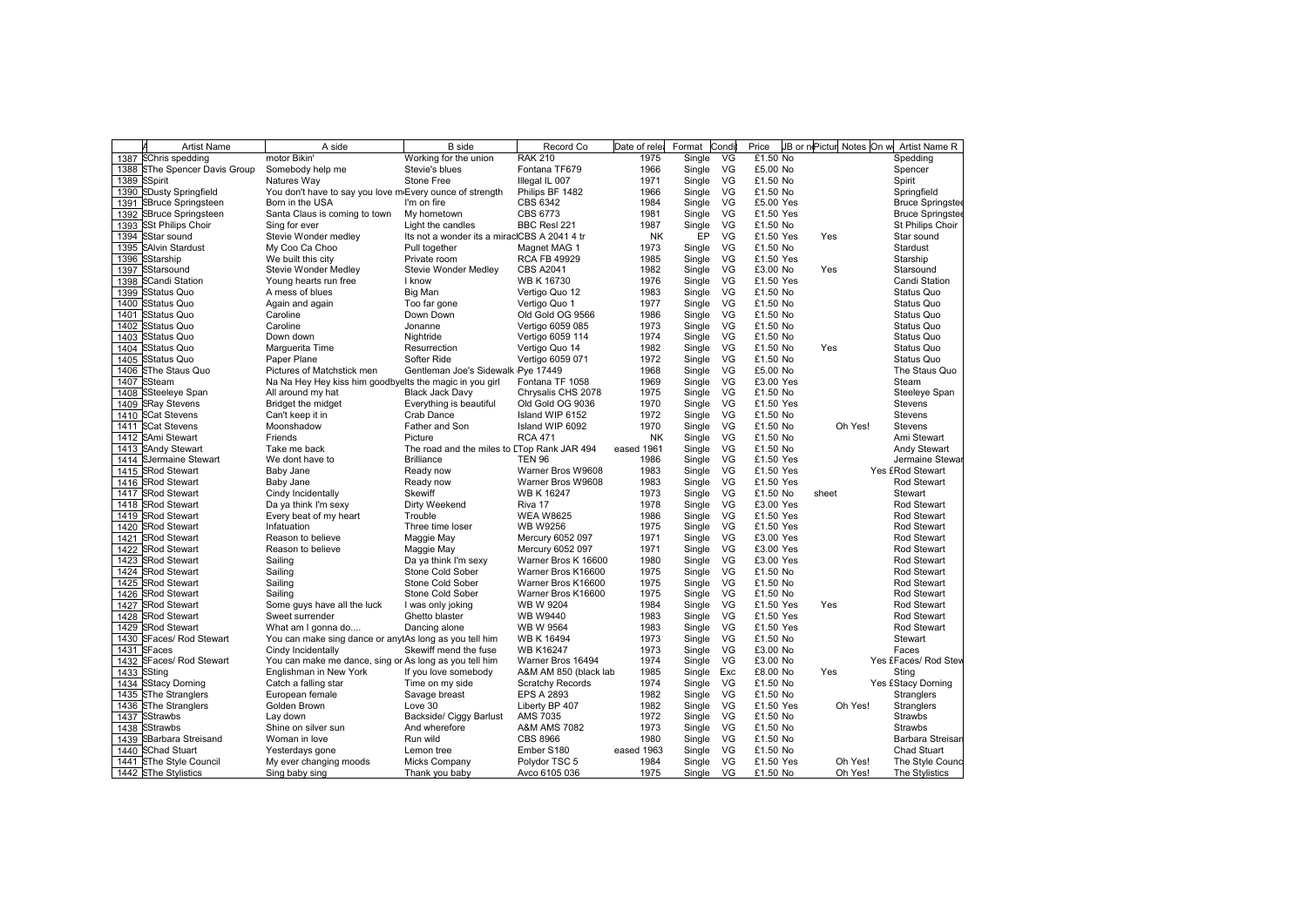|            | Artist Name                                           | A side                                                                            | <b>B</b> side                                 | Record Co                                | Date of rele | Format | Condi | Price                  |                 | JB or nePictur Notes On w Artist Name R |
|------------|-------------------------------------------------------|-----------------------------------------------------------------------------------|-----------------------------------------------|------------------------------------------|--------------|--------|-------|------------------------|-----------------|-----------------------------------------|
|            | 1443 SThe Stylistics                                  | You make me feel brand new                                                        | Only for the children                         | AVCO 6105 028                            | 1973         | Single | VG    | £1.50 No               | Oh Yes!         | The Stylistics                          |
|            | 1444 SSugarhill Gang                                  | Rappers Delight                                                                   | Rappers Delight                               | <b>WB SH 101</b>                         | 1973         | Single | VG    | £1.50 No               | Oh Yes!         | Sugarhill Gang                          |
|            | 1445 SDonna Summer                                    | Back in love again                                                                | Try me, I know we can makGTO GT117            |                                          | 1977         | Single | VG    | £1.50 No               |                 | Donna Summer                            |
|            | 1446 SDonna Summer                                    | Loves unkind                                                                      | Autumn changes                                | GTO GT 113                               | 1977         | Single | VG    | £1.50 Yes              |                 | Donna Summer                            |
|            | 1447 SDonna Summer                                    | Love's unkind                                                                     | Autumn changes                                | GTO GT113                                | 1976         | Single | VG    | £1.50 No               |                 | Donna Summer                            |
|            | 1448 SDonna Summer                                    | On the radio                                                                      | There will always be a you Casablanca NB 2236 |                                          | 1979         | Single | VG    | £1.50 Yes              |                 | Donna Summer                            |
|            | 1449 SThe Supremes                                    | Floy Joy                                                                          | This is the story                             | Tamla Motown 804                         | 1971         | Single | VG    | £1.50 Yes              |                 | The Supremes                            |
|            | 1450 SSurvivor                                        | Burning heart                                                                     | Feels like love                               | Scott A6708                              | 1985         | Single | VG    | £1.50 Yes              |                 | Survivor                                |
|            | 1451 SSurvivor                                        | Eye of the tiger                                                                  | Take you on a Saturday                        | Scott SCT A2411                          | 1982         | Single | VG    | £1.50 Yes              |                 | Survivor                                |
|            | 1452 SSutherland Brothers & QuiveArms of Mary         |                                                                                   | We get along                                  | CBS 4001                                 | 1976         | Single | VG    | £3.00 No               |                 | Sutherland                              |
| 1453       | <b>SThe Sweet</b>                                     | Co Co                                                                             | Done me wrong all right                       | <b>RCA 2260</b>                          | 1971         | Single | VG    | £1.50 No               |                 | Sweet                                   |
|            | 1454 SThe Sweet                                       | Jeanie                                                                            | Poppa Joe                                     | <b>RCA 2164</b>                          | 1972         | Single | VG    | £1.50 No               |                 | The Sweet                               |
|            | 1455 SThe Sweet                                       | Wig Wam Bam                                                                       | New York Connection                           | <b>RCA 2260</b>                          | 1972         | Single | VG    | £1.50 No               |                 | Sweet                                   |
|            | 1456 SSwinging blue Jeans                             | Hippy Hippy Shake                                                                 | Now I must go                                 | <b>HMV POP 1242</b>                      | 1963         | Single | VG    | £3.00 No               | Oh Yes!         | Swinging blue Je                        |
|            | 1457 SSwinging blue Jeans                             | Hippy Hippy Shake                                                                 | Now I must go                                 | <b>HMV POP 1242</b>                      | 1963         | Single | VG    | £3.00 No               | Oh Yes!         | Swinging blue Je                        |
|            | 1458 SThe Symbols                                     | You'd better get used to missing Hideaway                                         |                                               | President PT 128                         | 1967         | Single | VG    | £3.00 No               |                 | Symbols                                 |
|            | 1459 TT Rex                                           | Get it on                                                                         | Raw Ramp                                      | <b>BUG 10</b>                            | 1971         | Single | VG    | £1.50 No               |                 | T Rex                                   |
|            | 1460 TT Rex                                           | Hot love                                                                          | Woodland rock                                 | Essex 3 tr BUG 6                         | 1971         | Single | VG    | £1.50 No               |                 | T Rex                                   |
|            | 1461 TT Rex                                           | Hot love                                                                          | Woodland Rock/ The king cBUG 6                |                                          | 1971         | Single | VG    | £1.50 No               |                 | T Rex                                   |
|            | 1462 TT Rex                                           | Jeepster                                                                          | Life's a gas                                  | <b>BUG 16</b>                            | 1971         | Single | VG    | £1.50 No               |                 | T Rex                                   |
|            | 1463 TT Rex                                           | Metal guru                                                                        | Thunderwing/Lady                              | <b>EMI MARC 1</b>                        | 1972         | Single | VG    | £1.50 No               |                 | T Rex                                   |
|            | 1464 TT Rex                                           | Ride a white swan                                                                 | Is it love/ Summertime blueFly records BUG 1  |                                          | 1970         | Single | VG    | £1.50 No               |                 | T Rex                                   |
|            | 1465 TT Rex                                           | Ride a white swan                                                                 | Is it love/ Summertime blueFly records BUG 1  |                                          | 1970         | Single | VG    | £1.50 No               |                 | T Rex                                   |
|            | 1466 TT Rex                                           | Ride a white swan                                                                 | Is it love/ Summertime blueFly records BUG 1  |                                          | 1970         | Single | VG    | £1.50 No               |                 | T Rex                                   |
|            | 1467 TT Rex                                           | Ride a white swan                                                                 | Is it love/ Summertime blueFly records BUG 1  |                                          | 1970         | Single | VG    | £1.50 No               |                 | T Rex                                   |
|            | 1468 TT Rex                                           | Solid Gold Easy Action                                                            | Born to Boogie                                | <b>EMI MARC 3</b>                        | 1972         | Single | VG    | £1.50 No               |                 | T Rex                                   |
|            | 1469 TT Rex                                           | Solid Gold Easy Action                                                            | Born to Boogie                                | <b>EMI MARC 3</b>                        | 1972         | Single | VG    | £1.50 No               |                 | T Rex                                   |
|            | 1470 TT Rex                                           | Telegram Sam                                                                      | Cadillac/ Baby Strange                        | EMI T Rex 101                            | 1972         | Single | VG    | £1.50 No               |                 | T Rex                                   |
|            | 1471 TLuciano Tajoli                                  |                                                                                   | Notturno senza luna                           | Juke Box JN 2019                         | 1961         | Single | VG    | £2.00 Yes              |                 | Luciano Tajoli                          |
|            | 1472 TJames Taylor, Kool and the (Hi de Hi Hi de Ho   |                                                                                   | No show                                       | De-lite DE 14                            | 1981         | Single | VG    | £1.50 Yes              |                 | James Taylor, K                         |
|            | 1473 TDean Taylor                                     | There's a ghost in my house                                                       | Lets go somewhere                             | Tamla TMG 896                            | 1965         | Single | VG    | £1.50 Yes              |                 | Taylor                                  |
|            | 1474 TTears for Fears                                 | Everybody wants to rule the worlcPharaohs                                         |                                               | Mercury IDEA 9                           | 1985         | Single | VG    | £1.50 Yes              |                 | <b>Tears for Fears</b>                  |
|            | 1475 TTears for Fears                                 | Everybody wants to run the world Everybody wants to run the Mercury RACE 1        |                                               |                                          | 1986         | Single | VG    | £1.50 Yes              |                 | Tears for Fears                         |
|            | 1476 TThe Temperance Seven                            | Pasadena                                                                          | Sugar                                         | Parlophone 4781                          | 1961         | Single | VG    | £1.50 No               |                 | Yes £The Temperance                     |
|            | 1477 The Temptations                                  | Treat ger like a lady                                                             | Is nt the night fantastic                     | Motown TMG 1365                          | 1980         | Single | VG    | £1.50 Yes              |                 | The Temptations                         |
| 1478 T10cc |                                                       | Donna                                                                             | Hot sun rock                                  | UK 6                                     | 1972         | Single | VG    | £1.50 No               |                 | Ten 10cc                                |
| 1479 T10cc |                                                       | I'm Mandy fly me                                                                  | How dare you                                  | Mercury 6008 019                         | 1976         | Single | VG    | £3.00 No               |                 | 10 <sub>cc</sub>                        |
| 1480 T10cc |                                                       | I'm not in love                                                                   | Good news                                     | Mercury 6008 014                         | 1975         | Single | VG    | £3.00 No               | Oh Yes!         | 10 <sub>cc</sub>                        |
| 1481 T10cc |                                                       | <b>Rubber bullets</b>                                                             | Waterfall                                     | <b>UK36</b>                              | 1973         | Single | VG    | £1.50 No               |                 | Ten 10cc                                |
| 1482 T10cc |                                                       | The things we do for love                                                         | Hot to trot                                   | Mercury 6008 022                         | 1976         | Single | VG    | £1.50 No               |                 | 10 <sub>cc</sub>                        |
|            | 1483 TTen Years after                                 | Love like a man 33rpm                                                             | Love like a man 45rpm                         | Deram DM 299                             | 1970         | Single | VG    | £5.00 No               | Love it love it | Ten Years after                         |
|            | 1484 TTerry Dactyl & the DinosaursOn a Saturday night |                                                                                   | Going around the world                        | <b>UK 21</b>                             | 1972         | Single | VG    | £1.50 No               |                 | Terry                                   |
|            | 1485 TThin Lizzy                                      | Don't believe a word                                                              | Old flame                                     |                                          | 1976         | Single | VG    | £1.50 Yes              |                 | Thin Lizzy                              |
|            | 1486 TThompson Twins                                  | Sister of mercy                                                                   |                                               | Vertigo Lizzy 001<br>Point music TWINS 5 | 1984         | Single | VG    | £1.50 Yes              |                 | <b>Thompson Twins</b>                   |
|            | 1487 TThompson Twins                                  | You take me up                                                                    | Out of the gap<br><b>Passion Planet</b>       | Point music TWINS 4                      | 1984         | Single | VG    | £1.50 Yes              |                 | <b>Thompson Twins</b>                   |
|            |                                                       |                                                                                   | <b>Nurse Shark</b>                            |                                          | 1984         |        | VG    |                        |                 |                                         |
|            | 1488 TThompson Twins                                  | Doctor Doctor                                                                     |                                               | Arista Twins 3<br>Point TWINS 6          | 1984         | Single | VG    | £1.50 Yes<br>£1.50 Yes |                 | <b>Thompson Twins</b>                   |
|            | 1489 TThompson Twins                                  | Lay your hands on me                                                              | The Lewis Carol                               |                                          |              | Single |       |                        |                 | <b>Thompson Twins</b>                   |
|            | 1490 TThree dog night                                 | Joy to the world                                                                  | Mama told me not to come Probe GFF 125        |                                          | 1970         | Single | VG    | £1.50 No               |                 | Three dog night                         |
|            | 1491 The Three Degrees                                | Out of love again                                                                 | woman in love                                 | ariola ARO 141                           | 1978         | Single | VG    | £1.50                  |                 | Three deg                               |
|            | 1492 TThe Three degrees                               | When will I see you again                                                         | Dirty ol Man                                  | Epic S PIR 5969                          | 1973         | Single | VG    | £1.50 No               |                 | Three deg                               |
|            | 1493 TThree Dog Night                                 | Mama told me not to come                                                          | Rock and Roll widow                           | Stateside SS 8052                        | 1970         | Single | VG    | £1.50 No               |                 | Three Dog                               |
|            | 1494 TThunderbirds                                    | Introducing the Thunderbirds Pt 1Introducing the ThunderbircCentury 21 6 tr MA103 |                                               |                                          | 1965         | EP     |       | £15.00 No              | Yes 33 rpm      | Thunderbirds                            |
|            | 1495 TThunderbirds                                    | TV 21 Themes Dr Who                                                               | Century 21                                    | Century 21 6 tr MA105                    | 1965         | EP     |       | £15.00 No              | Yes 33 rpm      | Thunderbirds                            |
|            | 1496 TThunderclap Newman                              | Something in the sir                                                              | Hollywood 1                                   | MCA 60132                                | <b>NK</b>    | Single | VG    | £1.50 Yes              |                 | Thunderclap Nev                         |
|            | 1497 TTight Fit                                       | The lion sleeps tonight                                                           | Rhythmn and throbbing                         | Jive 9                                   | 1982         | Single | VG    | £1.50 Yes              |                 | <b>Tight Fit</b>                        |
|            | 1498 TToi le Venin Film                               | Blues a la nuit                                                                   | Rock de l'inauguration                        | Fontana 4 tr460.586 MI                   | NK           | EP.    | Exc   | £8.00 Yes              | Yes             | Toi le Venin Film                       |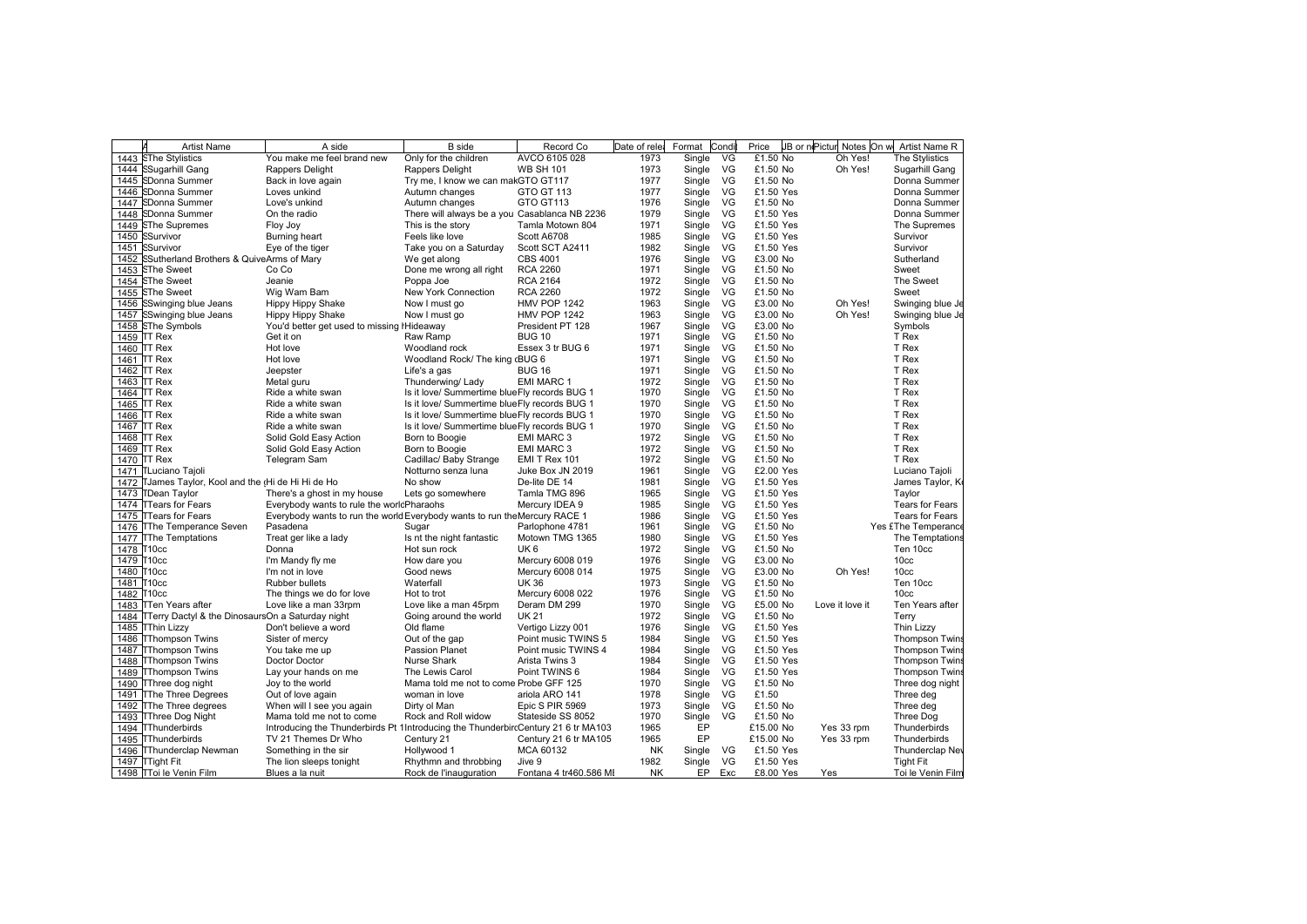|      | <b>Artist Name</b>                                           | A side                               | <b>B</b> side                                    | Record Co                            | Date of rele             | Format           | Condi    | Price                |          | JB or nePictur Notes On w Artist Name R |
|------|--------------------------------------------------------------|--------------------------------------|--------------------------------------------------|--------------------------------------|--------------------------|------------------|----------|----------------------|----------|-----------------------------------------|
|      | 1499 TTop hits                                               | I hear you knocking                  | Julie do you love me                             | Avenue Nue100 6 tr                   | 1970                     | EP               | VG       | £1.50 No             | 33 rpm   | Top hits                                |
|      | 1500 TTopol                                                  | If I were a rich man                 | <b>Bottle Dance</b>                              | CBS 202651                           | 1967                     | Single           | VG       | £1.50 No             |          | Topol                                   |
|      | 1501 TThe Tornados                                           | Chasing moonbeams                    | <b>Swinging Beefeater</b>                        | Decca DFE 8521                       | eased 1962EP 4 tracks    |                  | VG       | £1.50 No             |          | Yes £The Tornados                       |
|      | 1502 TThe Tornados                                           | Telstar                              | Jungle fever                                     | Decca 11494                          | eased 1962               | Single           | VG       | £5.00 No             |          | The Tornados                            |
|      | 1503 TThe Tornados                                           | Telstar                              | Jungle fever                                     | Decca 11494                          | eased 1962               | Single           | VG       | £5.00 No             |          | The Tornados                            |
|      | 1504 TThe Tornados                                           | Telstar                              | Jungle fever                                     | Decca 11494                          | eased 1962               | Single           | VG       | £5.00 No             |          | The Tornados                            |
| 1505 | <b>TThe Tourists</b>                                         | I only want to be with you           | Summer night                                     | Logo GO 370                          | 1979                     | Single           | VG       | £1.50 No             |          | The Tourists                            |
|      | 1506 TToyah                                                  | Rebel run                            | To the mountains high                            | Safari SAFE 56                       | 1983                     | Single           | VG       | £1.50 No             |          | Toyah                                   |
|      | 1507 TJohn Travolta                                          | Sandy                                | Can't let you go                                 | Midsong PO8P06                       | 1978                     | Single           | VG       | £1.50 Yes            |          | John Travolta                           |
| 1508 | TJohn Travolta & Olivia NewtcSummer Loving                   |                                      | Louis St.Louis rock n roll paRSO 18              |                                      | 1978                     | Single           | VG       | £1.50 Yes            |          | & Olivia Newton                         |
| 1509 | TJohn Travola and Olivia                                     | Summer nights                        | Louis St Louis                                   | <b>RSO 18</b>                        | 1978                     | Single           | VG       | £1.50 No             |          | John Travola and                        |
|      | 1510 TJohn Travolta & Olivia NewtcYou're the one that I want |                                      | Summer nights                                    | <b>RSO RS 8016</b>                   | 1978                     | Single           | VG       | £1.50 Yes            |          | & Olivia Newton                         |
|      | 1511 TBrain Poole and the TremeloCandy man                   |                                      | I wish I could dance                             | Decca F 11823                        | 1964                     | Single           | VG       | £1.50 No             |          | Tremeloes                               |
| 1512 | TBrian Poole & The TremeloeDo you love me                    |                                      | Why can't you love me                            | Decca F 11739                        | 1963                     | Single           | VG       | £1.50 No             |          | Tremeloes                               |
| 1513 | TBrian Poole & The Tremeloe Someone someone                  |                                      | Till the end of time                             | Decca F 11893                        | 1964                     | Single           | VG       | £1.50 No             |          | Tremeloes                               |
|      | 1514 The Tremeloes                                           | Suddenly you love me                 | As you are                                       | CBS 3234                             | 1967                     | Single           | VG       | £1.50 No             | Good one | Tremeloes                               |
|      | 1515 TTroggs                                                 | Any way you want me                  | 6654321                                          | Page 1 POF 010                       | 1966                     | Single           | VG       | £5.00 No             |          | Troggs                                  |
|      | 1516 TTroggs                                                 | Love is all around                   | When will the rain come                          | Page 1 POF 040                       | 1967                     | Single           | VG       | £5.00 No             |          | Troggs                                  |
|      | 1517 TTroggs                                                 | Wild Thing                           | From home                                        | Fontana TF 689                       | 1966                     | Single           | VG       | £5.00 No             |          |                                         |
| 1518 | <b>Tike and Tina Turner</b>                                  |                                      |                                                  | London HLU 10046                     | 1965                     |                  | VG       | £5.00 No             |          | Troggs<br>Ike and Tina Tur              |
|      | <b>TThe Turtles</b>                                          | River deep mountain high             | I'll keep you happy<br>Surfer Dan                |                                      | 1968                     | Single           | VG       | £1.50 No             |          | Turtles                                 |
| 1519 |                                                              | Elenore                              | M <sup>2</sup>                                   | London HLU 10223<br><b>PRT 7P219</b> |                          | Single           | VG       |                      |          | The Tweets                              |
|      | 1520 TThe Tweets                                             | Birdie song                          |                                                  |                                      | 1981                     | Single           |          | £1.50 Yes            |          |                                         |
|      | 1521 TTwinkle                                                | Golden Lights                        | Ain't nobody home but me Decca F 12076           |                                      | 1965                     | Single           | VG       | £5.00 No             |          | SOLLTwinkle                             |
| 1522 | <b>TTwinkle</b>                                              | Terry                                | Golden lights                                    | Old Gold OG 9027                     | 1980                     | Single           | VG       | £1.50 Yes            |          | Twinkle                                 |
|      | 1523 TConway Twitty                                          | It's only make believe               | I'll try                                         | <b>MGM 992</b>                       | eased 1958               | Single           | VG       | £1.50 No             |          | Yes £Conway Twitty                      |
|      | 1524 TConway Twitty                                          | It's only make believe               | I'll try                                         | <b>MGM 992</b>                       | eased 1958               | Single           | VG       | £1.50 No             |          | Conway Twitty                           |
|      | 1525 TConway Twitty                                          | Mona Lisa                            | Heavenly                                         | <b>MGM 1029</b>                      | eased 1959               | Single           | VG       | £1.50 No             |          | Conway Twitty                           |
|      | 1526 TBonnie Tyler                                           | Married men                          | If you ever need me again RCA PB 11630           |                                      | 1979                     | Single           | VG       | £1.50 Yes            |          | <b>Bonnie Tyler</b>                     |
| 1527 | <b>TBonnie Tyler</b>                                         | Total eclipse of the heart           | Take me back                                     | CBS Tyler 1                          | 1982                     | Single           | VG       | £1.50 Yes            |          | <b>Bonnie Tyler</b>                     |
| 1528 | <b>The Typhoons</b>                                          | Rythmn of the rain                   | Charmaine                                        | Embassy 45 WB 556                    | 1963                     | Single           | VG       | £1.50 No             |          | Typhoons                                |
| 1529 | LU <sub>2</sub>                                              | Desire                               | Halleluhjah here she comesisland 7-99250         |                                      | 1988                     | Single           | VG       | £1.50 Yes            | Yes      | U2                                      |
|      | 1530 LUB 40 with Chrissie Hynde                              | of love                              | NΚ                                               | <b>DEP</b>                           | 1985                     | Single           | VG       | £1.50 Yes            |          | UB 40 with Chris                        |
|      | 1531 LUB 40                                                  | Red red Wine                         | Sufferin                                         | DEP <sub>7</sub>                     | 1983                     | Single           | VG       | £1.50 Yes            |          | <b>UB40</b>                             |
| 1532 | <b>LUB 40</b>                                                | Red red Wine                         | Sufferin                                         | DEP <sub>7</sub>                     | 1983                     | Single           | VG       | £1.50 Yes            |          | <b>UB40</b>                             |
|      | 1533 LUB40                                                   | Don't break my heart                 |                                                  | Virgin Records                       | 1985                     | Single           | VG       | £1.50 Yes            |          | Yes £UB40                               |
|      | 1534 LTracey Ullman                                          | Breakaway                            | Dancing in the dark                              | Stiff BUY 168                        | 1983                     | Single           | VG       | £1.50 Yes            |          | <b>Tracey Ullman</b>                    |
|      | 1535 LTracey Ullman                                          | Move over darling                    | You broke my heart in 17 plStiff BUY 195         |                                      | 1983                     | Single           | VG       | £1.50 Yes            |          | <b>Tracey Ullman</b>                    |
|      | 1536 LTracy Ullman                                           | My guy's mad at me                   | Thinking - if running away Stiff Records Buy 197 |                                      | 1984                     | Single           | VG       | £1.50 Yes            |          | <b>Tracy Ullman</b>                     |
|      | 1537 LTracey Ullman                                          | They don't know                      | The B side                                       | Stiff BUY 180                        | 1983                     | Single           | VG       | £1.50 Yes            |          | <b>Tracey Ullman</b>                    |
| 1538 | <b>LUItravox</b>                                             | All stood still                      | Alles klar                                       | Chrysalis CHS 2522                   | 1981                     | Single           | VG       | £1.50 Yes            |          | Ultravox                                |
|      | 1539 LUItravox                                               | Dancing with tears in my eyes        | <b>Building</b>                                  | Chrysalis UV 1                       | 1984                     | Single           | VG       | £1.50 Yes            | Yes      | Ultravox                                |
|      | 1540 LUItravox                                               | Love's great adventure               | White China                                      | Chrysalis UV 3                       | 1984                     | Single           | VG       | £1.50 Yes            |          | Ultravox                                |
|      | 1541 LThe Union Gap featuring Ga Young Girl                  |                                      | I'm losing you                                   | <b>CBS 3365</b>                      | 1968                     | Single           | VG       | £1.50 No             |          | Union Gap                               |
| 1542 | LThe Union Gap featuring Ga Young Girl                       |                                      | I'm losing you                                   | <b>CBS 3365</b>                      | 1968                     | Single           | VG       | £1.50 No             |          | Union Gap                               |
|      | 1543 LUnit four plus two                                     | Concrete and clay                    | When I fall in love                              | Decca F12071                         | 1965                     | Single           | VG       | £1.50 No             |          | Unit four plus two                      |
|      | 1544 LMidge Ure                                              | If I was                             | Piano                                            | Chrysalis UR 1                       | 1985                     | Single           | VG       | £1.50 Yes            |          | Midge Ure                               |
| 1545 | <b>LUSA</b> for Africa                                       | We are the world                     | Grace / Quincy Jones                             | CBSA 6112                            | 1985                     | Single           | VG       | £1.50 Yes            |          | USA for Africa                          |
|      | 1546 NRicky Valence                                          | Tell Laura I love her                | Once upon a time                                 | Columbia 45 DB 4493                  | 1960                     | Single           | VG       | £1.50 No             |          | Valence                                 |
|      | 1547 NFrankie Valli                                          | Swearin' to god                      | Why                                              | Private stock PVT 21                 | 1975                     | Single           | VG       | £1.50 No             |          | Frankie Valli                           |
|      | 1548 <b>MLeroy Van Dyke</b>                                  | Walk on by                           | My world is caving in                            | Mercury 45 AMT 1166                  | 1961                     | Single           | VG       | £1.50 No             |          | Van Dyke                                |
|      | 1549 NLeroy Van Dyke                                         | Walk on by                           | My world is caving in                            | Mercury 45 AMT 1166                  | 1961                     | Single           | VG       | £1.50 No             |          | Van Dyke                                |
|      | 1550 Wan Halen                                               | Jump                                 | House of pain                                    | WB W 9384                            | 1983                     | Single           | VG       | £2.00 No             | Yes      | Van Halen                               |
|      | 1551 Wangelis                                                | Chariots of fire                     | Eric's theme                                     | Polydor POSP 246                     | 1981                     | Single           | VG       | £1.50 No             |          | Vangelis                                |
|      |                                                              |                                      |                                                  |                                      |                          |                  |          |                      |          |                                         |
|      |                                                              |                                      |                                                  |                                      |                          |                  |          |                      |          |                                         |
|      | 1552 VFrankie Vaughan<br>1553 NFrankie Vaughan               | The heart of a man<br>Tower strength | Sometime somewhere<br>Rachel                     | Philips PB 930<br>Philips PB 1195    | pub'd 1959<br>pub'd 1961 | Single<br>Single | VG<br>VG | £1.50 No<br>£1.50 No |          | Frankie Vaughar<br>Frankie Vaughar      |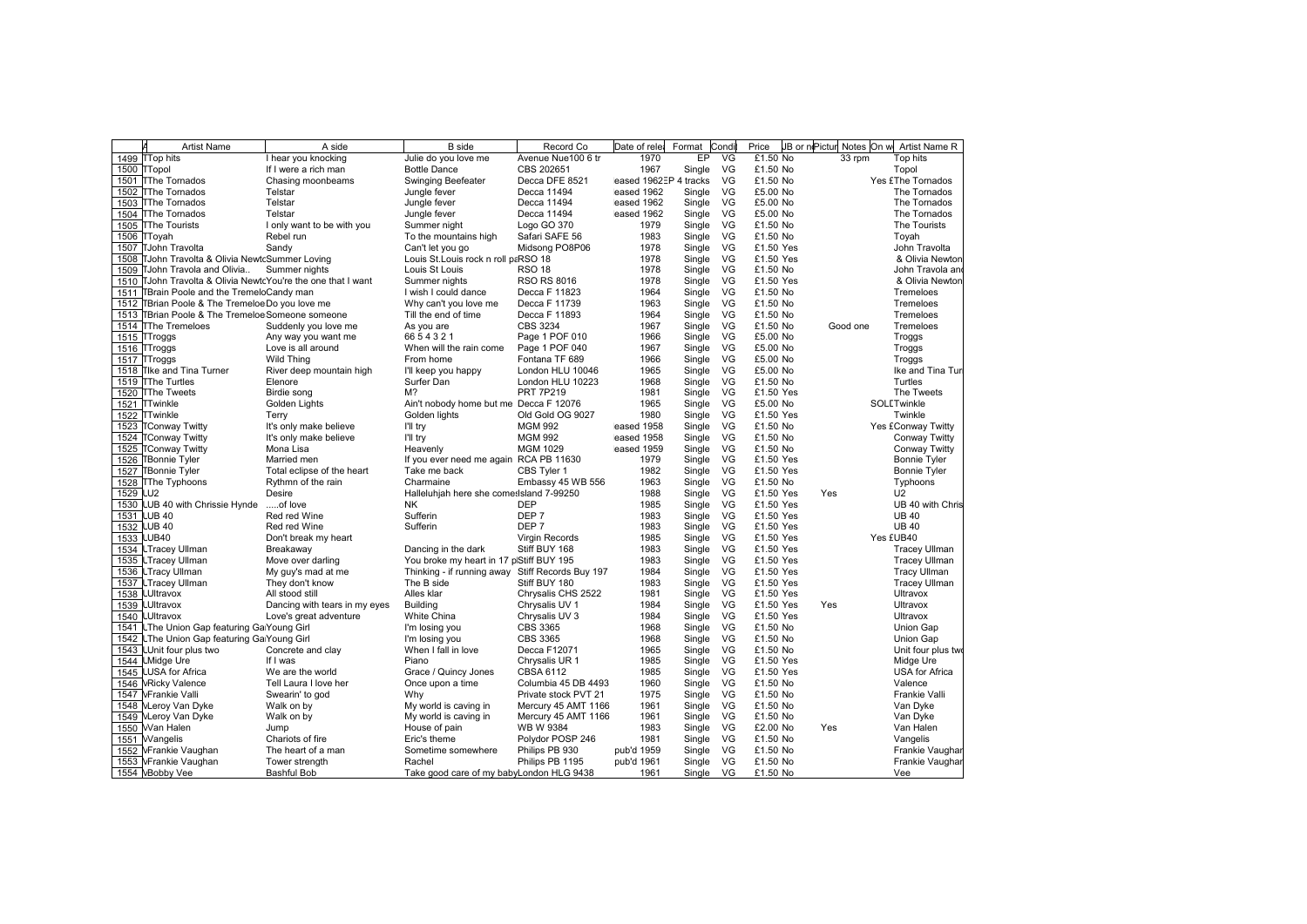|      | <b>Artist Name</b>               | A side                                                                                 | <b>B</b> side                                       | Record Co              | Date of rele | Format      | Condi     | Price     | JB or nePictur Notes On w | Artist Name R         |
|------|----------------------------------|----------------------------------------------------------------------------------------|-----------------------------------------------------|------------------------|--------------|-------------|-----------|-----------|---------------------------|-----------------------|
|      | 1555 \Bobby Vee                  | Rubber ball                                                                            | Evervdav                                            | London HL G 9255       | pub'd 1965   | Single      | VG        | £1.50 No  |                           | <b>Bobby Vee</b>      |
|      | 1556 \The Ventures               | No trespassing                                                                         | Perfidia                                            | London Am HLG 9232     | 1960         | Single      | VG        | £1.50 No  |                           | Ventures              |
| 1557 | <b>Wienna Festival orchestra</b> | <b>Emperor Waltz</b>                                                                   | The Beautiful blue Danube Concert Hall M916         |                        | eased 1961   | Single      | VG        | £1.50 No  |                           | Vienna Festival       |
| 1558 | <b>Wiktoria and the Huser</b>    | Viktoria and the Huser                                                                 | Viktoria and the Huser                              | Polydor 20 034         | <b>NK</b>    | Single      | VG        | £1.50 Yes |                           | Viktoria and the      |
| 1559 | <b>\Claudio Villa</b>            | Mandonlino                                                                             | Carolina                                            | Cetra SP988            | <b>NK</b>    | Single      | VG        | £3.00 Yes | Yes                       | Claudio Villa         |
|      | 1560 Village People              | Can't stop the music                                                                   | I love you to death                                 | <b>Mercury Records</b> | 1980         | Single      | VG        | £1.50 No  |                           | Village People        |
| 1561 | <b><i>NGene Vincent</i></b>      | Be bop a lula                                                                          | Lotta lovin                                         | Star line 6042         | eased 1956   | Single      | VG        | £1.50 Yes | 2 copies                  | Gene Vincent          |
| 1562 | <b><i>NGene Vincent</i></b>      | Lotta lovin'                                                                           | Be bop alula                                        | Starline X6042         | lished 1957  | Single      | VG        | £1.50 Yes |                           | Gene Vincent          |
| 1563 | <b>\Bobby Vinton</b>             | Remembering                                                                            | Tell me Why                                         | Epic 5-9687            | <b>NK</b>    | Single      | <b>VG</b> | £1.50 Yes |                           | <b>Bobby Vinton</b>   |
|      | 1564 \5000 Volts                 | I'm on fire                                                                            | Still on fire                                       | Phillips 6006 464      | 1975         | Single      | VG        | £1.50 No  |                           | Yes £5000 volts       |
|      | 1565 VRob Walker                 | Hear my heart                                                                          | Puppet on a string                                  | Jackpot JP 761         | 1971         | Single      | VG        | £1.50 No  |                           | Walker                |
|      | 1566 VThe Walker Brothers        | Make it easy on yourself                                                               | But I do                                            | Philips BF 1428        | ilished 1965 | Single      | VG        | £1.50 No  |                           | The Walker Brot       |
|      |                                  |                                                                                        |                                                     |                        |              |             |           |           |                           |                       |
| 1567 | VThe Walker Brothers             | Make it easy on yourself                                                               | Sun ain't going to shine anyPhilips 6160 050BF 142  |                        | 1986         | Single      | VG        | £1.50 Yes |                           | The Walker Brot       |
| 1568 | <b>VThe Walker Brothers</b>      | Make it easy on yourself                                                               | Sun ain't going to shine any Philips 6160 050BF 142 |                        | 1965         | Single      | - VG      | £1.50 Yes |                           | The Walker Brot       |
|      | 1569 VThe Walker Brothers        | No regrets                                                                             | Remember Me                                         | RAK 6142               | 1975         | Single      | VG        | £1.50 No  |                           | Walker                |
|      | 1570 VThe Walker borthers        | The sun aint gonna shine anymorAfter the lights go out                                 |                                                     | Phillips BF 1473       | 1966         | Single      | VG        | £1.50 No  |                           | Walker                |
|      | 1571 VTerry Walters              | Stuck on you                                                                           | Stuck on you                                        | 1 & S IS 002           | 1983         | Single      | VG        | £1.50 No  | 2 copies                  | <b>Terry Walters</b>  |
|      | 1572 VClifford T Ward            | Gaye                                                                                   | Home thoughts from abroa Charisma CB 205            |                        | 1973         | Single Poor |           | £1.50 No  | Damaged                   | Clifford T Ward       |
|      | 1573 VClifford T Ward            | Scullery                                                                               | To an air hostess                                   | Charisma CB 221        | 1973         | Single Poor |           | £1.50 No  | Damaged                   | Clifford T Ward       |
|      | 1574 NClifford T Ward            | Scullery                                                                               | To an air hostess                                   | Charisma CB 221        | 1973         | Single      | VG        | £1.50 No  |                           | Clifford T Ward       |
|      | 1575 VSteve Warley               | Tonights the night                                                                     | How bout me                                         | Jive 22                | 1982         | Single      | VG        | £1.50 No  |                           | Steve Warley          |
|      | 1576 VDionne Warwick             | Anyone who had a heart                                                                 |                                                     |                        | 1963         | EP          | VG        | £5.00 No  |                           | Dionne Warwick        |
|      | <b>VDione Warwick</b>            |                                                                                        | Please make him love me Disques Vogue EPL 81        | Pye 7N. 25457          | 1968         |             | VG        | £5.00 No  |                           | Warwick               |
| 1577 |                                  | Do you know the way to san JoseLet me be lonely                                        |                                                     |                        | 1982         | Single      | VG        |           | Love it                   |                       |
|      | 1578 VDiane Warwick              | Heartbreaker                                                                           | I can't see anything but youARIST 496               |                        |              | Single      |           | £1.50 Yes |                           | Diane Warwick         |
|      | 1579 VThe Wayfarers              | Whistle down the wind                                                                  | Think of a stranger                                 | Decca 11370            | eased 1961   | Single      | VG        | £1.50 No  |                           | Yes £The Wayfarers    |
|      | 1580 VThe Weather Gilrs          | Its raining men                                                                        | Its raining men                                     | <b>CBS A2924</b>       | 1982         | Single      | - VG      | £1.50 Yes | Oh Yes!                   | The Weather Gil       |
|      | 1581 Warti Webb                  | Ben                                                                                    | Ben                                                 | Starblend STAR 6       | 1985         | Single      | VG        | £1.50 Yes |                           | Marti Webb            |
|      | 1582 WMarti Webb                 | Ben                                                                                    | Nothing ever changes                                | Starblends Star 6      | 1985         | Single      | Exc       | £1.50 No  | Yes                       | Marti Webb            |
|      | 1583 VTerri Wells                | I'll be around                                                                         | I'll be around                                      | London LON 48          | 1984         | Single      | VG        | £1.50 Yes |                           | <b>Terri Wells</b>    |
|      | 1584 WWham                       | Freedom                                                                                | Freedom                                             | <b>CBS A4743</b>       | 1984         | Single      | VG        | £1.50 No  |                           | Wham                  |
|      | 1585 WWham                       | I'm your man                                                                           | Do it right                                         | <b>EPCA 6716</b>       | 1985         | Single      | VG        | £1.50 Yes |                           | Wham                  |
|      | 1586 WWham                       | The edge of heaven                                                                     | Wham Rap '86                                        | Epic FIN 1             | 1986         | Single      | VG        | £1.50 Yes |                           | Wham                  |
|      | 1587 WWham                       | Wake me up before you gogo                                                             | Wake me up before you goEpic A4440                  |                        | 1984         | Single      | VG        | £1.50 Yes |                           | Wham                  |
|      | 1588 WWhite Plains               | My baby loves lovin'                                                                   | Show me your hand                                   | Deram 280              | 1970         | Single      | VG        | £1.50 No  |                           | <b>White Plains</b>   |
|      | 1589 VLynn White                 | See you later bye                                                                      | Don't quit                                          | Naylo 3013             | <b>NK</b>    | Single      | VG        | £3.00 Yes | Nice                      | White                 |
|      | 1590 VBarry White                | You're the first, the last, my every More than anything, you're 20th C records BTC 21: |                                                     |                        | 1974         | Single      | VG        | £3.00 No  |                           | White                 |
|      | 1591 WWhite Plains               | Julie Anne                                                                             | I can't stop                                        | Deram DM 348           | 1971         | Single      | VG        | £1.50 No  | I. badly mixed            | <b>White Plains</b>   |
|      | 1592 VSlim Whitman               | Rose Marie                                                                             | Secret Love                                         | United Artists XW 139  | NK           | Single      | VG        | £1.50 Yes |                           | Yes £Slim Whitman     |
| 1593 | <b>VSlim Whitman</b>             | Rose Marie                                                                             | Secret Love                                         | United Artists XW 139  | <b>NK</b>    | Single      | VG        | £1.50 Yes |                           | Slim Whitman          |
|      | 1594 VRoger Whittaker            | Lullaby for love                                                                       | I don't believe in if any mor Columbia 8664         |                        | 1970         | Single      | VG        | £1.50 No  |                           | Roger Whittaker       |
|      | 1595 VThe Who                    | My generation                                                                          | Shout and Shimmy                                    | Brunswick 05944        | 1965         | Single      | VG        | £5.00 No  |                           | Who                   |
|      | 1596 VThe Who                    | Relay                                                                                  | Waspman                                             | Track 2094 106         | 1973         | Single      | VG        | £1.50 No  |                           | Who                   |
| 1597 | VThe Who                         | Relay                                                                                  | Waspman                                             | Track 2094 106         | 1973         | Single      | VG        | £1.50 No  |                           | Who                   |
|      | 1598 VThe Who                    | Squeeze Box                                                                            | Success story                                       | Polydor 2121 275       | 1975         | Single      | VG        | £1.50 No  |                           | Who                   |
|      | 1599 VThe Who                    | You better you bet                                                                     | The quiet one                                       | Polydor Who 004        | 1981         | Single      | VG        | £1.50 No  |                           | Who                   |
|      |                                  |                                                                                        | The lady wants your moneyEPic EPC 4593              |                        | 1976         | Single      | VG        | £1.50 No  | Oh Yes!                   | <b>Wild Cherry</b>    |
|      | 1600 WWild Cherry                | Play that funky music<br>Cambodia                                                      |                                                     |                        | 1981         |             | VG        |           |                           | Wilde                 |
|      | 1601 WKim Wilde                  |                                                                                        | Watching for shapes                                 | <b>RAK 336</b>         |              | Single      |           | £1.50 Yes |                           |                       |
|      | 1602 WMarty Wilde                | Sea of love                                                                            | Teenage tears                                       | Philips PB.959         | 1959         | Single      | VG        | £1.50 No  |                           | Wilde                 |
|      | 1603 WMatthew Wilder             | Break my stride                                                                        | Break my stride                                     | <b>Epic A3908</b>      | 1983         | Single      | VG        | £1.50 Yes |                           | <b>Matthew Wilder</b> |
|      | 1604 VDavy Wiliams               | I wish you love                                                                        | Spanish Harlem                                      | Columbia DB 7649       | 1965         | Single Med  |           | £1.50 No  |                           | Williams              |
|      | 1605 WMason Williams             | long time blues                                                                        | Classical Gas                                       | <b>WB 7190</b>         | 1968         | Single      | <b>VG</b> | £1.50 No  |                           | Williams              |
|      | 1606 VJohn Williams              | Romanza                                                                                | Cavatina                                            | Pye BUG 80             | 1971         | Single      | <b>VG</b> | £3.00 No  |                           | Williams              |
|      | 1607 VAndy Williams              | Almost there                                                                           | On the street where you liv CBS 201813              |                        | 1965         | Single      | - VG      | £1.50 No  |                           | Andy Williams         |
|      | 1608 VAndy Williams              | Can't help falling in love                                                             | Sweet memories                                      | <b>CBS 4818</b>        | 1970         | Single      | VG        | £1.50 No  |                           | Yes £Andy Williams    |
|      | 1609 VDanny Williams             | Moon River                                                                             | A weaver of dreams                                  | HMV 45 POP 932         | eased 1961   | Single      | VG        | £1.50 No  |                           | Williams              |